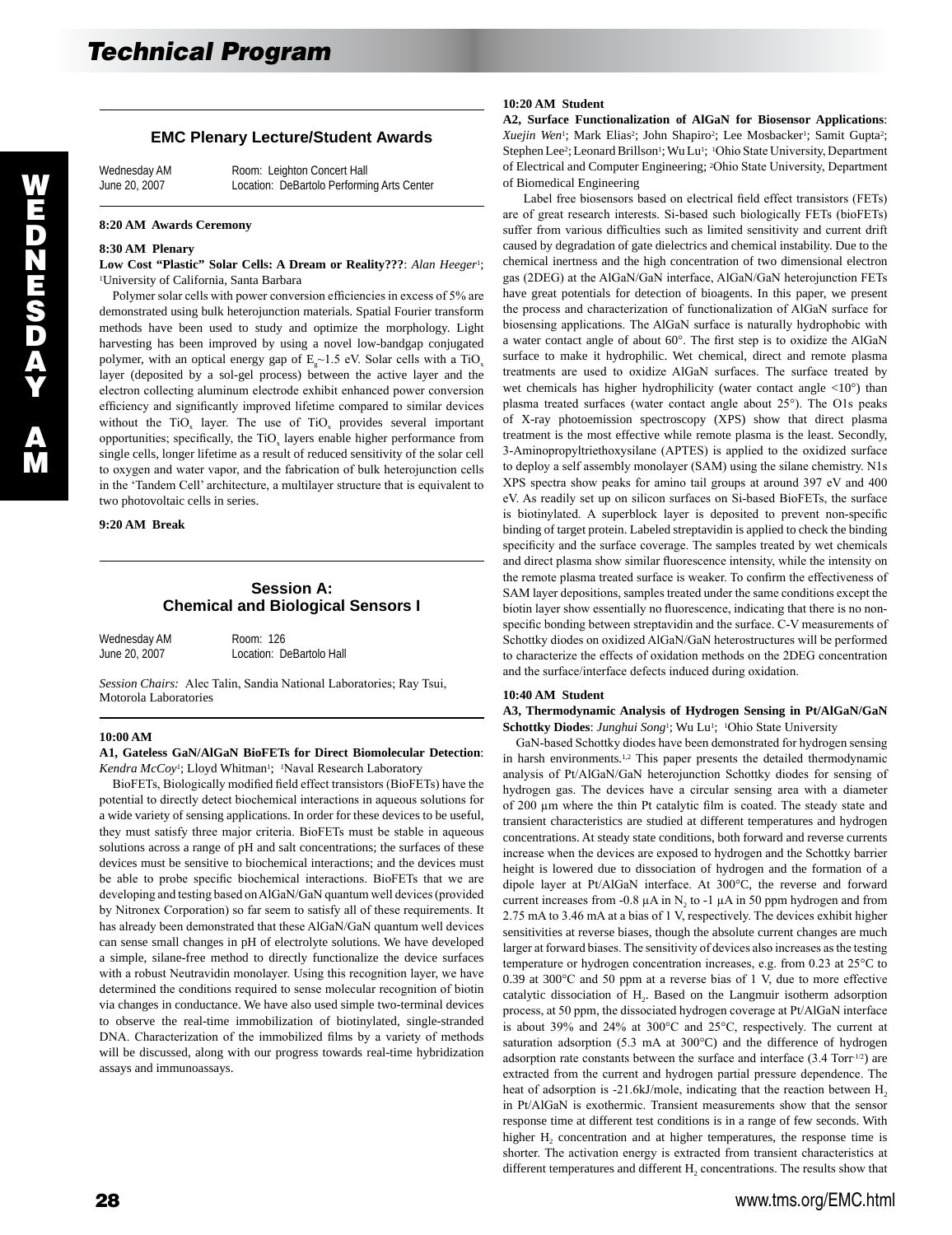W E D N E S D A Y A M

# *Technical Program*

the activation energy is larger at higher H<sub>2</sub> concentrations, with values of 0.62kJ/mole, 1.2kJ/mole, 1.58kJ/mole, and 5.11kJ/mole in 50, 200, 1000, and 5000 ppm H<sub>2</sub>/N<sub>2</sub>, respectively. <sup>1</sup>J. Song, J. S. Flynn, G. R. Brandes, and W. Lu, Appl. Phys. Lett., vol. 87, 133501 (2005). 2J. Song, W. Lu, J. S. Flynn, and G. R. Brandes, Solid State Electronics, vol. 49, 1330 (2005).

#### **11:00 AM**

## **A4, Performance Enhancement and Sensing Mechanism of Pd/ AlGaN/GaN Hydrogen Sensors Subjected to Oxygen Gettering**: *Hideki*  Hasegawa<sup>1</sup>; Masamichi Akazawa<sup>1</sup>; <sup>1</sup>Hokkaido University

 Due to superb chemical stability of surface, environment-friendly nature and capability of high-temperature operation, the AlGaN/GaN heterostructure is promising for chemical and bio-chemical sensor applications. It is an attractive platform for integrated wireless sensor chips where nano-scale sensors are co-integrated with AlGaN/GaN HFET circuits for sensor signal processing and wireless communication. For such purposes, sensors should be directly formed on the AlGaN/GaN heterostructure. However, large leakage currents in AlGaN/GaN Schottky diodes and HFETs deteriorate sensor performances, as our initial work indicated.1 This paper reports on performance enhancement and sensing mechanism of Pd/AlGaN/GaN Schottky diode hydrogen sensors subjected to an oxygen gettering process. Planar circular Pd Schottky diodes with ring-shaped Ti/Al/Ti/Au ohmic electrodes were formed on AlGaN( Al composition 0.25)/GaN HFET wafers. The oxygen gettering process<sup>2</sup> consisted of (1) covering the AlGaN surface with an ultrathin Al film, (2) annealing in ultrahigh vacuum and (3) removing the Al film. This process reduced reverse leakage current by 5 orders of magnitude for Pd diodes. Insitu XPS analysis and Schottky C-V analysis supported gettering of oxygen from the AlGaN surface region. The mechanism of leakage current and its reduction was explained by the thin surface barrier (TSB) model<sup>3</sup> where oxygen shallow donors reduce the width of the Schottky barrier and cause thermionic field emission (TFE) transport. After oxygen gettering, I-V curves of the diode exhibited unprecedented high hydrogen sensitivity in air where orders of magnitude changes of currents took place, showing a systematic dependence on hydrogen partial pressure. In vacuum, the current change was even larger, but its dependence on hydrogen pressure was much weaker. The diodes showed fast turn-on and -off characteristics in air, although they showed very slow turn-off in vacuum. From detailed measurements of I-V, C-V and current transient characteristics, the sensing mechanism was explained in terms of Schottky barrier height (SBH) reduction caused by formation of interface dipole by atomic hydrogen (H\*) produced by Pd. Dipole formation is rate-limited by surface reaction rather than by interface adsorption. This leads to the Langmuir isotherm type coverage behaviour at interface. In air, reaction between H\* and oxygen at surface modifies supply and removal rates of H\*, whereas removal is very slow in vacuum. SBH values deduced from current changes were 1.6 times smaller than those by C-V analysis, and this discrepancy was quantitatively explained by the TFE process through the TSB region where current becomes less sensitive to SBH change due to tunnelling. 1K. Matsuo, T. Hashizume and H. Hasegawa: Appl. Surf. Sci. 244 (2005) 273. 2J. Kotani, M.Kaneko, H. Hasegawa and T. Hashizume, J. Vac. Sci. Technol. B 24 (2006) 2148. 3H. Hasegawa and S. Oyama, J. Vac. Sci. Technol. B 20 (2002) 1647.

#### **11:20 AM Student**

**A5, Effect of Alkaline Treatment on the Characteristics of AlInN/GaN**  Heterostructures in Electrolytes: Carsten Pietzka<sup>1</sup>; Andrej Denisenko<sup>1</sup>; Farid Medjdoub<sup>1</sup>; Erhard Kohn<sup>1</sup>; Jean-Francois Carlin<sup>2</sup>; Eric Feltin<sup>2</sup>; Nicolas Grandjean2; 1University of Ulm; 2Ecole Polytechnique Fédérale de Lausanne

 In this investigation we have evaluated the limit of the chemical stability and degradation mechanisms of InAlN/GaN HEMT-like heterostructures by treatment in strong basic solutions and under strong anodic polarization. InAlN/GaN heterostructures are considered extraordinarily stable as seen from the extraordinary temperature stability and corrosion resistance of HEMT device structures. The AlInN/GaN heterostructures were grown lattice matched on sapphire substrates by MOCVD. The AlInN barrier layer thickness was 10 nm, the 2DEG density 2.6E+13/cm2 and the carrier mobility 950 cm2/Vsec. The ChemFET structures were subjected to a successive anodic treatment in 0.1M KOH solution at room temperature. Their characteristics were analyzed in electrolytes with pH=1 and pH=13 both in the FET and in the electrode modes. It was found that the pH-sensing characteristics of the ChemFETs were strongly affected by the alkaline treatment. The as-fabricated structure (Al-surface) did not show any pH sensitivity and transistor action. This indicated that the density of the chemically-active bonds on the AlInN surface was very low. The ChemFET characteristics and the pH sensitivity were observed after the first anodic treatment. Thus, new chemically active groups have been generated on the AlInN surface by the anodic oxidation. The oxidation-induced surface states pin the surface Fermi level, resulting in a partial depletion of the 2DEG channel in air. Additional subsequent anodic treatments in KOH increased the depletion of the 2DEG channel. However, no etching of the AlInN barrier layer was detected. Data on surface potential and the interfacial energy band-diagram in contact with the electrolyte will be given.

### **11:40 AM Student**

**A6, ZnO Film/ZnO Nanowire Arrays/ZnO Film Hybrid Nanostructures for Sensor Applications**: *Min-Chang Jeong*1; Byeong-Yun Oh1; Sang-Won Lee<sup>1</sup>; Jae-Min Myoung<sup>1</sup>; <sup>1</sup>Yonsei University

 One-dimensional (1-D) nanostructures have attracted great attention due to their extraordinary characteristics, such as high crystalline quality, large surface energy, high aspect ratio, and quantum effects. Among various 1-D nanostructures, ZnO nanowires have been intensively studied because of the reliable fabrication with the wide application fields. However, the fabrication and manipulation of ZnO nanowires for device applications still seem to be difficult and most of the device structures suggested to date have been based on single nanowire demonstrating development potentials. In this research, carefully designed ZnO hybrid nanostructures, composed of a bottom ZnO film, ZnO nanowire arrays, and a top ZnO film, were continuously fabricated by adjusting the supersaturation condition using metal-organic chemical vapor deposition (MOCVD) to utilize vertically aligned ZnO nanowires for the ultraviolet (UV) and oxygen sensing applications. Photocurrent was generated in ZnO nanowires only when the UV light was irradiated. The oxygen sensing characteristics of the hybrid nanostructures also confirmed and higher oxygen sensitivity was observed from the hybrid nanostructures having thinner diameters of nanowires. These sensing characteristics of the hybrid nanostructures are attributed to the photogenerated carriers and the surface reaction of negatively charged oxygen species on ZnO nanowires. By forming seamless interfacial contacts with a bottom film and a top film, superior photonic and electronic properties of ZnO nanowires could be directly exploited without complicated manipulation processing.

## **Session B: Organic/Inorganic Hybrid Photovoltaic**

Wednesday AM Room: 129

June 20, 2007 Location: DeBartolo Hall

*Session Chairs:* William Wong, Palo Alto Research Center; Max Shtein, University of Michigan

#### **10:00 AM Student**

**B1, Surface Plasmon Polariton Mediated Energy Transfer in Organic**  Photovoltaic Devices: Timothy Heidel<sup>1</sup>; Jon Mapel<sup>1</sup>; Kemal Celebi<sup>1</sup>; Madhusudan Singh<sup>1</sup>; Marc Baldo<sup>1</sup>; <sup>1</sup>Massachusetts Institute of Technology

 Organic photovoltaics (PV) are constrained by a tradeoff between exciton diffusion and optical absorption. The short exciton diffusion length within organic semiconductors demands the use of extremely absorptive materials. Unfortunately, the excitonic character of most organic materials yields highly structured absorption spectra, with regions of strong and weak absorption. In this talk we propose a novel device architecture that decouples light absorption and exciton diffusion in organic PV through the addition of a light absorbing 'antenna' layer external to the conventional charge generating layers. Radiation absorbed by the antenna is transferred into the thin charge generating layers via surface plasmon polaritons (SPP) in an interfacial thin silver contact and radiation into waveguide modes. SPPs are a particularly effective energy transfer mechanism as they propagate in the plane of the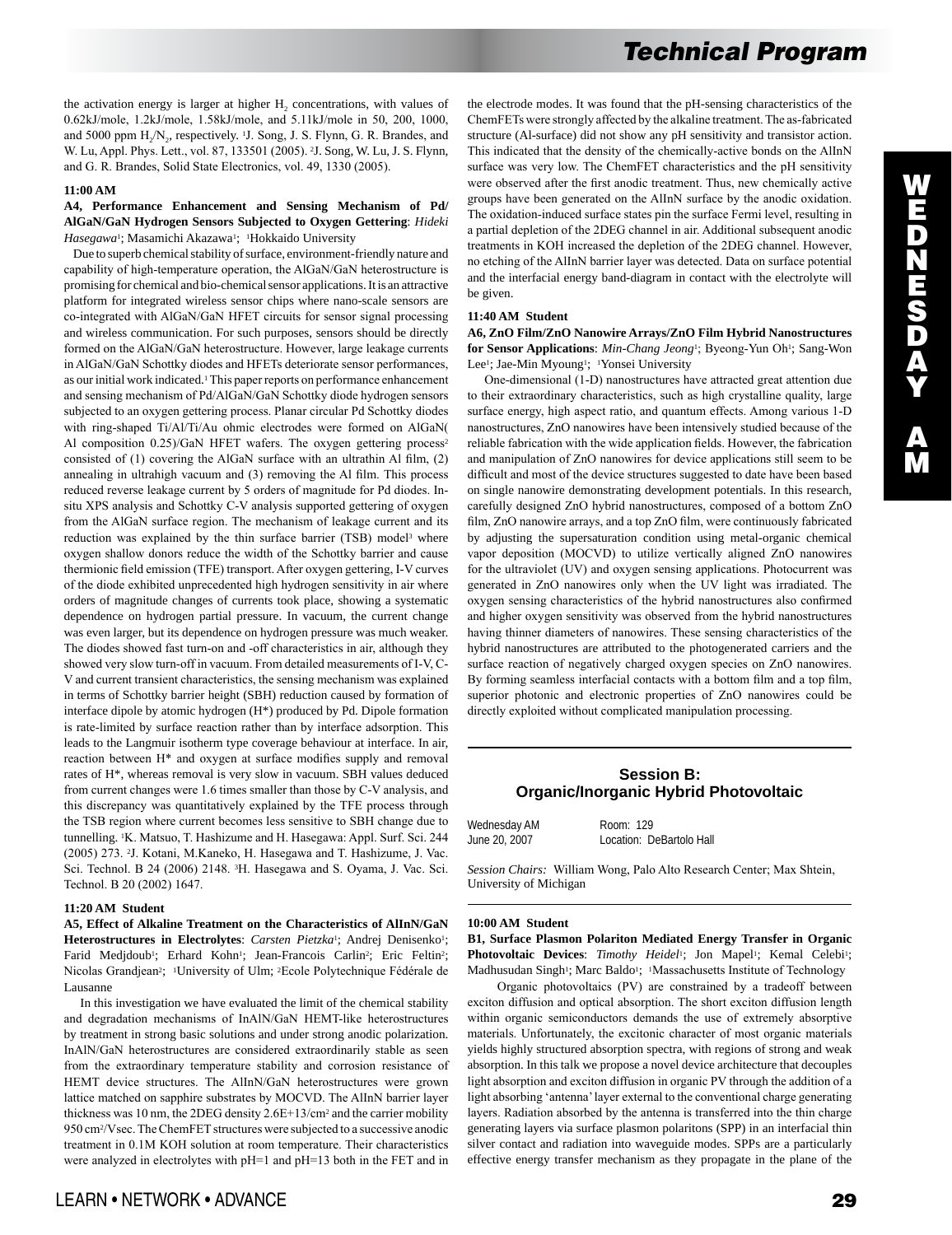PV rather than parallel to the incident radiation, thereby providing a more efficient means of pumping thin charge generating structures. We first employ supperlattice photodetectors with unity internal quantum efficiency to measure the efficiency of energy transfer across a thin silver film. We measure the efficiency of energy transfer to be at least  $(51\pm10)\%$ . Next, we exploit efficient SPP-mediated energy transfer by attaching a resonant cavity antenna to a conventional small-molecular weight organic PV. We find that the resonant cavity antenna boosts the performance of a phthalocyaninebased PV in the absorption gap between the phthalocyanine Q and Soret bands. Off resonance the antenna serves as a mirror, but near the resonant wavelength, the antenna absorption is significantly enhanced, and energy is fed back into the PV cell via SPP-mediated energy transfer. Thus, the resonant antenna may be employed to supplement the performance of the PV cell at resonance, with no degradation off-resonance. Targeting resonant antennas to regions of poor absorption promises to solve a characteristic deficiency of organic PVs. Finally we discuss our results in the context of other architectures aimed at increasing light absorption in organic PV cells. Antennas compete principally with multiple-junction tandem PV cells, which have proved especially successful for inorganic semiconductors with band-to-band transitions. The structured absorption spectra characteristic of organic semiconductors, however, makes the design of multiple cells with orthogonal optical absorption and matched photocurrents difficult. While the introduction of an external light absorbing antenna necessarily adds a step into the energy transduction process, it can be successfully employed in spectral regions where the absorption fraction of the PV cell drops below the SPP-mediated energy transfer efficiency, i.e. ηABS < 50%. In addition, the antenna decouples photon absorption and exciton dissociation, allowing both properties to be separately optimized. Since the optically absorbent element need not conduct excitons or charge, new antenna materials are possible, including J-aggregates and quantum dots.

#### **10:20 AM**

## **B2, Fiber Based Organic Light Emitting Diodes and Photovoltaic Cells**: Brendan O'Connor<sup>1</sup>; Kwang Ann<sup>1</sup>; Yiying Zhao<sup>1</sup>; Kevin Pipe<sup>1</sup>; Max Shtein<sup>1</sup>; 1University of Michigan

 In recent years, electronically functional fibers have gained increasing attention with their potential for aesthetic and ergonomic assimilation of our growing electronic device dependence into ever-present fabrics. In addition, optoelectronic fibers have potential for remote power generation with photovoltaic-based fibers, and large area lighting with electro-luminescent fibers both being integrated into large canvas materials. Organic materials are of particular interest for this realization, both as substrates and active layers, owing to their mechanical flexibility and potential for low cost manufacturability. Here, we demonstrate flexible fiber-based organic photovoltaic (OPV) cells. These devices consist of metallic anode and cathode, sandwiching layered molecular organic semiconductor compounds (e.g. CuPc, C60), all deposited sequentially and conformally onto polyimide coated silica fibers. Device growth is accomplished using vacuum thermal evaporation with the fiber axially rotating above the sublimated source material. We characterize the optoelectronic performance of these devices, analyze the physical effects that arise due to the non-planar geometry and present new fabrication and optimization methods for this device geometry. For example, the circular symmetry of the fiber is conducive to angularly uniform and enhanced light coupling into the device and controlled optical scattering in woven fiber assemblies. The fiber OPV cells exhibit power conversion efficiency comparable to planar cells of similar structure, and simulations indicate that bundled fibers with external coatings can further improve overall power conversion efficiency without relying on the commonly used indium-tinoxide (ITO) electrode. Removing ITO allows for increased device flexibility and opens opportunities for high throughput roll-to-roll manufacturing. These results suggest that fiber based devices can potentially increase energy conversion efficiency, while broadening the range of fabrication approaches, thus providing a viable and convenient platform for integration of devices into woven fabrics and fabric-reinforced composites.

## **10:40 AM Student**

**B3, Subwavelength Metal Gratings as Flexible and Transparent Electrodes in Organic Thin-Film Photovoltaic Cells**: *Jung-Yong Lee*1; Peter Peumans<sup>1</sup>; <sup>1</sup>Stanford University

 Organic optoelectronic devices frequently make use of transparent, thin-film electrodes to provide electrical contact to the devices while not impeding coupling of light into and out of the devices. Usually, transparent and conductive metal oxides such as indium tin oxide (ITO) and fluorinedoped tin oxide (FTO) are used for this purpose. However, such materials have a number of disadvantages. The cost of sputtered thin films may be too high for low-cost applications such as organic solar cells and organic lightemitting diodes for lighting.1 Moreover, the cost of ITO is likely to increase further due to the potential shortage of indium.2 The brittle thin-film metal oxide electrodes on flexible substrates are known to crack when bent, leading to device failure.3 Furthermore, in cases where a transparent electrode is required on top of an organic layer, the sputter deposition of ITO onto an organic material is known to cause damage that leads to decrease in device performance.4,5 Lastly, materials such as ITO have poor transmittance in the infrared, reducing the light to electrical power conversion efficiency for that portion of the solar spectrum in photovoltaic cells. Several alternatives to sputtered thin-film metal oxides have been demonstrated.6 Recently, encouraging results were obtained with random networks of single wall carbon nanotubes when used as flexible contacts for organic photovoltaic cells.7,8 Here, we investigate the potential of one- and two-dimensional subwavelength metal gratings as flexible and transparent electrodes to organic solar cells. Using finite-element electromagnetic modeling in the optical domain, we show that the performance of these structures is similar to or better than that of ITO. Transmittance and photocurrent data on organic photovoltaic cells with metal grating electrodes will be presented and compared with conventional organic solar cells with ITO electrodes. <sup>1</sup>S. Forrest, Nature 428, 911-918 (2004). <sup>2</sup>U.S. Department of the Interior, Mineral Commodity Summaries 2006. 3Z. Chen, B. Cotterell, W. Wang, E. Guenther, S. Chua, Thin Solid Films 394 202 2001. 4G. Gu, V. Bulovic, P. E. Burrows, S. R. Forrest, and M. E. Thompson, Appl. Phys. Lett. 68, 2606 1996. 5H. Kim, D. Kim, K. Lee, M. Huh, S. Jeong, K. Kim, T. Seong, Appl. Phys. Lett. 86, 183503 2005. 6H. Kim, A. Pique,Ki Horwitz, H. Murata, Z. Kafafi, C. Gilmorea, D. Chrisey, Thin Solid Films, 377 798 2000. 7Z. Wu, Z. Chen, X. Du, J. M. Logan, J. Sippel, M. Nikolou, K. Kamaras, J. R. Reynolds, D. B. Tanner, A. F. Hebard, A. G. Rinzler, Science 305, 1273 (2004). 8M. Zhang, S. Fang, A. A. Zakhidov, S. B. Lee, A. E. Aliev, C. D. Williams, K. R. Atkinson, and R. H. Baughman. Science 309, 1215 (2005).

#### **11:00 AM**

**B4, Flexible Conjugated Polymer Photovoltaic Cells with Controlled Nanoscale Heterojunctions Fabricated Using Nanoimprint Lithography**: *Myung-Su Kim<sup>1</sup>*; Jin-Sung Kim<sup>1</sup>; Jaecheol Cho<sup>1</sup>; Max Shtein<sup>1</sup>; L. Guo<sup>1</sup>; Jinsang Kim<sup>1</sup>; <sup>1</sup>University of Michigan

 Conjugated polymer (CP) solar cells offer an attractive alternative to silicon-based photovoltaic (PV) technology for low-cost solar energy conversion due to easy processability, compatibility with flexible substrates, and the tunable optoelectronic properties of the CPs. However, the power conversion efficiency remains low due in part to the inefficient exciton diffusion that typically precedes exciton dissociation in organic PV cells. Bulk heterojunction (BHJ) cells have been developed to improve exciton diffusion and dissociation, by creating phase-separated donoracceptor domains. However, the resulting disordered morphology of BHJ severely limits separation and transport of the geminate charges to the electrodes. Here we demonstrate CP-based flexible solar cells with well-defined interdigitated donor-acceptor interfaces that enhance charge separation and transport. These devices are achieved using solution coating and nanoimprinting of the active polymer layers. Nanoimprinting enables the precise and direct nanoscale control of the shape of the donor-acceptor interface on both rigid and flexible substrates.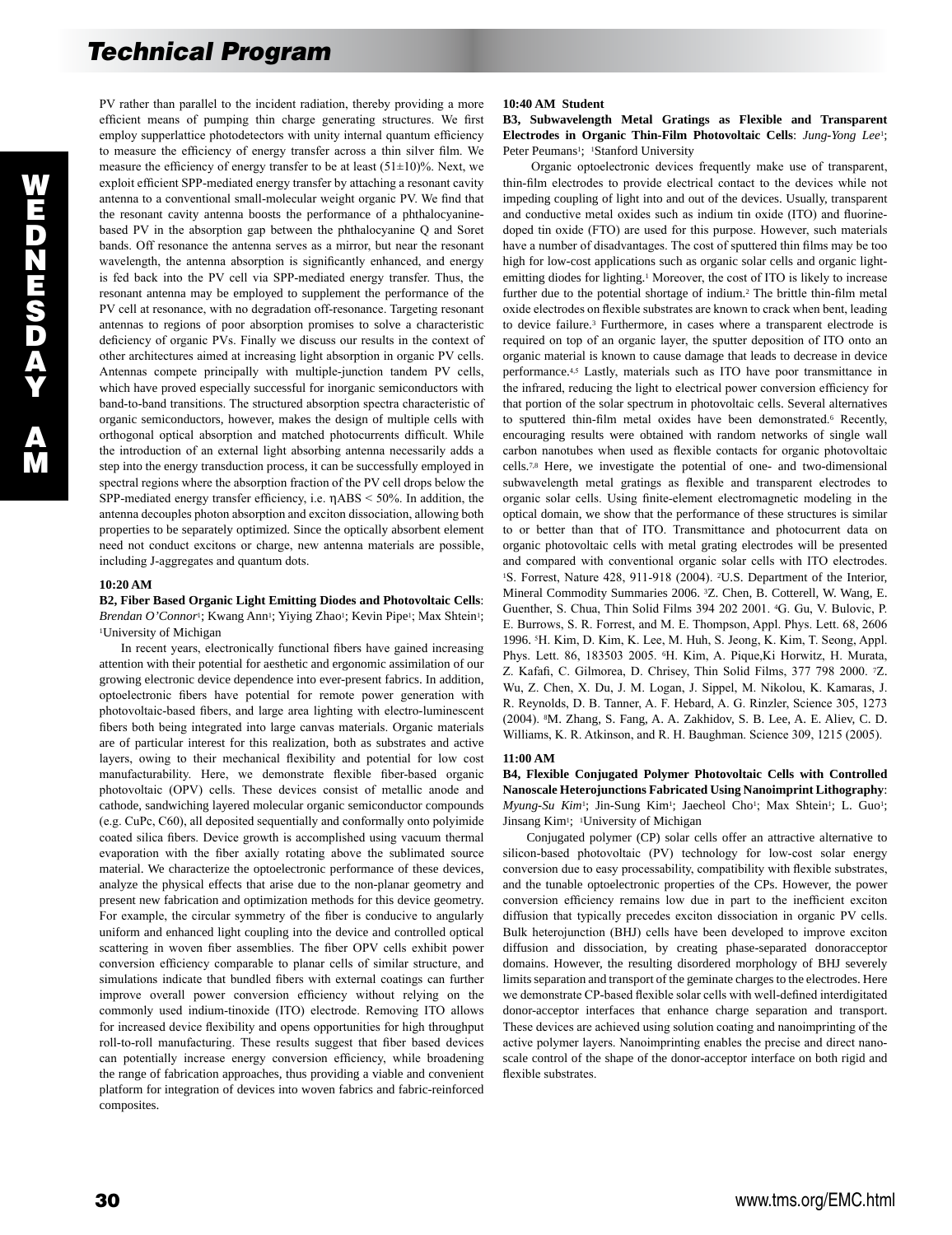## **11:20 AM**

**B5, Electric-Field-Assisted Aerosol Deposition of Metal Nanoparticles for Surface-Plasmon-Enhanced Organic Photovoltaic Cells**: *Shigeo Fujimori*<sup>1</sup>; Rostam Dinyari<sup>1</sup>; Jung-Yong Lee<sup>1</sup>; Peter Peumans<sup>1</sup>; <sup>1</sup>Stanford University

 Metal nanostructures can confine and guide electromagnetic energy on a nanometer scale over a wide spectral range that covers the solar spectrum. Using finite-element modeling, we have shown that metal nanoparticles can be embedded into the active layers of organic photovoltaic cells to bring about large gains in efficiency and to tune the spectral response of the cell. Prior demonstrations based on bare metal nanoparticles required that the metal be spatially separated from the device active region to prevent exciton quenching by charge-transfer from the organic to the metal. Here, we use metal-core/insulator-shell nanoparticles at the donor-acceptor interface to maximize the increase in efficiency. Vacuum deposition cannot be used to fabrication such these hybrid devices with metal nanoparticles embedded at the donor-acceptor interface because the metal-core/insulator-shell nanoparticles are too heavy to sublime. Solution processing is not an option since it leads to undesirable morphologies. To address this challenge, we have developed an aerosol deposition technique to introduce metal-core/insulatorshell nanoparticles into organic thin-film devices in a vapor-phase process. In our method, droplets of an organic solvent containing the nanoparticles are transported in an inert carrier gas to a substrate after removal of the solvent by evaporation. To transport the nanoparticles to the substrate effectively, the droplets are charged by corona discharge and an electric field is used to assist delivery of the nanoparticles to the substrate. Surfactant-coated Aunanoparticles were used to prevent the aggregation and were dispersed on the substrates by this electric-field-assisted aerosol deposition. We will discuss how the aerosol deposition method was optimized to achieve deposition without aggregation of the metal nanoparticles. Solar cell device results on organic donor-acceptor solar cells with surfactant-coated Au-nanoparticles embedded at the donor-acceptor interface will also be presented.

#### **11:40 AM Student**

## **B6, Matrix-Assisted Pulsed Laser Evaporation of Hybrid Colloidal Quantum Dot/Conducting Polymer Nanocomposite Heterostructures**: *Ryan Pate<sup>1</sup>*; Kevin Lantz<sup>1</sup>; Adrienne Stiff-Roberts<sup>1</sup>; <sup>1</sup>Duke University

 Organic/inorganic semiconductor hybridization is a growing area of study due to the benefits of combining the optical and electrical properties of inorganic semiconductor quantum dots with the mechanical properties and manufacturing ease of polymers. Colloidal quantum dot (CQD)/ conducting polymer nanocomposites have been shown to significantly improve the performance of solar cells when compared to their organic counterparts.1 Such nanocomposites are also being investigated for LEDs, infrared photodetectors, and photorefractive waveguides. The typical methods for depositing these hybrid structures include drop-casting and spin-casting. However, inadequate control of film thickness and uniformity, as well as the inhomogeneous distribution of CQDs inside the polymer matrix, makes deposition consistency challenging. Langmuir-Blodgett thin films are often used to deposit ordered nanocomposites, however, this technique is inappropriate for multiple layer deposition of incompatible materials. Matrix-assisted pulsed laser evaporation (MAPLE) is a novel deposition technique for these hybrid structures, and has been utilized to demonstrate controlled polymer deposition for many materials on a variety of surfaces.2,3,4,5 In this paper, we will demonstrate MAPLE deposition of a variety of CQD/polymer nanocomposites on different substrates and compare the structural and optical properties of these films. CdSe CQDs will be suspended in the following conducting polymers for MAPLE deposition: poly[2-methoxy-5-(2-ethylhexyloxy)-1,4-phenylenevinylene] (MEH-PPV), cyano-substituted MEH-PPV (MEH-CN-PPV), poly(3,5-pyridinedyl), and poly(2,5-pyridinedyl). N-type, P-type, and semi-insulating GaAs, as well as glass, substrates will be used for the depositions to determine their influence on the structural and optical properties of the nanocomposites. Structural measurements will include atomic force microscopy (AFM) and transmission electron microscopy (TEM) to compare the structural variation of the MAPLE-deposited films, as well as dispersion phenomena of the embedded CQDs for different growth conditions. Optical characterization will include photoluminescence (PL) and Fourier transform infrared (FTIR) spectroscopies to study variations in the deposited films. MAPLE prepared samples will be compared to similarly drop cast samples to demonstrate improved structural control without significant change in optical properties. Finally, a heterostructure of different, polymer/CQD nanocomposites will be deposited by MAPLE to demonstrate controlled deposition of different material systems. The structural and optical properties of this heterostructure will be compared to those of its constituent layers. The demonstration of such a multiple-layer, hybrid nanocomposite, thin film deposition will have important implications for future organic/inorganic photovoltaics. Sponsored by AFOSR and NSF. 1Sun, B., et. al. (2005), J. App. Phys, 97, 014914. 2Piqué, A., et. al. (1999), Thin Solid Films 355/356, 536. 3Wu, P. K., et. al. (2000) Mat. Res. Soc. Symp. Proc., 617 j2.3. 4Toftmann, B., et. al. (2004), Thin Solid Films 453/454, 117. 5Bubb, D.M., et. al. (2004), J. App. Phys. 95, 2175.

# **Session C: III-Nitride Electronic Devices**

| Wednesday AM  | Room: 102                |
|---------------|--------------------------|
| June 20, 2007 | Location: DeBartolo Hall |
|               |                          |

*Session Chair:* Michael Manfra, Lucent Technologies

## **10:00 AM Student**

**C1, High-Mobility Ultrashallow Pseudomorphic AlN/GaN Heterojunctions by MBE**: *Yu Cao*<sup>1</sup>; David Deen<sup>1</sup>; Kejia Wang<sup>1</sup>; Debdeep Jena<sup>1</sup>; <sup>1</sup>University of Notre Dame

 Few reports exist on the growth of ultrashallow (few nms) pseudomorphic AlN/GaN heterojunctions.1 Even with a few nm of pseudomorphic AlN layers, the discontinuity in polarization across the heterojunction is expected to lead to a very high density 2-dimensional electron gas (2DEG) at the heterointerface. The absence of alloy scattering is expected to lead to high mobilities. The transport properties of thin AlN/GaN junctions and the scattering mechanisms limiting the 2DEG mobility have not been studied yet. In addition to obvious applications in high-transconductance, low-threshold voltage high-electron mobility transistors (HEMTs), the high-density, highmobility 2DEGs at ultrashallow AlN/GaN heterojunctions can enable a variety of novel devices such as high-performance transparent biosensors, THz emitters, and other applications where 2DEGs buried a few nm from the surface is desirable. In this work, we report the transport and structural properties of such ultrathin pseudomorphic AlN/GaN heterojunctions grown by MBE, and identify the dominating scattering mechanisms. All growths were performed under metal-rich conditions at a RF Nitrogen plasma power of 150 W. The epitaxial AlN layer thickness was varied from 1 nm to 8 nm. AFM measurements showed very smooth morphologies with atomic steps around dislocation surface terminations, with a RMS roughness of ~0.3 nm for 2X2 micron scans for all samples except in the 8 nm AlN/GaN structure, where cracks were observed in the c-plane. 2DEGs were observed in Hall measurements for AlN thicknesses from 2 nm – 8 nm, but none was observed in the 1 nm AlN/GaN structure. The 2DEG sheet density increased with the thickness of the AlN epilayer – from  $0.72*10^{13}$  cm<sup>-2</sup> for an AlN barrier thickness of 2.0 nm to  $3.3*10^{13}$  cm<sup>-2</sup> for a barrier thickness of 5.0 nm, in quantitative agreement with a theoretical polarization-based electrostatic model. The 300K mobility was  $\sim$ 1200 cm<sup>2</sup>/Vs, and it increased to  $\sim$ 4000-5000 cm2/Vs at 77K with the barrier thickness between 2.4 nm and 4.0 nm. There was a clear drop of the 77K mobility for 2DEG densities higher than  $3*10^{13}$  cm<sup>-2</sup>. To identify the scattering processes that limit the mobility, temperature-dependent Hall measurements were performed from 10 – 290 K. From a theoretical model, a quantitative explanation for the drop in mobility for thicker AlN barrier layers was found. The low-temperature mobility in the 2DEGs is limited entirely by interface roughness scattering at high 2DEG densities. The 300K mobility was limited by combined interface roughness and polar optical phonon scattering. The high 2DEG mobilities and the very high sheet densities observed point towards the fact that coherently strained, thin epitaxial AlN layers were successfully grown on GaN, opening up a number of possible new applications. <sup>1</sup>I. P. Smorchkova et al., Appl. Phys. Lett. 77, 3998 (2000).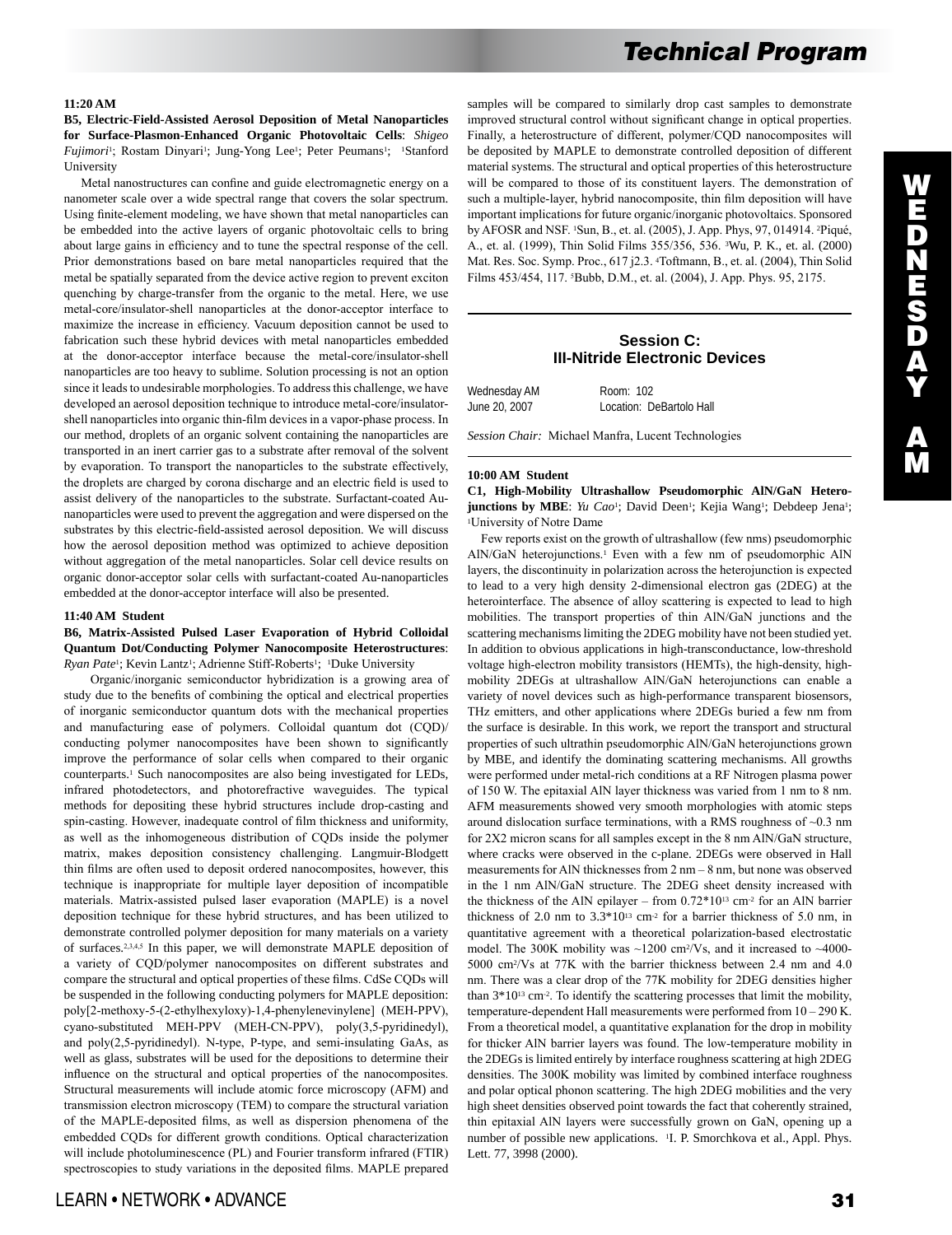## **10:20 AM Student**

**C2, Properties of GaN Buffer Layers on 6H-SiC Grown by Ammonia Molecular Beam Epitaxy for High Electron Mobility Transistors**: *Andrea Corrion*<sup>1</sup>; Christiane Poblenz<sup>1</sup>; Rongming Chu<sup>2</sup>; Likun Shen<sup>2</sup>; F. Recht<sup>2</sup>; C. Suh<sup>2</sup>; Umesh Mishra<sup>2</sup>; Jim Speck<sup>1</sup>; <sup>1</sup>University of California, Santa Barbara, Materials Department; 2University of California, Santa Barbara, Electrical and Computer Engineering Department

 Ammonia molecular beam epitaxy is an attractive growth technique for III-nitride semiconductors. While plasma-assisted molecular beam epitaxy (PA-MBE) has been more widely studied, it requires metal-rich growth conditions for optimal film properties, resulting in the formation of metal droplets, nonuniformity, increased leakage currents, and restricted growth temperatures. Ammonia MBE, on the other hand, has been shown to allow growth at V/III ratios of greater than one. The excess group V flux suppresses decomposition, allowing higher growth temperatures, which has been shown to be critical in reducing impurity incorporation and threading dislocation (TD) densities. We report on the effect of growth conditions on the structural, morphological, and electronic properties of these buffer layers for high-electron mobility transistors (HEMTs), and demonstrate a HEMT with 7.1 W/mm output power. Growth rate, V/III ratio, growth temperature, and film thickness were varied in order to optimize TD density and surface morphology. All ammonia GaN growth was performed for effective V/III > 1, confirmed by a linear dependence of growth rate on gallium flux for the range of growth conditions used. Growth rates were varied from 125–815 nm/hr, while V/III ratios were varied from 3000-460. Growth temperatures were varied from 745-825°C as measured by a calibrated pyrometer. It was found that decreasing growth rates, increasing growth temperatures, and increasing V/III ratios resulted in decreasing surface roughness. The effect of the growth conditions on TD density was also investigated. Cross-sectional TEM revealed that the TDs were primarily pure edge dislocations with burgers vector of type [11-20]. The TD density decreased with increasing growth temperature and decreasing V/III ratio, which resulted in enhanced surface roughness and a transition from a two- to a three-dimensional growth mode. A two-step buffer was developed in which the first step was grown under high temperature, low V/III ratio conditions to achieve low dislocation density, resulting in 25% reduction in dislocation density. A three-micron thick sample with the two-step buffer had a TD density of  $3x10^9$  cm<sup>-2</sup>, among the lowest values reported for MBE GaN on SiC. Ammonia MBE AlGaN/ GaN HEMTs were fabricated, and an output power of 7.1 W/mm with a PAE of 49% was achieved at 4 GHz and a drain bias of 50 V. The HEMTs were found to have very low buffer leakage, resulting in a high breakdown voltage of >200 V. The 2DEG density and room temperature mobility were 8.5 x 1012 cm-2 and 1350 cm2/Vs, and the gate-drain breakdown was 200 V. The vertical reverse-bias leakage current in PA-MBE and ammonia MBE samples was compared, and the electrical activity of threading dislocations was investigated to explain differences in leakage.

## **10:40 AM**

## **C3, Extraction of Transport Dynamics in AlGaN/GaN HFETs through**  Free Carrier Absorption: *Yuh-Renn Wu*<sup>1</sup>; John Hinckley<sup>2</sup>; Jasprit Singh<sup>2</sup>; <sup>1</sup>National Taiwan University; 2University of Michigan

 The importance of AlGaN/GaN HFETs in high power high frequency applications is now well established. However, detailed information on high field mobilities, velocity-field relations, carrier temperature, momentum and energy relaxation times are not available. This is partly due to the difficulties of making these measurements directly and partly due to difficulties in interpreting device results that could provide these transport parameters. In this paper we carry out theoretical simulations based on Monte Carlo techniques to show that transport dynamics can be effectively extracted through free carrier absorption with input frequencies ranging from 50 GHz to a few THz. Using short pulses of millimeter waves, it is possible to obtain the velocity-field curve by fitting the absorption spectrum without heating the device. The technique measuring the free carrier absorption has been proposed theoretically and experimentally to study the carrier dynamics in other material systems such as GaAs, Si, etc.<sup>1, 2</sup> Recently there has been an experimental study on Ga structures<sup>3</sup> showing the potential use of carrier absorption in obtaining transport parameters. In this paper, free carrier absorption done at (i) different input intensities; (ii) different dc bias values; and (iii) different polarization (i.e. ac field parallel and perpendicular to the 2DEG plane) can provide detailed information not only on the mobility and velocity-field relation but also carrier temperature and relaxation times. We show this by solving the classical transport equation and then verify the results through Monte Carlo simulations. In the AlGaN/GaN system the presence of the non-linear "hump" in the velocity-field relation followed by a peak in velocity and negative resistance region are all reflected in carrier absorption done under dc bias conditions. With the model presented it would be possible to extract carrier dynamics from experimentally measured results. Our work suggests that free carrier absorption experiments on AlGaN/GaN HFETs would provide important transport information, which would be very useful in device design and modeling. 1H. Jiang, J. M. Hinkley, and Jasprit Singh, IEEE, J. of Quantum Electronics, 33, p1779, 1997. 2N. A. Kabir, Y. Yoon, J. R. Knab, J.-Y. Chen, A. G. Markeiz, J. L. Reno, J. Sadofyev, S. Johnson, Y.-H. Zhang, and J. P. Bird, Appl. Phys. Lett., 89, p132108, 2006. <sup>3</sup>T. R. Tsai, S. J. Chen, C. F. Chang, S. H. Hsu, T. Y. Lin, C. C. Chi. Optical Express, 14, 4898, 2006.

#### **11:00 AM**

**C4, Scanning Ion Probe Studies of Silicon Implantation Profiles in**  AlGaN/GaN HEMT Heterostructures: Martin Kocan<sup>1</sup>; Matt Kilburn<sup>1</sup>; Ian Fletcher<sup>1</sup>; Felix Recht<sup>2</sup>; Lee McCarthy<sup>2</sup>; Umesh Mishra<sup>2</sup>; Brett Nener<sup>1</sup>; *Giacinta Parish*1; 1University of Western Australia; 2University of California, Santa Barbara

 Ion implantation, an established technique for mature semiconductor technologies such as Si and GaAs, should also lead to many advantages for III-nitride semiconductor devices such as selective lateral doping, formation of non-annealed ohmic contacts, creation of various devices on a single wafer and non-etch-based device isolation. In this study, a CAMECA nanoSIMS 50 ion microprobe was used to investigate lateral doping profiles in AlGaN/GaN HEMTs with silicon-implanted source/drain regions. The nanoSIMS ion beam is only approximately 50nm in diameter, allowing high resolution dopant mapping. Previous transfer length method (TLM) measurements had shown that the total contact resistance to the channel of source/drain implanted AlGaN/GaN HEMTs consists of three components: the contact resistance of the metal to the implanted layer, the sheet resistance of the implanted semiconductor material and an additional resistance,  $R_T$ . This additional resistance does not seem to come from the non-implanted channel or from the implanted layer, but rather from a transition region such as the interface between implanted and non-implanted regions. Possible explanations include a 2D/3D transition resistance between source/drain and channel, or a depletion of the 2DEG adjacent to the implanted region, possibly caused by implantation damage to the AlGaN. In this study, the lateral silicon profile was measured to see if any clues could be provided about the transition region. To achieve the desired profiles, 20µm 20µm 2D scans of various ions, including  $^{28}Si$ ,  $^{27}Al$ , and  $^{69}Ga^{14}N$  signals, were obtained by rastering across the TLM device surface. Line profiles were then extracted from the 2D scans. The observed profiles showed definite broadening of the silicon implantation edge. In these devices, which were fabricated on the same wafer as the implanted source/drain HEMTs, the contacts to the implanted regions were recessed. Therefore, to validate the profiling, which had not been done before with this instrument, the silicon profile was compared at the recess etch edge and the implantation boundary. It was confirmed that the silicon signal decay observed at the implantation edge was due to the implantation broadening and not the instrument. The measured profiles were used to recalculate the resistances obtained with the TLM analysis, but it was found that simple geometrical adjustments did not account for the measured additional resistance  $R_T$ . To confirm this, the breadth of profile required to reduce the value of the  $R_T$  to zero was also calculated, and found to be much larger than what was observed. Therefore, the conclusions made here are well within the resolution of the nanoSIMS technique. Although incorporating the observed broadening into a simple resistance model cannot account for  $R_{\tau}$ , the implications of the broadening for other transition resistance explanations are currently under investigation.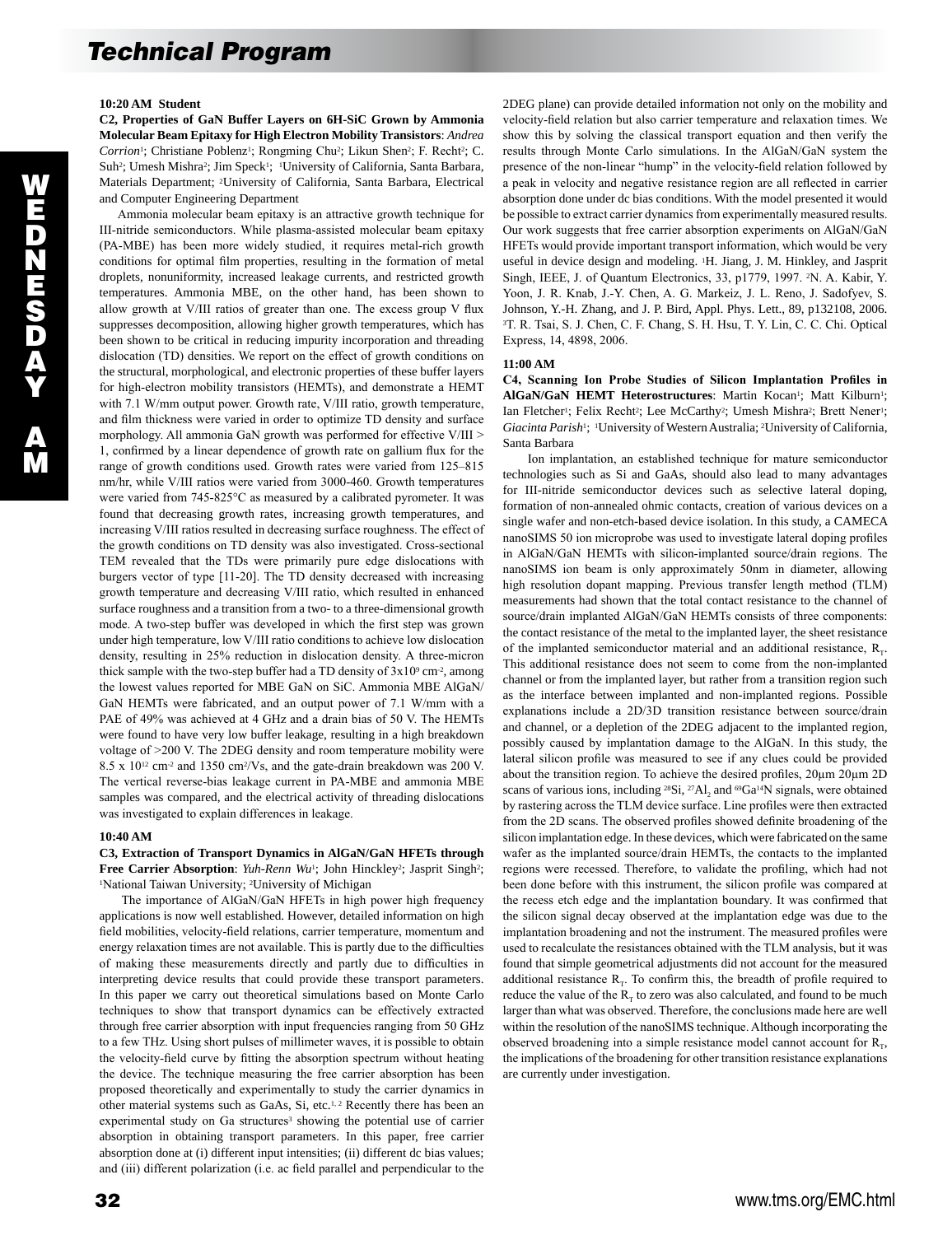#### **11:20 AM Student**

**C5, A Study of Post-Bombardment Effects of Electronegative Ions on the Two-Dimensional Electron Gas Properties of AlGaN/GaN**  Heterostructures: Anirban Basu<sup>1</sup>; Vipan Kumar<sup>1</sup>; Ilesanmi Adesida<sup>1</sup>; 1University of Illinois at Urbana-Champaign

 AlGaN/GaN high electron mobility transistors (HEMTs), in recent years, have emerged as exceptionally promising candidates for high-power, highspeed, and microwave low noise applications. While high performances have been readily achieved in depletion mode (D-mode) AlGaN/GaN HEMTs, it is challenging to fabricate enhancement-mode (E-mode) AlGaN/GaN HEMTs with high-performance characteristics including high transconductance, low on-resistance, low knee voltage, and large input voltage swing. Enhancementmode AlGaN/GaN HEMTs have advantages over D-mode HEMTs; these include reduced circuit complexity, the elimination of the negative-polarity voltage supply in some circuits leading to low power dissipation and reduced cost. An E-mode AlGaN/GaN HEMT can be obtained by the control of the threshold voltage (Vth) that can be realized through the modulation of the energy band by implanting F- ions in the AlGaN/GaN heterostructure using plasma treatment techniques.<sup>1</sup> The fluorine ions have a strong electronegativity and are negatively charged, effectively raising the potential in the AlGaN barrier and the two-dimensional electron gas (2DEG) channel. Post-bombardment annealing has proven to be effective in annealing out the plasma-induced damages. A detailed study on the modulation of the mobility and sheet concentration of the 2DEG by the incorporated F- ions in the HEMT layer followed by annealing is still lacking. Such a study is imperative in understanding the behavior of the 2DEG transport and separating out the intrinsic electronic effects of the fluorine ions from the physical effects of ow-energy ion bombardment. This will provide a critical basis for the optimum design of E-mode AlGaN/GaN HEMTs. In this study, Hall measurement structures were fabricated on MOCVD-grown AlGaN/ GaN HEMT epitaxial layers. Ti/Al/Mo/Au ohmic contacts were formed on the Hall structures at 850°C. Windows were opened by photolithography on top of structures and the samples were then inserted in an RIE (reactive ion etching) system for CF4 plasma bombardment at different self-bias voltages by adjusting RIE power. Results show unexpected simultaneous decrease in post-bombardment and post-annealed mobility and sheet concentration of the 2DEG. The behavior of fluorine ions inside the HEMT layer for different plasma bombardment voltages, different annealing temperature and different annealing time interval strongly influences the transport properties of the 2DEG. A comparative study of bombardment with other ions such as oxygen will be reported. Results from Hall measurements, Shubnikov-de Haas oscillation data and other microanalytical methods, such as secondary ion mass spectroscopy (SIMS), will be presented. Implications of such plasma treatment on device performance will be discussed. 1Y. Cai, Y. G. Zhou, K. J. Chen, and K. M. Lau, IEEE Electron Device Lett. 26, 435–437 (2005).

#### **11:40 AM**

**C6, Crystalline SiN***X* **Ultrathin Films Grown on AlGaN/GaN by In-Situ Metalorganic Chemical Vapor Deposition**: *Toshiyuki Takizawa*1; Satoshi Nakazawa1; Tetsuzo Ueda1; 1Matsushita Electric Industrial Company, Ltd.

Surface passivation by  $\sin x$ , film is inevitable for the high power operation of AlGaN/GaN heterojunction field-effect transistors (HFETs) since it can effectively suppress the current collapse.<sup>1</sup>  $\text{SiN}_x$  deposited by Cat-CVD is reported to increase the sheet carrier density of AlGaN/GaN as well.2 In this paper, we present the deposition of ultrathin SiN*<sup>x</sup>* film on AlGaN/GaN in a metal organic chemical vapor deposition (MOCVD) subsequently after the epitaxial growth. We experimentally confirm the crystallization of the "in-situ" SiN<sub>x</sub> which drastically increases the sheet carrier concentration of the underlying 2DEG. The in-situ  $\text{SiN}_x$  is deposited using  $\text{SiH}_4$  and  $\text{NH}_3$  in a MOCVD chamber after the growth of 8-nm-thick  $Al_{0.4}Ga_{0.6}N$  / 2.5- $\mu$ mthick GaN on  $(0001)$  sapphire substrate. The few nm-thick  $\text{SiN}_x$  increases the sheet carrier concentration from the unpassivated one's  $1\times10^{13}$ cm<sup>-2</sup> to  $2\times10^{13}$ cm<sup>-2</sup> as is observed for the passivation by Cat-CVD. High resolution cross-sectional transmission electron microscopy (HR-TEM) reveals that the in-situ  $\sin X_x$  exhibits the crystalline structure with the lattice constants of *a*~3.2 Å and *c*~2.4 Å which are quite different from those of well-known Si<sub>3</sub>N<sub>4</sub> crystal structures such as β-phase. First-principles calculation is carried out to investigate the most stable crystal structure of the SiN*<sup>x</sup>* , in which it is demonstrated that introducing defects in crystalline structure

gives more stable structure. In addition, high-resolution electron energy loss spectroscopy (EELS) study confirms the abrupt interface between insitu  $\text{SiN}_x$  and AlGaN. In conclusion, formation of crystalline  $\text{SiN}_x$  by in-situ MOCVD on AlGaN/GaN is demonstrated. The lattice constants are different from the well-known values for conventional crystalline SiN*<sup>x</sup>* . The crystalline SiN*<sup>x</sup>* effectively increases the sheet carrier concentration in the 2DEG, which would be promising for high power and microwave applications of AlGaN/GaN HFETs. 1J.A.Mittereder et al., Appl.Phys.Lett. 83, 1650(2003). <sup>2</sup>M.Higashiwaki et al., Phys.Stat.Sol.(a) 203, 1851(2006).

# **Session D: Spin in Low-Dimensional Systems**

| Wednesday AM  | Room: 155                |
|---------------|--------------------------|
| June 20, 2007 | Location: DeBartolo Hall |

*Session Chair:* Craig Pryor, University of Iowa

#### **10:00 AM Student**

**D1, Transport in Room-Temperature Ferromagnetic (Ga,Mn)N Nanowires**: *Moon-Ho Ham*1; Jae-Min Myoung1; 1Yonsei University

 The (Ga,Mn)N nanowires with various Mn concentrations of 0.5–10% were synthesized by varying the separation between MnCl<sub>2</sub> and GaN powders under NH<sub>3</sub> gas flow via vapor-liquid-solid method. The x-ray diffraction and transmission electron microscopy studies revealed that all the (Ga,Mn)N nanowires were single-crystalline without secondary phases. The ferromagnetic ordering exceeding room temperature was found for all the (Ga,Mn)N nanowires and was dependent on Mn concentration in the (Ga,Mn)N nanowires with a maximum at Mn concentration of 5%. Furthermore, the (Ga,Mn)N nanowire field-effect transistors were fabricated in back-gated structure with 300 nm-thick SiO, gate dielectric in order to investigate transport properties of the nanowires. The (Ga,Mn)N nanowires configured as field-effect transistors exhibited a conductivity conversion from n type to p type with increasing Mn concentration and the good electrical properties with on/off current ratio of ~102 and subthreshold slope of 1.9–2.2 V/dec. In particular, the  $(Ga_{1-x}Mn_x)N$  nanowires with  $x = 5%$  which had the highest magnetic moment were found to be a p-type conductivity with a hole concentration of 1017 cm–3. It strongly support that the magnetic properties in the (Ga,Mn)N nanowires depend not only on the Mn concentration but also on the carrier type and concentration. Moreover, for the p-type  $(Ga)$  $x$ Mn<sub>x</sub>)N nanowires with x=5%, the negative magnetoresistance was found up to room temperature and found to gradually increase with decreasing temperature, reaching  $\sim$ 3% at 10 K. For the undoped GaN nanowires as a reference sample, a linear M-H characteristic with a negative slope and no negative magnetoresistance were observed. It demonstrate that the ferromagnetic ordering and magnetotransport in the sampes doped with Mn does not come from the catalysts and substrates but is ascribed to the (Ga,Mn)N nanowires themselves due to Mn incorporation. These results suggest that the (Ga,Mn)N nanowires and their field-effect transistors could enable to apply not only nanoscale electronic devices and but also nanoscale spintronic devices.

#### **10:20 AM Student**

**D2, Calculation of Lande g-Factors and Comparison with Experiment for III-V Nanowhisker Quantum Dots:** *Amrit De*<sup>1</sup>; Craig Pryor<sup>1</sup>; <sup>1</sup>University of Iowa

 We have calculated Lande g-factors for electrons confined in nanowhisker quantum dots (NWQDs) consisting of a InP/InAs/InP quantum well embedded in a <111> oriented InAs nanowisker. Confinement energies and wavefunctions for valance and conduction band states were calculated as a function of dot size,and corresponding Lande g-factors were calculated. The calculated g-factors are in good agreement with experimental measurements on a variety of geometries. These differ markedly from g-factors obtained from bulk formulas with energies modified to match that of the NWQD states. This provides strong confirmation of the effect on g of angular momentum quenching. The calculations were carried out using 8-band strain-dependent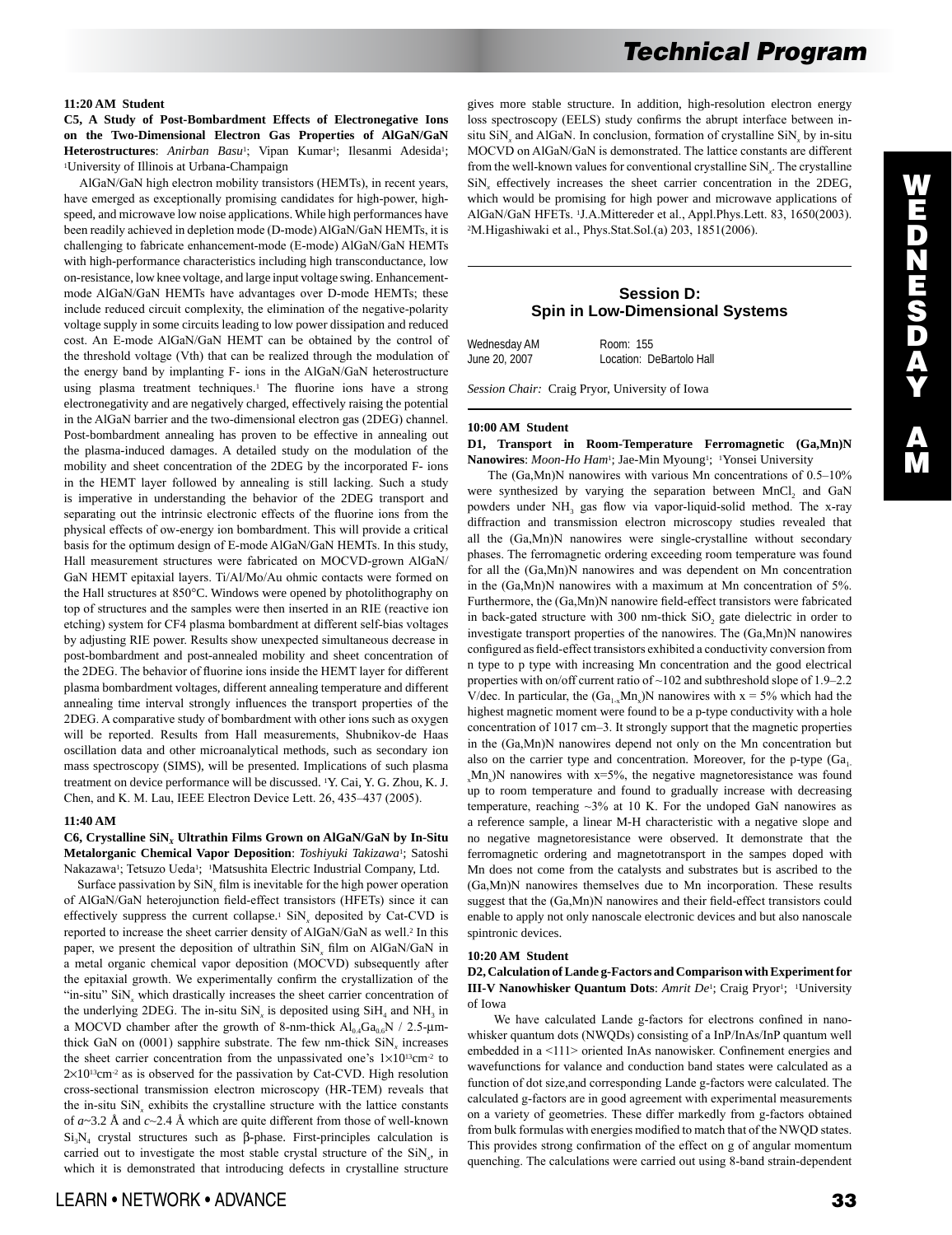k.p theory in the envelope-function approximation using a finite difference technique on a real space grid.

## **10:40 AM Student**

**D3, Exchange Coupling in Quantum Wire Quantum Dots**: *Lingxiao*  Zhang<sup>1</sup>; Dmitriy Melnikov<sup>1</sup>; Jean-Pierre Leburton<sup>1</sup>; <sup>1</sup>University of Illinois at Urbana-Champaign

 The exchange coupling J, defined as the energy difference between the lowest singlet and triplet two-electron states, plays the central role in solid state spin-qubit quantum computing.1 Recently, InAs quantum wire quantum dots (QWQD) emerged as a novel hardware scheme for engineering J due to its small predefined lateral size (diameter of wire ~50 nm) and reduced inter-dot separation (down to 20 nm).2 In this work, we perform a theoretical study of the exchange coupling in two coupled QWQDs. In the lateral dimensions (x and y), parabolic confinement with cylindrical symmetry is used for each quantum dot while the coupling of the dots in the vertical zdirection is simulated by a coupled Gaussian potential. The confinement is tunable via a magnetic field applied in the z-direction. To compute the singlet and triplet energies as well as the two lowest single-particle energies (their difference gives the tunnel coupling 2t) in this inherently 3D system, we utilize the variational Heitler-London approach<sup>3</sup> in which the inter-electron separation and the wave function localization radii are treated as adjustable parameters determined from the energy minimization. With this method, we show that both the exchange coupling and the tunnel coupling decrease with increasing inter-dot separation d. We also identify two distinct regions in the dependences of J and 2t: at large inter-dot separations, these quantities decay exponentially with d, while at smaller values, this decrease is linear, corresponding to the transition from the double dot to the effective single dot configuration. We also obtain that J decreases as the wire's diameter D is made smaller. However, this decrease of J is faster for the intermediate values of d than for small or very large inter-dot separation values. Calculations with the magnetic field oriented in the z-direction confirm that the magnetic field changes the effective diameter of the wire, and as such, can be used to tailor the exchange coupling in QWQD systems. Finally, analysis of the expectation values of the Coulomb interaction (Coulomb energy) reveals that for large d, both singlet and triplet Coulomb energy decrease monotonically with D, while for smaller values singlet Coulomb energy has a local maximum at small D, whereas triplet Coulomb energy always decreases monotonically with D. 1D. Loss and D. P. DiVincenzo, Phys. Rev. A 57, 120 (1998). 2M. T. Björk et al., Nano. Lett. 9, 1621 (2004). 3W. Heitler and F. London, Z. Phys. 44, 455 (1927).

#### **11:00 AM**

**D4, Transport Spectroscopy in a Few-Electron Quantum Dots**: *Dmitriy Melnikov*<sup>1</sup>; Jean-Pierre Leburton<sup>1</sup>; <sup>1</sup>University of Illinois at Urbana-Champaign

 Transport properties of a few-electron single vertical quantum dot (QD) in external magnetic fields are investigated theoretically. By solving the many-electron Schrodinger equation and computing one-particle Green functions (overlap), we are able to calculate the tunneling current through the double-barrier QD structure for finite values of the source-drain bias. Our simulations of the quantum current reveal a highly complex interplay between tunneling barrier permeabilities, electron spin effects, degeneracies among energy levels, non-equilibrium occupancies, and wave function overlaps. We find that correlations among many-particle states give rise to a multitude of internal electronic excitations that produce rich current spectra which cannot be explained by the eigenenergy diagram. In particular, we show that depending on the applied bias, the dominant changes in the current through the N-electron QD can be caused not only by the involvement of excited N-electron states in the transport process but can also be due to excitations in the (N-1)-electron system. The latter type of excitations have significant implications in the interpretation of the current spectra as it influences the transport through the QD, and as such, should be taken into account when extracting various quantities of physical interest, such as the exchange energy, from the experimental data. Overall, the computed current spectra are found to be in a good agreement with available experimental data [L. P. Kouwenhoven, et al., Science 278, 1788 (1997)].

## **D5, Enhanced Spin-Orbit Interaction in Strained InGaAs/AlGaAs Heterostructure for Spin Transistors**: *Takashi Matsuda*1; Kanji Yoh1; <sup>1</sup>Hokkaido University

 The estimation of the spin-orbit interaction and its control in semiconductor quantum wells has been of significant interest after the proposal of spin-FET by Datta  $&$  Das.<sup>1</sup> Importance of conduction band discontinuities in the quantum well was pointed out as the source of the energy shift by Pfeffer and Zawadzki<sup>2</sup> in InGaAs/InAlAs heterostructures grown on InP, as opposed to the conventional interpretation that the spin-orbit interaction is proportional to the average electric field in a well.<sup>3</sup> We have designed and fabricated psuedomorphic InGaAs channel structures with high indium content and showed enhanced spin-orbit interaction. The fabricated  $In_xGa_{1x}As$  heterostructures contain high sheet carrier concentration of  $2x10^{12}$ cm<sup>-2</sup> which make the peak of the electron wave function lie on the conduction band discontinuity between main channel and front subchannel. The enhancement of spin-orbit interaction was verified experimentally and confirmed theoretically a la Zadzki. Sample1 has  $In<sub>0.9</sub>Ga<sub>0.1</sub>As channel of 50A thickness and sample2 does InAs channel of$ 40A thickness. Mobility and carrier concentration of sample1 and sample2 are 76000cm2/Vs, 1.6x1012cm-2 and 58000cm2/Vs, 2.0x1012cm-2, respectively at 3.8K. Shubnikov de Haas (SdH) oscillation was measured to estimate Rashba coefficient  $\alpha$  which indicate the magnitude of the spin splitting as  $\Delta E=2\alpha |k_{\parallel}|$ . Rashba coefficient could be modulated, from 52x10-12eVm to 66 x10-12eVm for sample1 and from 50x10-12eVm to 70x10-12eVm for sample2 by applying gete voltage. These values turned out to be extremely large compared with the value, 30x10-12eVm, usually reported for InAs-based HEMTs in conventional simple quantum well structure whose wavefunction lies in the center of the well. Theoretical estimation<sup>2</sup> was carried out to verify such a enhanced Rashba coefficient observed experimentally. The estimation showed the Rashba coefficient of sample1 is 24x10-12eVm, and the effect of band discontinuity ( $\alpha$ 1) contributes 12x10<sup>-12</sup>eVm and average electric field ( $\alpha$ 2) contributes 13x10-<sup>12</sup>eVm to it. The Rashba coefficient of sample2 is  $46x10^{-12}$ eVm and  $\alpha$ 1=-1 x10<sup>-12</sup>eVm and  $\alpha$ 2=47x10<sup>-12</sup>eVm. Control sample of  $In<sub>0.81</sub>Ga<sub>0.19</sub>As HEMT, whose wavefunction peak lies in the well,$ was fabricated and the Rashba coefficient was estimated to be 21x10-12eVm by both SdH analysis and theoretical calculation. In conclusion, we have proposed and verified InAs (or InGaAs) channel HEMT structure with an enhanced spin-orbit interaction. The result suggests a new direction to achieve short channel Datta-Das spin transistor which is a key to make the device work by minimizing spin relaxation in the channel. <sup>1</sup>S.Datta and B.Das, Appl. Phys.Lett.56, 665 (1990). 2P.Pfeffer and W.Zawdzki, Phys. Rev. B, 59, R5312 (1999). 3E.A.de Andrada e Silva et al.,Phys. Rev. B, 50, 8523 (1994).

**11:40 AM D6, Late News** 

# **Session E: Non-Destructive Testing**

Wednesday AM Room: 131

June 20, 2007 Location: DeBartolo Hall

*Session Chairs:* Andrew Hoff, University of South Florida; Kurt Eyink, U.S. Air Force Research Laboratory

#### **10:00 AM**

**E1, GaSb(001) Surface Reconstructions Measured at the Growth Front by Surface X-Ray Diffraction**: *Brad Tinkham*<sup>1</sup>; Oleksandr Romanyuk<sup>1</sup>; Vladimir Kaganer<sup>1</sup>; Wolfgang Braun<sup>1</sup>; Klaus Ploog<sup>1</sup>; Masamitu Takahasi<sup>2</sup>; Toshiyuki Kaizu<sup>2</sup>; Junichiro Mizuki<sup>2</sup>; <sup>1</sup>Paul Drude Institute; <sup>2</sup>Japan Atomic Energy Agency

 GaSb is a narrow band gap semiconductor commonly used as a substrate for the growth of lasers and photodetectors operating in the long wavelength regime. The growth kinetics and surface structure on GaSb(001) is less understood than for its counterparts, GaAs(001) and InAs(001). The GaSb(001)surface exhibits two distinct surface symmetries that are a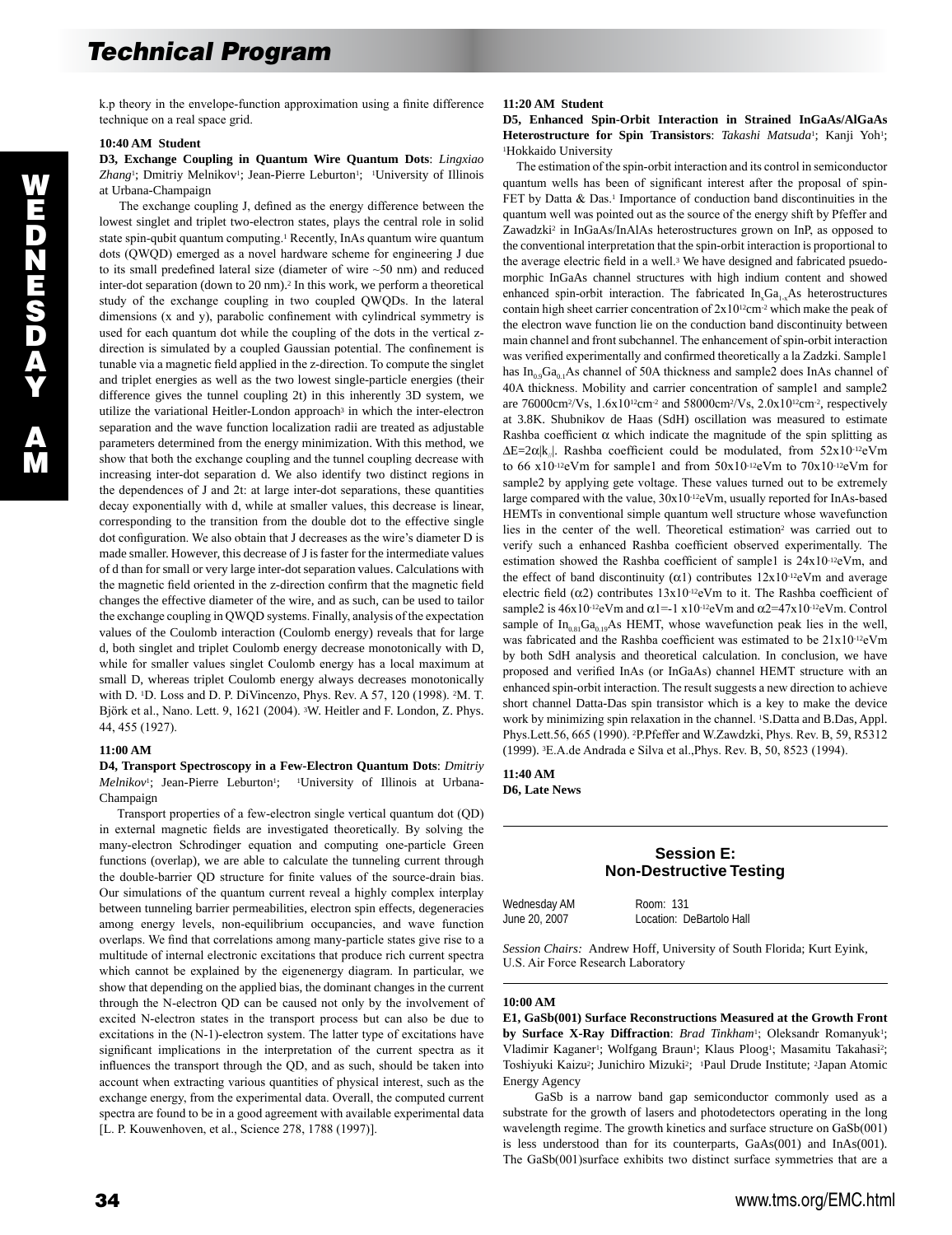function of Sb flux and surface temperature. At low temperature and/or high Sb flux, a (1x5) surface reconstruction is present. STM measurements have indicated two different structural arrangements, namely  $c(2x10)$  and  $(2x10)$ unit cells that could produce this (1x5) diffraction pattern. These structures have three layers and two layers of Sb on the surface, respectively, and are both in violation of the electron counting rule, which is a guiding principle, based on bonding configurations that is used to determine if structures are energetically favorable. For the lower Sb-coverage surface, which appears at higher temperature and lower Sb-flux, a (1x3) RHEED pattern in observed. There are several proposed models for this phase, all of which obey the electron counting rule. From STM measurements, it has been concluded that the atoms arrange in a (4x3) unit cell, with Sb-Sb dimers and Ga-Sb heterodimers running along the [-110] direction. Although two distinct (4x3) phases are predicted to exist (alpha and beta), STM images taken at room temperature always show a coexistence of the two phases. We have employed x-ray diffraction, in situ, to measure the aforementioned (1x5) and (1x3) surface phases under technologically relevant growth conditions. Xray diffraction has several distinct advantages over other structural probes, most notably that the diffraction can be analyzed by kinematical diffraction theory, which allows a relatively straightforward quantitative analysis. We have measured over 60 inequivalent in-plane surface reflections on each surface phase and over 150 total reflections on each surface total. From this data we have calculated 2D Patterson functions, the peaks of which represent inter-atomic distances weighted by the product of the number of electrons in the individual atoms. The Patterson functions have been calculated for all competing models and are compared with our data generated from in situ measurements. For the, (1x3) phase we obtain good agreement between our data and the heterodimer models proposed in recent experimental and theoretical work. Our measurements on the Sb-rich (1x5) phase provide evidence that the structure under growth conditions is in fact different than the models determined from STM. We discuss reasons for this discrepancy as well as our progress in obtaining 3D models for these reconstructions that include surface relaxations and subsurface rearrangement.

#### **10:20 AM**

## **E2, X-Ray Reflectivity Based Metrologies for the Development of Metamorphic Semiconductor Device Structures**: *Benjamin Poust*1; Vincent Gambin<sup>1</sup>; Benjamin Heying<sup>1</sup>; Michael Lange<sup>1</sup>; Rajinder Sandhu<sup>1</sup>; Patrick Chin<sup>1</sup>; Mark Goorsky2; 1Northrop Grumman; 2University of California, Los Angeles

 X-ray reflectivity can be used to determine the thickness of deposited thin films. Measurement of the interference pattern is straightforward, but extracting film thickness(es) can be challenging. A sophisticated approach is to fit the data using dynamical theory based on the distorted wave Born approximation. This works extremely well for most applications, but nonideal samples present a challenge. Problems arise when, for example, an unexpected compound forms at an interface, or when an oxide of unknown thickness contributes to the interference effect. If simulating the intended structure yields a poor fit, the researcher must guess at how to alter the model to obtain a useable fit and runs the risk of drawing spurious conclusions. An alternative is to apply Fourier transforms (FTs). This is a powerful technique that complements dynamical modeling well. An FT power spectrum peak represents the frequency or period length of an interference oscillation. When applied to x-ray scatter data with film thickness fringes, FT peak positions represent layer thicknesses. However, a few properties of x-ray scatter data severely limit the effectiveness of Fourier transforms. In large part, this has limited the popularity of FT analysis with x-ray scatter data. A new enhancement technique addressing these challenges is presented here. Discrete Fourier transforms (DFTs) and their application to x-ray scatter data are discussed in terms of the mathematics, challenges inherent to x-ray scatter FTs, and enhancement techniques in the literature. The enhancement technique presented here is demonstrated using two emerging metamorphic technologies: AlGaN/GaN and AlSb/InAs based mHEMTs. X-ray reflectivity scans of AlGaN/GaN based mHEMTs were analyzed to determine the AlGaN barrier thickness. The results were confirmed with STEM measurements of the barrier layer thickness. While the AlGaN/GaN mHEMT is a relatively simple structure yielding straightforward interpretation, the task of analyzing layer thicknesses in the AlSb/InAs mHEMT structure is complicated due to the number of layers contributing to the interference pattern. Fourier transforms of dynamical simulations were used as a guide to interpreting the measured x-ray reflectivity FT power spectrums. Channel and upper AlSb barrier thicknesses were determined to be the very close to the target values. The donor layer thickness was determined to be very close to the target value of 1.2 nm. The sum of the cap, hole barrier, and upper electron barrier layer thicknesses was determined to be somewhat thinner than the sum of the target thicknesses in some cases. Enhanced Fourier analysis is shown to be extremely effective in extracting layer thicknesses from reflectivity scans with excellent correlation to traditional analysis and STEM measurements.

#### **10:40 AM Student**

## **E3, Temperature Dependent Stress Distribution in Heterogeneous Wafer Bonded Structures by Double Crystal X-Ray Diffraction**  Imaging: Michael Jackson<sup>1</sup>; Sumiko Hayashi<sup>1</sup>; Mark Goorsky<sup>1</sup>; <sup>1</sup>University of California, Los Angeles

 Thermal expansion differences between electronic materials used in modern heterogeneous device applications, such as three dimensional IC's, can lead to a limited operating temperature range before high stresses inhibit device performance. Double crystal x-ray diffraction imaging and a variable temperature stage are employed to visualize the stress distribution in heterogeneous wafer bonded layers. A sequence of superimposed diffraction images taken at slightly different incident beam angles reveals the variation of localized lattice orientation caused by thermal or residual stresses. By employing Stoney's equation along with a correction factor presented by Klein, these curvature values can be converted into quantitative stress values. This technique is uniquely qualified for determining the deformation of crystalline materials as it does not depend on surface topographical features as optical interferometry techniques do.The technique is demonstrated using test structures. The stress distribution in InP layers transferred to a silicon substrate at room temperature exhibits an anticlastic deformation, with different regions of the wafer experiencing different signs of curvature. Measurements at elevated temperatures ( $\leq 125^{\circ}$ C) reveals that differences in thermal expansion coefficients dominate the stress and that interfacial particulates introduce very high local stress gradients that increase with increased temperature. For thinned GaAs substrates (100 µm) bonded using patterned metal interlayers to a separate GaAs substrate at  $\approx 200$ °C, residual stresses are produced at room temperature due to local stress points from metallization contacts, and these complex stress patterns can be observed using the diffraction imaging technique. The double crystal x-ray diffraction imaging (topography) technique employed here uses a miscut Si (224) first crystal for beam collimation and expansion. For GaAs, the (115) reflection provides an excellent Bragg angle match and produces a diffraction image with a divergence of only a few arcsec. Therefore, any curvature-inducing features greater than this value can be quantified with a series of diffracted intensity images. These images can be collected on the same film or on separate films and overlaid using digital imaging techniques.

#### **11:00 AM Student**

**E4, Indium Adlayer Kinetics on Gallium Nitride (0001) Surfaces: Monitoring Indium Segregation and Precursor Mediated Adsorption**: *Soojeong Choi<sup>1</sup>*; Tong-Ho Kim<sup>1</sup>; Scott Wolter<sup>1</sup>; Henry Everitt<sup>1</sup>; April Brown<sup>1</sup>; Maria Losurdo<sup>2</sup>; Giovanni Bruno<sup>2</sup>; <sup>1</sup>Duke University; <sup>2</sup>IMIP-Consiglio Nazionale delle Ricerche

 Indium is an important constituent of the III-N semiconductor system with the highest atomic size and weight of all the group III metallic components. As compared to kinetic studies of gallium on GaN surfaces, the behavior of indium on GaN surfaces is still under investigation, even though it is empirically observed that indium acts as a surfactant for III-N material growth, and segregates during InGaN quantum well growth. In this work, we study indium adsorption/desorption from a GaN (0001) template for indium fluxes in the range  $4.96 \times 10^{9} \sim 7.59 \times 10^{7}$  Torr, and for substrate temperatures in the range 630~688°C. A thin adsorbent adlayer coating a semiconductor surface changes the relative amplitude ratio (tanΨ) and phase ( $\Delta$ ) of the parallel and perpendicular components of reflected light. Since indium has metallic characteristics, free electrons in the indium layer shield the transmitted electric field. This high absorption with respect to the substrate enhances the change of the two ellipsometric angles ( $\Psi$  and  $\Delta$ ), which affects the pseudo-dielectric function of a metal/semiconductor system. In particular, the variation of the imaginary part of the pseudo-dielectric function linearly depends on adlayer thickness, so that the adsorption/desorption processes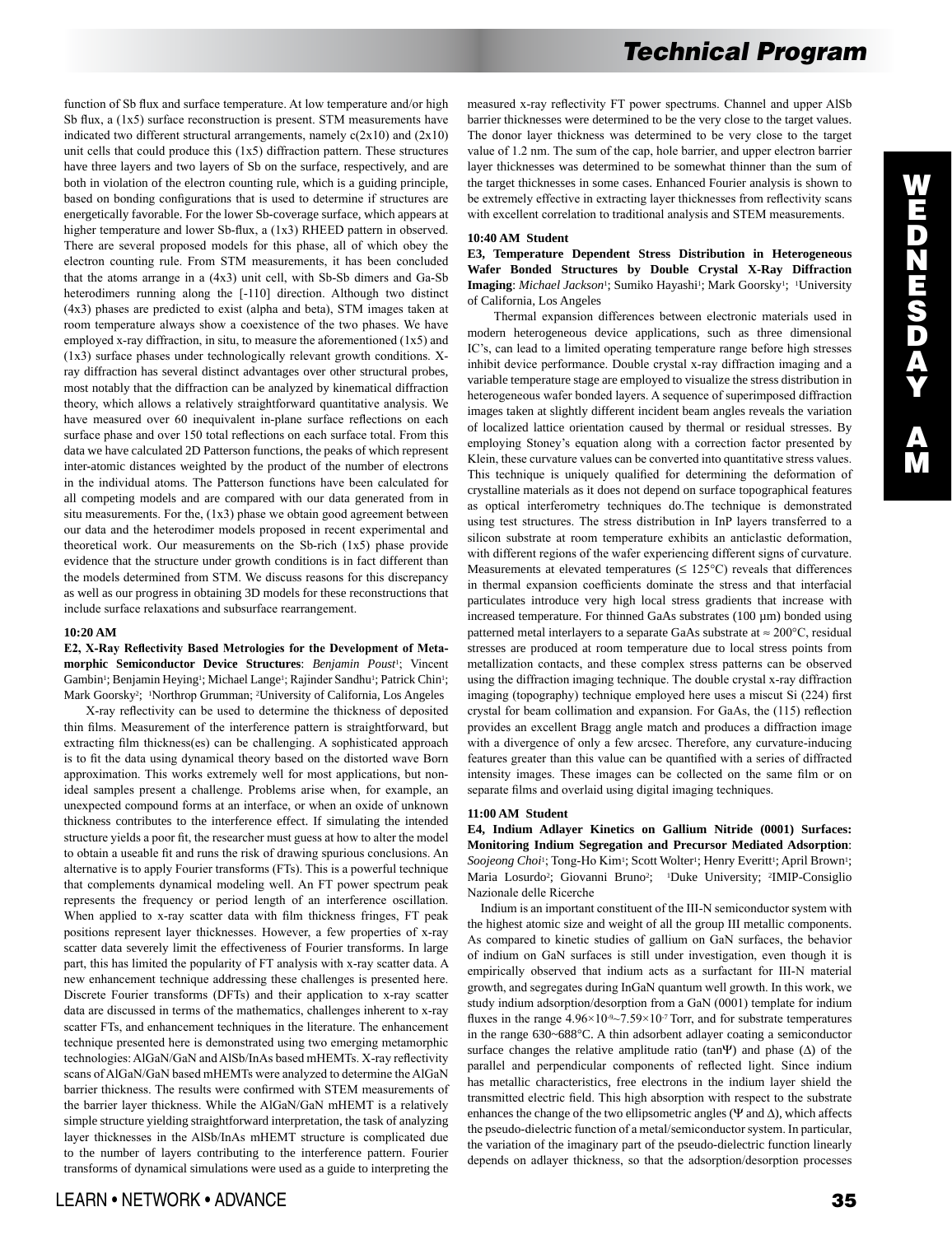can be characterized from the variation of  $\langle e, \rangle$  measured with spectroscopic ellipsometry (SE) at a photon energy 3eV. As in the case of the gallium deposition on GaN surfaces, $1$  indium also has a critical thickness of  $\sim$ 2ML, and further deposition after this bilayer formation induces excess indium forming droplets which can act as a reservoir for the wetting layer. The indium wetting layer shows two stable states at around 1ML, and 1.7ML-2ML in the temperature range of 630-688°C. At the beginning of each ML formation, a flux offset is observed in the adsorption rate, which implies that different kinetics governs the nucleation formation. To explain the offset and observed non-exponential decay of the wetting layer, one model is suggested. The precursors or nuclei of the wetting layer bonds with the dangling bonds of the gallium atoms terminating the surface, and after formation of the nuclei, incoming indium atoms interact primarily with the nuclei. Preferable bonding formation with the nuclei supports the observed indium segregation. From the desorption curves, the activation energy was derived for the nuclei and wetting layers separately for the 1st and 2nd ML, here the activation energy of nuclei of 1st ML is around 2.04eV much lower than the desorption activation energies of 1st ML(2.64eV), 2nd ML nuclei (2.33eV), and 2nd ML(2.53eV), which are close to the bulk indium sublimation energy, 2.52eV. 1Appl. Phys. Lett. 89, 181915 (2006).

#### **11:20 AM Student**

**E5, Fast Corona-Voltage Metrology Characterization of 3C-SiC Oxide**  Structures: *Eugene Short*<sup>1</sup>; Ian Haselbarth<sup>1</sup>; Elena Oborina<sup>1</sup>; Stephen Saddow<sup>1</sup>; Catherine Moisson<sup>2</sup>; Andrew Hoff<sup>1</sup>; <sup>1</sup>University of South Florida; 2NOVASiC

 Oxide-semiconductor electrical characteristics are important to the development of future electronic device applications regardless of the component materials. We present the first results of capacitance-voltage characterization of oxide-3C-SiC-Silicon structures obtained using noncontact corona-voltage metrology. This important metrology method is common in the silicon IC industry and has been modified in our laboratory to facilitate its application to SiC materials. The method is quick, requires no device fabrication or thin film applications, and may be applied at selected points in a sequence of processes. In this work oxide characteristics were obtained with afterglow oxides grown following three different substrate material processes. These included the 3C-SiC deposition on silicon in our laboratory, after a subsequent chem-mechanical polishing of the same deposited 3C layer, and following sacrificial oxidation of the polished substrates. The 3C hetero-epitaxial films were grown in a hot-wall CVD reactor and were nominally 10 to 12 microns thick with resistivity from 4 x 1015 cm-3 to 1.7 x 1016 cm-3. This n-type material was oxidized at 850°C in an afterglow chemical reactor at 1 Torr total pressure to a nominal electrical oxide thickness in the range of 30 nm to 35 nm. All of the C-V characteristics obtained demonstrated a negative value of flatband voltage,  $V_{n}$ , position varying about –4V depending on stress of the structure in accumulation. For reference typical results obtained using n-type 4H-SiC substrates exhibit  $V_{\text{fb}}$ values in a positive voltage range from 1 to 2 volts. Therefore these oxide-3C structures appear to have positive charge at the interface compared to typical 4H structures. In addition all C-V characteristics on the 3C material demonstrate an increased trap density near the conduction band edge. This latter feature is reduced by a factor of two following CMP of the 3C substrate. Otherwise the fundamental behavior of the capacitance-voltage characteristics were nominally similar between as-grown epi and following polish and sacrificial oxidation. The breakdown field reliability of the oxide was not a subject of this work but would likely have improved as a result of the CMP processing. These results demonstrate the utility of the coronavoltage approach in the characterization of new material processes. Detailed electronic characteristics were obtained on the same substrates following specific material processing steps and demonstrated subtle effects of the processing on the resulting oxide-semiconductor structures.

## **11:40 AM**

**E6, Photoluminescence Study of Self-Assembly of Heterojunction Quantum Dots(HeQuaDs)**: *Kurt Eyink*<sup>1</sup>; David Tomich<sup>1</sup>; Shyam Munshi<sup>1</sup>; Bruno Ulrich<sup>1</sup>; <sup>1</sup>U.S. Air Force Research Laboratory

 Recently quantum dots (QDs) have been the topic of extensive research. Unique properties arise in QDs due to a combination of the localized nature of their wavefunctions and a singularity in the associated density of states.

Many strained III-V semiconductor film-substrate systems form QDs via a self-assembly process by means of a Stranski-Krastanov process. The strain relief responsible for the 3D nucleation causes a variation in the in-plane lattice constant which allows subsequent QD layers separated by thin spacer layers to be vertically stacked. Recently this concept has been extended to allow the formation of a heterojunction quantum dot (HeQuaD). In this structure an initial self-assembled QD (SAQD) is formed and then a different similarly strained material is nucleated on the initial SAQDs forming a crown on the underlying QD. This crown is also of a size appropriate to cause quantum confinement. In particular a stack of 4 layers of a HeQuaD structure of a GaSb crowned InAs SAQD on GaAs with GaAs spacer layers has been formed. The top HeQuaDs have been left uncapped to allow AFM analysis of the morphology. Photoluminescence of the HeQuaD has 3 peaks at ~0.95eV, 1.15eV, and 1.35eV. We have measured the intensity and temperature dependence of these PL peaks.

# **Session F: Germanium and Silicon Nanowires**

| Wednesday PM  | Room: 126                |
|---------------|--------------------------|
| June 20, 2007 | Location: DeBartolo Hall |

*Session Chairs:* Ray Tsui, Motorola Laboratories; Timothy Sands, Purdue University

#### **1:30 PM**

**F1, Germanium Nanowires: Growth and Applications**: Tong Wang1; Lauren Klein<sup>1</sup>; *Eric Garfunkel*<sup>1</sup>; <sup>1</sup>Rutgers

 We report on the structure, chemistry and properties of germanium nanowires grown via vapor-liquid-solid methods in a hot-wall chemical vapor deposition reactor. The diameter, density, and length of the nanowires are regulated by growth conditions (T, P, t, and Au nanoparticle size and density). Directional growth is controlled using epitaxy on single-crystal Si and Ge, aided by appropriate etch chemistries. In order to prevent reoxidation of the nanowires after removal of the unstable native oxide, we have investigated various chemical passivation methods, including chlorination, H-termination, and thiol and alkene passivation. These chemistries are also used to facilitate further surface functionalization and ohmic formation, and to improve device electrical performance. Another more robust passivation approach is to form stable oxides; toward this end we have explored atomic layer deposition of high-k dielectric materials such as HfO<sub>2</sub>. The nanowires and their coatings have been characterized by scanning and transmission electron microscopies, x-ray photoelectron spectroscopy, energy dispersive xray spectroscopy, x-ray diffraction, Rutherford backscattering spectrometry, and Fourier transform infrared spectroscopy. Use of the Ge nanowires in several device applications will be reported. The nanowires were grown or dispersed for fabrication of single nanowire field effect transistor, sensors, solar cells, and multi-nanowire thin-film-transistors.

#### **1:50 PM Student**

**F2, Experimental and Theoretical Transport Characterization of**  Germanium Nanowires: Paul Leu<sup>1</sup>; Makoto Koto<sup>1</sup>; Svizhenko Alexei<sup>1</sup>; Terry Hou<sup>1</sup>; Kyeongjae Cho<sup>2</sup>; Paul McIntyre<sup>1</sup>; <sup>1</sup>Stanford University; <sup>2</sup>University of Texas-Dallas

 Germanium nanowires (NWs) are a promising material for electronic and photonic devices due to the high carrier mobilities of Ge and the low temperatures required for Ge NW growth. We demonstrate an approach to integrate <111> Ge NWs into vertical arrays suitable for programmable interconnects and sensors. The transport properties of these Ge NWs as a function of length, diameter, and surface are characterized by experiments and theory. Ge NWs are heteroepitaxially grown vertically from Au catalysts dip coated onto a degenerately doped <111> Si substrate. Silicon dioxide is conformally deposited by plasma enhanced chemical vapor deposition around the vertical NWs to isolate and provide mechanical stability to the wires, followed by chemical mechanical polishing to planarize the structure. The tips of the NWs are exposed and can be contacted and electronically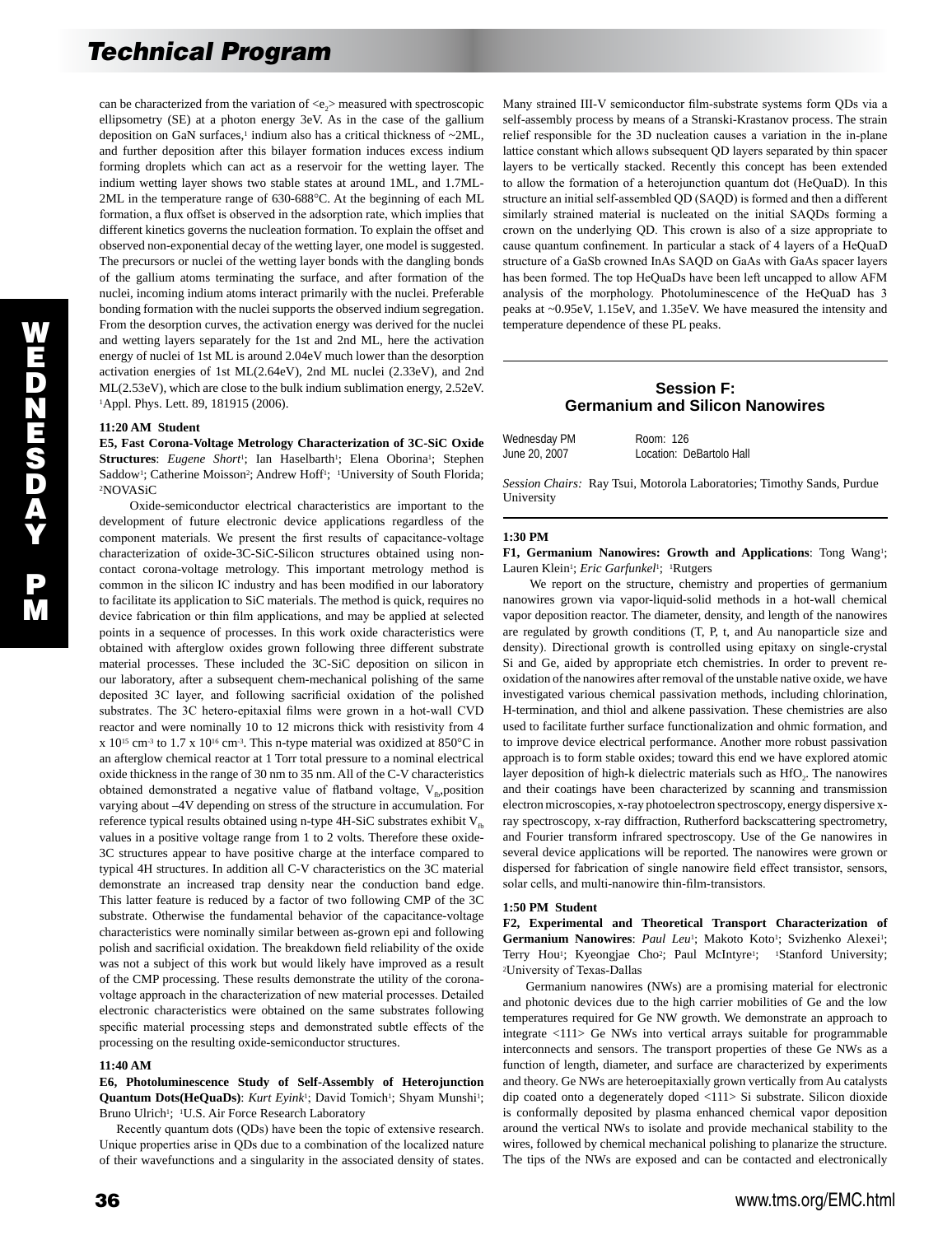characterized through the deposition of a top metal layer contact or with a conductive atomic force microscope. We compare trends in the experimental electrical transport properties of Ge NWs with simulation results from a non-equilibrium Green's function technique within an sp3d5s\* tight-binding approximation.

### **2:10 PM Student**

F3, Manganese-Mediated Growth of Ge/Mn<sub>x</sub>Ge<sub>1-x</sub> Nanowire Heterostructures: *Jessica Lensch*<sup>1</sup>; Eric Hemesath<sup>1</sup>; Francisco Lopez<sup>1</sup>; Lincoln Lauhon<sup>1</sup>; <sup>1</sup>Northwestern University

 Research on impurity-mediated growth of one-dimensional materials, particularly semiconductor nanowires, has led to a wealth of interesting structures with varying degrees of potential for use in nanostructured materials and devices. Novel properties and devices functions are most likely to arise from the controlled fabrication of heterophase nanostructures where the variations in phase and composition are controlled on the smallest length-scales. Here we report the growth of novel  $Ge/Mn_xGe_{1-x}$  nanowire heterostructures with potential for use as one-dimensional spin-injectors/ spin-filters. Mn particles were formed on SiN substrates via chemical vapor deposition of tricarbonyl cyclopentadienyl manganese (TCMn) at 300- 400°C. Exposure of the Mn particles to germane resulted in the growth of germanium nanowires at temperatures ~400°C below the lowest Ge-Mn eutectic temperature. Nanowires with diameters of 10-25 nm and growth rates of up to 200 nm/min have been observed by scanning electron microscopy. High resolution and analytical transmission electron microscopy (TEM) and STEM were used to further characterize structure and composition. The growth mechanism was determined to be distinct from the common vaporliquid-solid (VLS) mechanism in that an elongated crystalline germanide particle was observed at the nanowire tip, rather than a hemispherical Mn particle. Statistical studies of Mn seed particle and resulting nanowire diameters indicate that nanowire nucleation and growth occurs for a small subset of nuclei in a narrow diameter range. Furthermore, the manganese germanide core is always surrounded by an amorphous  $Mn_xGe_{1x}$  shell of constant width, independent of growth time. Under conditions of continuous TCMn and germane flows, simultaneous axial elongation of the germanide 'leader' and the germanium nanowire occurs with leader growth rates of ~2% of the nanowire growth rate. The simultaneous growth of these nanowire heterostructures was determined to require the diffusion of germanium and manganese adatoms to the leader/nanowire interface where preferential incorporation and elongation occurs. The germanide leader has been identified as Mn<sub>5</sub>Ge<sub>3</sub>, which is ferromagnetic at room temperature, suggesting that these abrupt heterostructures can act as one-dimensional spin-injectors/ spin-filters. Magnetic force microscopy measurements are being undertaken to study the magnetic properties of this phase in the leader.

#### **2:30 PM Student**

**F4, Synthesis of Epitaxially-Aligned Ge/Si Core-Shell Nanowires**: *Irene*  Goldthorpe<sup>1</sup>; Joshua Ratchford<sup>1</sup>; Christopher Chidsey<sup>1</sup>; Paul McIntyre<sup>1</sup>; 1Stanford University

 Depositing a Si film around a Ge nanowire (NW) creates a structure which may have additional advantageous properties beyond that of a single-element Si or Ge NW. A heteroepitaxially grown shell may allow for engineering of strain in both the shell and the inner core. Moreover, the valence band offset may allow confinement of holes to the core, reducing the influence of surface defects on carrier scattering in p-type NWs. The Ge-core/Sishell arrangement is desirable for the higher carrier mobilities of Ge and the superior properties of SiO2 passivation. In this work, vertically aligned arrays of Ge/Si core-shell NWs have been synthesized by CVD. First, <111> Ge NWs were heteroepitaxially grown on Si (111) substrates; the NW diameter was controlled through the use of monodisperse Au nanoparticles as the catalysts. Silane was then used to deposit the shell. The Au remaining on the Ge NW tips is problematic since (i) the Au can catalyze unwanted Si NW growth and (ii) the Au particles at the NW tips diffuse into the structure at the temperatures required to obtain single crystalline Si shells. We have found that Ge NWs dissolve in commercially available wet chemical Au etchants. We have investigated a KI/I3-based wet etching procedure for Au removal from Ge NWs that does not significantly etch the Ge so that a heteroepitaxial Si shell can subsequently be deposited. In this presentation, we will discuss a systematic study of Au etching and Si shell deposition process conditions and their effects on the crystalline quality of the Si shell, as determined by transmission electron microscopy and x-ray diffraction analysis.

### **2:50 PM Student**

**F5, Size Effects in the Vapor-Liquid-Solid Growth of Si,**  $Si_{1x}Ge_{x}$  **and**  $Si/Si_{1x}Ge_{x}$  Heterostructure Nanowires: *Pramod Nimmatoori*<sup>1</sup>; Lew Kok-Keong<sup>2</sup>; Trevor Clark<sup>1</sup>; Xi Zhang<sup>1</sup>; Elizabeth Dickey<sup>1</sup>; Joan Redwing<sup>1</sup>; 1Pennsylvania State University; 2Naval Research Laboratory

Si and  $Si<sub>1-x</sub>Ge<sub>x</sub>$  nanowires (NWs) fabricated by the vapor-liquid-solid (VLS) growth process are promising for potential applications in nanoscale electronics and sensing. However, realization of these applications requires a comprehensive understanding of the VLS growth process. Prior studies have reported a reduction in the growth rate of SiNWs with decreasing wire diameter but size-related growth phenomena relevant to the growth of  $Si<sub>1-x</sub>Ge<sub>x</sub>$  alloy nanowires and  $Si<sub>1-x</sub>Ge<sub>x</sub>/Si$  axial heterostructured nanowires have not yet been investigated. In this study, VLS growth was carried out in a low-pressure chemical vapor deposition system using  $SiH<sub>4</sub>$  and  $GeH<sub>4</sub>$ as the precursor gases and  $H_2$  as the carrier gas. Initial studies focused on the effect of Au nanoparticle size on SiNW growth rate. The SiNWs were fabricated using 10 nm and 50 nm Au nanoparticle catalysts dispersed on a polymer-modified sapphire substrate. The growth rate had an exponential dependence on temperature at a constant  $SiH<sub>4</sub>$  partial pressure of 5 Torr over a temperature range of 450-525°C. It was found that the activation energy was larger for smaller diameter wires, which suggests that the Gibbs-Thomson effect plays an integral role in SiNW growth at small length scales. The  $Si<sub>1-x</sub>Ge<sub>x</sub>$  alloy nanowires, with diameters between 10 and 120 nm, were grown on Au-coated oxidized silicon substrates and Au-impregnated anodized alumina membranes, over a temperature range of 325 $\rm ^{o}C$  to 500 $\rm ^{o}C$  and a total pressure of 13 Torr. The SiH<sub>4</sub> and GeH<sub>4</sub> partial pressures were between 0.52-0.65 Torr and 0.0065-0.13 Torr respectively. Chemical compositions of the  $Si_{1-x}Ge_x$  wires were determined via X-ray energy dispersive spectroscopy (EDS) in transmission electron microscope (TEM). The Ge concentration was found to increase with the wire diameter, the effect being more prominent below 50 nm. This might be due to variation in Ge solubility in the liquid catalyst with change in size.  $Si/Si_{1-x}Ge_{x}$  heterostructure nanowires, grown at a constant temperature of 500°C, consisted of an initial 12 µm Si segment followed by alternating segments of Si and  $Si_{1x}Ge_{x}$  grown for 18 seconds each. The  $SiH_4$  and  $GeH_4$ partial pressure was held constant at 0.59 Torr and 0.024 Torr respectively. The composition profiles of the heterostructures were obtained via intensity profiles from high-angle annular dark-field STEM images. The intensity profiles reveal a decrease in interfacial width of both the leading and trailing edges with a decrease in diameter from 15 to 60 nm. The interfacial abruptness of both edges sharpens with decreasing catalyst particle diameter as a result of the reduced time that it takes to saturate and deplete the liquid catalyst of excess Ge. These results show that size-related effects arising from the VLS growth process play a dominant role in the Ge content and interface control of  $Si<sub>1-x</sub>Ge<sub>x</sub>$  alloy and heterostructure nanowires.

## **3:10 PM Break**

### **3:30 PM Student**

**F6, Nano-Imprint Lithography for Nanowire Fabrication**: Doreen Ahmad<sup>1</sup>; Sagnik Dey<sup>1</sup>; Marylene Palard<sup>1</sup>; *Fahmida Ferdousi*<sup>1</sup>; Emanuel Tutuc<sup>1</sup>; Sanjay Banerjee<sup>1</sup>; <sup>1</sup>University of Texas at Austin

 Nanowire fabrication has emerged as one of the hottest topics in semiconductor research area these days. Researchers are investigating different smart techniques for successful fabrication of different nanostructures. Among the two approaches (top-down and bottom-up) of nanowire fabrication, bottom-up has drawn much attention. But the issue it has to deal with is most of the precursors (Au etc.) used for it are deep traps in Si. The top-down approach does not require such precursors. E-beam Lithography (EBL) is mostly used for the top-down methodology. But one obstacle for it is that e-beam exposures can be very time consuming for such nano patterning. Nano-Imprint Lithography (NIL) is one of the emergent techniques that can be used for such patterning of nanostructures. The concept of the NIL technique, using the IMPRIO100 from Molecular Imprints Inc., is based on a low viscosity fluid that fills in the cavities of a mold (a 1:1 quartz template with features written with EBL and dry etched in a Reactive Ion Etching reactor (RIE)). The fluid is first dispensed on the substrate wafer and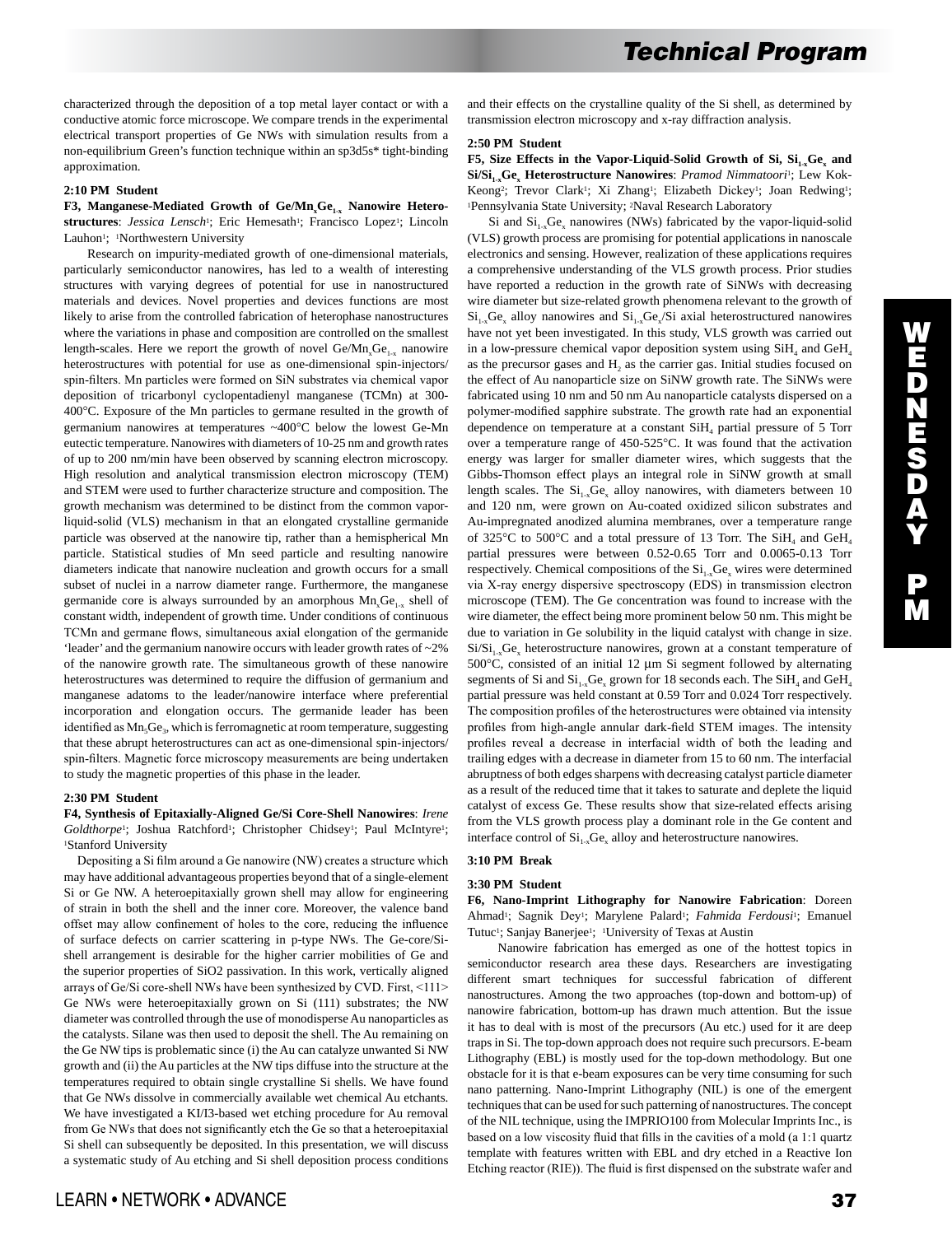then the template is brought in contact with the wafer. After UV cure, the fluid becomes a polymer and the template features are transferred onto the wafer by a set of etching process steps. The written pattern on the template covers a size of maximum 25mm×25mm (For our purpose we have used a 10mm×10mm mesa).This mesa pattern is repeatedly imprinted on the same wafer (step, flash and repeat technique) as many times as desired in a reasonable amount of time. This helps us to avoid the long exposures needed by e-beam lithography. For nanowire fabrication, with NIL and subsequent etching steps, we have created nano holes on a Si substrate coated with a SiO<sub>2</sub> (~1000Å) layer. These holes were first patterned on our quartz template and then transferred to the oxide layer. The holes can be filled with our desired material (SiGe used for our purpose) to get the nanowires. This mainly involves an epitaxial CVD growth technique on the wafer with the imprinted and etched holes on the oxide. Finally, the layer (oxide) containing the holes can be selectively etched off leaving the grown vertical nanowires on the substrate. This technique can be used repeatedly to get vertical nanowires of any dimension. Scalability of the nanowire dimensions is mainly limited by our e-beam patterning capability. With templates fabricated these days, up to sub-50nm diameter holes can be e-beam patterned on a template. This gives us great flexibility in engineering the diameter of the holes and replicating them on our substrates to achieve nanowires of desired nano dimensions.

#### **3:50 PM F7, Late News**

W E D N E S D A Y

P M

#### **4:10 PM Student**

**F8, Does the Catalyst Influence Minority Carrier Diffusion in VLS-**Grown Silicon Nanowires?: *Jonathan Allen<sup>1</sup>*; Daniel Perea<sup>1</sup>; Eric Hemesath<sup>1</sup>; Lincoln Lauhon<sup>1</sup>; <sup>1</sup>Northwestern University

 The vapor-liquid-solid (VLS) process is used extensively to grow semiconductor nanowires due to the high degree control provided over morphology and composition. It has been shown that the majority carrier type can be controlled by impurity doping, but many questions remain concerning the origins of the electrical behavior of devices. In particular, the influence of surface states and the potential influence of unintentionally incorporated metal catalyst atoms are not well explored. Furthermore, techniques to measure doping levels and minority carrier characteristics in individual nanowires have only recently been described. Here we report quantitative measurement of minority carrier diffusion lengths in semiconductor nanowires using an electron beam induced current (EBIC) technique. These measurements, combined with compositional studies conducted using local electrode atom probe (LEAP) tomography, are used to address the question of whether catalyst incorporation influences minority carrier diffusion in VLS-grown silicon nanowires. Two-terminal Schottky diode devices were fabricated from Au catalyzed VLS-grown n-type Si nanowires. For EBIC measurements, devices were scanned with an electron beam to generate excess carriers in a nanoscale volume, and the excess current was monitored as a function of beam position. In Schottky diode devices under reverse bias, the current was localized near the Schottky contact and decayed exponentially along the device channel with characteristic decay constant, L, the minority carrier diffusion length. Diffusion lengths ranged from 20-80 nm, increasing monotonically with wire diameter and showing no dependence on doping concentration. For comparison, minority carrier diffusion lengths of bulk silicon at comparable doping levels may be greater than 1 µm. The diminished diffusion length in the nanowires can be attributed to a reduction of the minority carrier lifetime resulting from surface recombination. Modeling of the effective carrier lifetime versus nanowire diameter indicated that the diameter dependence of the diffusion length is consistent with a constant surface recombination velocity of  $\sim 3x10^5$  cm/s. This value is reasonable for an unpassivated n-Si surface with a native oxide layer and a surface state density of  $1.5 \times 10^{13}$ cm<sup>-2</sup>. It is often speculated that gold atoms from the catalyst particle may influence the electronic properties of nanowires grown by the VLS method. Gold is an efficient recombination center in Si and therefore is expected to reduce carrier lifetimes. Atomic-scale compositional analysis of single nanowires using LEAP tomography was used to place an upper-bound on the concentration of gold in the nanowire of  $\sim 10^{17}$  cm<sup>-3</sup>. In bulk n-Si, expected minority carrier lifetimes due to gold incorporation at this level are almost two orders of magnitude higher than the values we have seen. This suggests that for unpassivated n-Si wires, gold does not play a

dominant role in minority carrier transport.

#### **4:30 PM Student**

**F9, Using Real Time Microscopy to Quantitatively Determine Nucleation**  Mechanisms and Kinetics during the Growth of Si Nanowires on  $Si<sub>3</sub>N<sub>4</sub>$ Substrates: *Bong Joong Kim<sup>1</sup>*; Eric Stach<sup>1</sup>; Suneel Kodambaka<sup>2</sup>; Jerry Tersoff<sup>2</sup>; Mark Reuter<sup>2</sup>; Kathy Reuter<sup>2</sup>; Frances Ross<sup>2</sup>; <sup>1</sup>Purdue University; 2IBM T.J. Watson Research Center

 A comprehensive understanding of vapor-liquid-solid (VLS) nanowire growth mechanisms and kinetics is of considerable importance for structural optimization of nanoscale wires with desired properties. Despite over 40 years of research, little has been reported on nanowire nucleation. Here, we report, for the first time, real time transmission electron microscopy (TEM) measurements of the nucleation kinetics of Au-catalyzed Si nanowires. Our direct observations of Au mediated Si nanowire nucleation span from initial observations of the pure solid Au catalyst to final nanowire nucleation. Our measurements show that the nucleation time is linearly proportional to the diameter of the AuSi alloy drop – contrary to behavior expected from the Gibbs-Thomson effect – and that the nucleation rate linearly increases with disilane pressure. These two observations indicate that the rate limiting step throughout the processs is the thermally activated dissociative adsorption of disilane on the catalyst surface. Furthermore, we classify the subsequent nucleus growth process of Si nanowires into three regimes: an initial rapid growth of the nucleus, a subsequent slow growth of the nucleus, followed by axial growth of the nanowires away from the AuSi drop. We show that for the initial growth, the growth rate (dr/dt) is simply proportional to the critical supersaturation required to nucleate the nanowire. Additionally, during the slow growth regime and final nanowire growth, the growth rate is proportional to the ratio between the surface area of the AuSi alloy and the Si nucleus. These observations are in an excellent agreement with a theoretical model we have proposed for nanowire nucleation kinetics. Finally, using this model we can extract the critical supersaturation of Si at which nanowire nucleation occurs, leading to the determination of an effective, kinetically controlled liquidus line in the binary phase diagram. These quantiative measurements yield critical data needed for controlling nanowire nucleation during the fabrication of high performance nano-electronic devices based on these structures.

**4:50 PM F10, Late News** 

# **Session G: Organic Thin Film and Crystalline Transistors**

| Wednesday PM  | Room: 129                |
|---------------|--------------------------|
| June 20, 2007 | Location: DeBartolo Hall |

*Session Chairs:* David Gundlach, National Institute of Standards and Technology; William Wong, Palo Alto Research Center

#### **1:30 PM**

**G1, Microstructure–Performance Correlation for Solution Processed**  Small Molecule TFTs: *David Gundlach*<sup>1</sup>; James Royer<sup>1</sup>; Behrang Hamadani<sup>1</sup>; Oleg Kirillov<sup>1</sup>; Wenyong Wang<sup>1</sup>; Curt Richter<sup>1</sup>; Lee Richter<sup>1</sup>; Lucile Teague<sup>1</sup>; Sankar Subramanian<sup>2</sup>; John Anthony<sup>2</sup>; Sungkyu Park<sup>3</sup>; Thomas Jackson<sup>3</sup>; 1National Institute of Standards and Technology; 2University of Kentucky; 3Pennsylvania State University

 We report on a correlation between the electrical characteristics and microstructure for solution processed di-flouro 5,11-bis(triethylsilylethyn yl) anthradithiophene (diF-TES-ADT) thin film transistors (TFTs). It was found that the electrical characteristics, mobility, square-law behavior, and subthreshold region characteristics, can be improved significantly by tailoring the interface between the source/drain contacts and the silicon dioxide gate insulator to promote improved film microstructure in the channel region of the device. TFTs were fabricated on heavily doped silicon wafers. A 200 nm thick silicon dioxide film was grown and provided the high quality gate dielectric. Gold source and drain contacts (with a thin titanium adhesion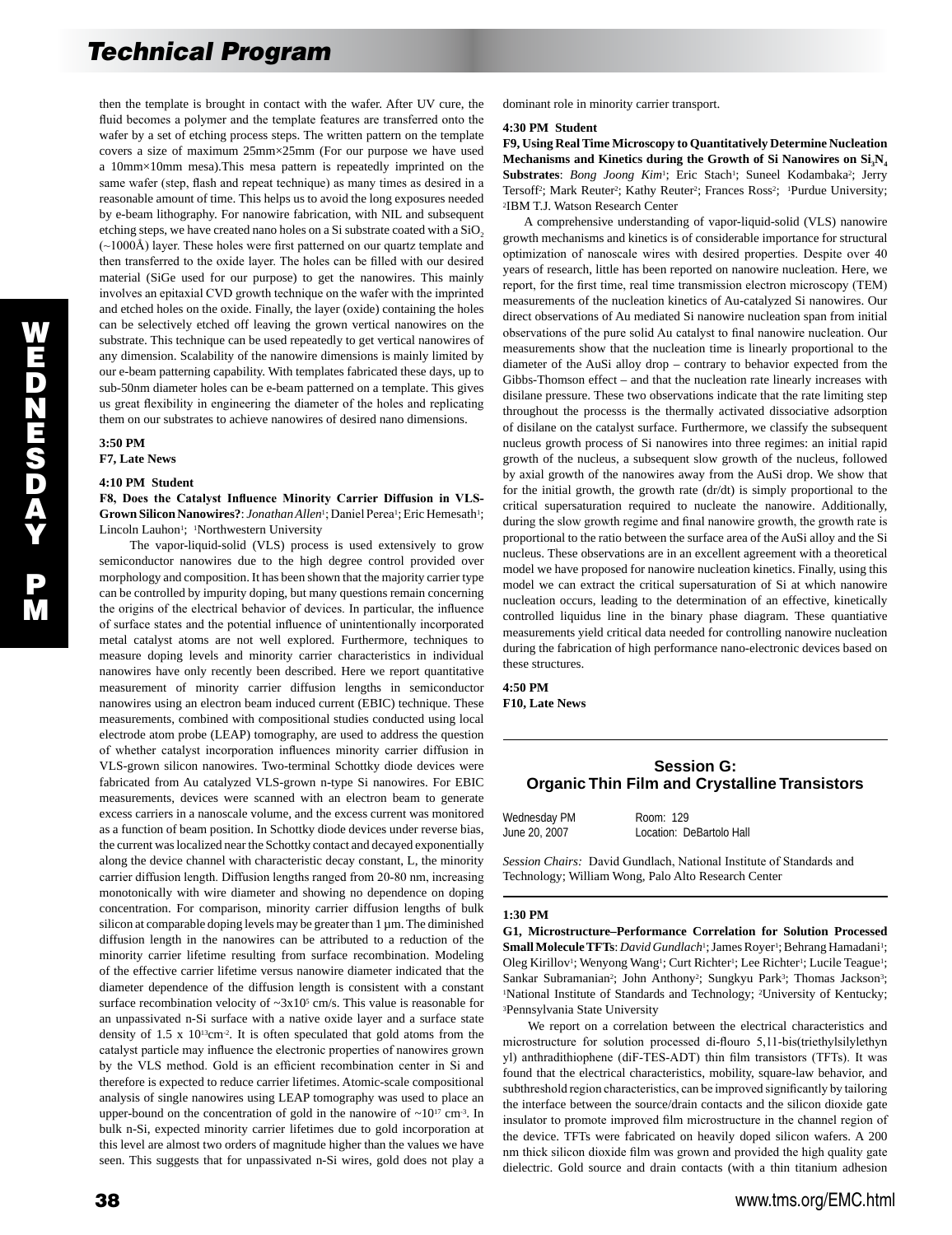layer) were deposited by evaporation and defined by photolithography and a lift-off process. Thin films were formed on the substrates by spin coating in room air from a 2% by wt. solution of diF TES-ADT in toluene. The cast films received no post-bake or solvent vapor exposure to modify the microsctructure. Heating the solution and/or treating the gold source and drain contacts with pentafluorobenzene thiol was found to greatly influence the microstructure at the contacts. In the best case, large, ordered regions extended approximately 20 micrometers into the channel from each contact. Significant improvement in device performance resulted for TFTs with channel length (L) less than 50 micrometers and a field-effect mobility greater than 0.2 cm^2/V-s was extracted for such TFTs. Low-temperature current-voltage characteristics correlate well with the microstructure and a different temperature-activated mobility is observed for shorter channel devices than for long channel length devices which have less ordered regions in the center of the transistor channel. Di-Bromo and monofluoro substituted TES-ADTs were also investigated and the results from TFTs fabricated using these materials will be contrasted with our findings for diF TES-ADT TFTs.

## **1:50 PM Student**

**G2, Ordered and Microstructured Thin Films in Spin Cast F-TES-**ADT OTFTs: *Sungkyu Park<sup>1</sup>*; John Anthony<sup>2</sup>; Snaker Subramanian<sup>2</sup>; Devin Mouery<sup>1</sup>; Thomas Jackson<sup>1</sup>; <sup>1</sup>Pennsylvania State University; <sup>2</sup>University of Kentucky

 Key requirements for organic electronics include low-cost processing and high performance devices. Solution-processed organic thin film transistors (OTFTs) are of particular interest due to their potential for lowcost manufacturing.1,2 Recently, high mobility spin cast OTFTs were reported using liquid crystalline thiophene polymers. These OTFTs show mobilities as high as 0.7 cm<sup>2</sup>/V-s after high temperature annealing  $\sim 248^{\circ}$ C).<sup>1</sup> In this work we have studied solution-processed OTFTs using the small molecule organic semiconductor fluorinated 5,11-bis(triethylsilylethynyl) anthradithiophene (F-TES-ADT). F-TES-ADT was spin or drop cast to form organic thin film transistors (OTFTs) with carrier mobilities as high as 0.8 cm2/V-s and 3.5 cm2/V-s, respectively. The high-mobility F-TES ADT films were deposited at room temperature from toluene or chlorobenzene solutions with no annealing steps. The addition of fluorine (F) to the TES-ADT backbone makes the thiophene rings more electron deficient and encourages overlap with the relatively electron-rich middle of the molecule leading to a decrease in intermolecular spacing. In this work, bottom contact OTFTs were fabricated with photolithographically defined source and drain electrodes. A 230 nm thick layer of silicon dioxide was thermally grown on heavily doped (0.015 Ω-cm) n-type silicon wafers as the gate dielectric. Au source and drain electrodes were deposited by thermal evaporation and patterned using lift-off. To improve metal/organic contact and device performance, a self-assembled monolayer of pentafluorobenzenethiol (PFBT) was deposited from solution onto the Au source/drain electrodes. Drop cast films of F-TES-ADT show molecular terraces and strong x-ray peaks as has been previously observed for similar solution processed organic semiconductors.2 For F-TES-ADT, ordered and microstructured film growth was also observed for spin cast films on samples with PFBT treated gold electrodes. For these samples, film growth is more ordered on PFBT-Au surfaces and for samples with patterned PFBT-Au structures, film grains appear to grow out from the PFBT-Au areas into oxide areas. This results in a substantial variation in field effect mobility with gate length as grains growing from the source and drain electrodes meet and overlap. OTFTs fabricated with Au electrodes without PFBT treatment have less ordering, do not exhibit the electrode-related grain microstructure, and typically have mobility less than 0.1 cm2/V-s. Films deposited on PFBT-treated samples have mobilities of  $0.1 \sim 0.35$  cm<sup>2</sup>/V-s from toluene solution and  $0.2 \sim 0.8$  cm<sup>2</sup>/V-s from chlorobenzene solution. <sup>1</sup>I. Mcculloch, et al, Nature Materials, 5, 328 (2006). 2S. K. Park, C.-C. Kuo, J. E. Anthony, and T. N. Jackson, 2005 IEDM Tech. Digest, 113 (2005).

### **2:10 PM Student**

## **G3, Charge Transport Measurements on Anisotropic Polythiophene Thin Films Fabricated via Directional Crystallization**: *Leslie Jimison*1; Alberto Salleo<sup>1</sup>; <sup>1</sup>Stanford University

 Recently, there has been considerable interest in the development of semiconducting polymers for use in printable electronic devices, such as transistors for display backplanes. These materials offer a cost effective alternative to conventional semiconductors, with key advantages of organic materials being their low processing temperature and possibility of solution processing in ambient, leading to roll-to-roll printing. Performance over recent years has improved, but charge transport in these materials is not yet fully understood. These conjugated polymers generally form a semicrystalline microstructure, consisting of lamellar crystalline regions separated by amorphous grain boundaries. A mobility edge model has been proposed that suggests charge delocalization in the crystallite regions where mobile states exist, with the effective mobility limited by the localized states within the disordered grain boundaries and at defects. We have used a means of controlling the orientation and size of crystallites in the plane of the substrate to explore the relationship between trap density within grain boundaries and charge transport.Regioregular poly-3-hexylthiopene (P3HT) and poly(2,5 bis-alkylthiophen-2-yl)thieno[3,2-b]thiophene (PBTTT) are the materials under investigation. In both cases we have fabricated anisotropic films on glass and silicon substrates with the help of the anisoptropic growth of 1,3,5-tricholorobenzene (TCB). We use TCB first as a solvent at an elevated temperature and then as a nucleating agent and substrate for epitaxy once cooled. When TCB is removed from the P3HT/TCB film, an oriented singlecomponent polymer film is left behind, consisting of large (mm2) domains where the film extinguishes uniformly under crossed polarizers. This suggests long range orientation of the polymer chain axis. Characterization with an AFM reveals crystalline lamellar stacked along the fiber direction separated by amorphous zones – the repeat distance of the lamellar and amorphous zone is approximately 50 nm and the lamellar width is approximately 100 nm. Films were further characterized at the Stanford Synchrotron Radiation facility. This diffraction data confirms the crystalline nature of the films, as well as film anisotropy with respect to chain orientation. Charge transport in the directionally crystallized films was probed by measuring in plane mobilities. Both bottom contact and top contact thin film transistors were made with n-doped silicon substrate serving as the common gate electrode. A 200 nm thermal oxide treated with octadecyltrichlorosilane (OTS) was used as the gate dielectric. Devices were made with different relative orientations between the channel and the polymer film. Transport measurements as a function of charge density and temperature for different orientations of the anisotropic film were used to explore the effect of microstructure on trap distribution.

#### **2:30 PM**

**G4, Nanoscale Measurements of Density of States and Einstein Relation in Molecular Thin Film Transistors**: *Yossi Rosenwaks*1; I. Epstein1; O. Tal<sup>1</sup>; O. Baboor<sup>1</sup>; A. Kahn<sup>2</sup>; C. K. Chan<sup>2</sup>; N. Tessler<sup>3</sup>; <sup>1</sup>Tel-Aviv University; <sup>2</sup>Princeton University; <sup>3</sup>Technion

 The field of organic semiconductors is developing very fast, mainly due to applications in optoelectronics and mechanically flexible inexpensive electronics; however, the physical properties of molecular thin films are relatively ambiguous. In this talk we describe Kelvin probe force microscopy (KPFM) measurements of organic thin film transistors that enabled us to extract the hole density of states, and the generalized Einstein relation (ER) in doped and undoped organic thin films. The measurement is performed by applying a voltage to a bottom gate of a transistor structure while measuring the shift in the highest occupied molecular orbital (HOMO) with the KPFM due to hole injection. The density of states (DOS) is then extracted from the relation between the accumulated injected channel charge and the shift of the molecular levels. The measurements were conducted on a thin film (10nm) of alpha-NPD evaporated in an ultra-high vacuum chamber. Doped alpha-NPD films were formed by co-evaporation of tetrafluoro-tetracyanoquinodimethane (F4-TCNQ) with the host molecules. The DOS of the undoped organic film is a Gaussian with an exponential-like tail and an additional peak at specific physical locations on the film that correspond to interfaces between regions with different surface potential. The doping broadens the DOS and induces several discrete peaks on the main distribution. DOS distributions measured at different lateral positions on the doped samples have similar shape and peak energies, but different peak heights. The ER (the relation between the holes diffusion coefficient and their mobility) is extracted from the DOS measurements and we confirm, experimentally for the first time, the theoretical prediction that the ER in molecular films is larger then its classical value of 1 for almost all practical carrier concentrations. The results are analyzed in the context of several different theoretical approaches of hopping transport in disordered materials.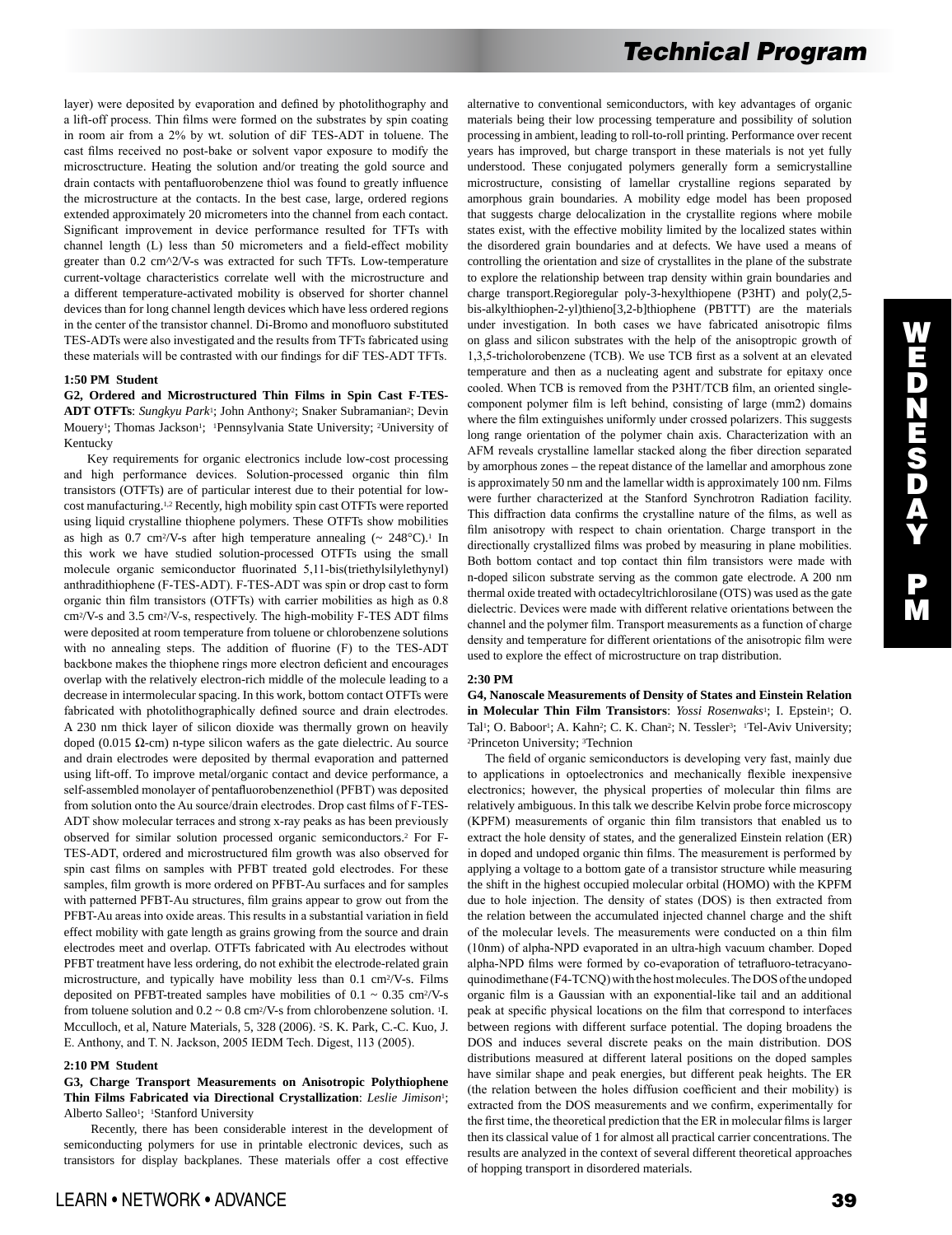**2:50 PM G5, Late News** 

**3:10 PM Break** 

#### **3:30 PM**

**G6, Frequency Response and Transient Phenomena of Pentacene Thin**  Film Transistors: Tetsuhiko Miyadera<sup>1</sup>; Takeo Minari<sup>1</sup>; Yoshio Kanamori<sup>2</sup>; Hiromi Ito<sup>1</sup>; Kazuhito Tsukagoshi<sup>1</sup>; Susumu Ikeda<sup>2</sup>; Koichiro Saiki<sup>2</sup>; Yoshinobu Aoyagi<sup>1</sup>; <sup>1</sup>RIKEN; <sup>2</sup>University Tokyo

 Dynamic characteristics measurement of organic thin film transistors (OTFTs) is one of important topics from both standpoints of fundamental physics and device application, although there have been few works on this subject (T. Miyadera, et.al., Appl. Phys. Lett. 89, (2006) 172117.). Accordingly, we have investigated frequency response and transient phenomena of pentacene TFTs and analyzed quantitatively by means of a CR equivalent circuit model, where the effect of trap density, charge injection, and grain boundaries was discussed. Top contact pentacene TFTs were fabricated on  $Si/SiO<sub>2</sub>$  substrates. For a direct comparison between DC and AC characteristics, DC device and AC device were simultaneously fabricated on a chip. The chip contains the devices for the analysis of transmission line model (TLM), metal insulator semiconductor (MIS) diode, frequency response, and transient phenomena. In the results of TLM and MIS analysis, we investigated interface effect between metal electrodes (Au) and pentacene thin films. The charge transfer molecule of  $F_4TCNQ$  was inserted between Au and pentacene. The effect of local doping was observed both for DC and AC characteristics. The device operation frequency or cutoff frequency was estimated from frequency response analysis. Maximum cutoff frequency of 200 kHz was obtained in the device with 100 µm channel length. Distributed constant circuit model well agreed with the experimental results and the effect of interfaces was discussed from the model. These analyses make it possible to investigate the effect of contact and channel independently and relationship between DC and AC characteristics was revealed. Transient phenomena caused by step gate voltage were investigated at various temperatures from 300 K to 100 K. The results were in good agreement with stretched exponential function  $(I=I_1exp{-t/t_0}\beta + I_0)$ . This agreement could originate from charge induced trap creation in the channel.

## **3:50 PM Student**

**G7, Surface Electronic Properties of GaN for Use as a Hole-Injection**  Contact for Pentacene: *John Uhlrich*<sup>1</sup>; Thomas Kuech<sup>1</sup>; <sup>1</sup>University of Wisconsin

 GaN could make a favorable hole-injection contact to organic materials of high ionization potential due to its deep valence band with respect to the vacuum level. Our previous studies using both ultraviolet and x-ray photoelectron spectroscopies (UPS and XPS) have determined the energy band offset of the pentacene/n-GaN interface. Our results showed that valence band of GaN lies below the highest occupied molecular orbital (HOMO) of pentacene. Further studies of GaN surface treatments were carried out to determine the important factors affecting the surface electronic structure of GaN and the pentacene-GaN electronic structure. Studies were carried out using (0001)-oriented n-GaN and p-GaN which were grown on a sapphire substrates by halide vapor phase epitaxy (HVPE). The n-GaN samples were degreased with organic solvents and then three sets of surface treatments were performed in sequence: a concentrated aq-HCl etch, annealing at 950°C in pure NH<sub>3</sub>, and treating in pure HCl gas at 250°C. Samples were then inserted into the vacuum system with minimal exposure to the ambient. Two n-GaN samples were analyzed by XPS and UPS after each of the three treatment steps. The samples were subsequently heated to 540°C in vacuum to desorb some of the surface species, and then analyzed again by XPS and UPS to determine the changes in surface composition and electronic structure. The results indicated that the aq-HCl etch produced the highest initial chlorine coverage on the surface. These samples also showed the lowest level of oxygen contamination after heating in vacuum, indicating that the chlorine atoms are most effective in chemically passivating the surface. The N/Ga ratios on the GaN surfaces generally increased toward unity as a result of the vacuum anneal. This indicates that the surface stoichiometry can be maintained during annealing at the moderate temperatures studied. Electronic shifts showed that the Fermi level moved toward the valence band as a result of the vacuum anneal for n-GaN samples. An additional p-GaN sample was analyzed in the same way after treating with aq-HCl for comparison and showed the opposite shift, with the Fermi level moving toward the conduction band, upon annealing in vacuum. This Fermi level motion is consistent with the reintroduction of surface states upon annealing.

#### **4:10 PM**

**G8, Suppression of Short-Channel Effect in Top-Contact Pentacene Thin**  Film Transistor: *Kazuhito Tsukagoshi*<sup>1</sup>; Fumihiro Fujimori<sup>1</sup>; Takeo Minari<sup>1</sup>; Tetsuhiko Miyadera<sup>1</sup>; Tetze Hamano<sup>1</sup>; Yoshinobu Aoyagi<sup>1</sup>; <sup>1</sup>RIKEN

 We have systematically analyzed transistor characteristics of short-channel organic thin film transistors (OTFTs). The short-channel OTFTs were formed by alignment-free method<sup>1</sup> in which metallic electrode can be formed directly on the organic thin film in top-contact (TC) configuration. The organic channel and the electrode can be formed in-situ formation without exposing air by evaporating the channel molecule and the electrode metal. In the device fabrication, we can introduce doping layer into the contact region by changing the evaporation sequence. The contact with various doping configuration revealed current injection mechanism at the contact in the short channel OTFT. Furthermore, we found a critical issue occurred as a short-channel effect of the organic transistor. Based on the analysis of the issues, we eventually could suppress the short-channel effect. The fabrication method of the OTFT requires a prefabricated insulating structure formed by electron beam lithography. The structure has two cavities with undercut edges, and they are connected under a suspended bridge. A surface of the prefabricated structure was covered with a thin poly-para-xylylene (diX-C) to be hydrophobic. Oblique evaporation of organic semiconductor (Pentacene) and normal evaporation of metal electrodes (Au) onto the prefabricated insulating structure are continuously performed in vacuum. The area under the suspended bridge is the channel of the TC-OTFT. The doping molecule (FeCl3) was evaporated from vertical direction at the evaporation interval of the pentacene. The short-channel TC-OTFT with various channel length (L) from 0.18  $\mu$ m to 0.41  $\mu$ m was characterized. Typical field-effect mobility of the short channel OTFT is 0.01-0.3 cm2/Vs. The field-effect mobility decreased when the channel length became shorter than 0.3  $\mu$ m in the undoped contact OTFT. This mobility degradation originates in an exponential off-current increase with decreasing L below 0.3 µm while oncurrent is almost constant. The variety of the doping layer embedded in the electrode clearly showed the resistive region for the charge injection from the metal electrode to conduction channel in the TC-OTFT. The drain current flows as the SCLC because the high-electric field was directly applied to the short-channel when the critical high-resistive region was filled by the doping molecule. Further optimization of the gate-insulator thickness and channel thickness completely suppressed the SCLC and well-controlled the short channel transistor. The operation of the short-channel transistor was drastically improved, and saturation behavior and clear on/off current operation were achieved within low bias voltage. Furthermore, the optimized short-channel OTFT shows clear enhancement of the field effect mobility as the channel length becomes shorter, possibly indicating a reduction effect of grain number in series contained in the OTFT channel. 1K. Tsukagoshi, et al. APL 89, 113507 (2006).

#### **4:30 PM Student**

## **G9, Macroscopic vs. Microscopic Profile Optimization for Printed OLED Devices by Large-Area Wet Micro-Printing**: *Hongzheng Jin*1; James Sturm<sup>1</sup>; <sup>1</sup>Princeton University

 The patterned wet printing of organic materials, such as for Organic Light-Emitting Diodes (OLEDs), is critical for low-cost manufacturing. However, wet-printing techniques, such as ink-jet printing and Large-Area Wet Micro-Printing (LAMP),<sup>1</sup> usually suffer from non-uniformity in film thickness, which will cause poor device performance, non-uniform luminance, etc. The printed material can be thicker in the line edges (coffee stain effect<sup>2</sup>) or thicker in the center. The non-uniformity is a result of many factors, including evaporation rate, contact line pinning/de-pinning, surface tension and its gradient, solute distribution, etc. In this work, we identify two different non-uniformity regimes, macroscopic shape and microscopic surface features, and demonstrate different approaches to handle these two problems. For macroscopic effects, two solvents with different evaporation rate and/or surface tension are mixed together and used to prepare the "ink" solution to be printed. This co-solvent approach affects the profile by altering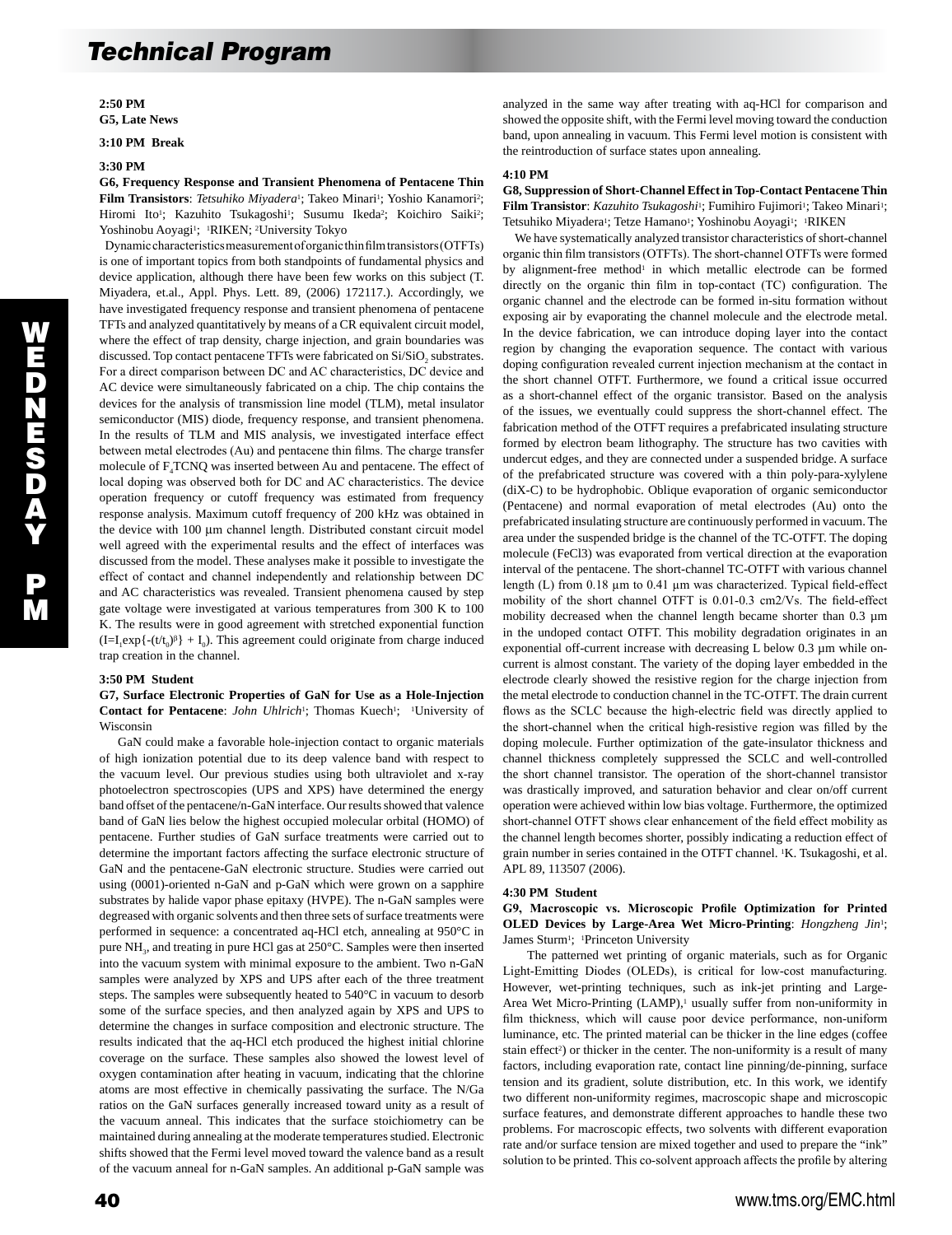the spatial distribution of the evaporation rate; by inducing a surface tension gradient; and by inducing additional fluid circulation within the droplet. In a surfactant approach, a small amount of surfactant is added to the "ink" to alter the surface tension and possibly the spatial distribution of evaporation flux. Surfactants are found to be able to greatly flatten the profile of the printed film. Even with an improved macroscopic shape, there may still be a pronounced fine structure in the thickness profile. We show a solvent vapor annealing method at room temperature can then remove such microscopic fine features in the profile of wet-printed films. The absorption of solvent vapor depresses the glass transition temperature so the material can move to reduce surface area at room temperature. The interaction of these methods to improve macroscopic and microscopic features will be described. In this work, poly(9-vinylcarbazole) (PVK) is used as the light-emitting polymer to be printed, and chlorobenzene as the main solvent. Droplets were studied in recessed circular windows, with the top surface made hydrophobic by surfaceenergy modification with 1H,1H,2H,2H-perfluorooctyl-trichlorosilane to locate the drop. In the co-solvent approach, 1,2-dichlorobenzene is added to the PVK in chlorobenzene solution at different concentrations, with best profile achieved at about 15-20% of dichlorobenzene. In the surfactant approach, Novec Fluorosurfactant FC-4432 (3M), is found effective in flattening the profile at a concentration of  $~0.005\%$  (ratio to solvent) while it had no negative effect on device characteristics. Surface roughness can be further reduced by a 2 hour solvent vapor annealing in chlorobenzene vapor under room temperature. The positive effect of both the macroscopic and microscopic methods in smoothing profile is supported by the improved light emission pattern in OLEDs. 1H. Jin and J.C. Sturm, Mat. Res. Soc. Symp. Proc. 871E, I6.27 (2005). 2R.D. Deegan, et.al., Nature, 389, 827 (1997).

#### **4:50 PM**

**G10, Electrical Characterization, Standards, and Materials Considerations for Printed Electronics Manufacturing**: *Paul Brazis*1; Dale McClure<sup>1</sup>; Gabriela Dyrc<sup>1</sup>; Jie Zhang<sup>1</sup>; <sup>1</sup>Motorola, Inc.

 Printed electronics continue to receive active interest due to their promise of pervasive, all-printed circuitry, including printed RFID, active packaging, flexible displays, and other very low-cost, environmentally-friendly, single-use electronic applications of interest. The move from the research laboratory to the manufacturing floor has been primarily impeded by both insufficient semiconductor field-effect mobility and an economically sensible manufacturing process. Additionally, lack of electrical characterization and materials specification standards have also slowed movement towards building a robust and sustainable supply chain. For manufacturable and commercially competitive printed electronics, higher mobility and solution processability need to be achieved within a framework of a standard, traceable characterization process. This presentation will focus on key attributes required for accurate device and circuit characterization, based on the IEEE 1620™ family of standards. Material selection considerations, such as environmental, health, and cost, are discussed, along with possible alternatives to solution-processable organic semiconductors. An emphasis will be placed on key attributes necessary for compatibility with all-printed electronics manufacturing.

# **Session H: III-Nitride Growth and Characterization of Optical Devices**

| Wednesday PM  | Room: 102                |
|---------------|--------------------------|
| June 20, 2007 | Location: DeBartolo Hall |

*Session Chairs:* Russell Dupuis, Georgia Institute of Technology; Andrew Allerman, Sandia National Laboratories

### **1:30 PM Student**

**H1, Nitride Nanorod Arrays for Phosphor-Free White Light Emitting**  Diodes: Parijat Deb<sup>1</sup>; Hogyoung Kim<sup>1</sup>; David Ewoldt<sup>1</sup>; Mark Oliver<sup>1</sup>; Zhiwen Liang<sup>1</sup>; R. Edwin Garcia<sup>1</sup>; Eric Stach<sup>1</sup>; Timothy Sands<sup>1</sup>; <sup>1</sup>Purdue University Band structure engineering in coherent planar heterostructures is limited by the critical thickness for misfit dislocation introduction. In nanorod heterostructures, lateral elastic relaxation has the effect of replacing the critical thickness with a critical radius that can be as much as a factor of eight greater than the critical thickness for a given lattice misfit. In the context of nitride semiconductor heterostructures, the enhanced elastic accommodation of lattice misfit strain is expected to allow the fabrication of nanorod heterostructures grown on GaN that emit light over the entire visible spectrum. Not only does lattice relaxation permit greater InN incorporation (e.g., larger InN-rich quantum dots), but the control of strain by varying nanorod diameter on the same substrate should enable monolithic broadspectrum white LEDs without the need for phosphor down-conversion. In this talk, our recent progress in applying nanoheteroepitaxy to nitride light emitters is presented. Reactive ion etching through a sacrificial porous anodic alumina mask on a silica template is used to expose a GaN underlayer. Selective growth by OMVPE yields faceted nanorods of diameters from 30-100 nm with prismatic sides and a pyramidal cap. The presence of free surfaces promotes termination of threading dislocations originating from the substrate. Lateral relaxation of the lattice misfit strain allows grading of the InN mole fraction along the nanorod axis, while the additional relaxation about the apex of the pyramidal promotes the growth of InN-rich quantum dots. X-ray diffraction and cathodoluminescence show that the growth conditions that yield an InN mole fraction of 0.09 in a (In,Ga)N film grown on GaN result in an effective InN mole fraction of 0.3 in a nanorod, yielding a CL peak at 520 nm. GaN nanorod p-n junctions have also been fabricated by doping the nanorods with Mg. Arrays of these p-n junction nanorods contacted by a common Pt ohmic contact show rectifying behavior with a forward turn-on voltage of 2 V, reverse breakdown voltage of 20 V and ideality factor of ~11. The remaining challenges - including internal surface passivation, ballistic carrier effects and ohmic contacts - toward the goal of a phosphor-free monolithic white LED will be discussed. The authors acknowledge support from the Department of Energy (award no. DE-FC26- 06NT42862) and the National Science Foundation (ECS-0424161).

#### **1:50 PM**

**H2, High Brightness and High External Efficiency InGaN/GaN Light Emitting Diodes on Semipolar {10-1-1} Bulk GaN Substrates**: *Anurag Tyagi*<sup>1</sup>; Hong Zhong<sup>1</sup>; Natalie Fellows<sup>1</sup>; Michael Iza<sup>1</sup>; James Speck<sup>1</sup>; Steven Denbaars<sup>1</sup>; Shuji Nakamura<sup>1</sup>; <sup>1</sup>University of California, Santa Barbara

High power and high efficiency semipolar {10-1-1} InGaN/GaN lightemitting diodes (LEDs) have been fabricated on low extended defect density semipolar {10-1-1} bulk GaN substrates by conventional metal organic chemical vapor deposition (MOCVD). The LEDs have a dimension of 300 x 300 µm2 and are packaged in an epoxy resin. The output power and external quantum efficiency (EQE) at a driving current of 20 mA were 20.58 mW and 33.91% respectively, with peak electroluminescence (EL) emission wavelength at 411 nm. The LEDs show minimal shift in peak EL wavelength with increasing drive current along with a minimal drop off in EQE at higher drive currents. The EL emission has been confirmed to be partially polarized along the [11-20] direction.

## **2:10 PM**

**H3, Characterization of Green LED Using p-InGaN and p-InGaN/p-**GaN Superlattices as p-Type Layer: *Jianping Liu*<sup>1</sup>; Jae Limb<sup>1</sup>; Jae-Hyun Ryou<sup>1</sup>; Andy Ewing<sup>1</sup>; Dongwon Yoo<sup>1</sup>; Russell Dupuis<sup>1</sup>; <sup>1</sup>Georgia Institute of Technology

High-efficiency "true" green LEDs (emitting at  $\sim$ 550nm) are one of the key elements in realizing high-brightness RGB-based white-lighting systems. LEDs emitting at true green wavelengths have suffered from a low internal quantum efficiency (IQE) compared to blue (InGaN) and red (InAlGaP) LEDs. This deficiency in green LEDs is believed to be related to reduced materials quality and fundamental physical properties of the active region. Because the InGaN quantum-well active region of green LEDs contains a high indium alloy composition and a corresponding large lattice mismatch, it has a reduced material quality and contains huge piezoelectric fields induced by the large strain. The piezoelectric field reduces the overlap of the electron-hole wave functions, and so results in reduced IQE in green LEDs. In addition, other effects can strongly impact InGaN materials with high indium content, e.g., detrimental annealing of the MQW active region during the subsequent growth of the p-type contact layers. In this study, the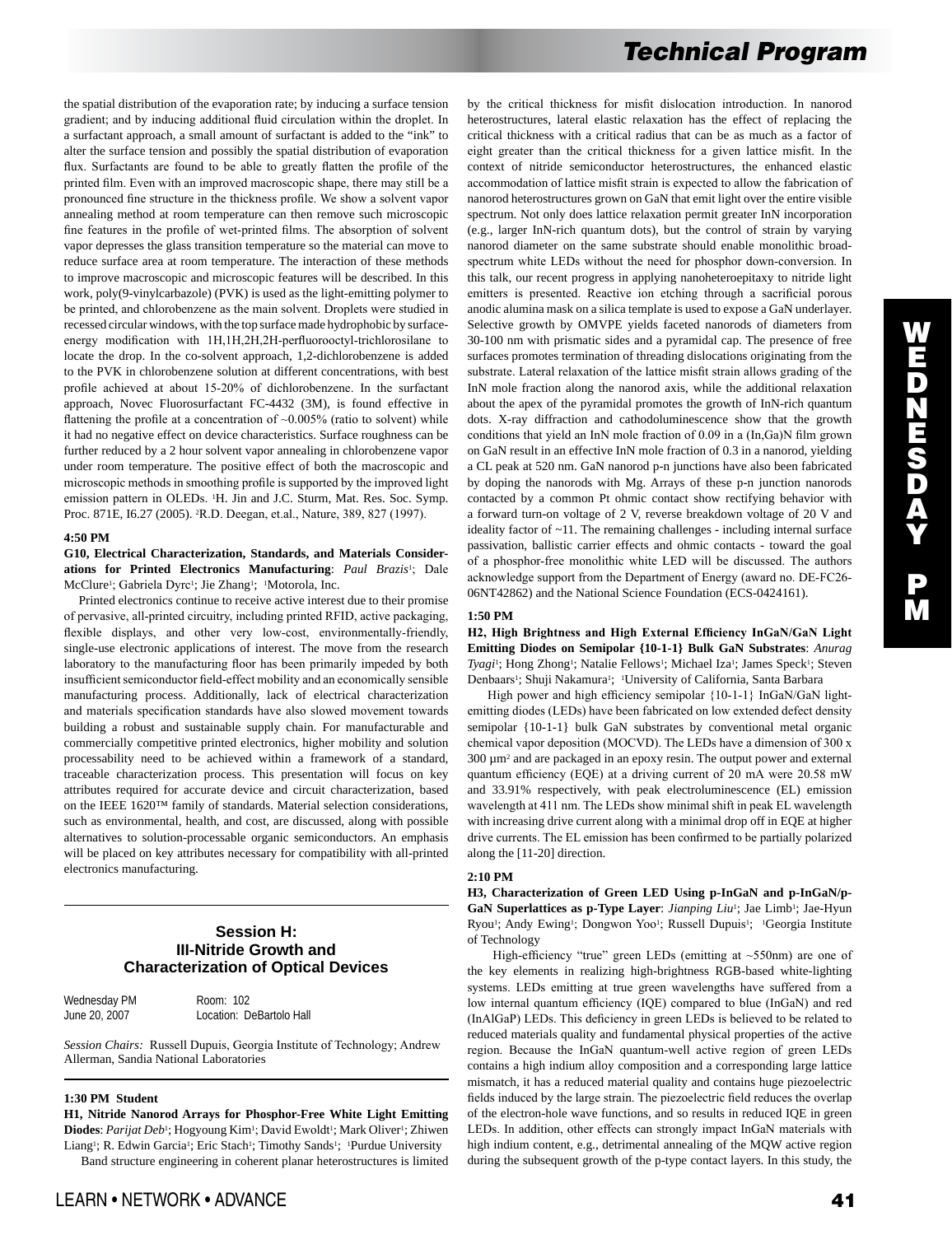optical and structural characteristics of green LEDs employing p-InGaN and p-InGaN/p-GaN superlattices (SLs) were presented. For the green LED structures, the growth conditions of each layer, especially the p-type layer and the active layer, were calibrated to improve LED performance. Van der Pauw-geometry Hall-effect measurements revealed a 300K free-hole concentration of p~1.6×10<sup>18</sup> cm<sup>-3</sup>, mobility of  $\mu$ ~7 cm<sup>2</sup>/V-s for p-In<sub>0.04</sub>Ga<sub>0.96</sub>N: Mg layers grown at 840°C in a nitrogen ambient, while a hole concentration of p~5×10<sup>17</sup> cm<sup>-3</sup>, mobility of  $\mu$ ~7cm<sup>2</sup>/Vs for p-GaN:Mg layer grown at 930°C in a hydrogen ambient. We have shown previously that improved EL intensity can be obtained by employing such p-InGaN layers in place of p-GaN:Mg layers, which was attributed to higher hole concentration and less thermal damage to the active region. For the LEDs with p-In<sub>0.04</sub>Ga<sub>0.96</sub>N:Mg layer grown at 840°C, only a slight decrease in PL intensity was observed compared to similar structures grown without a p-layer. However, pits are observed for p- $In<sub>0.04</sub>Ga<sub>0.96</sub>N:Mg$  layers, which may be the path way for reverse current leakage. In order to decrease the reverse current leakage,  $p-In_{0.04}Ga_{0.96}N/p-GaN$  SLs were developed. The hole concentration of p- $In_{0.04}Ga_{0.96}N/p-GaN SLs$  is close to that of p- $In_{0.04}Ga_{0.96}N$ , and is much higher than that of p-GaN grown at an acceptably low temperature. In addition, pits disappear in p-In<sub>0.04</sub>Ga<sub>0.96</sub>N/p-GaN SLs. In order to study the structural and optical characteristics of green LEDs with p-InGaN and p-In<sub>0.04</sub>Ga<sub>0.96</sub>N/p-GaN SLs layers, I-V characterization and EL measurements were performed and the results will be described in detail.

#### **2:30 PM**

**H4, Junction Temperature Analysis of GaInN/GaN Multi-Quantum Well Light Emitting Diodes by Micro-Raman Spectroscopy**: *Jayantha*  Senawiratne<sup>1</sup>; Yufeng Li<sup>1</sup>; Mingwei Zhu<sup>1</sup>; Yong Xia<sup>1</sup>; Wei Zhao<sup>1</sup>; Theerdatch Detchprohm<sup>1</sup>; Christian Wetzel<sup>1</sup>; <sup>1</sup>Future Chips Constellation and Department of Physics, Applied Physics, and Astronomy, Rensselaer Polytechnic Institute

 The junction temperature of light emitting diodes (LEDs) is one of the most critical parameters that affect conversion efficiency, output power, and life time of LEDs. Joule losses in the device are the origin of the selfheating. In order to further optimize GaN-based LEDs to higher efficiency, an accurate measurement of the actual temperature and its distribution across the device die is necessary. Recently, a convenient method to determine the junction temperature has been proposed by comparing the forward voltage under ambient temperature with that under device operation.2 On the other hand, micro-Raman spectroscopy<sup>1</sup> allows measurements with a high spatial resolution across the die. In this study, we present junction temperature of GaN based LEDs grown on sapphire and GaN substrates using micro-Raman spectroscopy. LED device structures consist of five GaInN/GaN multiquantum wells sandwiched between n-type GaN on sapphire or GaN and p-type GaN layer grown by metal organic vapor phase epitaxy (MOVPE). Temperature measurements were performed by using micro-Raman technique at backscattering configuration with excitation energy of 785 nm. Junction temperatures were deduced by considering the temperature dependent Raman peak shift of prominent GaN E2(high). Temperature dependent Raman peak position of GaN was calculated using the empirical formula for temperature dependent Raman peak position of GaN given by Liu et al.<sup>3</sup> Temperature measurements were performed at drive currents at 150 mA and beyond. Results reveal that the junction temperature of LEDs grown on sapphire is significantly higher than that of the LEDs grown on bulk GaN substrate. This can be explained by the low thermal conductivity of sapphire substrate which acts as a thermal barrier leading to trap larger amount of heat in the device in comparison to the LED grown on higher thermal conducting GaN substrate. In parallel, a current-dependent electroluminescence (EL) study reveals that for lower injection current the EL peak wavelength shifts to the blue while for the high injection current the EL peak wavelength shifts to the red. We explain this phenomenon by considering the competition between blue and red shifts originated by quantum confined Stark effect and temperature increment, respectively. Acknowledgements: This work was supported by a DOE/NETL Solid-State Lighting Contract of Directed Research under DE-FC26-06NT42860. 1Y. Xi and E. F. Schubert, Appl. Phys. Lett. 85, 2163 (2004). 2M. Kuball, J. W. Pomeroy, S. Rajasingham, A. Sarua, M. J. Uren, T. Martin, A. Lell, and V. Harle, Phys. Stat. Sol. (a) 202, No. 5, 824 (2005). 3M. S. Liu, L. A. Bursill, S. Prawer, K. W. Nugent, Y. Z. Tong, and G. Y. Zhang, Appl. Phys. Lett. 74, 3125 (1999).

## **2:50 PM Student**

**H5, Growth and Characterization of Al<sub>x</sub>Ga<sub>1-x</sub>N Ultraviolet Avalanche** Photodiodes on GaN Substrates: *Dongwon Yoo*<sup>1</sup>; Jae Limb<sup>1</sup>; Jae-Hyun Ryou<sup>1</sup>; Shyh-Chiang Shen<sup>1</sup>; Andy Ewing<sup>1</sup>; Yair Korenblit<sup>1</sup>; Drew Hanser<sup>2</sup>; Edward Preble<sup>2</sup>; Keith Evans<sup>2</sup>; Russell Dupuis<sup>1</sup>; <sup>1</sup>Georgia Institute of Technology; 2Kyma Technologies, Inc.

 Wide-bandgap GaN-based avalanche photodetectors (APDs), such as AlGaN *p-i-n* diodes, are excellent candidates for short-wavelength photodetection due to the capability of operating in the solar-blind UV spectral region, λ < 290 nm. For the growth of GaN-based heteroepitaxial layers on latticemismatched substrates such as sapphire and SiC, a high density of defects is introduced, thereby causing device failure by premature microplasma breakdown before the electric field reaches the level of the bulk avalanche breakdown field, which has hampered the development of Group III-nitride based APDs. We have demonstrated GaN *p-i-n* APDs with record-high gains grown on free-standing GaN substrates. In order to achieve intrinsically solarblind APDs, the use of wider-bandgap material than GaN is required; but the growth of AlGaN APD structures on GaN substrates introduces technological challenges such as less perfect materials quality due to dislocations and strain and even strain-induced cracking, as well as a limitation in doping, etc. In this study, we investigate on the growth and characterization of the AlGaNbased APDs on GaN substrates. Epitaxial layers of AlGaN *p-i-n* ultraviolet avalanche photodiodes on GaN substrates were grown using a Thomas Swan CCS 7×2 close-coupled showerhead MOCVD reactor. Improved crystalline and structural quality for  $AI_xGa_{1-x}N$  epitaxial layers were achieved by employing optimum growth parameters on low-dislocation-density bulk GaN substrates in order to minimize the defect density in epitaxially grown materials. For  $Al_{0.05}Ga_{0.95}N$  APDs, a compositionally graded layer from unintentionally doped GaN to  $Al_{0.05}Ga_{0.95}N$  was inserted as a strainmanagement layer for the crack-free growth. The epitaxial layer structure consists of an *n*-type  $AI_{0.05}Ga_{0.95}N:Si$  layer, followed by an unintentionally doped  $\text{Al}_{0.05}\text{Ga}_{0.95}\text{N}$  drift region (0.25 µm,  $n < 5 \times 10^{16}$  cm<sup>-3</sup>), a *p*-type AlGaN: Mg<sup>+</sup> layer, and topped with *p*-type GaN:Mg<sup>++</sup> (heavily doped) contact layer. The devices were fabricated into 30µm- and 50µm-diameter circular mesas. The forward *I-V* characteristics and low reverse-bias voltage (up to -100V) *I-V* characteristics were measured. No microplasmas or side-wall breakdown luminescence was visually observed. The photocurrent was obtained using a UV lamp-monochromator operating at a peak emission wavelength of ~250 nm. The avalanche gain reaches a maximum value of ~50 at a voltage of 86.75V. For  $AI_{x}Ga_{1x}N$  APDs with higher Al-content, the crack-free growth of thick  $AI_xGa_{1-x}N$  on a bulk GaN substrate has been investigated by employing various strain management layers such as  $Al_xGa_{1-x}N$  (x > 0.5) interlayers and/or AlN/GaN multiple short-period superlattice structures. Growth of  $\text{Al}_x\text{Ga}_{1x}N$  (x > 0.1) PIN structures with higher Al-content and APD device performance of will be reported.

## **3:10 PM Break**

#### **3:30 PM Student**

**H6, Recombination Dynamics in Ultraviolet Light-Emitting Diodes with**  Si-Doped Al<sub>x</sub>Ga<sub>1x</sub>N/Al<sub>x</sub>Ga<sub>1x</sub>N Multiple Quantum Well Active Regions: Kaixuan Chen<sup>1</sup>; Yangang Xi<sup>1</sup>; Frank Mont<sup>1</sup>; Jongkyu Kim<sup>1</sup>; E. Schubert<sup>1</sup>; Wayne Liu<sup>2</sup>; Xiaolu Li<sup>2</sup>; Joseph Smart<sup>2</sup>; <sup>1</sup>Rensselaer Polytechnic Institute; 2Crystal IS

Ultraviolet light-emitting diodes (UV LEDs) with  $AI_xGa_{1-x}N/AI_yGa_{1-y}N$ multiple quantum well (MQW) active regions, doped in the barriers with different Si doping levels, show a sharp near-bandedge emission line (UV luminescence). Some samples have a broad sub-bandgap emission band centered at about 500 nm (green luminescence) in addition to the nearbandedge emission. The electroluminescence (EL) intensities of the UV and green emission line are studied as a function of the injection current. For the sample grown on the AlN substrate under optimized growth conditions, the UV luminescence intensity increases linearly with the injection current, following a power law with an exponent of 1.0, while the green luminescence intensity increases sub-linearly with the injection current. On the contrary, the samples grown on the sapphire substrate show a superlinear (to the power of 2.0) and linear (to the power of 1.0) dependence on the injection current for the UV and green luminescence, respectively. A theoretical model is proposed to explain the relationship between the luminescence intensities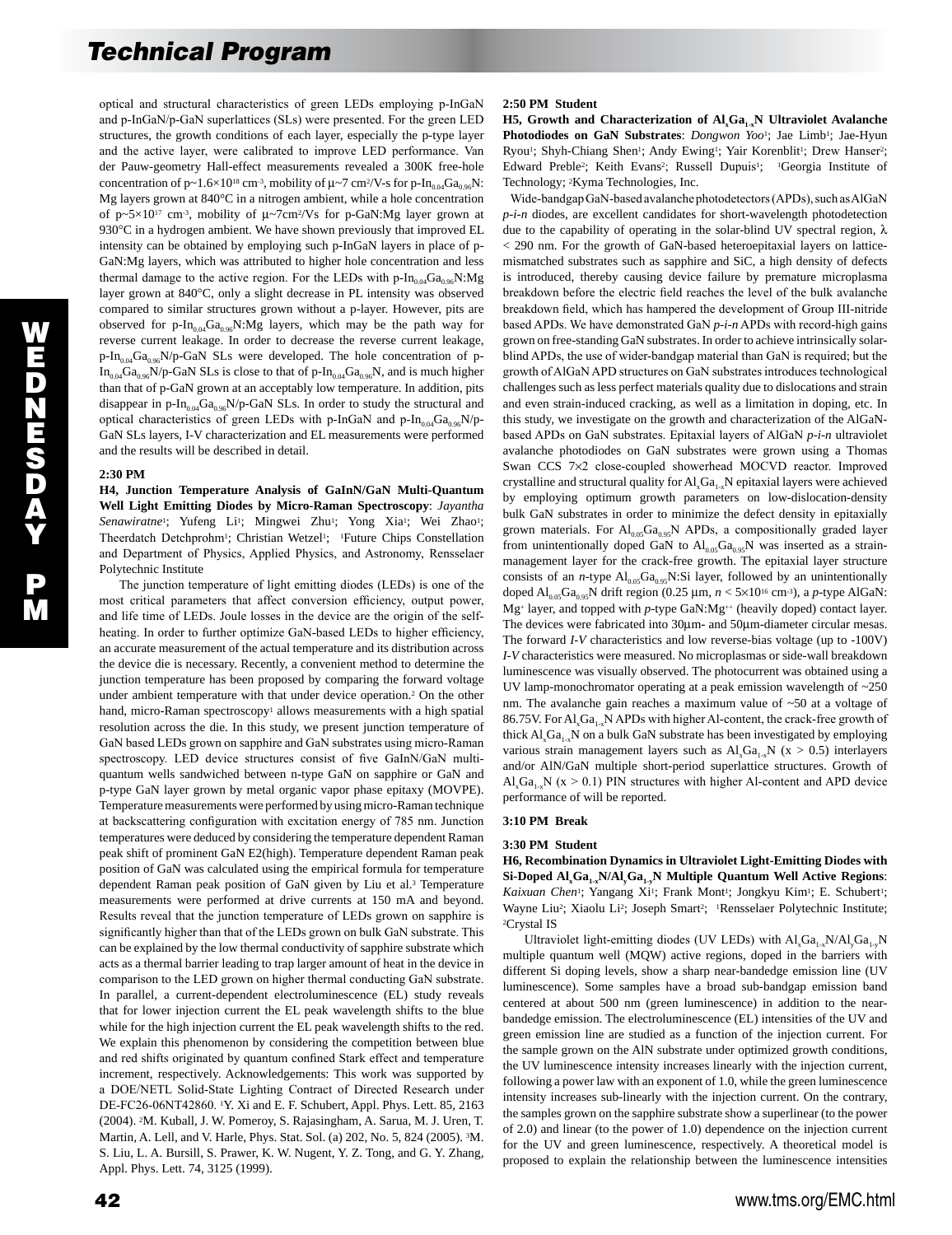and the injection current. The results obtained from the model are in excellent agreement with the experimental results. The model provides a method to evaluate the dominant recombination process by measuring the exponent of the power-law dependence.

## **3:50 PM**

**H7, Radiative and Non-Radiative Lifetime Studies of Enhanced UV Emission Mechanisms in AlGaN Containing Nanoscale Compositional Inhomogeneities**: *Gregory Garrett<sup>1</sup>*; Anand Sampath<sup>1</sup>; Hongen Shen<sup>1</sup>; Michael Wraback<sup>1</sup>; <sup>1</sup>U.S. Army Research Laboratory

 The radiative efficiency of ultraviolet emitters can be improved through a combination of reduced radiative lifetime and enhanced nonradiative lifetime. Internal quantum efficiency (IQE) in conventional nitride semiconductor UV LEDs has traditionally been low due to a large density of defects acting as nonradiative centers associated with growth on lattice-mismatched substrates such as sapphire. Recently, we have demonstrated that AlGaN alloys containing nanoscale compositional inhomogeneities (NCI) grown by plasma-assisted molecular beam epitaxy can have enhanced IQE as high as 30%. In this paper, we measure radiative and nonradiative lifetimes and correlate them with NCI density in these alloys to determine the underlying mechanism of enhanced radiative efficiency. We focus on two NCI epilayers of particularly high absolute room-temperature photoluminescence (PL) brightness. Low temperature PL shows that the NCI emission peak is redshifted from band edge (BE) by 300 meV in Sample A (~33% AlN with a 225 nm thick NCI epilayer) and 261 meV in Sample B (~28% AlN with a 495 nm thick NCI epilayer), both much larger than that traditionally seen and associated with band tail states. Although room-temperature PL of Sample A and Sample B are qualitatively of equal intensity, Sample B is significantly brighter at low temperature, when nonradiative recombination is suppressed, implying a larger density of NCI, but a concomitant lower IQE (15% vs. 25%), as obtained from temperature dependent integrated PL intensities. Timeresolved PL measurements were used in conjunction with IQE to determine radiative and nonradiative lifetime. In both samples the BE data exhibit a decreasing lifetime with increasing temperature, consistent with the freeze out of non-radiative states in the BE matrix at low temperature, while the NCI emission shows a relatively constant lifetime. The relative temperature independence of the NCI radiative lifetime supports the idea of a lower dimensionality of the NCI, and the shorter radiative lifetime relative to the BE is consistent with enhanced emission. Moreover, in both samples the smaller NCI density of states and rapid transfer of carriers from the matrix to the NCI produce a high carrier concentration in the NCI that saturates nonradiative sites while reducing radiative lifetime relative to the BE. Sample B, however, possesses a longer radiative lifetime and a shorter nonradiative lifetime at room temperature than Sample A, most likely due to the larger density of NCI states in Sample B, leading to a smaller carrier concentration in the NCI. This combination of saturation of nonradiative recombination sites through carrier transfer from the matrix and concentration in the NCI and concomitant lower radiative lifetimes of the NCI relative to the matrix, associated with the higher concentration in and possibly lower dimensionality of the NCI, provides an attractive option for development of high efficiency UV LEDs.

## **4:10 PM Student**

**H8, Spectroscopic Cathodoluminescence of V-Defects in GaInN/** GaN Quantum Wells: *Yong Xia<sup>1</sup>*; Theeradetch Detchprohm<sup>1</sup>; Jayantha Senawiratne<sup>1</sup>; Yufeng Li<sup>1</sup>; Wei Zhao<sup>1</sup>; Mingwei Zhu<sup>1</sup>; Christian Wetzel<sup>1</sup>; Daniel Koleske<sup>2</sup>; Mary Crawford<sup>2</sup>; Stephen Lee<sup>2</sup>; Katherine Bogart<sup>2</sup>; 1Rensselaer Polytechnic Institute; 2Sandia National Laboratories

 With the improvement of growth techniques, GaN and its related alloys of GaInN and AlGaN are the most advanced material for fabricating green, blue and UV light emitting diodes (LEDs) and laser diodes. However, high densities of threading dislocations (TDs) in the active light emitting regions have been shown to reduce device performance, particularly in the green spectral range. One common explanation is that TDs act as non-radiative recombination centers in the GaInN/GaN quantum wells (QWs). In an attempt to identify the connection between TDs and non-radiative recombination, we analyzed QW samples with significantly different luminescence performance. The structural difference is a 300 nm GaInN underlayer (UL) between the n-GaN and the QW region in one of the samples. This UL induces a high density of very regular V-defects as observed in scanning electron microscopy (SEM). These V-defects are known to nucleate on TDs and therefore may impact recombination processes in the vicinity of TDs. From room-temperature large-area cathodoluminescence (CL) spectroscopy, we find that the sample with the UL exhibits 20-fold enhanced luminescence intensity in the blue spectral region over that without the UL. Upon lowering the sample temperature to 8 K, the integrated intensity increases for both samples and can be described by a thermal activation barrier. The sample with an UL remains the better performing one for the entire temperature range. In order to resolve the impact of the V-defects, we performed spectral CL mapping with high spatial resolution and variable temperature (8- 297K). In the emission of the UL, we find a close spatial correlation with V-defects seen in SEM. At 8 K in locations free of V-defects this emission peaks at 380 nm, while near the defects it peaks at 383 nm. The variation of UL emission intensity from V-defects and regions free of v-defects is less than 20%. At the wavelength of the QW, where the UL induces the strong overall emission enhancement, we obtain images with only a weak contrast. Compared to the UL emission, neither the QW wavelength nor intensity show as good a correlation with the V-defects. These findings suggest that light extraction via the pyramidal surfaces of the V-defects cannot account for a 20-fold luminescence enhancement seen in this material. Judging from the CL mapping of both the UL and QW emission, V-defects do not appear to significantly reduce radiative recombination. We will discuss the possible impact of our findings on GaInN/GaN LED device performance. This work was supported by a DOE/NETL Solid-State Lighting Contract of Directed Research under DE-FC26-06NT42860. Sandia is a multiprogram laboratory operated by Sandia Corporation, a Lockheed Martin Company, for the United States Department of Energy's National Nuclear Security Administration under contract DE-AC04-94AL85000.

#### **4:30 PM Student**

**H9, Characterization of Homoepitaxial and Heteroepitaxial GaInN/GaN Light Emitting Diodes by Transmission Electron Microscopy**: *Mingwei*  Zhu<sup>1</sup>; Yong Xia<sup>1</sup>; Wei Zhao<sup>1</sup>; Yufeng Li<sup>1</sup>; Jayantha Senawiratne<sup>1</sup>; Theeradetch Detchprohm<sup>1</sup>; Christian Wetzel<sup>1</sup>; <sup>1</sup>Rensselaer Polytechnic Institute

 GaInN materials have attracted more attentions in recent years for their realization of high efficiency blue and green light emitting diodes (LEDs). However, these devices still suffer from the poor crystal quality of the epitaxial layer, which is mainly caused by high densities of threading dislocations (TDs) (1E8 to 1E10 cm<sup>-2</sup>). It was found that performance of these LEDs could be further improved by reduction the TD density, especially for green LEDs,<sup>1</sup> yet a quantitative comparison would be more helpful to reveal how big its role is. Also the effect of V-defects on the optical property of LEDs still remains controversial, so it is necessary to evaluate samples with different TD densities and/or V-defects. Recently, we demonstrated that the light output power of homoepitaxial LEDs can be more than one order of magnitude higher than that of heteroepitaxial LEDs.2 These GaInN/GaN LEDs were grown on c-plane bulk GaN and sapphire substrates by MOVPE, respectively. In order to understand the relationships between microstructures and performance of these LEDs, cross-sectional and plan-view transmission electron microscopy (TEM) were performed. Our results show that the TD density of LEDs grown on GaN bulk is about two orders of magnitude lower than that of LEDs grown on sapphire. Also there are no additional TDs generated from the growth of epitaxial layers for LEDs grown on GaN bulk. At the mean time, large V-defects were observed when edge-type TDs cross the quantum wells (QWs). On the other hand, V-defects were not observed in QW region of LEDs grown on sapphire in spite of the higher TD density. Apparently the generation of V-defects can be suppressed in MOVPE even in the presence of TDs. This gives us direction on how to grow LEDs with V-defects free and low TD density. In order to assess the epitaxial quality more quickly, we employ the etch pit method by chemical etching. After the optimization of etching parameters at various conditions, two distinct types of etch pits were revealed on the GaN surfaces by AFM. The etch pit density counted from AFM shows very good agreement with dislocation density counted from plan-view TEM images. This work was supported by a DOE/NETL Solid-State Lighting Contract of Directed Research under DE-FC26-06NT42860. 1C. Wetzel, T. Salagaj, T. Detchprohm, P. Li, and J.S. Nelson; Appl. Phys. Lett. 85(6), 866-8 (2004). 2T. Detchprohm, Y. Xia, Y. Xi, M. Zhu, W. Zhao, Y. Li, E.F. Schubert, L. Liu, D. Tsvetkov, D. Hanser, and C. Wetzel; J. Crystal Growth, 298, 272-5 (2007).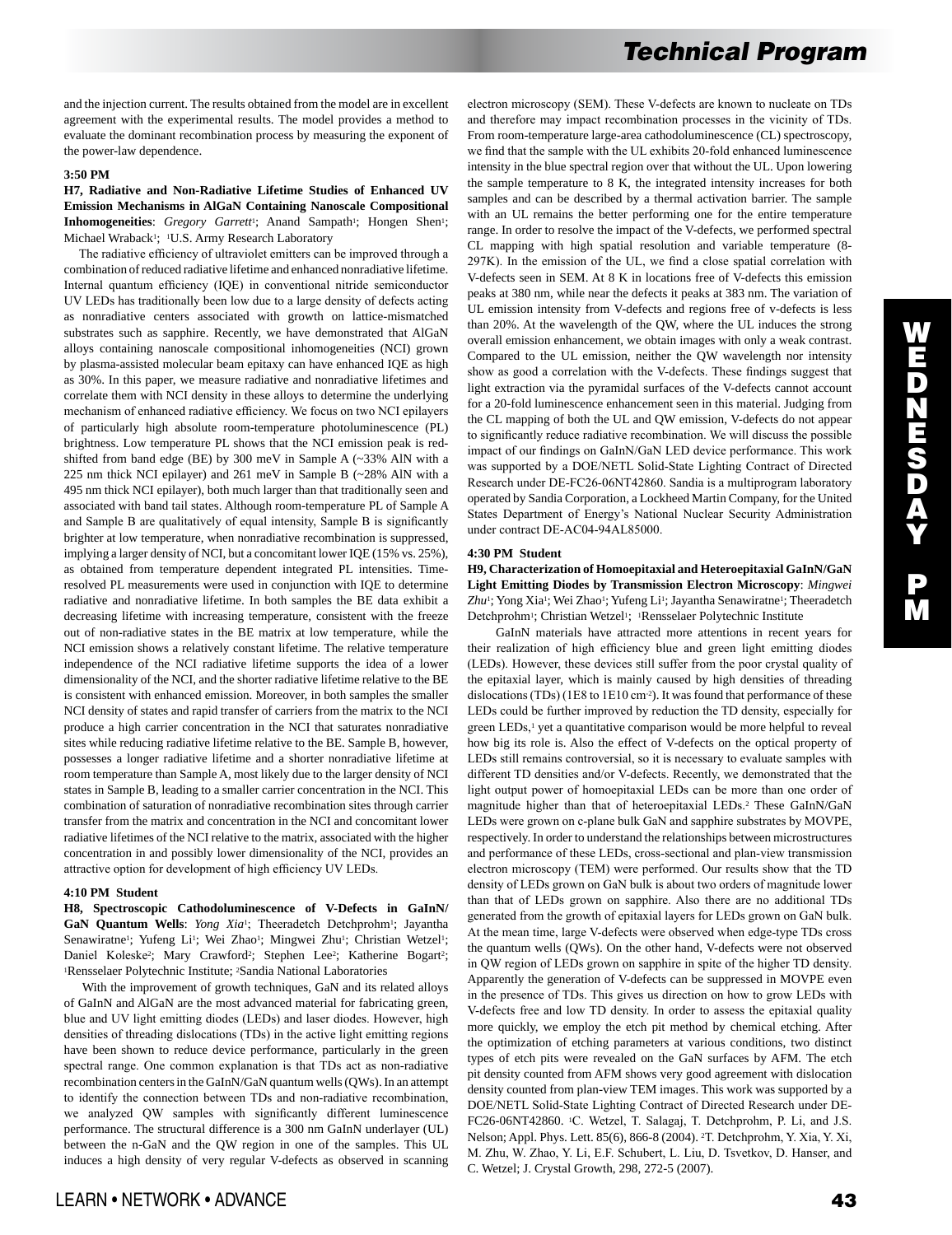**4:50 PM H10, Late News** 

## **Session I: Growth and Processing of Nanostructured Materials**

Wednesday PM Room: 155

June 20, 2007 Location: DeBartolo Hall

*Session Chairs:* Ganesh Balakrishnan, University of New Mexico; Glenn Solomon, National Institute of Standards and Technology

## **1:30 PM Student**

**I1, Selective GaAs Quantum Dot Array Growth Using Diblock Copolymer Nanopatterning**: *Joo Hyung Park*<sup>1</sup>; Anish Khandekar<sup>1</sup>; Sang-Min Park<sup>1</sup>; Luke Mawst<sup>1</sup>; Thomas Kuech<sup>1</sup>; Paul Nealey<sup>1</sup>; <sup>1</sup>University of Wisconsin-Madison

 To reach the full theoretical potential advantages of ideal Quantum Dots (QDs) for diode lasers and photodetectors, elimination of the wetting layer, which is inherent to self-assembled QDs of Stranski-Krastnow (SK) growth mode, and achieving a uniform mono-modal QD size distribution is needed. The SK QD approach is complicated by the randomness of the QD size distribution and inherent presence of the wetting layer. These factors have been experimentally identified as the underlying cause for low optical gain and high temperature sensitivity in diode lasers which result from carrier leakage out of the QDs into the wetting layer. An alternate approach to QD formation is the use of nanopatterning with diblock copolymers combined with selective MOCVD growth. We utilize cylinder-forming PS-b-PMMA which have the ability of preserving the hole size through the pattern transfer procedures. The combination of diblock copolymer lithography with selective MOCVD growth of the QDs could lead to a higher degree of control over QD shape, size uniformity, and composition over the selfassembly process. Since the SK self-assembly process is not employed, the problematic wetting layer states are eliminated and improved optical gain can be expected. Control over the QD height, shape, and strain, also allows for the design of increased energy spacing between ground and excited QD states and hence a wider control or selection of the emission wavelengths. Since the QD strain is decoupled from the size, the process also has potential for achieving longer wavelength emission compared with SK QDs. The QD patterning is prepared by dense nanoscale diblock copolymer lithography, which consists of perpendicularly ordered cylindrical domains of polystyrene-block-poly(methylmethacrylate) (PS-b-PMMA) matrix. To transfer polymer patterns to QD arrays, several mask materials have been taken under consideration. Firstly, to characterize the profile and distribution of the QDs, a dielectric template mask was utilized and the polymer patterning is transferred on it. After the pattern transfer to the dielectric and subsequent removal of the polymer, single crystal GaAs QDs are selectively grown by MOCVD. SEM images indicate that the QD density is larger than 5×1010/cm2, comparable to SK growth mode and the size distribution peaks at a 12nm diameter. To grow QDs selectively and subsequently cover the QDs in situ, a nanopatterned  $AI_xGa_{1-x}As$  template mask is also being investigated. After the pattern transfer to a 15nm thick  $AI_xGa_{1-x}As$  (x=0.7) template layer using RIE, the native oxide on the patterned AlGaAs surface acts as a selective growth mask for InAs QDs. After deposition of the QDs, capping layers can be grown on QDs without removing the sample from the reactor. AFM characterization has been used to study the selective QD growth. We are currently investigating optimal growth conditions for covering the QDs and characterizing the photoluminescence.

#### **1:50 PM**

**I2, Controlled Nucleation of InAs Quantum Dots Using Focused Ion**  Beams: Hugh McKay<sup>1</sup>; Aaron Dehne<sup>1</sup>; Paul Rudzinski<sup>1</sup>; Joanna Mirecki Millunchick<sup>1</sup>; <sup>1</sup>University of Michigan

 In this work, the influence of Ga+ ion dose on InAs quantum dot formation was studied using a novel grow-pattern-characterize system. An ultra high

vacuum focused ion beam (FIB) column, which is integrated to a molecular beam epitaxy growth system, was used to pattern GaAs layers grown on GaAs(001) substrates. After patterning, samples were transferred to the growth chamber in vacuo, and a thickness  $2.0 < h < 2.8$  ML of InAs was deposited at a substrate temperatures of 530°C. FIB patterns consisted of either arrays of individual points or arrays of uniformly dosed 5 µm squares. The individual point arrays had ion beam spot times ranging from 4 to 1600 µs while the uniformly dosed squares had ion doses ranging from 1012 to 1015 ions/cm2. After removal from the vacuum system, samples were examined via tapping mode atomic force microscopy. Atomic force micrographs of large scale uniformly dosed areas show an apparent reduction in the quantum dot critical thickness and the area density of the dots is influenced by the ion dose, which is related to ion induced roughening of the surface. Atomic force micrographs of individual point arrays showed precise control of InAs quantum dot nucleation locations was achieved. For an InAs thickness h=2.0 ML, quantum dots were found to nucleate only on locations patterned with the FIB, other areas of the sample being virtually devoid of dots. Quantum dot fidelity was observed to increase with increasing FIB spot time. Further increases in spot time led to an increase in the probability of finding multiple quantum dots nucleating around the individual FIB pattern point. For greater thickness of InAs, dots were found to preferentially nucleate on pattern points but a significant dot density between points was also observed. Conditions necessary for 100% fidelity and narrow size distributions for individually nucleated quantum dots will be discussed.

#### **2:10 PM Student**

**I3, Controlled Growth of Quantum Dots and Nanopillars on Patterned**  GaAs Substrate by MOCVD: Ping-Show Wong<sup>1</sup>; Ganesh Balakrishnan<sup>1</sup>; Noppadon Nuntawong1; Jun Tatebayashi1; Diana Huffaker1; 1Center for High Technology Materials, University of New Mexico

 We report selective area nano-epitaxy to form both patterned quantum dots (PQDs) and nanopillars. The selective InAs quantum dot (QD) nucleation on nano-faceted GaAs pyramidal facets is explored. This technique of QD growth enables better control of QD shape and size, than is possible with the Stranski-Krastanow (SK) growth mode. The GaAs pyramids are formed by metal-organic chemical vapor deposition (MOCVD) in patterned SiO<sub>1</sub> mask on a (001) GaAs substrate. The patterning is done by interferometric lithography and the circular patterns in  $SiO<sub>1</sub>$  are 25 nm deep and 230 nm in diameter, with a pitch of 330 nm. The GaAs pyramids are characterized by well-defined equilibrium crystal shapes (ECS) defined by three crystal plane families including {11n}, {10n} and (001). Subsequent patterned QD (PQD) nucleation on the GaAs pyramidal facets is highly preferential towards the (11n) planes due to superior energy minimization, and the shape of the QDs on the (11n) planes is also highly predictable and uniform. The GaAs ECS pyramid and highly faceted PQDs are examined using highresolution scanning electron microscopy (HRSEM), and room temperature photoluminescence (PL) and electroluminescence from 1.2 to 1.6 µm has been demonstrated. Three dimensional quantum confinement is confirmed with low temperature (77K) PL. The same lithographically defined patterns are used in the development of GaAs and GaSb nanopillars on GaAs (111)B substrates. The superior uniformity and arbitrary placement of the nanopillars along with easy electrical contacting schemes make these ensembles extremely attractive for nanoscale electronic devices. In this study, the nanopillar growth is conducted under a variety of conditions including III/V rations, substrate temperatures and growth rates. Nanopillars exhibit highly crystallographic hexagonal cross-section formed by (001) and (011) sidewalls. Pillar dimensions are  $\sim$ 200 nm in diameter and  $>$  2 µm in length. Micro-PL and electrical properties of these wires are also investigated.

#### **2:30 PM**

**I4, Formation and Coarsening of Ga Droplets on Focused-Ion Beam Irradiated GaAs Surfaces**: *Ben Cardozo*<sup>1</sup>; Weifeng Ye<sup>1</sup>; John Mansfield<sup>1</sup>; Rachel Goldman<sup>1</sup>; <sup>1</sup>University of Michigan

 The formation of submicron diameter metallic droplets on III-V compound semiconductor surfaces has been observed under a number of conditions in which the surface is group III-rich. In the case of GaAs, Ga droplets have been observed following heating in a vacuum, exposure to a Ga molecular beam in the absence of As, and irradiation with either blanket or focused-ion beams (FIB). In all cases, As is preferentially desorbed or sputtered due to its lower

W E D N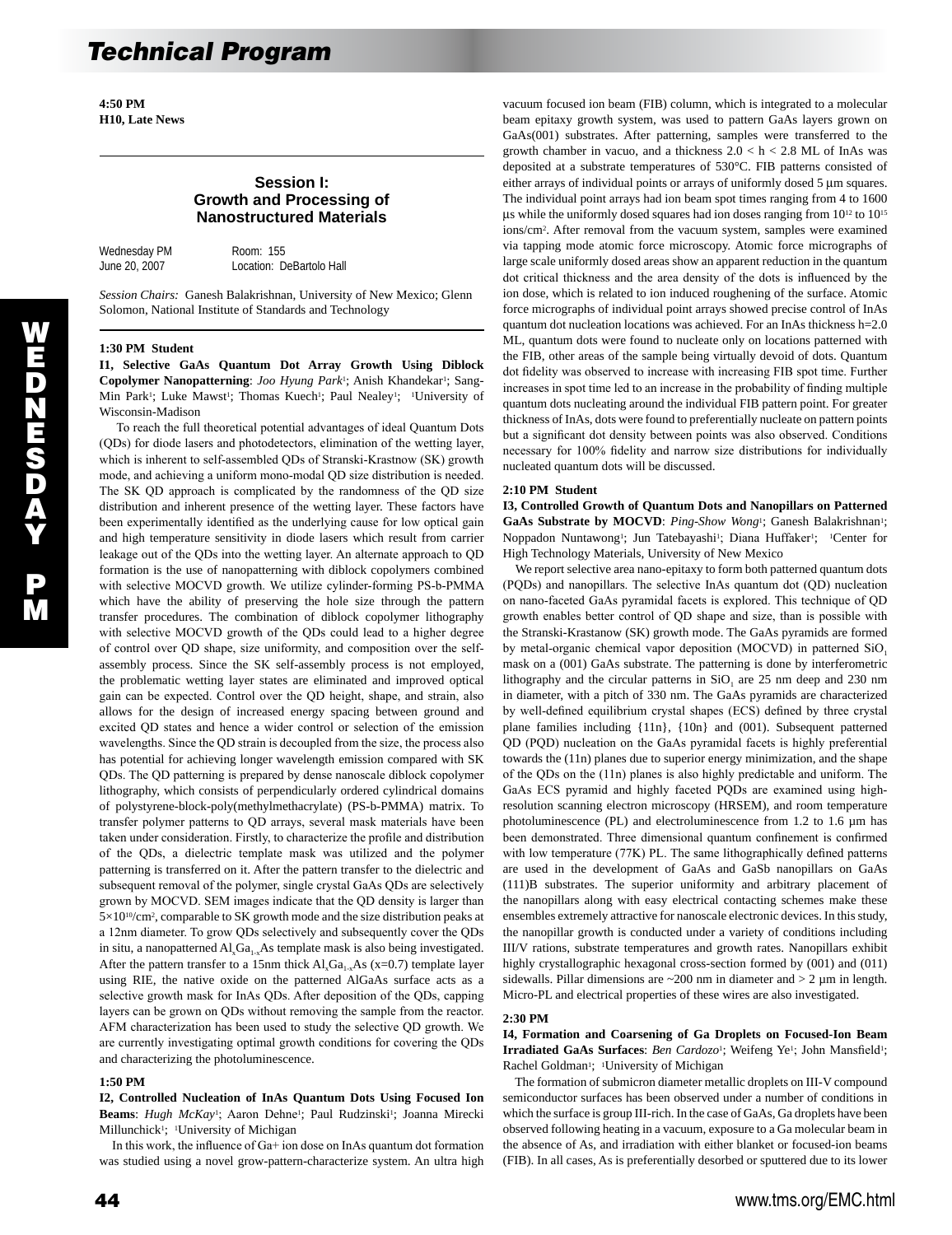surface binding energy in comparison with that of Ga. During FIB irradiation of GaAs, both Ga ion implantation and preferential As sputtering contribute to Ga-enrichment of the surface, and subsequent Ga droplet formation. Recently, ordered arrays of Ga droplets have been demonstrated via FIB irradiation of surfaces pre-patterned with FIB-fabricated holes. Although processing conditions for the preferential nucleation of droplets within such holes have been identified, the mechanisms of their formation and coarsening are not well understood. Therefore, we have investigated the effects of several ion beam parameters on the Ga surface concentration, critical dose for droplet formation, and average droplet diameter. In each experiment, 10- 30 keV Ga ions were used to pattern the GaAs surface with or without an array of holes. Following patterning, FIB irradiation was performed either continuously, without interruption between 2D scans, or with  $\sim$ 2 minute delays between subsequent 2D scans. In the case of continuous scanning, droplets initially nucleate within the pre-patterned holes. As the dose is increased, these droplets grow while the area between the holes remains pristine. At doses higher than  $3x10^{\text{A}}16$  cm^-2, droplets nucleate and grow between the pre-patterned holes, and droplet ordering is no longer obvious. Continued FIB irradiation leads to a higher density of droplets, apparently limiting the growth of existing droplets within the holes. In the case of delayed scanning, for the lowest doses, droplets are also confined to the holes. With increasing dose, the droplets in the holes continue to grow, without the formation of droplets in the interstices. For doses  $> 1.5x10^{\text{A}}16$  cm-2, x-ray energy dispersive spectroscopy reveals ion-beam energy dependent surface Ga concentrations. Additionally, the critical dose for Ga droplet nucleation is dependent on the ion beam energy, with higher critical doses for higher ion energies. Together, these findings suggest a droplet formation mechanism which involves Ga precipitation from a Ga-rich surface layer followed by droplet coarsening due to Ga surface diffusion. The Ga precipitation is likely dependent on the concentration of surface defects. The Ga surface diffusion is enhanced (suppressed) by the reduction (increase) in Ga surface flux which occurs with (without) time-delays in ion-beam scanning.

#### **2:50 PM Student**

## **I5, Suppression of Phase Transformation in Organic Encapsulated**  Germanium Nanoparticles: *Suk Jun Kim*<sup>1</sup>; Carol Handwerker<sup>1</sup>; Eric Stach<sup>1</sup>; Kevin Grossklaus<sup>1</sup>; Alexander Wei<sup>1</sup>; Ling-Shao Chang<sup>1</sup>; <sup>1</sup>Purdue University

 The crystal structure and coalescence behavior of butyl-capped crystalline Ge nanoparticles were characterized as a function of particle size and temperature using in-situ transmission electron microscopy (TEM), xray diffractometry (XRD), differential scanning calorimetry (DSC) and thermogravimetric analysis (TGA). The Ge nanoparticles were synthesized at room temperature in dimethoxyethane by reduction of GeCl4 with Na(naphthalide) and subsequent reaction with butyl Grignard. The synthesized nanoparticles had an average particle size of approximately 4nm, and remained surrounded by a significant amount of organic residue, despite extensive cleaning. All particles were ST12, a metastable tetragonal phase of bulk Ge which has a direct band gap at 1.47 eV. In the in-situ TEM experiments, nanoparticle coalescence was observed in the temperature range of 200°C to 400°C. As noted before by Chiu, et al. [Langmuir, 2006], a significant number of nanoparticles – with an average size of 5.4nm – formed in the organic residue upon heating to 300°C. Although the particle size increased to over 70nm during coalescence, the particles remained ST12 throughout, even with temperature increases to 500°C.

## **3:10 PM Break**

#### **3:30 PM**

## **I6, Growth and Characterization of GaAs Quantum Dots in**  $AI_{0.3}Ga_{0.7}As$ **Grown by Molecular-Beam Epitaxy**: *Bingyang Zhang*1; Shinichi Koseki1; Yoshihisa Yamamoto<sup>1</sup>; <sup>1</sup>Stanford University

 Using the emission properties of three-dimensional confinement of the quantum dots(QD), we can realize a variety of optoelectronic device structures for physics and engineering including low-threshold lasers and a single-photon sources, for applications ranging from high-efficiency communications to emerging area in quantum key distribution and quantum information processing. Typically, InAs-based QDs are used, created via the 7% lattice mismatch. This leads to QDs of approximately 30 nm in diameter. Since, the oscillator strength of the dipole QD emission dipole, and hence the brightness from the emission, scales with the QD size and Bohr radius, so it desirable to increase the QD size. One avenue employed uses InGaAs QDs. Here, we demonstrate an alternative approach to obtain bright-emission using GaAs QDs in  $Al_0$ ,  $Ga_0$ , As. Due to the very small lattice mismatch between GaAs and  $Al_0$ <sub>3</sub>Ga<sub>0.7</sub>As layers, a new crystal growth technique is necessary. In this talk, we study  $GaAs/Al_{0.3}Ga_{0.7}As$  QDs grown with a very low growth temperature (~300°C) using the Ga droplet epitaxy method. A variety of growth parameters are investigated, including the effects of growth temperature, deposition rate, thickness and time; As flux and cycling. By varying these parameters we investigate changes in the GaAs QD size, density and quality using atomic-force microscope (AFM) and lowtemperature photoluminescence (PL). Our AFM results show a large QD size (with diameter of 150nm) can be obtained. PL at 5K shows strong emission from GaAs QDs. In-situ and ex-situ -annealing of samples in conjunction with radiative lifetime measurements shows that defects formed during the low-temperature growth can be removed.

#### **3:50 PM Student**

**I7, Fabrication and Optical Characteristics of Type-II Self-Assembled GaSb Quantum Dots Embedded in InGaAs Quantum Well**: *Arezou Khoshakhlagh*<sup>1</sup>; Jun Tatebayashi<sup>1</sup>; Ganesh Balakrishnan<sup>1</sup>; L. R. Dawson<sup>1</sup>; D. L. Huffaker<sup>1</sup>; <sup>1</sup>University of New Mexico, Center for High Technology Materials

 GaSb quantum dots (QDs) on GaAs have the potential to be used as the active material in optical sources, offering a wide range of emission wavelength especially at the telecommunication wavelength of 1.55 µm. Several groups have reported the optical properties of GaSb Stranki-Kranstanov (SK) QDs emitting at 1.1 µm. However, it is necessary to control the emission wavelength of GaSb SK QDs in order to extend the light emission towards longer wavelength. In this report we study the optical properties of type-II GaSb SK QDs embedded in InGaAs quantum well (QW). We observe the redshift of the emission wavelength by using InGaAs layer instead of GaAs.Samples are grown on (100) semi-insulating GaAs substrates by solidsource molecular beam epitaxy. GaSb SK QDs are grown with a nominal thickness of 4 monolayers, and are capped with 7 nm InGaAs QW and 100 nm GaAs layer. Inserting a type I band structure, adjacent to the type-II QDs, will enable electrons to be trapped into InGaAs QW to lower the transition energy from the conduction band to the valence band. The insertion of type I InGaAs QW also increases the probability of electron-hole recombination by increasing the overlap of wavefunctions between electrons and holes. The photoluminescence (PL) properties of type-II GaSb SK QDs embedded in In<sub>x</sub>Ga<sub>1-x</sub>As QW are studied by varying the Indium composition (x). The PL spectra of samples with different x show the existence of two main peaks. One peak emits at 1.13 µm, and the other peak emits at 1.205, 1.265 or 1.28  $\mu$ m from the samples with x= 0.1, 0.2 or 0.3, respectively. The peak at 1.13 µm does not shift by changing the Indium composition of InGaAs QW, and the other peak shifts toward longer wavelengths by changing the Indium composition. The first stable peak at 1.13 µm is at the same exact wavelength that that of GaSb QDs capped with GaAs layer, which indicates that this peak corresponds to transition between holes confined within GaSb QDs and electrons in the GaAs conduction band. The second peak, which moves toward longer wavelengths by changing the Indium composition of InGaAs, is a result of transition between holes within GaSb QDs and electrons within InGaAs QW. The PL intensity of GaSb QDs in InGaAs QW is much stronger than that of GaSb QDs capped with GaAs due to the strong overlap of wavefunctions between electrons and holes. In summary, we have demonstrated controllability of the emission wavelength of type II GaSb QDs embedded in InGaAs QW by varying the Indium composition of a type I InGaAs layer adjacent the QD layer. This result may prove beneficial to a wide range of emission wavelength with one material system.

#### **4:10 PM Student**

**I8, AlGaAs Microdisk Cavities with InAs Quantum Dots on Si and GaN: Fabrication and Near-Field Scanning Photoluminescence**  Characterization: *Yaya Chu*<sup>1</sup>; A. Mintairov<sup>1</sup>; Y. He<sup>1</sup>; J. Merz<sup>1</sup>; V. Tokranov<sup>2</sup>; S. Oktyabrsky<sup>2</sup>; <sup>1</sup>University of Notre Dame; <sup>2</sup>Institute for Materials, State University of New York, Albany

 Semiconductor discs with diameters of a few microns can be used to form whispering-gallery-mode (WGM) resonators. They can provide quality factors (Q) up to  $\sim 10^5$  and are promising for low threshold micro-disk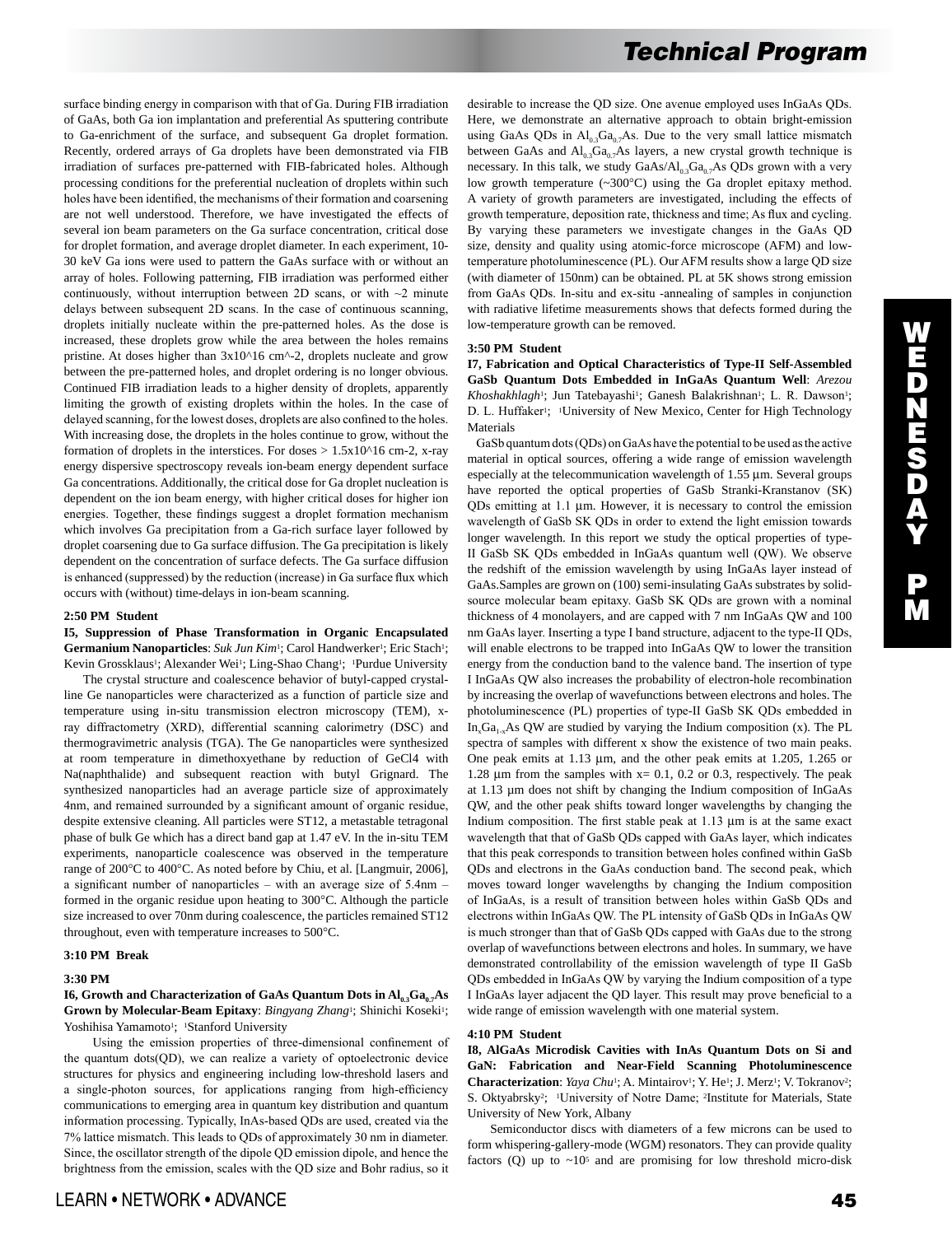lasers. Embedding quantum dots (QDs) into such high-Q micro-disk (MDs) cavities is promising for single photon sources and for studying cavity quantum electrodynamics effects. The traditional "mushroom-like" microdisks (with a symmetric waveguide) suffer from poor heat-sinking and bad mechanical stability, which degrade the lasing performance of the microdisk. To overcome these drawbacks, an asymmetric waveguide micro-disk design, based on wafer bonding to Si or GaN substrates, was used for the first time. High mechanical stability made it possible to use tapered fiber based near-field photoluminescence (NPL) to image optical fields in these cavities. An InAs/AlGaAs QD structure (QD density ~5\*1010 cm-2, emission wavelength ~1.2µm at 300K) was grown by molecular beam epitaxy on a GaAs substrate. The bonding procedure uses commercially available silicate glass (SOG) precursor (Filmtronics, Inc.) solution (dielectric constant ~2.5). After gluing the QD structure and Si wafers (or GaN epi-layers on a sapphire substrate) using a 600 nm-thick SOG, the back of the QD structure (GaAs substrate) was first manually polished down to 100µm and then removed by  $H_2O_2$ : NH<sub>4</sub>OH (30:1) spray etch. The  $Al_{0.9}Ga_{0.1}As$  etch stop layer was then removed using BHF. The resulting structure was used to fabricate microdisk cavities having sizes 2-6 µm using e-beam lithography and reactive ion etching. Room temperature micro-photoluminescence measurements reveal sharp emission peaks related to WGM. The Q factors were estimated to be ~10<sup>4</sup>. High spatial resolution NPL spectroscopy imaging in collectionillumination mode reveals clear structure related to WGM optical field distributions and allows the determination of azimuthal numbers (m) of the WGMs. The spectral and spatial dependence of the azimuthal numbers is analyzed and compared with numerical calculations based on 3D finite difference time domain methods. This is the first report of the use of wafer bonding with silicate glass to produce microdisk structures that are isolated from the substrate with a low refractive index glass film, which may have important applications to microdisk lasers. In this paper the materials properties and fabrication techniques will be emphasized.

## **4:30 PM**

**I9, Infrared Plasmon Resonance in Semimetallic Rare Earth-V/III-V**  Semiconductor Composite Materials: Michael Scarpulla<sup>1</sup>; Micah Hanson<sup>1</sup>; Elliott Brown<sup>2</sup>; Arthur Gossard<sup>1</sup>; <sup>1</sup>University of California, Santa Barbara: Materials Department; 2University of California, Santa Barbara: Department of Electrical and Computer Engineering

 Plasmon resonances in metal nanoparticles are the basis of many technologically-useful effects such as surface enhanced Raman scattering, enhanced Rayleigh scattering, and non-linear optical responses. To date most investigations of these phenomena have focused on metal nanoparticles where plasmon resonances lie in the visible to UV range. Here, we report resonant absorption in the infrared range  $(1-5 \mu m)$  in composite materials of semimetallic, rocksalt ErAs and ErSb nanoparticles (1-2 nm high by ~5-20) nm laterally) embedded in GaAs and GaSb. The plasmon resonance is pushed into the infrared for these composites because of the high dielectric constant of the host semiconductor and the lower carrier concentration of the particles compared to metals. Resonant absorption in these composite materials is very strong; it exceeds the band edge absorption of the semiconductor host matrix in some cases. We report measurements on composite materials formed via two molecular beam epitaxy (MBE) growth modes; interrupted growth and continuous deposition. In the first mode, a layer of semimetallic islands is deposited and then overgrown by the host semiconductor resulting in a superlattice-like structure. In the later, the particles phase segregate during codeposition of Er and the host matrix. We demonstrate that the resonant absorption wavelength and intensity can be manipulated by the composition of the semiconductor matrix and by the MBE growth procedure and conditions. Furthermore, a polarization dependence is observed because of elongation of the particles along the [-110] direction. Finally, the prospects for similar nitride-based composite materials and their properties will be discussed.

### **4:50 PM**

**I10, White Light Emitting Solid State Hybrid Device of (CdSe)ZnS**  Quantum Dot-Near UV GaN LED: *Seonghoon Lee<sup>1</sup>*; Aeeyoung Park<sup>1</sup>; Wanki Bae<sup>1</sup>; Kookheon Char<sup>1</sup>; <sup>1</sup>Seoul National University

 We produced (core)shell (CdSe)ZnS quantum dots by direct colloidal chemical synthesis through single step. Our newly developed single step synthesis of quantum dots with chemical composition (or energy gradient) is an

economic and straightforward way to get highly luminescent and photostable materials. The (CdSe)ZnS quantum dots play a role as a color conversion center. We fabricated white light emitting hybrid devices of (CdSe)ZnSe QDs and a near UV GaN LED by combining (CdSe)ZnSe quantum dots as a color conversion center with a near UV(NUV) GaN LED chip as an excitation source. This hybrid device has power efficiency of 22 lm/W.

## **Session J: Thermoelectric and Thermionic Heterostructures and Devices**

| Wednesday PM  | Room: 131                |
|---------------|--------------------------|
| June 20, 2007 | Location: DeBartolo Hall |

*Session Chairs:* Zhixi Bian, University of California, Santa Cruz; Eugene Fitzgerald, Massachusetts Institute of Technology

#### **1:30 PM Invited**

**J1, Fabrication and Testing of Skutterudite-Based, Thermoelectric Devices for Power Generation Applications**: *Jeff Sakamoto*1; 1California Institute of Technology/Jet Propulsion Laboratory

 The Jet Propulsion Laboratory has led an intense effort to develop the next generation thermoelectric, power generators for NASA's future space missions. The emphasis has primarily been on thermoelectric technology employing Skutterudite-based modules and unicouples. This work includes segmenting with Bi<sub>2</sub>Te<sub>3</sub> and other advanced materials. Specifically, two configurations comprise the effort: a heritage design employing unicouples that closely resembles Radioisotope Thermoelectric Generators (RTG) flown in Cassini, Galileo and both Voyager missions, and the second is an advanced design in which thermoelectric modules are conductively coupled to the heat source and heat sink. Although this is a new material system for NASA, the path to achieving efficient, reliable performance is practically the same as with previous technologies based on SiGe, PbTe or TAGS technology. Issues such as scalability, low-contact resistance, sublimation suppression, thermomechanical and thermal stability are all under evaluation. The Thermoelectrics team at JPL is currently addressing all of these issues and has fabricated and tested prototypes to validate conversion efficiencies in excess of 12% at the device level. JPL is also involved in work sponsored by Michigan State University and DOE to integrate similar technology into over the road vehicles to improve fuel efficiency.

#### **2:10 PM Student**

**J2, Fabrication of Dense, Vertical Bi, Te, Nanowire Array Composites for Thermoelectric Power Generators and Microcoolers**: *Kalapi Biswas*1; Manuel DaSilva<sup>1</sup>; Vijay Rawat<sup>1</sup>; Tim Sands<sup>1</sup>; <sup>1</sup>Purdue University

 The nanowire array configuration for thermoelectric materials offers advantages over thin films that include uniaxial transport properties, crystallographic texture control, enhanced thermoelastic compliance, improved access to surfaces and grain boundaries for post-growth doping and passivation, and increased freedom in the design of axial composition modulation without loss of lattice coherency. These design features have the potential to enable higher values of the thermoelectric figure-of-merit (ZT) when compared to bulk materials, thin films, and superlattices. Device applications – for example, thermoelectric power generators and microcoolers – require thick (>10 microns) thermoelectric elements to maintain the temperature difference and to overcome the effects of joule heating due to contact resistance. Furthermore, the nanowires must be embedded in a matrix with a thermal conductance that is small compared to the effective conductance of the nanowire array in order to minimize parasitic heat conduction. In this report, we describe a process for fabricating selfsupporting nanowire arrays of textured  $Bi<sub>2</sub>Te<sub>3</sub>$  using electrodeposition into a sacrificial porous anodic alumina (PAA) template. The electrodeposition method enables high-rate growth of single-phase, crystalline  $Bi<sub>2</sub>Te<sub>3</sub>$ nanowires at room temperature, yielding nanowire arrays that are dense (~60% volume fraction) with aspect ratios up to 800:1. X-ray diffraction and transmission electron microscopy analysis showed that the nanowires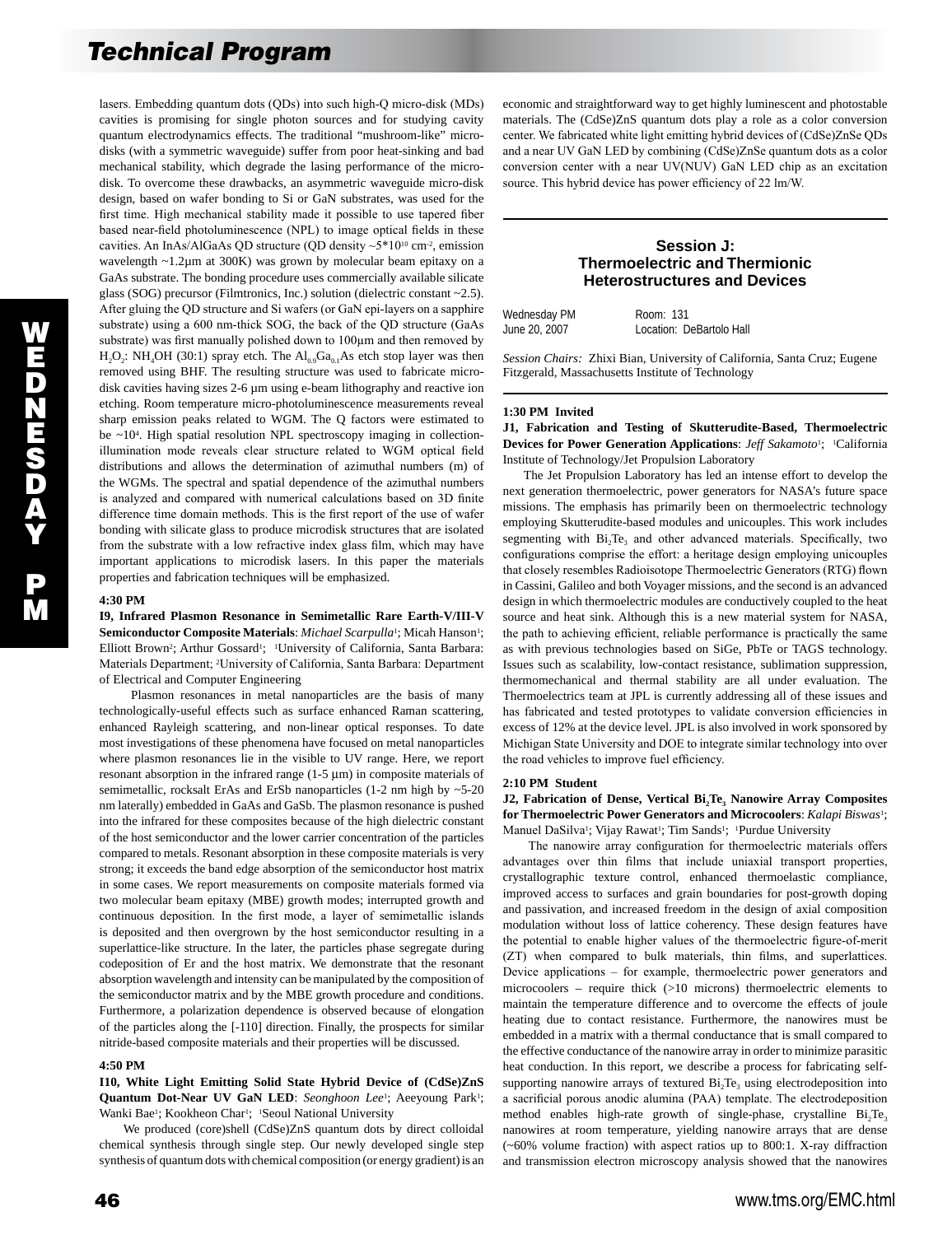have  $\langle 110 \rangle$  texture, the orientation that yields the highest ZT in single crystals. This texture results from nucleation and growth on the vertical PAA pore walls. Following synthesis, the nanowire arrays are annealed and then mechanically planarized. A controlled etch-back process exposes the nanowire tips for metallization. The PAA template is then removed entirely by etching in a 3 wt% KOH solution to yield 40-micron-thick self-supporting  $Bi<sub>2</sub>Te<sub>3</sub>$  nanowire arrays. The structural integrity of the nanowire arrays can be enhanced by infiltrating the array with poly-(methyl methacrylate) (PMMA), thereby replacing the PAA matrix with a mechanically tough and compliant material that has a thermal conductivity an order of magnitude lower than that of PAA. The thermal and electrical transport properties of these  $Bi<sub>2</sub>Te<sub>3</sub>$ nanowire composites will be presented. This work was supported by a grant from the Office of Naval Research (N000140610641).

## **2:30 PM Student**

## **J3, TiN/GaN and ZrN/ScN Metal/Semiconductor Rocksalt Nitride Superlattices for Thermionic Energy Conversion**: *Vijay Rawat*1; Tim Sands<sup>1</sup>; <sup>1</sup>Purdue University

 The possibility of using metal/semiconductor superlattices for thermionic energy conversion and solid-state refrigeration was proposed in the 1990's.[1,2] Subsequent theoretical work showed that cross-plane transport through such metal/semiconductor superlattices has the potential to yield values of the figure-of-merit that are much higher than those of currently available thermoelectric materials.[3] The primary challenge involved in realizing a solid-state thermionic energy converter is selecting materials suitable for fabrication of such superlattices. The integration of materials with disparate electrical and physical properties in superlattices with nanoscale periods requires consideration of several aspects of materials compatibility, including a) the similarity in crystal structures and lattice parameters necessary to initiate and sustain superlattice growth, b) the thermodynamic stability of the constituent materials at high operating temperatures required for thermionic generators (hot side temperatures of 300 to 650°C), and c) comparable surface and interfacial energies to maintain a Frank-van der Merwe (i.e. layer-by-layer) growth mode. Additionally, in order to achieve the highest possible energy conversion efficiency, the metal/ semiconductor Schottky barrier height has to be optimized for the desired operating temperature range. Toward overcoming these challenges, we have identified two promising materials combinations for metal/semiconductor nitride superlattices, rocksalt TiN/GaN and ZrN/ScN, and have grown multilayers and superlattices of these materials with nanoscale periods using reactive pulsed laser deposition. Nitrides materials, being refractory in nature, are suitable for high temperature thermionic power generators. The first nitride superlattice system consists of TiN as the metal layer and GaN, in its metastable rocksalt phase, as the semiconductor layer, grown on rocksalt MgO substrates. The metastable rocksalt GaN (rs-GaN) phase is stabilized by pseudomorphic epitaxy on a metallic rocksalt TiN underlayer, and its existence has been verified using high-resolution x-ray diffraction and transmission electron microscopy. The critical thickness for the rocksalt-towurtzite phase transition has been empirically determined to be between 1 and 2 nm, although much thicker rocksalt GaN films, up to approximately 6 nm, can be maintained for several superlattice periods. The second rocksalt metal/semiconductor combination demonstrated in this study consists of ZrN as the metal layer and ScN as the semiconducting layer. Epitaxial films and multilayers of ZrN and ScN have been grown on MgO substrates using TiN film as a buffer layer. The electrical and thermal properties of the two metal/semiconductor superlattice systems will be presented, along with a discussion of the implications of the thermionic energy filtering for the performance of direct thermal-to-electrical generators. Acknowledgement: This work is supported by ONR/DOD through a multidisciplinary university research initiative (MURI) grant to the Thermionic Energy Conversion Center. 1G.D.Mahan et. al., Phys. Rev. Lett., 80, 4016 (1998). 2A.Shakouri et. al. Appl. Phys. Lett., 71, 1234 (1997). 3A.Shakouri et. al. J.Appl. Phys., 95, 1233 (2004).

#### **2:50 PM Student**

**J4, Non-Equilibrium Thermoelectric Transport in Thin Film Hetero**structures: *Mona Zebarjadi*<sup>1</sup>; Ali Shakouri<sup>1</sup>; Keivan Esfarjani<sup>1</sup>; <sup>1</sup>University of California, Santa Cruz

Several recent thermoelectric solid state devices are working in the

submicron length scale, where transport is neither completely diffusive nor completely ballistic. One can calculate pure diffusive and ballistic transports using simple approximations. But a more detailed analysis is required to investigative the thermoelectric transport in the intermediate regime. At the length scales of 100nm to 5 microns, Boltzmann transport equation is considered as a valid governing equation. A 3D Monte Carlo (MC) code has been developed with non-parabolic band structure. Acoustic, polar optical and nonpolar inter-valley optical phonons as well as ionized and neutral impurity scatterings are included to simulate the InGaAs family of materials. This MC code is coupled with a 1D Poisson solver to include electron-electron interaction. By using a new and fast algorithm, Pauli exclusion principle is enforced at each scattering step. This helps to find the correct electronic distribution inside the layers. The dissipated power to phonons is calculated and used to find the lattice temperature locally. Thermoelectric properties such as Seebeck coefficient depend on the size of the material when the hot and cold junctions are close to each other. We study the size and position dependence of thermal transport properties across a thin-film InGaAsP barrier layer sandwiched between two InGaAs contact layers. With decreasing size, the effective Seebeck coefficient is increased, because electrons do not have enough time to thermalize with the lattice. The transition between pure ballistic thermionic transport and fully diffusive thermoelectric transport is described. The energy and momentum relaxation lengths and their dependence on the applied field and the doping level are characterized. We find that the extend of the region in which Peltier cooling or heating happens near an interface is on the order of 0.1-0.4 microns for InGaAs material with a doping of  $5\times10^{4}$ 17cm $($ -3). Local electronic and lattice temperature, quasi Fermi-level, power dissipated to phonons, Seebeck coefficient and electronic thermal conductivity are calculated and the effect of interface will be discussed.

## **3:10 PM Break**

#### **3:30 PM Student**

**J5, Semimetallic Nanoparticles Epitaxially Embedded within III-V Semiconductors for Efficient Thermoelectric Power Generation**: *Joshua*  Zide<sup>1</sup>; Gehong Zeng<sup>1</sup>; Je-Hyeong Bahk<sup>1</sup>; Woochul Kim<sup>2</sup>; Suzanne Singer<sup>2</sup>; Daryoosh Vashaee3; Zhixi Bian3; Rajeev Singh3; John Bowers1; Arun Majumdar<sup>2</sup>; Ali Shakouri<sup>3</sup>; Art Gossard<sup>1</sup>; <sup>1</sup>University of California, Santa Barbara; 2University of California, Berkeley; 3University of California, Santa Cruz

 We present the growth of InGa(Al)As-based semiconductors (latticematched to InP) containing epitaxially embedded nanoparticles of semimetallic ErAs for use in efficient thermoelectric power generators. The incorporation of semimetallic nanoparticles into III-V semiconductors results in a composite with properties very different from the constituent materials, and it is possible to tailor these properties for a wide-range of properties, including thermoelectric power generation. The efficiency of thermoelectric materials is dependent on the figure of merit,  $ZT=S^2\sigma T/\kappa$ , where S is the Seebeck coefficient,  $\sigma$  is the electrical conductivity, and  $\kappa$ is thermal conductivity. Generally, these properties are interdependent. In recent years, nanostructured materials have been developed which have large ZT by reducing thermal conductivity. Generally, the thermoelectric power factor  $(S^2\sigma)$  is not substantially increased. We have demonstrated the reduction of thermal conductivity to below the so-called "alloy limit" without producing a highly defective material or reducing electrical conductivity. We have also demonstrated that it is possible to improve the thermoelectric power factor by introducing barriers, which filter electrons (by solid-state thermionic emission) and increases the Seebeck coefficient of a heterostructure with only a modest decrease in electrical conductivity. We present theoretical and experimental results for both ErAs incorporated into InGaAs/InGaAlAs superlattices (in which the InGaAlAs serves as the barrier to accomplish electron filtering) and also ErAs incorporated directly into InGaAlAs. In the latter case, electrons are filtered by buried Schottky barriers which are formed around the particles. In both geometries, thermoelectric efficiency is increased dramatically, especially at high temperatures. ZT > 1 has been measured at 600K and is expected to increase further at higher temperatures.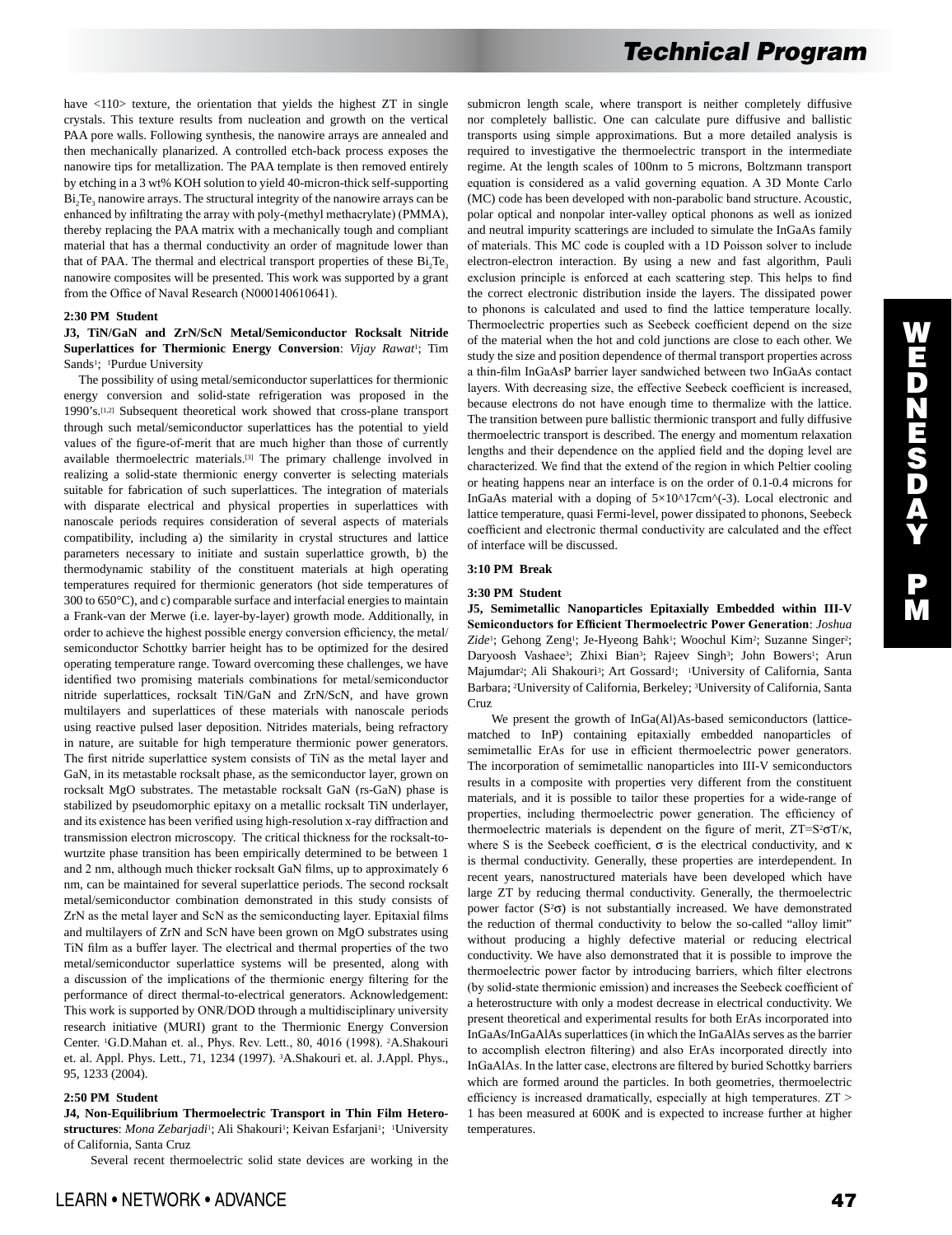#### **3:50 PM**

**J6, Micro Devices for Thermoelectric Figure-of-Merit Measurements of**  Thin Films: *Zhixi Bian<sup>1</sup>*; R. Singh<sup>1</sup>; Y. Ezzahri<sup>1</sup>; M. Zebarjadi<sup>1</sup>; A. Shakouri<sup>1</sup>; G. Zeng<sup>2</sup>; J. Bahk<sup>2</sup>; J. Bowers<sup>2</sup>; J. Zide<sup>3</sup>; A. Gossard<sup>3</sup>; P. Mayer<sup>4</sup>; R. Ram<sup>4</sup>; <sup>1</sup>Electrical Engineering Department, University of California, Santa Cruz; <sup>2</sup>Electrical and Computer Engineering Department, University of California, Santa Barbara; 3Materials Department, University of California, Santa Barbara; 4Research Laboratory of Electronics, Massachusetts Institute of Technology

 There has been renewed interest in thermoelectric materials since low dimensional and nanometer structures were introduced. It is widely accepted that the thermal conductivity can be greatly reduced in these materials because of enhanced phonon scattering by interfaces and nano particles. It is also believed that the thermoelectric power factor can be increased if the electrical conductivity and the Seebeck coefficient can be engineered by optimizing the shape of the electronic band structure and the hot electron filtering. Several thin film materials with thermoelectric figure-of-merit (ZT) greater than 1 have been reported. However, the measurement data are usually dispersed. We discuss the key factors affecting ZT measurements using the transient Harman method. More specifically, we present the optimization of micro thermoelectric devices designed for ZT measurement of thin film materials. Because of the high device aspect ratios, several parasitic effects have to be considered. The electrical current uniformity and Seebeck voltage distribution are investigated by a self-consistent solution of the thermoelectric transport equation together with heat diffusion using the finite element method. When the electrical current pulse is injected from the top-side metal contact, the order of uniformity from low to high is: injection current density (and Peltier cooling density), electrical voltage, temperature, Seebeck voltage. The measured ZT at the side contact is smaller than the real material property due to current nonuniformity. For a 10 micrometer thick ErAs:InGaAlAs thin-film with 100 microns by 100 microns device area, the gold contact must be thicker than 10 microns in order to make the current uniform and the ZT measurement error smaller than 10%. The thermal leakage through the side contact should be minimized because it decreases the measured ZT value. A metal lead layer as thin as 0.2 microns with a neck narrowed down to 20 microns positioned 40 microns away from the film can reduce the thermal leakage and limit the extra ZT measurement error to 5%. The bottom metal contact should be thicker than 20 microns to reduce the parasitic ground contact resistance and current nonuniformity.

#### **4:10 PM Student**

**J7, High-Temperature ZT of InGaAlAs Thin Films with Embedded**  ErAs Nanoparticles: Rajeev Singh<sup>1</sup>; Zhixi Bian<sup>1</sup>; Gehong Zeng<sup>2</sup>; Joshua Zide<sup>2</sup>; Woochul Kim<sup>3</sup>; Je-Hyeong Bahk<sup>2</sup>; Suzanne Singer<sup>3</sup>; Ali Shakouri<sup>1</sup>; John Bowers<sup>2</sup>; Arthur Gossard<sup>2</sup>; Arun Majumdar<sup>3</sup>; <sup>1</sup>University of California, Santa Cruz; 2University of California, Santa Barbara; 3University of California, Berkeley

 We have measured the thermoelectric (TE) figure-of-merit (ZT) of InGaAlAs thin films with embedded ErAs nanoparticles over a wide temperature range (300K-650K). This material system is currently being explored for use in power generation applications such as waste heat recovery. A novel highspeed measurement system was developed to measure the ZT of thin films of thicknesses on the order of 1um with a transient thermal signal resolution of 200ns at temperatures up to 900K. In order to resolve the intrinsic ZT of thinfilm materials, TE devices were fabricated to minimize electrical and thermal parasitics and differential measurement was employed on TE devices of varying film thicknesses. The improvement in ZT of the material with ErAs nanoparticles embedded in the semiconductor matrix is verified throughout the temperature range. The increase in TE ZT is found to be mainly due to the reduction in material thermal conductivity due to phonon scattering by the ErAs nanoparticles.

#### **4:30 PM**

**J8, Thin-Film Power Generator Modules of**  $(InGaAs)_{1-x}(InAlAs)_{x}$ **Embedded with ErAs Nanoparticles**: *Gehong Zeng*1; Je-Hyeong Bahk1; John Bowers<sup>1</sup>; Joshua Zide<sup>2</sup>; Arthur Gossard<sup>2</sup>; Zhixi Bian<sup>3</sup>; Rajeev Singh<sup>3</sup>; Mona Zebarjadi<sup>3</sup>; Ali Shakouri<sup>3</sup>; Woochul Kim<sup>4</sup>; Suzanne Singer<sup>4</sup>; Arun Majumdar<sup>4</sup>; <sup>1</sup>University of California, Santa Barbara: Department of Electrical and Computer Engineering; 2University of California, Santa

Barbara: Materials Department; 3University of California, Santa Cruz: Electrical Engineering Department; 4University of California, Berkley: Department of Mechanical Engineering

 We report a wafer scale approach for the fabrication of 400 element power generator modules composed of 200 n-type ErAs: $(InGaAs)_{0.8}(InAlAs)_{0.2}$  and 200 p-type ErAs:InGaAs thermoelectric elements. Two sets of 400 element generator modules of 10  $\mu$ m and 20  $\mu$ m ErAs:(InGaAs)<sub>1-x</sub>(InAlAs)<sub>x</sub> alloy materials were fabricated using large scale integrated circuit compatible processing technology and flip-chip bonding techniques. The output power of 1.12 W/cm2 and open circuit voltage of 2.1 V were measured for 10 µm generator modules with a temperature difference of 24 K across the elements; an output power of 2.5 W/cm2 and open circuit voltage of 3.5 V were measured for 20 µm generator modules when the temperature difference across the generator elements was 39 K. Device modeling was carried out to get a better understanding of the performance of these thin film generator modules, and the calculation results indicate that the performance of thermoelectric generator modules can be further improved by optimizing the fill factor of the generator modules, increasing the thicknesses of the elements, and reducing electrical and thermal parasitic resistance. The incorporation of ErAs metallic nanoparticles into the InGaAlAs structure can provide charge carriers, produce local Schottky barriers for electron filtering, and create effective scattering centers for middle and long wave phonons. Therefore the material's figure of merit  $Z = \alpha^2 \sigma / k$  can be improved by a lower thermal conductivity *k*, an enhanced Seebeck coefficient α, and a high electrical conductivity σ. The thermoelectric properties of the ErAs: $(InGaAs)_{1-x}(InAlAs)_{x}$  alloy vary with ErAs nanoparticle concentrations, the composition ratio of InGaAs to InAlAs, and co-doping values etc. Material optimization is still underway. With further improvements on material thermoelectric properties, processing technology and the optimization of the generator module configuration, an output power up to 10 W/cm2 is possible.

**4:50 PM J9, Late News** 

## **Session K: Silicon Carbide: Devices and Processing**

| Wednesday PM  | Room: 138                |
|---------------|--------------------------|
| June 20, 2007 | Location: DeBartolo Hall |

*Session Chairs:* Michael Capano, Purdue University; Robert Stahlbush, Naval Research Laboratory

#### **1:30 PM Invited**

#### **K1, Some Critical Materials and Processing Issues in SiC Power Devices**: *Anant Agarwal*1; 1Cree, Inc.

 There has been a rapid improvement in SiC materials and power devices in recent years. However, the materials community has over-looked some critical issues which may threaten the emergence of SiC power devices in the future. Some of these pressing materials and processing issues are discussed in this paper. The phenomenon of recombination-induced stacking faults (SFs) in high voltage p-n diodes in SiC has been shown to increase the forward voltage drop due to reduction of minority carrier life-time. We have recently discovered that this effect is equally important in unipolar devices such as high voltage MOSFETs and MPS diodes. If the internal body diode is allowed to be forward biased during the operation of these devices, then the recombination induced SFs not only reduce the majority carrier conduction current but also significantly increase the leakage current in blocking mode. The effect is more noticeable in high voltage devices where the drift layer is thick, and is not expected to impact 600-1200 V devices. The consequences of this finding will change the way majority carrier devices in SiC are designed and used. Furthermore, the traditional understanding that the formation of SF in SiC affects only the bipolar devices has been proven wrong. Some of the most important issues limiting the commercialization of SiC power MOSFETs are low threshold voltage, low effective inversion layer mobility and poor reproducibility of these very important parameters from run to run.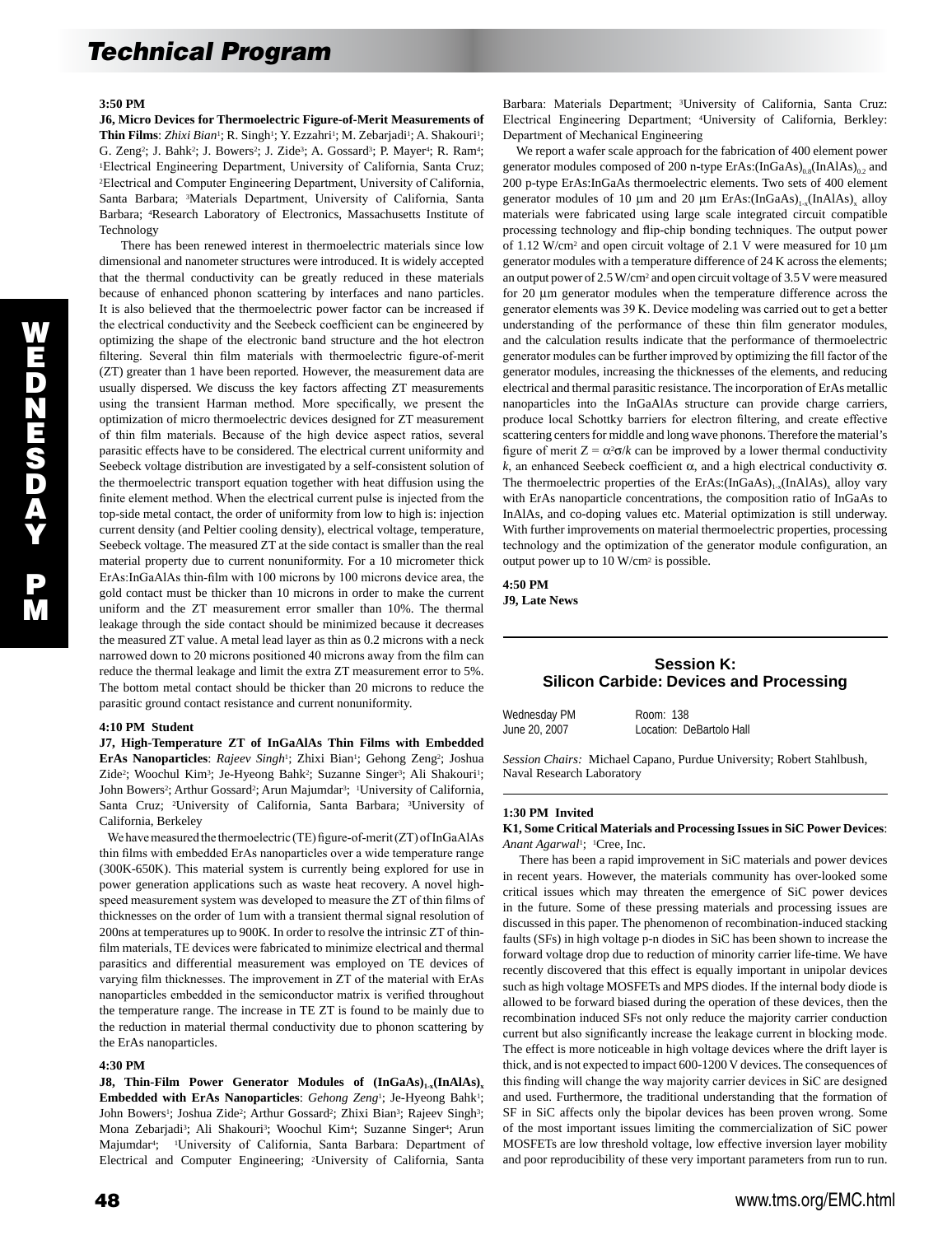All these problems are inter-related. The conventional understanding is that the high fixed positive charge in the gate dielectric is balanced by an equally high negative charge in the acceptor-like states near the conduction band edge, resulting in low and poorly reproducible threshold voltage. The high density of interface states not only remove the inversion layer electrons from the conduction band but also reduce their effective mobility by scattering. It will be shown, for the first time, that an important third component of this problem, which has been over-looked thus far, also significantly affects the threshold voltage and effective inversion layer electron mobility. This component is due to the bulk traps in SiC which may already be present in high numbers and are significantly increased by processing such as ionimplantation and high temperature anneals. Furthermore, these bulk traps may be related to recombination-induced SFs in the inversion layer. If this theory is correct then research efforts must shift from reducing the interface state density at the SiC/SiO<sub>2</sub> interface using various pre-oxidation and postoxidation anneals to reduction of process-induced bulk traps in SiC. The process of fabrication of MOSFETs may shift toward utilizing epitaxial layers as opposed to the implanted p-wells and subsequent activation at temperatures as high as 1700°C.

## **2:10 PM**

## **K2, Effects of Threading Screw, Threading Edge, and Basal-Plane Dislocations on the Electrical Properties of 4H-SiC Schottky Diodes**: Brian Skromme<sup>1</sup>; Y. Wang<sup>1</sup>; M. K. Mikhov<sup>1</sup>; V. Varshney<sup>1</sup>; S. Mahajan<sup>1</sup>; 1Arizona State University

 The high breakdown field, Schottky barrier height, and thermal conductivity of 4H-SiC make it a very useful material for the fabrication of low switching loss Schottky diode rectifiers. However, crystal defects are believed to limit the yield and performance of devices made on this material, especially in large-area devices. The impact of different types of defects on device performance has however been controversial, and a clear understanding of this issue has yet to emerge. Here, we use a combination of current-voltage (I-V) measurements under forward and reverse bias, electron beam-induced current (EBIC) measurements, molten KOH defect etching, and analytical modeling to analyze the effects of various dislocation types on the breakdown voltage, barrier height, and ideality factor of Ni Schottky diodes on 4H-SiC(0001). The 0.2-1.0 mm diameter diodes were formed on 10 µm thick epitaxial layers doped in the  $N_D = 5-7x10^{15}$  cm<sup>-3</sup> range using a shadow-mask process without edge termination. Defects were identified based on the characteristic different etch pits produced by small screw dislocations (SSDs), threading edge dislocations (TEDs), and basalplane dislocations (BPDs). A one-to-one correspondence is found between the isolated dark spots observed in EBIC and SSDs and TEDs. The BPDs produced elongated comet-like features in EBIC, consistent with the 8° misorientation from (0001). Diode ideality factors and barrier heights are found to be directly related to the concentration of dark spots in EBIC (due to SSDs and TEDs). A statistical analysis of variance is used to determine the relative influences of each of the three dislocation types on breakdown voltage  $(V_{\text{br}})$  in devices lacking obvious morphological defects or micropipes. Both SSDs and BPDs have statistically significant effects on  $V_{b}$ , but isolated TEDs do not (with the exception of those arranged in subgrain boundaries). The effect of a BPD is about twice that of a SSD. Interactions between dislocations do not significantly affect  $V_{\text{br}}$ . A comprehensive model is developed to fit the observed forward and reverse I-V characteristics and explain the influence of the dislocations. The model posits low barrier height patches surrounded by high barrier height regions, each patch arising from a SSD or BPD. Lateral potential pinch-off is modeled using Tung's theory of laterally inhomogeneous barriers and found to be important in forward and small reverse bias. For reverse bias above about 10 V, potential pinch-off ceases to occur and a model including thermionic field emission and Frenkel-Poole emission from near-surface traps into conductive dislocations is used, including the low barrier height patches as parallel diodes. Both forward and reverse I-V properties are successfully explained with this model. The conductive dislocations and associated interface traps explain the origin of the low effective barrier height patches.

#### **2:30 PM Student**

**K3, Evidence of Negative Bias Temperature Instability in 4H-SiC Metal**  Oxide Semiconductor Capacitors: Matthew Marinella<sup>1</sup>; D. Schroder<sup>1</sup>; T. Isaacs-Smith<sup>2</sup>; A. Ahyi<sup>2</sup>; J. Williams<sup>2</sup>; G. Chung<sup>3</sup>; J. Wan<sup>3</sup>; M. Loboda<sup>3</sup>; 1Arizona State University; 2Auburn University; 3Dow Corning Compound Semiconductor Solutions, LLC

 In recent years, a great deal of work has gone into the optimization of the SiC/SiO<sub>2</sub> interface in order to create a density of interface states  $(D<sub>i</sub>)$ suitable for the fabrication of MOS devices. However, an important effect which is known to degrade the  $Si/SiO<sub>2</sub>$  interface has not been thoroughly studied in the SiC/SiO<sub>2</sub> system.<sup>1,2</sup> This effect, known as negative bias temperature instability (NBTI), causes a negative threshold voltage shift, degrades channel mobility, and reduces drain current in silicon MOSFETs. Although the exact mechanism which causes NBTI is not fully understood, it is generally believed that the effect requires a negative gate voltage and holes in the semiconductor. In our research, anomalous behavior that we have observed when making lifetime measurements can be explained by NBTI. MOS capacitors were fabricated from n-type 4H-SiC samples with a 450 nm thermal oxide. Generation lifetimes were measured using the pulsed MOS capacitor (MOS-C) technique at 400°C. This technique involves biasing a MOS-C into deep depletion and monitoring the capacitance change during the generation of the inversion layer. The data can then be used to calculate an effective generation lifetime for the material. In the present experiments, when multiple pulsed MOS-C tests were performed consecutively, the effective generation lifetime decreased significantly after each measurement. Under normal circumstances, this characterization technique should not cause a change in lifetime. Furthermore, following each pulsed MOS-C test, capacitance-voltage (C-V) and conductance-voltage (G-V) measurements indicated an increase in  $D_{\alpha}$ . This behavior can be explained by assuming that holes in the inversion layer cause the increase in  $D<sub>i</sub>$  as a result of the NBTI effect. The increased number of interface states leads to a higher surface generation velocity and a lower effective lifetime, as observed. Further measurements made at a temperature too low for an inversion layer to form did not exhibit this degradation, confirming that holes are needed for the increased  $D_{i}$  to occur. Therefore, this behavior is consistent with the known behavior of NBTI in silicon. A portion of the lifetime degradation caused by this effect can be recovered by removing the negative bias as well as by positively biasing the device. This effect should be considered when making generation lifetime measurements in n-type SiC material using the pulsed MOS technique, as it will cause lifetimes to appear artificially short. In addition, the ensuing  $D_{\text{in}}$  increase associated with NBTI is detrimental to the mobility of a SiC p-MOSFET, especially if high temperature operation is desired. This work was supported in part by ONR Contract #N00014-05-C-0324 (Program Officer: Dr. Colin Wood). 1D.K. Schroder and J.A. Babcock, J. Appl. Phys. 94, 1 (2003). 2M. Bassler, V.V. Afanas'ev, G. Pensl, and M. Schultz, Microelectron. Eng. 48, 257 (1999).

#### **2:50 PM**

#### **K4, The Effects of Implant Activation Anneal on the Effective Inversion**  Layer Mobility of SiC MOSFETs: *Sarah Haney<sup>1</sup>*; Mrinal Das<sup>1</sup>; Anant Agarwal1; 1Cree, Inc.

 The reduction of interface states in SiC MOS system has been a focus of research during the past decade. Low effective inversion layer mobility ( $\mu_{\text{neff}}$ ) of electrons has been show to be due to the high  $D<sub>it</sub>$  near the conduction band of an n-channel 4H-SiC MOSFET. Here, we show the detrimental effect of implant activation anneal on the  $\mu_{\text{\tiny{neff}}}$  of lateral 4H-SiC MOSFETs. In this experiment, lateral n-channel MOSFETs were fabricated on 1e10<sup>16</sup> cm<sup>-3</sup> Aldoped p-type epilayers grown on p-type 4H-SiC substrates off-cut 8° from the (0001) Si-face vicinal surface. Phosphorus was implanted to form the source and drain regions. Gate oxide was grown at  $1175^{\circ}$ C Dry O<sub>2</sub>, followed by 950°C Wet O<sub>2</sub> and 1175°C NO anneals. Boron doped Poly-Si films formed the gate electrode. Nickel contacts were made to the source and drain. A 200 µm x 200 µm channel was designed to isolate the channel resistance so that the field effect mobility can easily be extracted from the transconductance. Four process splits were investigated: (a) MOSFET annealed at 1300°C to activate the implants in the source and drain. This MOSFET displayed the best peak  $\mu_{\text{neff}}$  of 46 cm<sup>2</sup>/V-s. (b) Same as (a) however the source and drain implants were activated at 1650°C in Silane overpressure to minimize the surface roughness. The peak value of µneff decreased to 30 cm<sup>2</sup>/V-s and the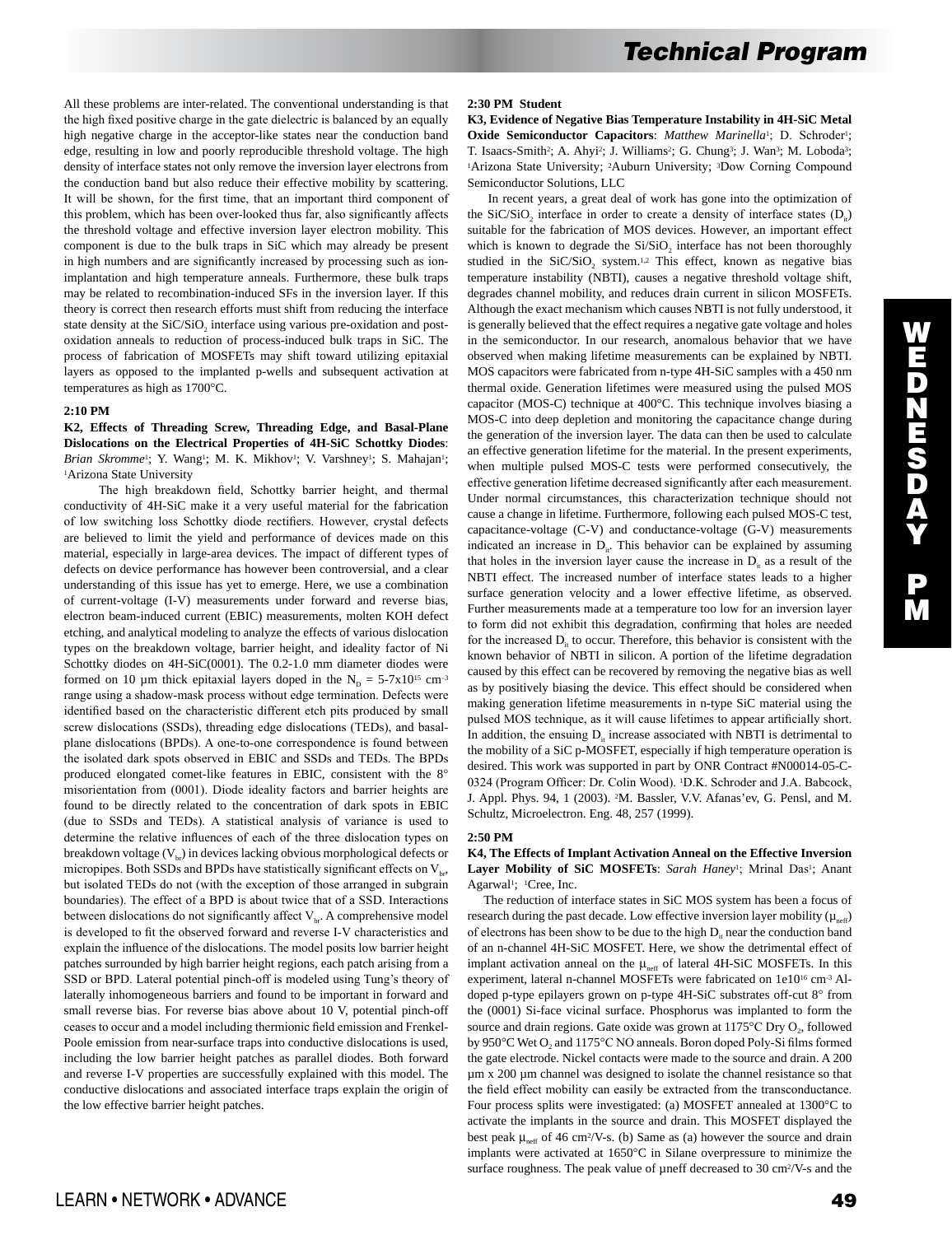threshold voltage increased as compared to (a). (c) Same as (b) however a p-well was implanted with Al and activated at 1650°C in Silane overpressure along with the implants for source and drain. This case had the lowest peak mobility of 22 cm2/V-s and highest threshold voltage. (d) Same as (c) however the wafer was coated with graphitized photoresist and activated at 1650°C in Ar. Results were similar to (c) even though the RMS surface roughness was dramatically reduced. Here, the reduced mobility was accompanied by an increased threshold voltage, indicating an increase in negative charge in the semiconductor. The results can be explained by either an increase in  $D_{it}$ or an increase in the bulk trap density in SiC. It may be fair to speculate that whatever mechanism gives rise to increased  $D<sub>u</sub>$  is also likely to increase the bulk traps in SiC. Regardless, if the surface change is due to the high temperature anneal, it is removed in subsequent sacrificial oxidation step. The SiC-SiO<sub>2</sub> interface is made on the fresh surface of SiC after consuming a certain amount of SiC layer during the oxidation process. This point is reinforced by the results of splits (c) and (d), where reduction in the surface roughness did not impact the device turn-on characteristics. More tests are currently being conducted.

## **3:10 PM Break**

#### **3:30 PM**

**K5, 1200 V 4H-SiC Bipolar Junction Transistors with a Record** β **of 70**: *Charlotte Jonas<sup>1</sup>*; Craig Capell<sup>1</sup>; Al Burk<sup>1</sup>; Qingchun (Jon) Zhang<sup>1</sup>; Robert Callanan<sup>1</sup>; Anant Agarwal<sup>1</sup>; <sup>1</sup>Cree, Inc.

 In this paper, a common current gain of 70 has been achieved on 4H-SiC Bipolar Junction Transistors (BJTs) at room temperature, which is the highest among reported. BJTs have an active area of 3 mm x 3 mm. At 25°C, an on-current of 35 A was observed at a forward drop of 1.4 V, which corresponds to a specific on-resistance of 3.6 m  $\Omega$ -cm<sup>2</sup>. BJTs exhibit a positive temperature coefficient in specific on-resistance. At 250°C, the collector current decreases to 18.7 A at 2.6 V with a current gain of 42, which corresponds to 12.5 m $\Omega$ -cm<sup>2</sup> of specific on-resistance. BV<sub>CEO</sub> and BV<sub>CBO</sub> of 1200 V were observed at < 5 mA leakage currents at all temperatures up to 250°C. BJT dynamic characteristics were conducted by using the IXYS RF/Directed Energy IXDD415 gate driver evaluation board to drive the BJT. A  $V_{CE}$  fall time at turn-on time of 15 nsec was measured with 2 A of a gate current provided to support a collector current of 63 A. A  $V_{CF}$  rise time at turn-off was 11 nsec was achieved. Abundant work has been conducted on device degradations in both on-resistance and current gain. It has been observed that the base-emitter surface properties were attributed to the onresistance degradation. A surface passivating SiC layer was grown on SiC and it covers the emitter mesa sidewall and the space between the emitter and the base implant region. The thickness and doping of this layer is chosen such that the layer is fully depleted at zero bias. Experimental results have shown that 4H-SiC BJTs with such a layer have a stable on-resistance after stress. More degradation measurement and analysis are in progress and the results will be presented at the time of the conference.

## **3:50 PM Student**

**K6, Terahertz Emitting Devices Based on Hexagonal Silicon Carbide**: Guangchi Xuan<sup>1</sup>; Pengcheng Lv<sup>1</sup>; Xin Zhang<sup>1</sup>; James Kolodzey<sup>1</sup>; Greg DeSalvo<sup>2</sup>; Adrian Powell<sup>3</sup>; <sup>1</sup>University of Delaware; <sup>2</sup>Northrop Grumman; 3Cree Inc.

 In recent years, due to increasing interest in the Terahertz (THz) frequencies for ranging, imaging, spectroscopy and telecommunication applications, sources between 0.1 and 10 THz ( $3$ mm –  $30 \mu$ m) have attracted much attention. THz emission from radiative transitions between impurity states have been demonstrated in silicon devices by either electrical or optical pumping. These devices are very attractive due to their simple device design (no need for quantum wells) and low cost. However, the silicon-based devices are limited by a maximum operating temperature of 90K due to thermal quenching. Group IV wideband gap compound semiconductor SiC exhibits several advantages compared to the Si materials. Impurity activation energies in both Al-doped and N-doped SiC are higher than that of the Si; therefore the maximum operating temperature is relatively high and emission at 150 K was observed. Combining with its superior material qualities such as high breakdown field and high thermal conductivity, SiC is a promising material for Terahertz emitting devices based on dopant transitions. We are reporting THz emitting devices fabricated on hexagonal (4H- and 6H-) SiC

materials. The current dependence and temperature dependence of the emitted THz spectra will be studied. We will also report on the spectral output power relationship with pumping conditions. Our results show that the working temperature of our SiC-based devices exceeds the highest reported for THz quantum cascade lasers, and was much higher than any Sibased devices operating on the dopant transitions. It suggests that doped SiC is a strong material candidate for high power and high operating temperature THz source devices.

#### **4:10 PM Student**

**K7, Nitrogen Doping for Low-Temperature Halo-Carbon Homoepitaxial**  Growth of 4H-SiC: Kritsa Chindanon<sup>1</sup>; Huang-De Lin<sup>1</sup>; Yaroslav Koshka<sup>1</sup>; 1Mississippi State University

 Recent developments in the low-temperature homoepitaxial growth technique utilizing halo-carbon growth precursor enabled good-quality 4H-SiC epitaxial layers at temperatures down to 1300°C and below. A rising interest in this method was further enhanced by (1) demonstration of lowtemperature selective epitaxial growth (LTSEG) conducted with  $SiO<sub>2</sub>$  mask, which had been considered impossible for 4H-and 6H-SiC homoepitaxy, and (2) demonstration of very efficient n+ and p+ doping of C-face and Si-face epitaxial layers respectively. Utilization of low-temperature epitaxial growth (and LTSEG in particular) for device applications requires knowledge of the main process dependencies for dopant incorporation. Prior to this work, there had been almost no data on nitrogen incorporation during 4H- or 6H-SiC homoepitaxy in the temperature range below 1400°C.In this work, intentional nitrogen doping was performed during low-temperature halocarbon epitaxial growth conducted on Si-and C-faces of 4H-SiC substrates in a low-pressure hot-wall CVD reactor. The dependencies of nitrogen incorporation on nitrogen flow, Si/C ratio, growth rate, and temperature were investigated. It was established that the efficiency of nitrogen incorporation for the C-face growth at 1300°C may be 3 orders of magnitude higher than for the Si-face (especially at low growth rate and low Si/C ratio). Nitrogen concentrations in excess of 1020 cm-3 were achieved in the C-face epi, with high percentage of dopant activation and without morphology degradation. For the Si-face epi, the dependence of nitrogen incorporation on Si/C ratio was consistent with the "site-competition" model (i.e., the n-type doping increased with increasing the Si/C ratio). However, an unusual feature of the low-temperature epitaxy was a saturation of nitrogen incorporation at high silane flows (high Si/C ratios). The observed saturation further confirmed the critical role of the silicon vapor condensation mechanism during the low-temperature epitaxy. Silicon vapor condensation limits supply of silicon ad-species to the growth surface. As a result, the "effective" Si/C ratio at the growth surface reaches its saturation value and does not increase any more at high silane flows even when the "input" Si/C ratio is further increased. Nitrogen doping during the growth on the C-face showed much weaker dependence on the Si/C ratio, which is consistent with prior results of regular-temperature epitaxial growth. The nitrogen doping dependence on the growth rate showed a trend opposite to what had been previously reported for epitaxial growth processes conducted at regular temperatures. Increasing the growth rate caused strong increase of nitrogen doping on the Si-face and a decrease of nitrogen doping (though less pronounced) on the C-face. Finally, complex temperature dependence in the temperature range from 1300 to 1450°C was observed. The differences of the temperature dependence in our low-temperature range from the trends previously reported for the highertemperatures epitaxial growth will be discussed.

#### **4:30 PM**

**K8, Impact of Thickness and Nitrogen Doping on Carrier Lifetime in**  4H-SiC Epilayers: *Kok-Keong Lew<sup>1</sup>*; Brenda VanMil<sup>1</sup>; Rachael Myers-Ward<sup>1</sup>; Paul Klein<sup>1</sup>; Michael Mastro<sup>1</sup>; Joshua Caldwell<sup>1</sup>; Larry Wang<sup>2</sup>; Ronald Holm<sup>1</sup>; Charles Eddy<sup>1</sup>; D. Gaskill<sup>1</sup>; <sup>1</sup>Naval Research Laboratory; 2Evans Analytical Group

 Recently, there has been significant progress in producing 4H – silicon carbide (SiC) devices. For high performance in bipolar power devices, it is desired to have long minority carrier lifetime in the range of microseconds and low background carrier concentration  $\left($  < 10<sup>14</sup> cm<sup>-3</sup>) in the thick *n*- drift region. However, few studies relating these device layer features (thickness and doping) to carrier lifetime have been reported. In this paper we report such a study. An Aixtron/Epigress VP508 hot-wall chemical vapor deposition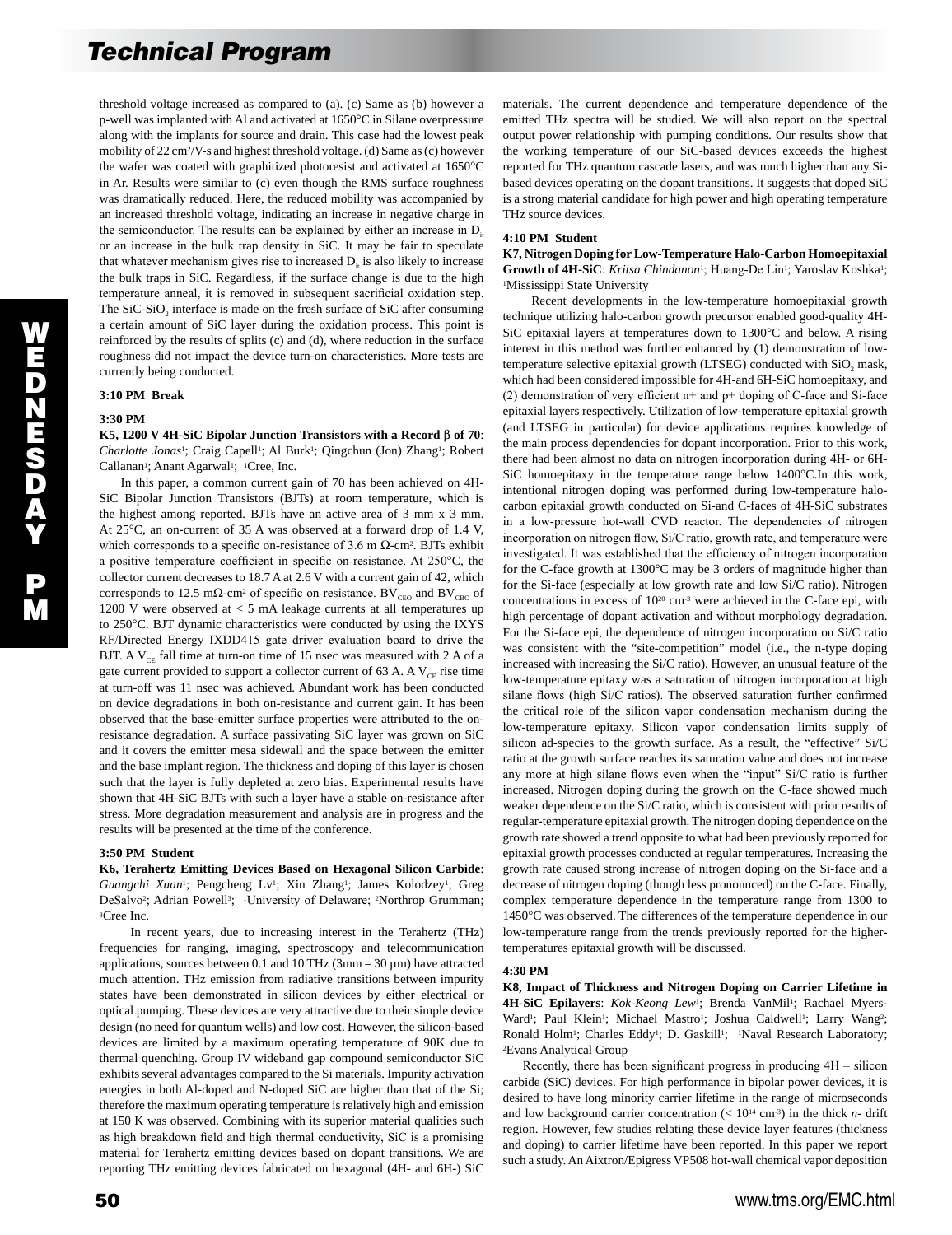(CVD) reactor was used for the epitaxial growths. Silane ( $SiH<sub>4</sub>$ , 2% diluted in H<sub>2</sub>) and pure propane  $(C<sub>3</sub>H<sub>8</sub>)$  were used as silicon and carbon sources, respectively. Research grade, 4H-SiC, *n+*-type substrates offcut 8° toward the <11-20> direction were used for the experiments. Before loading into the CVD reactor, the substrates were subjected to a cleaning procedure,<sup>1</sup> x-ray diffraction<sup>2</sup> and cross-polarization wafer mapping.<sup>3</sup> Growths were conducted at  $1580^{\circ}$ C and the reactor pressure and H<sub>2</sub> flow were at 100 mbar and 80 slm, respectively. The net carrier concentration was determined using capacitance-voltage profiling with a mercury probe and further impurity analysis was measured by secondary ion mass spectrometry (SIMS). Room temperature carrier lifetimes were measured using the decay of the excition/ band edge photoluminescence (PL) peak at 391 nm. Lifetime measurements by microwave photoconductivity decay (µ-PCD) mapping are also presented in this study. An optimal growth rate of 10 µm/hr and a set of substrates from the same SiC boule were chosen for the carrier lifetime experiments. The standard structure was a 5-µm thick  $n+$  ( $>$  10<sup>18</sup> cm<sup>-3</sup>) buffer layer followed by an unintentionally-doped *i*-layer with varying thicknesses and *n*-type dopings ranging from 5 x 10<sup>13</sup> to 5 x 10<sup>14</sup> cm<sup>-3</sup>. PL carrier lifetimes showed an increase from 525 to 800 ns as the thickness varied from 10 to 38 µm. Lifetimes from  $\mu$ -PCD were usually a factor of 2 to 3 higher than those measured via PL. For 20-um unintentionally-doped epilayers, a low background carrier concentration ( $\sim$  5 x 10<sup>13</sup> cm<sup>-3</sup>) had a lifetime of 790 ns compared to 550 ns for the same structure, but with  $\sim$ 9 x 10<sup>13</sup> cm<sup>-3</sup> background carrier concentration. However, intentionally nitrogen-doping the *i*-layer to  $\sim$ 2 x 10<sup>14</sup> cm<sup>-3</sup> resulted in an enhanced PL lifetime of 1.2 µs for the same structure. This improvement could be useful in future device performance. Further studies will be conducted to understand the effect of low nitrogen concentration doping on the deep level trap concentration and carrier lifetime. <sup>1</sup>K.-K. Lew *et al.*, accepted for publication in Materials Science Forums. 2M. A. Mastro *et al.*, J. Appl. Phys. 100, 93510 (2006). 3D. K. Gaskill *et al.*, accepted for publication in Materials Science Forums.

## **4:50 PM**

**K9, Real-Time,** *In-Situ* **Tracking of Gas Phase Carbon-to-Silicon Ratio during Hot-Wall CVD Growth of SiC**: *Brenda VanMil*1; Kok-Keong Lew1; Rachael Myers-Ward<sup>1</sup>; Charles Eddy<sup>1</sup>; D. Gaskill<sup>1</sup>; <sup>1</sup>U.S. Naval Research Laboratory

 The carbon-to-silicon ratio influences the background doping level of silicon carbide (SiC) grown by hot-wall chemical vapor deposition (HWCVD).<sup>1</sup> Typically a C/Si ratio of ~1.5 gives a minimum n-type background less than 1x1014 cm-3, however, the actual ratio for such background carrier levels varies from system to system. Higher ratios typically result in type conversion to p-type backgrounds while lower values give higher n-type backgrounds. Minimal background levels are desired for power electronic device applications, for example, blocking or drift layers in high voltage diodes and switches. Such layers can be in excess of 100 micrometers thick and can require tens of hours to grow. The effective C/Si ratio must be precisely controlled throughout these long epitaxial growths to achieve optimal device performance. A method to measure and control the C/Si ratio during growth would enhance the performance of high voltage devices and their yield. Mass spectra were sampled *in-situ* with a Hiden Analytical HPR-20 QIC Gas Analysis System quadrupole mass spectrometer downstream of the reaction zone in a commercial Aixtron/Epigress VP508GFR HWCVD SiC reactor. Mass spectra were taken of SiC growth precursors, namely silane and propane, independently and together through the reaction zone at temperatures of 1000°C, 1400°C and 1580°C. The 26 amu mass-tocharge peak associated with acetylene showed the most dynamic response to intentional changes in precursors at the growth temperature of 1580°C, and thus the C/Si ratio. Methane peaks also show a similar, but smaller dynamic response. Growth experiments were performed by holding one precursor constant and varying the second precursor. The acetylene peaks have a direct linear correlation to variations in the propane and silane precursors, and thus can be tracked to give real time in-situ measurement of changes in the C/Si ratio. *In-situ* real-time tracking of acetylene can be implemented as a feedback control for precursor inlet flows to actively control the C/ Si ratio. Monitoring the magnitude of an acetylene peak measures the resulting products of reactions in the system, which is influenced by many real variations of the system including drift of the introduced precursors, degradation of components of the system, decomposition of SiC deposits,

and changes in temperature distribution. Changes in hot spots in the reaction zone may also affect the hot-zone thermal profile, influencing the decomposition of the precursors. These can impact the effective C/Si ratio at the growth interface, altering the background carrier concentration. This *in-situ* diagnostic permits real-time adjustment of growth parameters, during SiC growth by hot-wall chemical vapor deposition, enabling tighter control of intrinsic doping characteristics of unintentionally doped SiC films for enhanced carrier lifetime and performance of high power and high voltage power electronic devices. 1Chen et al., J. Appl. Phys. 98, 114907 (2005).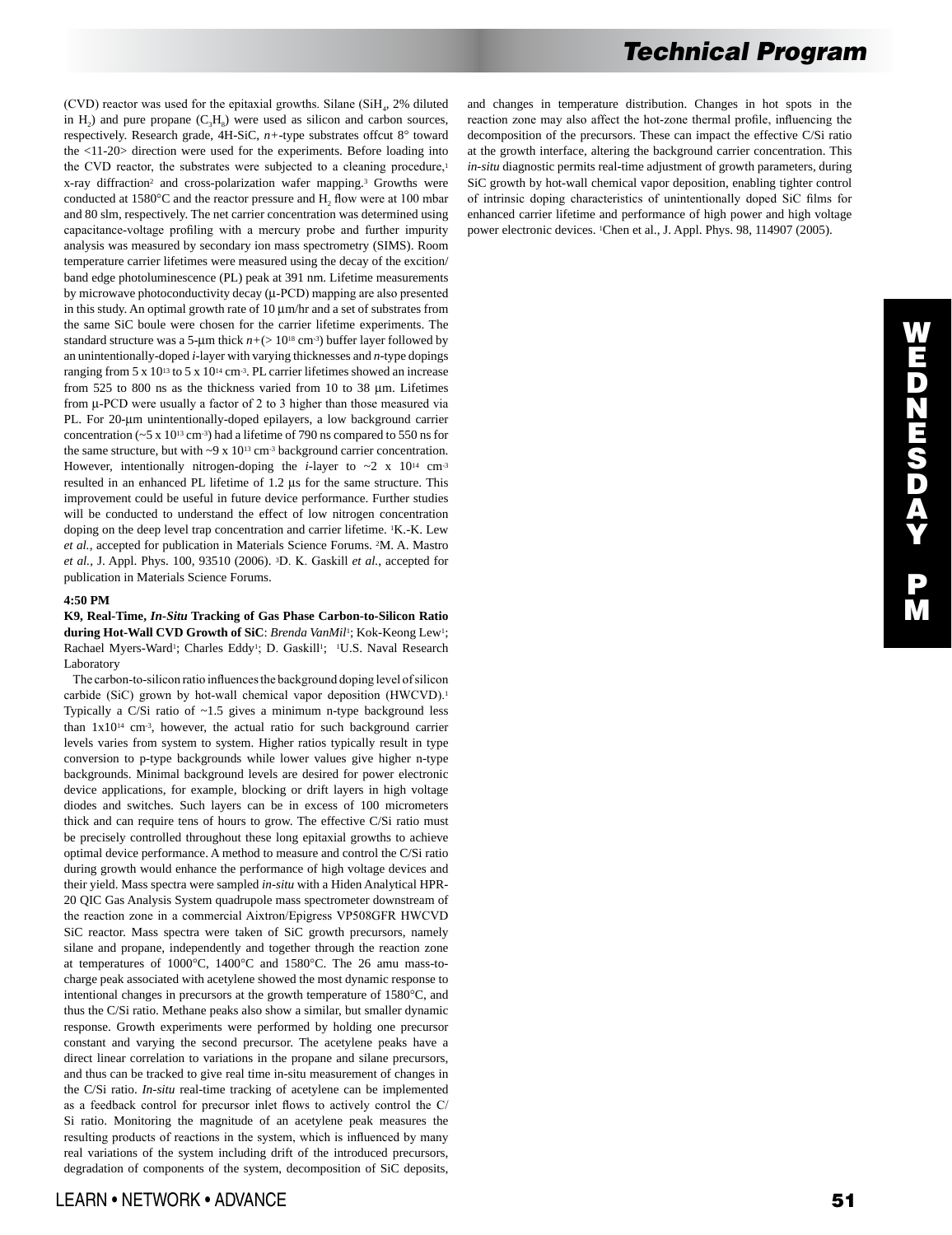# **Session L: Materials Integration and Flexible Thin Film Electronics**

| Thursday AM   | Room: 126                |
|---------------|--------------------------|
| June 21, 2007 | Location: DeBartolo Hall |

*Session Chairs:* Karl Hobart, Naval Research Laboratory; William Wong, Palo Alto Research Center

#### **8:20 AM Student**

**L1, Fabrication of Transfer-Enhanced Substrates by Wafer Bonding**  and Hydrogen Exfoliation Techniques: *Monali Joshi*<sup>1</sup>; Sumiko Hayashi<sup>1</sup>; Daniel Law<sup>2</sup>; Mark Goorsky<sup>1</sup>; <sup>1</sup>University of California, Los Angeles; 2Spectrolab, Inc.

 An engineered Transfer-Enhanced Semiconductor substrate (TES) was fabricated with an embedded porous layer to promote transfer of device layers after device fabrication. This composite substrate can serve as an epitaxial template for electronic, optoelectronic, and photovoltaic devices and would allow the expensive substrate material to be reused. Moreover, the design of the template promotes the transfer of the thin device layers to another substrate, enabling innovative device applications such as flexible solar cells and novel integration schemes such as transfer of device layers from a specific lattice parameter substrate to, for instance, a high resistivity substrate. A silicon handle substrate wafer was subjected to anodic etching to produce a thin, lower density porous layer at the surface which serves as a mechanically weak layer. Next a hydrogen ion implanted InP wafer was wafer bonded to the handle wafer via silicon nitride interlayers. The RMS roughness of the porous surface was found to be 0.5 nm, and the PECVD nitride layer was found to be conformal with an RMS surface roughness of 0.8 nm; as such no chemical mechanical polishing (CMP) was necessary prior to bonding. Transfer of the InP layer was accomplished through hydrogen exfoliation. The InP wafer was implanted with a dose of 5x1016 H2+/cm2 at 150 keV at -20°C. The bonded wafers were annealed for 8 hours at 150°C to strengthen the bond and subsequently annealed at 300°C to induce exfoliation. The transferred layer was characterized using AFM, triple-axis x-ray diffraction (TAD) measurements. The results were compared with a bare InP wafer and an exfoliated InP layer on bare Si to assess any effect of the underlying porous layer on the InP layer crystal quality. As exfoliated, the transferred InP layer had an RMS surface roughness of 29 nm and a TAD FWHM of 39 arcseconds, indicating some residual surface damage. A CMP process consisting of sodium hypochlorite and citric acid solutions was used to remove surface damage, and an RMS roughness of 0.6 nm was achieved. The TAD FWHM after polishing was 31 arcsec, indicating that the composite structure may be used for further device fabrication. This procedure for fabricating TES structures can be applied to produce other III-V composite structures.

#### **8:40 AM Student**

## **L2, Selective Debonding of InN from Sapphire to Form Electronically**  Active Structures: *Dong Hao*<sup>1</sup>; William Schaff<sup>1</sup>; Lester Eastman<sup>1</sup>; <sup>1</sup>Cornell University

 Indium Nitride is a very important material due to its high electron mobility, and compatibility with GaN. This compatibility could potentially utilize the full visible spectrum, creating highly efficient LEDs and solar cells. However, InN surface electron accumulation has prevented the fabrication of electronic devices. A novel technique is used to debond the InN film from the Sapphire substrate, and was then bonded onto various host substrates. Electrical and optical properties were measured, consistent with that of crystalline InN. InN was placed film side down onto the host substrate with the sapphire substrate facing the laser1. A 1060nm infrared pulsed laser operating at 20-40 kHz was used to heat up and debond the InN with a focal beam size of 50µm. Laser line speeds ranging from 10-500 mm/s were used with the laser operating in parallel and crosshatch fill mode. InN squares with lengths ranging from 200µm to 4mm were bonded to substrates of Si (p-type), GaAs, InP, and Titanium. The InN squares were then

characterized by Photoluminescence (PL). Under some bonding conditions a PL peak of 2000nm was observed confirming the presence of crystalline InN2. IV characterization of n-type InN deposited onto p-type Si showed rectifying behavior consistent with a heterojunction3. A current source was applied to the heterojunction with preliminary results showing a spectrum peak at 1600nm4. These results are consistent with the Electroluminescence (EL) spectrum that would be expected from InN where the emission peak has shifted due to band filling. This approach to fabricating InN/Si devices shows different electrical behavior than from InN grown directly onto Si. InN grown on Si results in a leaky interface due to electronic defects. However, even with the likely existence of surface electron accumulation at the bonding InN/Si interface, rectifying behavior was still observed using the laser debonding technique. In the future, this technique could potentially be expanded to other material systems with transparent substrates as a new means of creating heterogeneous active integration.

#### **9:00 AM**

**L3, Low Temperature Wafer Bonding for III-V Si Photonic Integrated**  Circuits: *Di Liang*<sup>1</sup>; Hyundai Park<sup>1</sup>; Alexander Fang<sup>1</sup>; John Bowers<sup>1</sup>; 1University of California, Santa Barbara

 VLSI Photonics is an important research direction that is driven by the need for increasing circuit complexity and chip functionality as well as lower cost photonic integrated circuits. Recently, lasers, amplifiers and photodetectors have been demonstrated using evanescent coupling from Si optical waveguides to III-V materials. A key problem is to develop a low temperature bonding process between Si and III-V materials that is CMOS compatible and scalable to 150 mm wafers. In this paper, strong bonding between thermal SiO<sub>2</sub> grown on 100 mm diameter silicon-on-insulator (SOI) wafers and chemical vapor deposition (CVD)  $SiO<sub>2</sub>$  on InP wafers is demonstrated at low temperatures (≤300°C). A key parameter for evanescently coupled photonic circuits is to keep the  $SiO<sub>2</sub>$  layer less than 100 nm thick for strong coupling between the Si waveguide and III-V gain and absorption layers. A thin deposited oxide is also preferred to minimize the surface roughness to  $\langle 1 \rangle$  nm, eliminating the need for chemical mechanic polishing. Two approaches are employed to achieve a bubble-free bonding interface. The first approach involves growing thin  $\left($ <50 nm) thermal SiO<sub>2</sub> to allow moisture easily penetrating through the oxide and react with the Si beneath, forming Si-O-Si covalent bond, and the byproduct  $H_2$  can diffuse along the interface by patterning the SOI wafer with channels. The bubble density is proportional to the oxide thickness due to the slower diffusion rate of  $H_2O$  over  $H_2$  molecules. The bubble density for this method is also dependent on channel density which in turn may be influenced by the silicon device layout. The bubble density is measured under a microscope after selectively removing the InP substrate. Treating the SiO<sub>2</sub> surfaces with dilute HF  $(\leq 0.5\%)$  solution is shown to be another valid approach to obtain high quality bonding. A one minute HF dip immediately prior to room temperature contact results in the breaking of Si-O-Si rings and the formation of large fluorinated silicon oxide (SiOF) rings. The highly porous structure facilitates the diffusion of impurities and enhances moisture absorptivity, effectively reducing the out-gassing rate. The bonding strength dependence on CVD SiO, quality is also studied by comparing conventional PECVD SiO, deposited at 250°C and high-density inductively coupled plasma (ICP) PECVD SiO<sub>2</sub> at  $100^{\circ}$ C with the same thickness. Higher refractive index and smoother surface are found in ICP PECVD SiO<sub>2</sub>, indicating a superior quality, which subsequently resulted in a stronger bonding interface energy. All bonding experiments were performed in an N<sub>2</sub> gas ambient for 3 hours using a Karl Suss wafer bonder. We report on the impact of scaling the bonding process to 100 mm wafers via these two wafer bonding processes on hybrid silicon evanescent laser performance.

 $\overline{\mathbf{u}}$ H U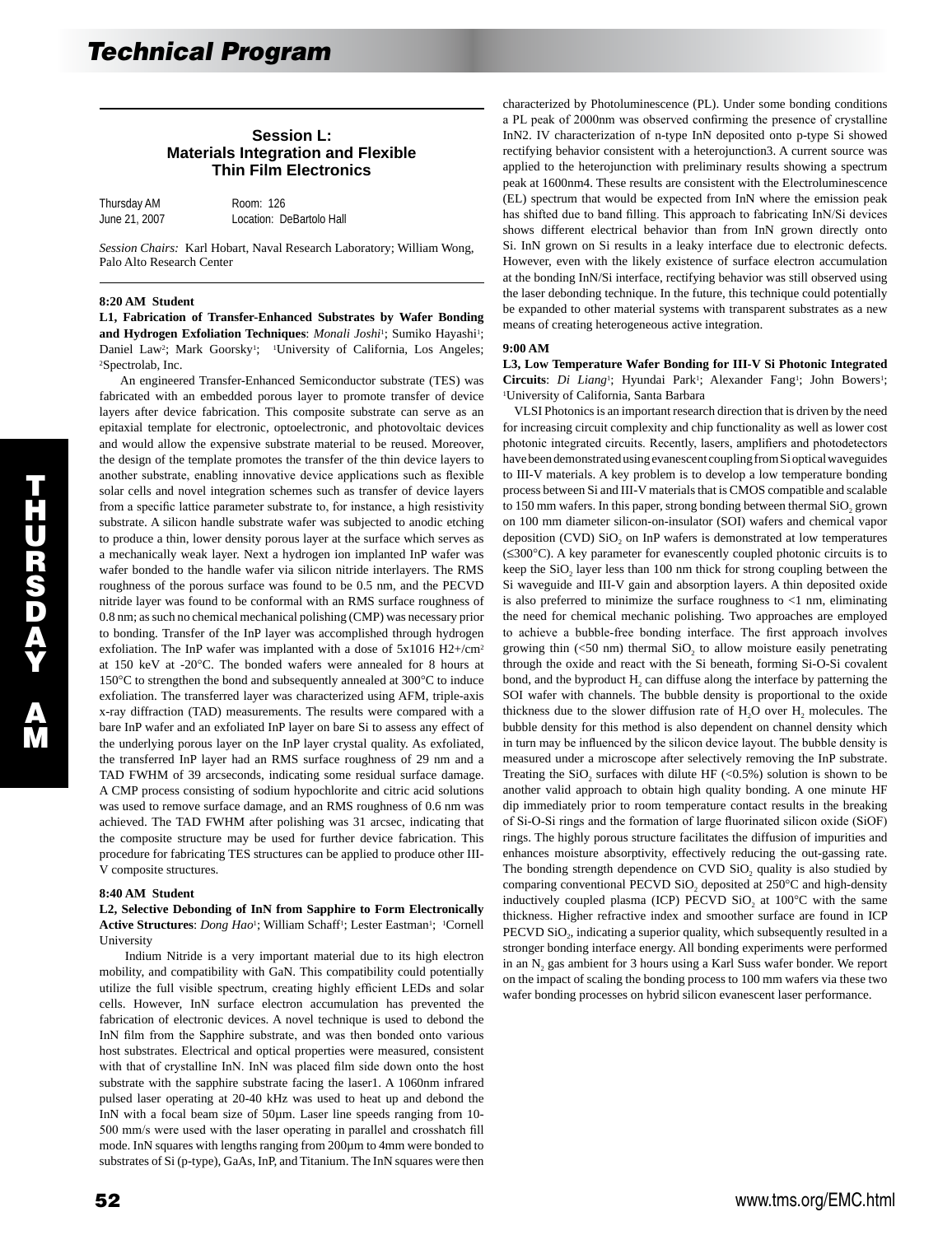## **9:20 AM Student**

**L4, From (001) Silicon Direct Wafer Bonding to the Surface Nano-Patterning for the Self-Assembled Growth of Nanostructures**: *Alexis Bavard*<sup>1</sup>; Alina Pascale<sup>2</sup>; Jérôme Mézière<sup>1</sup>; Gilles Renaud<sup>2</sup>; Frank Fournel<sup>1</sup>; Joël Eymery3; 1Léti-Minatec Commissariat à l'Énergie Atomique Grenoble; 2Commissariat à l'Énergie Atomique, Grenoble and Département de Recherche Fondamentale sur la Matière Condensée/SP2M; 3Commissariat à l'Énergie Atomique Grenoble, Département de Recherche Fondamentale sur la Matière Condensée/SP2M, Commissariat à l'Énergie Atomique-Centre National de la Recherche Scientifique Research Group

 Self-assembled configurations of nanostructures are expected to play an increasingly important role in devices design, as an alternative to conventional microelectronics technology. Conventional techniques are generally limited by the lack of simultaneous control on positioning, density and size uniformity of the nanostructures. To overcome these problems a new template based on controlled direct twist wafer bonding and preferential chemical etching has been developed. The proposed process consists in using a thermally oxidized Silicon-On-Insulator (SOI) substrate with a  $\sim$ 1µm thick (001) Si film previously patterned by deep graduated scales to produce two SOI wafers with twin surfaces,<sup>1,2</sup> i.e. with the same miscut. Then they are directly rebonded together with a twist angle (Ψ) introducing, after a high-temperature annealing, a nearly pure square Dislocation Network (DN) at the bonding interface which can be tuned using Ψ. After various thinning processes a SOI structure including the buried DN into the Si thin film is obtained. By using a dislocation preferential chemical etching  $(HF/H, O/CrO<sub>3</sub>)<sup>3</sup>$  the surface can be nanopatterned. However, the trenches depth obtained after this selective etching (~ 1.5 nm) are generally not enough to position nanostructures (such as Ge dots<sup>4</sup>). A second selective chemical etching can be applied (CH<sub>3</sub>COOH, HNO<sub>3</sub>, HF)<sup>5</sup> to both improve the trenches depth and to remove the buried DN. We will present 20 nm and 50 nm periodicity samples with  $\sim$  4 nm trenches depth measured by STM tip and High Resolution TEM where the initial bonded crystal has been completely removed as controlled by ellipsometry and confirmed by Grazing Incidence X-Ray Diffraction measurements. Moreover, this signal has been simulated allowing the parameters extraction like the mean trench depth and periodicity of nanopatterned surface confirming the preceding measurements. The interest of 20 nm periodicity nanopatterned surfaces is demonstrated by Ge islands grown by Molecular Beam Epitaxy at 650°C and metal (Au, Ni) dots deposited by e-beam evaporation at room temperature. These selfassembled materials at the top of the pattern are studied by SEM and the accurately ordered gold nanoparticles are currently under way to study plasmon resonances. Thus, this study shows the interest of nanopatterned surface obtained by direct twist wafer bonding and selective thinning to self-organize laterally nanostructures with a simultaneous control of the size, density and positioning. 1M. Bruel, Electron. Lett., 31, 1201(1995). 2F. Fournel, H. Moriceau, et al., Appl. Phys. Lett., 80, 793-795 (2002). 3R. A. Wind, M. J. Murtagh, et al, Appl. Phys. Lett., 78, 2205 (2001). 4A. Pascale, J. Eymery, et al., Surf. Sci., 600, 3187-3193 (2006). 5F. Leroy, J. Eymery, et al., Surf. Sci., 545, 211-219 (2003).

## **9:40 AM**

## **L5, UHV-Bonding of Si/GaAs p-n Heterojunction Using Hydrogen Ion Beam Surfaces Cleaning**: *N. Razek*1; A. Schindler1; 1Leibniz-IOM-Leipzig

 For applications of this bonding technique in MOEMS technology the bonding of AIIIBV and Si is very interesting. We performed a study of GaAs to-Si bonding under UHV conditions. The wafers were cleaned using low energy (<500eV) hydrogen ion beam bombardment at low temperatures (<300°C) in order to remove the oxygen and carbon contaminant from a surface. The H-ion beam produce contamination free surfaces without changes in surface composition (stoichiometry) and surface roughness. The wafers were brought into contact at room temperature after cleaning under ultrahigh vacuum (UHV), and bonded over the whole area without application of external mechanical pressure. High-resolution transmission electron microscopy images reveal that the wafers have been directly bonded without damage of the crystal lattice or intermediate layer and the interface is smooth. Current-voltage characterization shows near-ideal forward char-acteristics and the recombination in p-n heterojunction of Si/GaAs space charge region.

**10:00 AM Break** 

**L6, Back-Channel Passivated Amorphous Silicon TFTs Fabricated at 300**°**C on a Clear Plastic Substrate**: *Kunigunde Cherenack*1; Alex Kattamis<sup>1</sup>; Bahman Hekmatshoar<sup>1</sup>; James Sturm<sup>1</sup>; Sigurd Wagner<sup>1</sup>; I-Chun Cheng1; 1Princeton University

 We have fabricated back-channel passivated amorphous silicon thin-film transistors (a-Si:H TFTs) at 300°CC on a free-standing optically clear plastic substrate. Back-channel passivated TFTs are less sensitive to environmental degradation, and are protected from damage from plasma etching used in various photolithography steps. This is the highest temperature that backchannel passivated a-Si:H TFTs have been fabricated on a plastic substrate. Our motivation for pushing the process temperature to 300°C is that the quality and stability of a-Si:H TFTs and therefore active matrix backplanes improves with increasing processing temperature. Mechanical stress in the device films is a critical variable during the fabrication of TFTs on plastic foil substrates. It is important to maintain the total stress in the device films below a critical value to prevent cracking and delamination, which lead to device failure. The total strain of the various layers also affects the dimenson of the workpiece which can result in misalignement between various mask levels – especially between the gate level and the source/drain contact level in non-self aligned TFTs. Our back-channel process has been optimized to reduce this misalignment. We adjust the built-in stress in the device films by varying the film deposition conditions, e.g. plasma power.<sup>1</sup> The electrical performance of our devices fabricated at 300°C is equivalent to the performance of the same devices fabricated on glass at 300°CC. We discuss the substrate preparation, TFT fabrication, electrical and bias-stress stability measurements. We gratefully acknowledge E.I. DuPont de Nemours for supporting this research and for providing substrate materials. This project is sponsored by the US Display Consortium. <sup>1</sup>Long, K.; Kattamis, A.Z.; Cheng, I.-C.; Gleskova, H.; Wagner, S.; Sturm, J.C., "Stability of amorphoussilicon TFTs deposited on clear plastic substrates at 250°C to 280°C," IEEE Electron Device Letters, vol.27, no.2, pp. 111- 113, Feb. 2006. 2 Cheng, I.-C; Kattamis, A.Z, Long, K; Wagner, S.; Sturm, J.C., "Stress Control for overlay registration in a-Si:H TFTs on flexible organic-polymer-foil substrates", Jounral of the SID 13/7, 2005.

#### **10:40 AM**

**L7, Flexible Polymeric and a-Si:H-Based Image Sensors Fabricated by Digital Lithography**: *William Wong*<sup>1</sup>; TseNga Ng<sup>1</sup>; Michael Chabinyc<sup>1</sup>; Rene Lujan<sup>1</sup>; Sanjiv Sambandan<sup>1</sup>; <sup>1</sup>Palo Alto Research Center

 Conventional methods of monolithic integration, such as photolithography and vacuum deposition, are reaching a practical limit for large-area electronics. Processing areas will expand beyond the current  $2m \times 2m$ dimensions, with conventional fabrication of these large-area systems becoming increasingly complex. In order to reduce cost and complexity, the integration of inexpensive flexible substrates with organic and inorganic semiconductors will become necessary. Inorder to address this problem, a novel approach combining jet-printed lithography to fabricate flexible polymeric image sensors on a-Si:H-based backplanes will be presented. a-Si:H-based thin-film transistor (TFT) array backplanes were fabricated using jet-printed, digital lithographic processing on polyethylene naphthalate substrates with a maximum process temperature of 150°C. Two types of image sensors were integrated onto the flexible backplane. In the first case, a low-temperature a-Si:H p-i-n sensor layer was integrated onto the flexible 75 dpi resolution, 180×180 pixel array. The sensor layer possessed a linear light response with a measured quantum efficiency of  $\sim$  70% at 488 nm with a dark current of 0.1 nA/mm<sup>2</sup> at a reverse bias voltage of 2V. In comparison, an organic photosensitive material having a transparent hole-transporting layer of tetraphenyldiamine was spun cast on top flexible a-Si:H TFT array. The sensor layer had a quantum efficiency of ~1% at 488 nm and a dark current of 1.1 pA/mm2. Sensor properties on flexible platforms such as sensitivity, spectral response, and spatial resolution will be presented and compared to those on conventional substrates.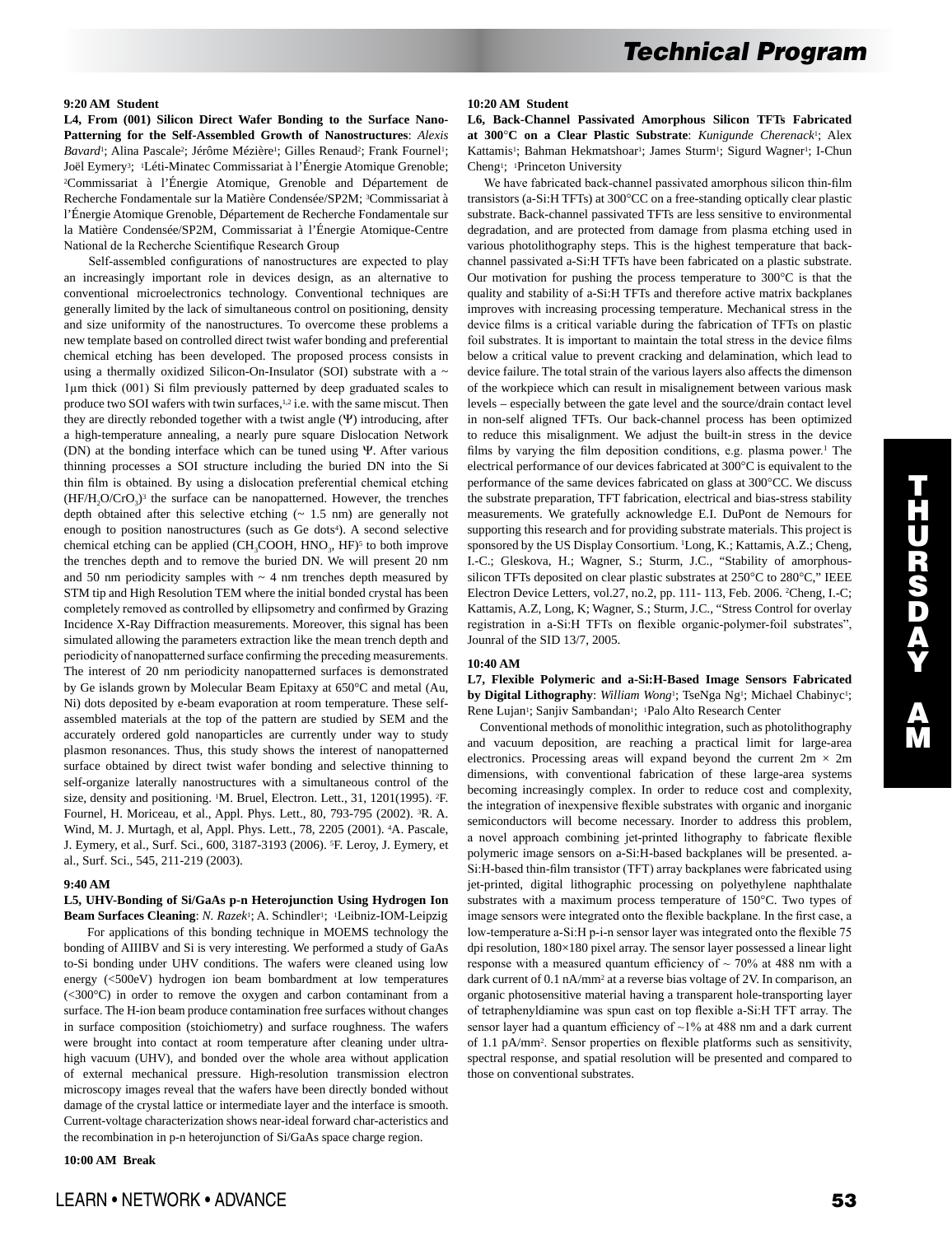#### **11:00 AM Student**

**L8, Amorphous Silicon Thin-Film Transistor Backplanes Deposited at High Temperature on Clear Plastic for Electrophoretic Displays**: *Alex Kattamis*<sup>1</sup>; Bahman Hekmatshoar<sup>1</sup>; Kunigunde Cherenack<sup>1</sup>; I-Chun Cheng<sup>1</sup>; James Sturm<sup>1</sup>; Sigurd Wagner<sup>1</sup>; Sameer Venugopal<sup>2</sup>; Daniel Toy<sup>2</sup>; Douglas Loy<sup>2</sup>; Shawn O'Rourke<sup>2</sup>; David Allee<sup>2</sup>; <sup>1</sup>Princeton University, Department of Electrical Engineering; 2Arizona State University, Flexible Display Center

 We fabricated active-matrix, amorphous silicon thin-film transistors (a-Si: H TFT) backplanes, on clear plastic substrates. The backplanes were made using a deposition temperature of 250°C and were used to drive electrophoretic (EP) frontplanes. Flexible a-Si:H TFT backplanes on a clear plastic substrates are desirable for drop-in replacements of a-Si:H TFT backplanes on glass. Initially research on a-Si:H backplanes on plastic involved reducing the deposition temperature to below the glass temperature  $(T<sub>a</sub>)$  of common plastics such as polyethylene terephthalate (PET,  $T_e = 78^{\circ}$ C) and polyethylene naphthalate (PEN,  $T_g = 120^{\circ}$ C). While the initial performance of the TFTs made at ~150°C was acceptable it has become clear that for adequate longterm threshold voltage stability the a-Si:H TFT stack, especially the silicon nitride (SiN<sub>x</sub>) gate dielectric, must be deposited at high temperatures. Recent results show that by increasing the deposition temperature of the gate dielectric  $\text{SiN}_x$  from 150°C to 250°C, the threshold voltage stability under constant gate bias stress, can be improved by 5x.<sup>1</sup> TFTs made at 350°C are the industrial standard and the most stable.3 Therefore a high-temperature clear plastic is the crucial enabler for such a process. We made pixel arrays of 8 x 8 and 32 x 32 with areas of 500µm x 500µm.2 Each pixel consisted of one TFT with W/L=70µm/5µm and a 3pF capacitor. The TFTs had threshold voltages of ~4V, mobilities of 0.5cm<sup>2</sup>/Vs, ON-OFF current ratios of > 1x10<sup>7</sup>, and OFF currents of ~1pA. The stability of the TFTs under constant gate bias stress was measured at room temperature by grounding source and drain, and biasing the gate at fixed voltages from 3V to 40V. Timing data was measured to ensure proper active-matrix functionality. Pulse widths for SELECT and DATA lines were 16µs and 26µs respectively with a frame time of 16ms were used. The pixel circuit maintains the storage node voltage over the 16ms frame time to within 200mV for 30V DATA line. The uniformity and yield of the backplanes ~80%, was demonstrated with a laminated EP film. This result highlights the appeal of high temperature processing on plastics and is a step towards the replacement of glass by plastic foils. 1K. Long, A. Z. Kattamis, I-C. Cheng, H. Gleskova, S. Wagner, and J. C. Sturm. IEEE Elec. Dev. Lett., 27 p. 111, 2006. 2A. Z. Kattamis, I-Chun Cheng, Ke Long, Bahman Hekmatshoar, Kunigunde Cherenack, Sigurd Wagner, James C. Sturm, Sameer Venugopal, Douglas E. Loy, Shawn M. O'Rourke, and David R. Allee. IEEE Journal of Display Technology, 2006, in press. 3F. R. Libsch and J. Kanicki, "Bias-Stress-Induced Stretched-Exponential Time Dependence of Charge Injection and Trapping in Amorphous Silicon Thin-Film Transistors." Appl. Phys. Lett., 62 p. 1286, 1993.

#### **11:20 AM Student**

## **L9, Indium Gallium Zinc Oxide as a Channel Material for Transparent**  Thin Film Transistors: Arun Suresh<sup>1</sup>; Patrick Wellenius<sup>1</sup>; John Muth<sup>1</sup>; 1North Carolina State University

 There is increasing interest in single crystal and amorphous oxide semiconductors for a wide variety of applications including transparent and flexible transistors.1,2 These wide band gap semiconductors are not only transparent throughout the visible and near infrared but also have mobilities in the 10-50 cm2/V-sec range. The amorphous nature of these materials and the ability to deposit them at room temperature also allow them to be deposited on flexible substrates. This is over an order of magnitude improvement compared to conventional amorphous thin films such as hydrogenated amorphous silicon and organic semiconductors that typically have electron mobilities of less than 1 cm2/Vsec. In this presentation we demonstrate the use of room temperature deposition of indium gallium zinc oxide (IGZO) deposited by pulsed laser deposition (PLD) as a channel material for transparent thin film transistors (TTFTs). Highly transparent devices with good electrical characteristics have been achieved. With a voltage threshold of 2 Volts, off currents of 10 picoamps, mobilities of 11 to 15 cm2/V-sec and on/off ratios of 5 x 10^7. The key role played by the PLD deposition conditions in realizing optimal transistor behavior is discussed. The role of the InGaZnO composition of the channel layer, the use of transparent conducting contacts as compared to metal contacts and the choice of gate dielectric to optimize the electrical characteristics are also explored. 1J. F. Wager, "Transparent electronics," Science, vol. 300, pp. 1245-1246, 2003. 2K. Nomura, H. Ohta, K. Ueda, T. Kamiya, M. Hirano, and H. Hosono, "Thin-film transistor fabricated in single-crystalline transparent oxide semiconductor," Science, vol. 300, pp. 1269-1272, 2003. 3K. Nomura, H. Ohta, A. Takagi, T. Kamiya, M. Hirano, and H. Hosono, "Room-temperature fabrication of transparent flexible thin-film transistors using amorphous oxide semiconductors," Nature, vol. 432, pp. 488-492, 2004.

## **11:40 AM L10, Late News**

# **Session M: Oxide Thin Film Integration I**

| Thursday AM   | Room: 129                |
|---------------|--------------------------|
| June 21, 2007 | Location: DeBartolo Hall |

*Session Chairs:* Patrick Lenahan, Pennsylvania State University; Peter Moran, Michigan Technological University

#### **8:20 AM Student**

M1, Atomic Layer Deposition of Al, O<sub>3</sub> and HfO<sub>2</sub> Gate Dielectrics on GaAs for MOSFET Applications: *Davood Shahrjerdi<sup>1</sup>*; Tarik Akyol<sup>1</sup>; Michael Oye<sup>1</sup>; Ganesh Balakrishnan<sup>2</sup>; Arezou Khoshakhlagh<sup>2</sup>; Emanuel Tutuc<sup>1</sup>; Diana Huffaker<sup>2</sup>; Sanjay Banerjee<sup>1</sup>; <sup>1</sup>University of Texas at Austin; 2University of New Mexico

 Recently, GaAs-based structures have attracted a lot of interests in complementary metal-oxide-semiconductor (CMOS) technology due to their inherently higher electron mobility than that of silicon. The lack of a high-quality native dielectric layer analogous to that of Si has been the overriding impediment to GaAs MOSFET technology. Nevertheless, as a non-native dielectric,the use of advanced high-k materials on GaAs is being extensively investigated in order to enable the fabrication of enhancement-mode MOSFETs. In this paper, we investigate the composition and structure of hafnium oxide and aluminum oxide grown on GaAs by atomic layer deposition (ALD). Furthermore, we study capacitancevoltage (C-V) behavior of GaAs MOS capacitors with and without using a thin Ge interfacial layer (IL) between GaAs and high-k dielectric. The first set of samples consists of 250nm thick n- and p-type GaAs epi layers grown on n+ and p+ GaAs substrates, respectively. Subsequently, the GaAs layers were terminated by a 15Å MBE-grown a-Ge at 400°C. The second set of samples was chemically treated to provide a hydroxylated surface. Hafnium oxide and aluminum oxide films were deposited on both sample batches using Tetrakis(dimethylamido)hafnium(IV) and Trimethylaluminum precursors, respectively, in a commercial SAVANNAHTM200 ALD reactor. The MOSCAP fabrication was finished by TaN metal gate deposition and patterning using a standard lithography and reactive ion etching of TaN in CF4 plasma ambient. X-ray Reflectivity (XRR) analysis and ellipsometry were carried out to determine the thickness of the grown Ge and high-k dielectric layers. X-ray photoelectron spectroscopy (XPS) corroborates the deposition of near-stoichiometric high-k layers. Cross-sectional TEM was carried out to study the gate stack structures, illustrating a thin GeOx layer between HfO<sub>2</sub> and Ge IL. The as-deposited samples with Ge IL and HfO<sub>2</sub> demonstrate a hysterisis of 270mV under bidirectional C-V sweeps performed at 1MHz. The frequency dispersion of these samples was improved upon annealing in forming gas ambient. On the other hand, the as-deposited  $AI<sub>2</sub>O<sub>3</sub>$  directly on GaAs exhibits a hysterisis of 300mV, measured at 1MHz. In addition, for this set of samples we have observed that the flat-band voltage shifts at different small signal frequencies, whereas the accumulation capacitance appears to be unchanged. However, annealing in an  $O$ , ambient at  $550-600^{\circ}$ C appears to mitigate hysterisis and frequency dispersion. In summary, we have studied the material properties and electrical characteristics of the ALD-deposited Al<sub>3</sub>O<sub>3</sub> and HfO<sub>3</sub> on GaAs layers with and without utilizing an IL layer. MOSFET fabrication is underway.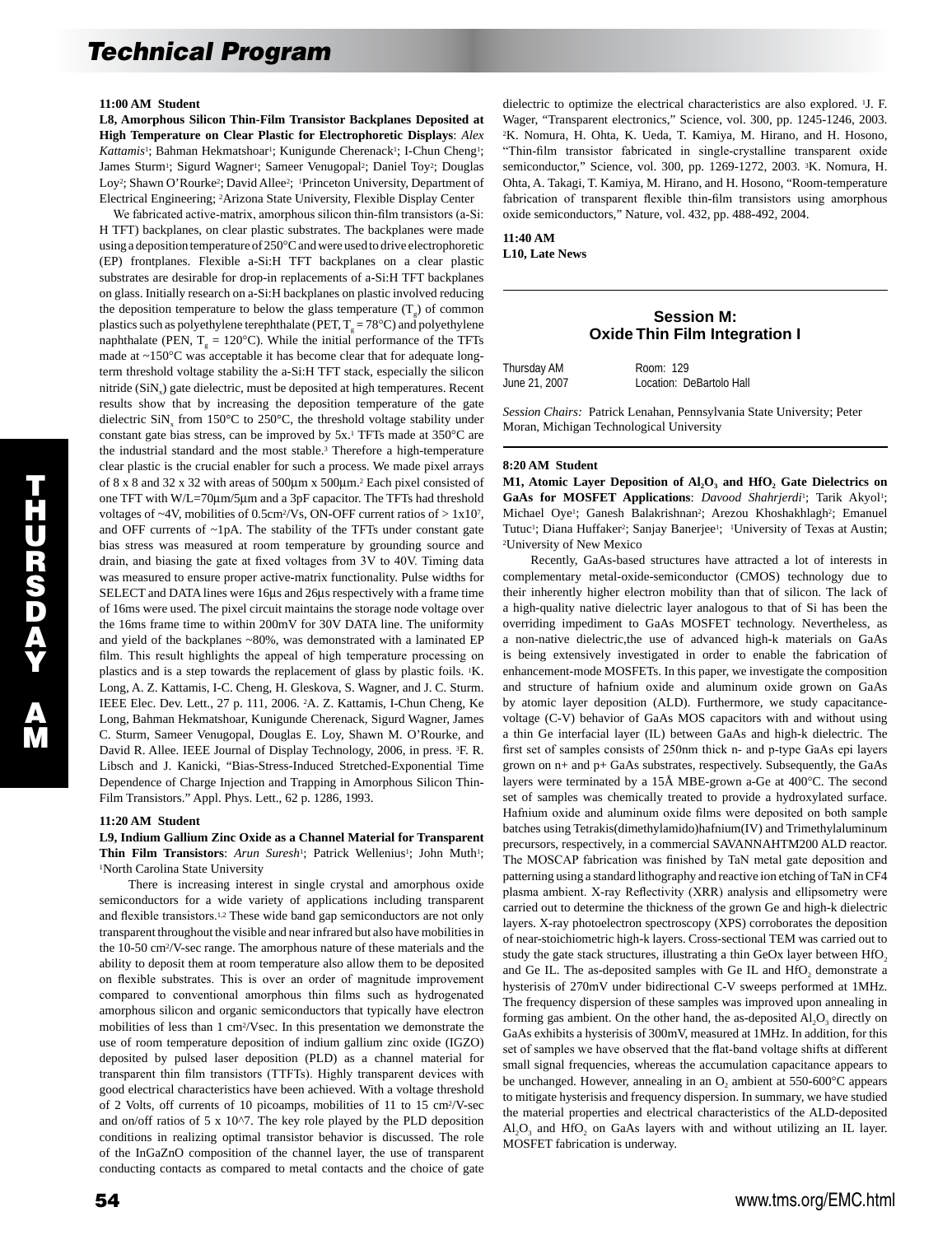#### **8:40 AM Student**

**M2, Capacitance-Voltage Characterization on GaAs p- and n-MOS**  Devices with ALD HfO<sub>2</sub>/Al<sub>2</sub>O<sub>3</sub> Laminates as Gate Dielectrics: *Tian Yang*<sup>1</sup>; Yi Xuan<sup>1</sup>; Tian Shen<sup>1</sup>; Peide Ye<sup>1</sup>; <sup>1</sup>Purdue University

 GaAs is a promising channel material for future high-performance CMOS devices due to its high intrinsic electron mobility. However, the lack of a high-quality, thermodynamically stable gate dielectric on GaAs has stymied every effort to employ this high mobility material in digital applications. Using the ALD technique developed in high-k/Si research community, we have successfully integrated ALD  $AI<sub>2</sub>O<sub>3</sub>$  on GaAs and demonstrated some functional GaAs MOS-devices.<sup>1</sup> However, a direct ALD HfO<sub>2</sub>, the most promising high-k candidate for Si CMOS with higher dielectric constant than  $AI_2O_3$ , on GaAs showed poor interface quality.<sup>2</sup> Recently, Si <sup>2-3</sup> or AlN<sup>4</sup> surface passivation before HfO<sub>2</sub> deposition was proposed. Si interfacial layer could alter the doping concentration of the GaAs channel after hightemperature process. The intrinsic thickness of AlN layer increases the effective oxide thickness (EOT), leading to difficulties of device scaling down. We present a systematic C-V study, for the first time, on ALD  $HfO<sub>2</sub>/$ Al<sub>2</sub>O<sub>3</sub> laminate gate dielectric n- and p- GaAs MOS devices. Using NH4OH based surface pretreatment, 8 nm ALD Al<sub>2</sub>O<sub>3</sub>/HfO<sub>2</sub> laminate was deposited at 300°C. 8nm ALD HfO<sub>2</sub> was also deposited on GaAs substrate with the same doping concentration as control samples. Post deposition annealing was then conducted at 500°C by RTA in N2 ambient, followed by Ni/Au gate evaporation. The RTA process has significantly optimized the HfAlO laminate C-V characteristics. The middle bandgap interface trap density (Dit) is ~2X10E11/cm2-eV determined by Terman method. Compared with ALD  $AI_2O_3$  on GaAs<sup>1</sup> or AlN surface passivation before ALD HfO<sub>2</sub>,<sup>4</sup> the HfO<sub>2</sub>/Al<sub>2</sub>O<sub>3</sub> laminate dielectric shows higher dielectric constant  $(-10.5)$ with smaller EOT, which is less than 3nm. The accumulation capacitance is increased by almost  $50\%$  compare to ALD  $A<sub>1</sub>O<sub>3</sub>$  devices of the same oxide thickness for both n- and p-type GaAs substrate. The C-V curves show sharp transition from depletion region to accumulation region with improved hysteresis compared to direct ALD HfO<sub>2</sub>. The 1KHz-1MHz frequency dispersion is less than 5% per decade for nMOS. The temperature dependent C-V measurements were also conducted on these samples by systematically varying both temperatures and frequencies. As temperature is increased from 300K to 500K, minority carriers begin to follow up the ac frequency. Inversion or low-frequency C-V curve can be observed for laminate gate dielectric on both n- and p-GaAs substrate, while with direct ALD HfO<sub>2</sub> or  $A1, O<sub>3</sub>$  gate dielectric, only nMOS shows clear inversion C-V curve. More detailed analysis is on going. 1 P.D. Ye, et al., Applied Physics Letters 83, pp.180-182 (2003). 2 S. Koveshnikov, et al., Applied Physics Letters 88 (2006). 3 I. Ok, et al., IEDM Tech Dig., (2006). 4 F. Gao, et al., IEDM Tech. Dig., (2006).

## **9:00 AM Student**

**M3, Observation of Near Interface Trapping Centers in Stressed Metal Gate Hafnium Oxide Field Effect Transistors Using Spin Dependent**  Recombination: Corey Cochrane<sup>1</sup>; *Patrick Lenahan<sup>1</sup>*; Jason Campbell<sup>1</sup>; Gennadi Bersuker<sup>2</sup>; Arnost Neugroschel<sup>3</sup>; <sup>1</sup>Pennsylvania State University; 2SEMATECH; 3University of Florida

 Although great progress has recently been made in the development of HfO<sub>2</sub> based metal oxide field effect transistor (MOSFET) technology, very little is known about the reliability problems associated with this new materials technology. One of the most vexing problems of conventional Si/ SiO<sub>2</sub> and SiO<sub>2</sub>/nitrided oxide MOS devices is the negative bias temperature instability (NBTI) which causes reduced drain current and shifts in threshold voltage when pMOSFETs are subjected to modest negative gate bias, typically at an elevated temperature. NBTI may also be a serious problem in new HfO<sub>2</sub> based MOSFETs. We combine conventional MOS gated diode measurements and very sensitive electrically detected electron spin resonance (ESR) measurements to detect and identify NBTI generated defect centers in fully processed HfO<sub>2</sub> pMOS field effect transistors (pMOSFETs). These HfO<sub>2</sub> based MOSFETs have an equivalent oxide thickness of slightly greater than one nm. The spectra of short term stressed devices were found to be significantly different from those spectra generated by the long term stressed devices. Not only do these spectra differ in g value, but also in width. Apparently two different defects are generated in short and long stressing periods. Neither of these spectra resemble those of NBTI generated spectra in conventional Si/SiO<sub>2</sub> based devices. However, the long term NBTI generated defect spectra are somewhat similar to those observed in plasma nitrided oxide Si/SiO<sub>2</sub> based devices in that the g values g (HfO<sub>2</sub>) = 2.0026 and g (nitrided  $SiO<sub>2</sub> = 2.0020$  are virtually identical. Both the short and long term NBTI generated "interface" trapping defects, of the HfO<sub>2</sub> devices, are almost certainly not located precisely at the Si/dielectric boundary but slightly beyond it in the SiO, interfacial layer. The breadth and g values of the lines suggest that the defects may consist of oxygen deficient silicons bonded to oxygens, and involving some interaction with hafnium atoms.

#### **9:20 AM Student**

M4, Fluorine Incorporation at HfO<sub>2</sub>/SiO<sub>2</sub> Interfaces in High-k Metal-**Oxide-Semiconductor Gate Stacks**: *Jeong-Hee Ha*1; Kang-ill Seo1; Krishna Saraswat<sup>1</sup>; Paul McIntyre<sup>1</sup>; Kyeongjae (KJ) Cho<sup>2</sup>; <sup>1</sup>Stanford University; 2University of Texas at Dallas

 In recent years, silicon semiconductor devices have been dramatically scaled down to sub-100 nm MOSFET channel lengths in order to achieve higher device density and performance. In this regime, high-k dielectrics which can give large gate capacitances with dielectric films that are physically thicker than corresponding silicon oxide or oxynitride gate dielectrics are needed to reduce the substantial gate leakage current resulting from direct quantum mechanical tunneling across the dielectric layer. Recently, research on materials selection for alternative gate stack has converged on HfO<sub>2</sub> based high-k oxides (HfO<sub>2</sub>, HfSiO<sub>4</sub>, or HfSiON) deposited in a process which results in controlled formation of an ultra-thin  $SiO<sub>2</sub>$ -like passivation layer on the Si (100) surface. This  $SiO<sub>2</sub>$ -based interface layer provides the advantages of relatively low defect density and possible hydrogen passivation of dangling bonds afforded by the  $Si/SiO<sub>2</sub>$  interface. However, it has been reported that defects at the internal dielectric interface between HfO<sub>2</sub> and SiO<sub>2</sub> may produce fixed charge and threshold voltage instability under bias. In this presentation, we explore the possibility of passivating such defects by fluorine incorporation, using both computational and experimental analyses. Both ab-initio simulations and electrical measurements show that highly electronegative F atoms are able to remove midgap states that provide positive fixed charge, an intrinsic defect feature of  $HfO<sub>2</sub>/SiO<sub>2</sub>$  gate stacks. Our results also indicate F incorporation increases the leakage current if an excessive amount of F is incorporated in the dielectric films after passivating under-coordinated Hf ions at HfO<sub>2</sub>/SiO<sub>2</sub> interface. However, considering the passivating ability of F ions for under-coordinated Hf ions at this interface and the strength of their bonding, a fluorination process is advantageous for improving the reliability of high-k gate stacks. Approaches to maximize the advantages of F incorporation in high-k gate stacks are also discussed.

### **9:40 AM**

**M5, Studies on Oxygen Conduction in Rare-Earth Doped Hafnia and Relationship to Electrical Transport Properties**: Siddarth Krishnan1; Paul Kirsch<sup>1</sup>; Annamalai Karthikeyan<sup>2</sup>; *Shriram Ramanathan<sup>2</sup>*; <sup>1</sup>International Sematech; 2Harvard University

 Stabilization of crystalline phases in ceramics at low temperatures has traditionally been explored by alio-valent doping. Adapting such approaches in the area of alternate gate dielectrics can possibly enable synthesis of oxide thin films with superior dielectric constant compared to un-doped counterparts. Potential issues with such approaches include creation of oxygen vacancies due to charge neutrality considerations. The presence of oxygen vacancies may lead to altered leakage currents and trap levels. Also, it may lead to increased interfacial oxide growth due to rapid oxygen diffusion through the vacancies. Therefore it is essential to perform systematic research on dopedoxides to investigate their dielectric properties and performance as gate stack materials. Rare-earth doped hafnia thin films have been synthesized by physical vapor deposition followed by oxidation. Systematic studies have been done to vary the doping levels by controlling the deposition rates. Electrical measurements have been carried out on various oxide films by fabricating capacitor structures. Oxygen transport has been investigated in detail on the various samples using a custom-built high temperature electrochemical probe station. Oxygen-ion conductivity studies have been performed as a function of temperature up to nearly 1000°C. We have found that rare earth doping (e.g. with Sc) of hafnium oxide reduces leakage current by several orders of magnitude compared with pure hafnium oxide. The keys to reducing the leakage current and equivalent oxide thickness (EOT) are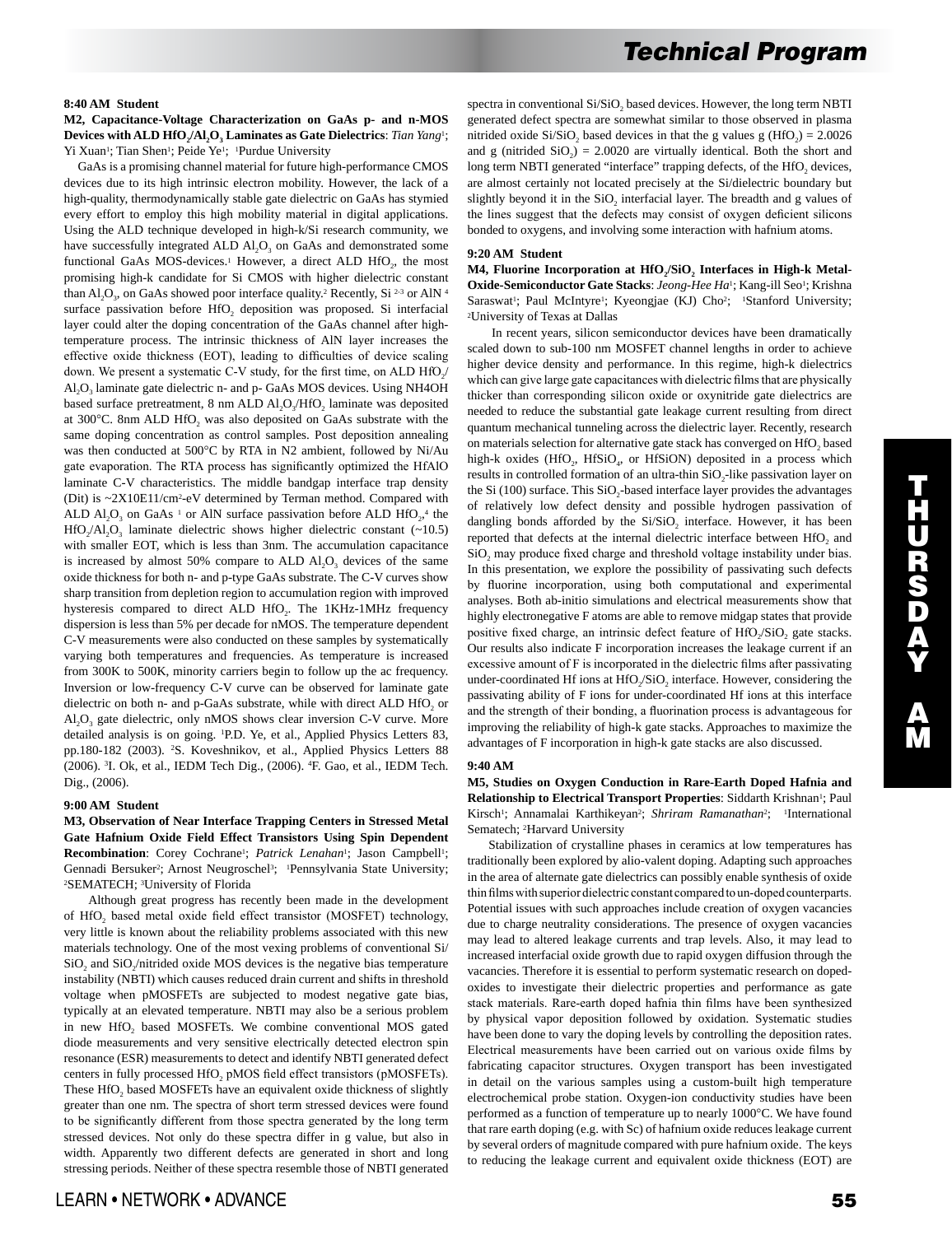stabilization of the higher dielectric constant tetragonal phase of HfO<sub>2</sub> and careful engineering of the interface between silicon and the high k material. An optimal doping level is necessary to maximize the dielectric constant. Metal-insulator-semiconductor capacitors (MISCAPs) with equivalent oxide thickness less than 2nm and leakage current density below  $1 \times 10$ -8 A/cm<sup>2</sup> after high temperature annealing have been demonstrated. Oxygen-ion conductivity results show that upon suitable passivation of the doped-hafnia films, the conductivity can be manipulated to remain close to that of the pure oxides. The conductivity values will be compared with previous work on similar ceramic systems studied in bulk form. We will discuss these results in context of future prospects of gate stack scaling using crystalline oxides.

### **10:00 AM Break**

#### **10:20 AM Student**

**M6, Atomic Layer Deposition of HfO<sub>2</sub> on IIIV Semiconductors: Effects of Surface Treatment and Post-Deposition Anneals**: *Eunji Kim*1; Po-Ta Chen<sup>1</sup>; Donghun Choi<sup>1</sup>; James Harris<sup>1</sup>; Yoshio Nishi<sup>1</sup>; Krishna Saraswat<sup>1</sup>; Paul McIntyre<sup>1</sup>; <sup>1</sup>Stanford University

 III-V semiconductor-channel field effect transistors are receiving increased attention among research groups due to their potential for very high electron mobility and low power dissipation in nano-scale MOS devices. The native oxide of GaAs and InGaAs, however, exhibits poor passivating properties and a large density of defect states exists at the interface between the native oxide and III-V semiconductors. Therefore, it is essential to achieve a high quality interface between gate dielectrics and III-V channel materials by removing the native oxide on III-V surfaces prior to fabrication of highperformance MOS devices on these high-mobility channel materials. We have investigated the electrical and physical properties of  $W/ALD-HfO<sub>2</sub>/$ III-V (p & n-type GaAs, InGaAs) MOS capacitors with various surface treatments prior to HfO<sub>2</sub> atomic layer deposition and with post deposition anneals. X-ray photoelectron spectroscopy shows that non-treated III-V semiconductor surfaces have various oxide binding states associated with  $Ga_2O_3$ ,  $As_2O_3$ ,  $As_3O_5$ . After sulphur passivation following native oxide removal by HCl etching, the surface is oxide-free and Ga-S bonding  $(Ga_2S_3)$ is observed. The physical thickness of the ALD-HfO<sub>2</sub> film investigated ranges from 18.3 nm for the initially non-treated substrate surface to 19.8 nm for the S-passivated, as determined from x-ray reflectivity data. After the samples were annealed at  $450^{\circ}$ C for 2min in N<sub>2</sub> ambient, a decrease in physical thickness and an increase in film density were confirmed by xray reflectivity. Electrical properties were studied by capacitance-voltage and current-voltage measurements on MOS capacitors. The S-passivated samples show improved electrical properties compared to non-treated samples, as indicated by the decrease in CV hysteresis, recovery of a nearideal flat band voltage, and complete elimination of frequency dispersion of the capacitance, without sacrificing gate capacitance. Post-deposition anneals seem to improve electrical properties of the gate stack depending on the annealing conditions. The measured CV curve of the annealed samples is less stretched out, the accumulation capacitance increases, and flat-band voltage is shifted back to the ideal flat band voltage, while the gate leakage current is suppressed.

## **10:40 AM Student**

M7, Electrical Properties of Thermally Grown TiO<sub>2</sub>/SiO<sub>2</sub> Stack MIM Capacitors: *Bing Miao<sup>1</sup>*; Rajat Mahapatra<sup>1</sup>; Alton Horsfall<sup>1</sup>; Nick Wright<sup>1</sup>; 1Newcastle University

 The low energy density in conventional capacitors severely limits attempts to miniaturize power electronics and imposes severe design limitations. The key to achieve high energy density is by utilising a dielectric layer that can support a high electric field strength. We use high-K dielectrics grown by thermal oxidation to form capacitors based on a  $SiO_2/TiO_2$  stack, fabricated using thermal oxidation. TiO<sub>2</sub> and SiO<sub>2</sub> films are evaluated in stacked structures between degenerately doped Si bottom and Al top electrode. TiO<sub>2</sub> films were grown by thermal oxidation from Ti in an oxygen ambient at 500, 600, 700, 800°C respectively. The lowest leakage current was obtained at the oxidation temperature of 600°C, whilst the changes in capacitance are negligible. And we consider this to be optimum. We have fabricated TiO<sub>2</sub>/SiO<sub>2</sub> MIM capacitors with 100nm and 40nm SiO, thickness with a fixed 100nm TiO, thickness by thermal oxidation of a 50nm thick Ti layer at 600°C. The highest effective dielectric constant of TiO<sub>2</sub>/SiO<sub>2</sub> films is 45, which is over 11 times

that of silicon dioxide. The voltage linearity coefficient (VCC) is an essential parameter for high accuracy IC capacitor applications. VCC consists of the quadratic  $(\alpha)$  and linear  $(\beta)$  voltage coefficients. The quadratic VCC  $(\alpha)$  is linearly proportional to  $1/t_{\text{av}}$ , and is expected to have a magnitude below 100ppm/V<sup>2</sup>. SiO<sub>2</sub> MIM capacitors elucidate negative parabolic capacitance – voltage characteristics, whereas high-K MIM capacitors illustrate positive parabolic curves. Connecting these layers in series, the voltage across the stack is divided between these two dielectrics, according to the dielectric constants of the constituent layers. The compensation effect from the use of the stack structure is observed by changes in the extracted VCC. The lowest VCC value of -6 ppm/V<sup>2</sup> was obtained with the  $SiO<sub>2</sub>$  layer thickness of 100nm. In contrast, the capacitor with the thinner  $SiO<sub>2</sub>$  layer showed a reduction in VCC to -20 ppm/V2. The VCC variation of the stack dielectrics is caused by the change in the properties of the SiO<sub>2</sub> layers beneath TiO<sub>2</sub> layers, which have a reduced VCC as the  $SiO<sub>2</sub>$  thickness reduces. The reduction of thickness layer also plays a critical role in leakage current at low bias by suppressing the trap assisted conduction current through the stack. Both capacitors can satisfy the leakage requirement for MIM capacitor specified in the ITRS at voltage under 2.4V. We present results demonstrating that MIM capacitors formed from a thermally oxidized TiO<sub>2</sub>/SiO<sub>2</sub> stack has a VCC of -20 ppm/V2 and capacitance density of 2.83fF/µm2 can be engineered, with an operational voltage in excess of 20V, which exceeds the 2007 ITRS target value. Further increase in the capacitance density may be achieved by reducing TiO<sub>2</sub> thickness, whilst maintaining the device characteristics.

## **11:00 AM Student**

**M8, Electron Spin Resonance Studies of Silicon Nano-Crystal Flash**  Memory Devices: *Jason Ryan*<sup>1</sup>; P. Lenahan<sup>1</sup>; L. Vishnubhotla<sup>2</sup>; S. Straub<sup>2</sup>; M. Ramachandran<sup>2</sup>; R. Rao<sup>2</sup>; T. Merchant<sup>2</sup>; <sup>1</sup>Pennsylvania State University; 2Freescale Semiconductor

 As the fundamental physical limits of conventional Flash memory are approached, new charge storage structures must be explored. Conventional Flash memory devices suffer from stress induced leakage currents (SILC) caused by trap assisted tunneling which results in a reduction of data retention time. The continued scaling of Flash devices exacerbated this problem. A promising potential solution to this problem is the use of very small Si-nanocrystals. In theory, Si-nano-crystal Flash memory could reduce or eliminate the reliability problems associated with trap assisted tunneling because the tunneling process clearly involves highly localized tunneling current paths. The introduction of nano-crystals will clearly help with the SILC problems involving the dielectric between the Si-channel and the nano-crystals (tunnel oxide), but the open spaces between the nano-crystals may lead to new problems. In a nano-crystal device, oxides "above" the nano-crystal layer (interlayer oxide) are exposed to charge carriers. In this study, we utilize electron spin resonance (ESR) measurements on  $SiO_2/Si$ -nano-crystal/ $SiO_2$ structures to explore the interaction of charge carriers and oxide defects in these systems. To simulate device operation, ESR measurements were made before and after the structures were subjected to electron and hole flooding. The densities of several intrinsic paramagnetic defects (most importantly, E' centers) are greatly altered by the electron or hole flooding. Various postdeposition treatments quite significantly reduce or enhance the generation of these paramagnetic defects. We find a strong, but imperfect, correlation between E' center generation and oxide leakage current. Preliminary results also suggest that, at least for the electron flooding case, the generated E' centers are electrically neutral. An additional interesting observation is that our results also indicate that there are far lower densities of silicon/ silicon dioxide interface defects (Pb centers) located at the Si-nano-crystal/  $SiO_2$  interface than at the Si-channel/SiO<sub>2</sub> interface. This surprising result may provide insight into the underlying physical mechanisms involved in interface trap generation.

## **11:20 AM**

**M9, Depth-Resolved Cathodoluminescence Spectroscopy Study of**  Defects in SrTiO<sub>3</sub>: *Jun Zhang*<sup>1</sup>; Shawn Walsh<sup>1</sup>; Charles Brooks<sup>2</sup>; Darrell Schlom<sup>2</sup>; Mary Zvanut<sup>3</sup>; Leonard Brillson<sup>1</sup>; <sup>1</sup>Ohio State University; 2Pennsylvania State University; 3University of Alabama at Birmingham

 $SrTiO<sub>3</sub>$  is a technologically important material with a variety of electrical behaviors, from a high dielectric constant paraelectric, to a ferroelectric induced by epitaxial strains, and to a semiconductor or even metallic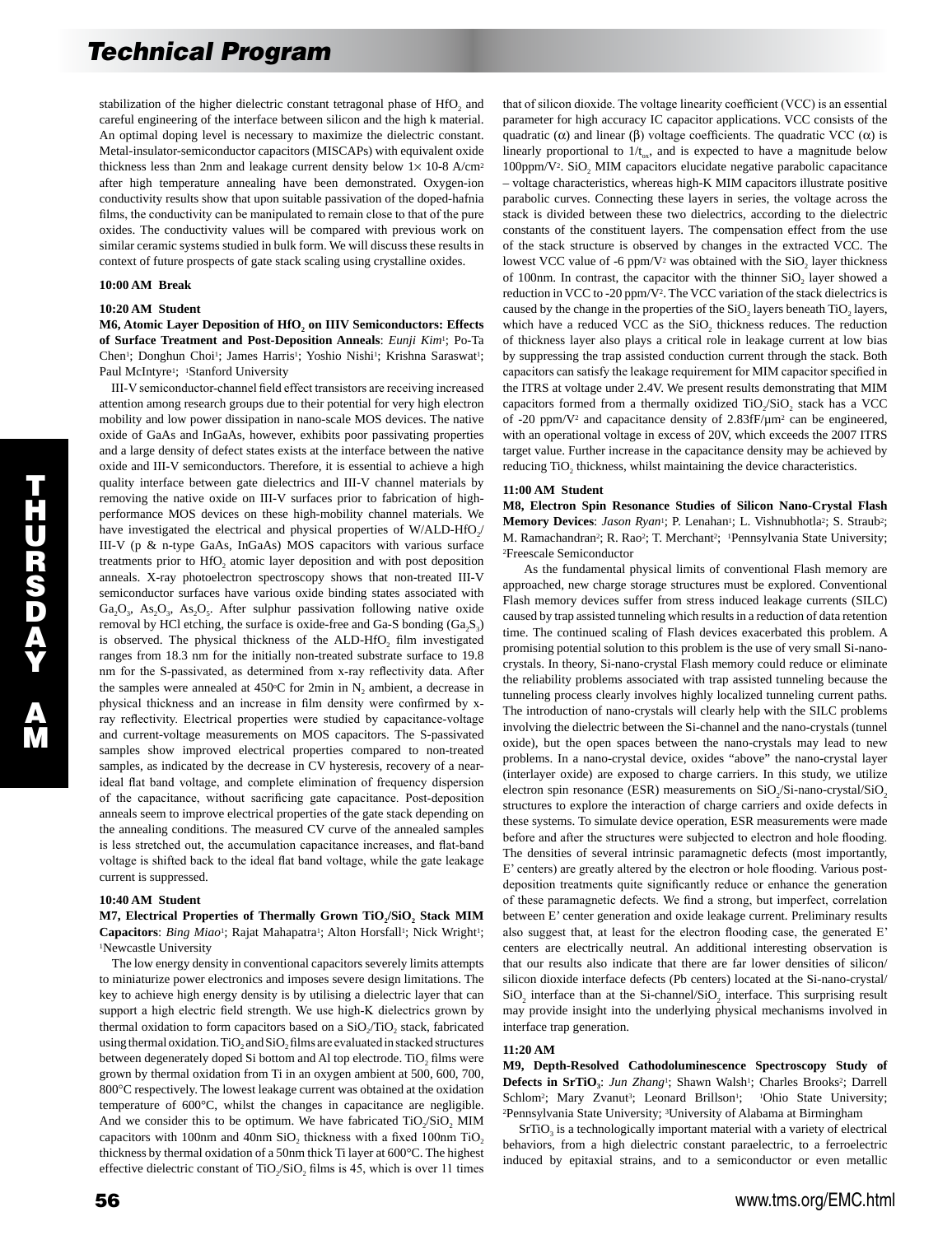superconductor if suitably doped. It has wide applications in tunable dielectric devices, dynamic random access memory and as a gate oxide in transistors, and it is also a perfect substrate for epitaxial perovskite oxides. The broad range of physical properties and applications of  $S<sub>T</sub>$  make it very important to investigate its electronic defects, which may limit the material multifunctionality, efficiency and loss. In this presentation, we report depthresolved cathodoluminescence spectroscopy (DRCLS) study of defects in SrTiO<sub>3</sub> single crystals and epilayers, with special attention paid to defect distributions and their dependence on annealing. DRCLS measurements were performed in an ultrahigh vacuum chamber with samples cooled with a helium cryotip to  $\sim$  42 K for all samples. Incident beam current was held constant at 2 mA so that power increases with increasing beam voltage, and depth-dependent cathodoluminescence (CL) spectra were collected. The samples studied are SrTiO<sub>3</sub> epilayers grown on SrTiO<sub>3</sub> substrates by molecular beam epitaxy technique and SrTiO<sub>3</sub> single crystals from different vendors in the forms of as-received and annealed. For the single crystal substrates, the CL spectra are dominated by features that are intrinsic to  $SrTiO<sub>3</sub>$ , including a band gap peak at 3.2-3.3 eV, a broad peak around 4.2 eV related to interband transition and a peak at 2.4 to 2.5 eV due to self-trapped excitons. Defect related CL features are characterized by peaks around 1.6 eV and 2.2 eV, corresponding to Ti interstitial and O vacancy  $(V_0)$ , respectively, and the concentrations of such defects depend on the specific vendors, and hence the growth conditions, of the SrTiO3 single crystals. Ti interstitials are identified in the bulk but are absent in the near-surface region, while more O vacancies are found near the surface, and oxygen annealing removes O vacancies within 50 nm of the surface. Moreover, electron paramagnetic resonance (EPR) study indicates the existence of  $Fe^{3+}-V_0$  defect complex in SrTiO<sub>3</sub> single crystals, and the concentration of such a defect complex also depends on annealing. In SrTiO<sub>3</sub> epilayers, more Ti interstitials and oxygen vacancies are found in thinner epilayers, and interface-specific defects were found only in the 50 nm thick epilayer, but not in the 100 nm thick one, suggesting higher crystal quality for the thicker film. Our results reveal a strong dependence of defects and their depth distributions in SrTiO<sub>3</sub> on the crystal growth and processing and provide insights on optimizing the electrical properties of SrTiO<sub>3</sub> through controlling crystal growth and processing conditions.

## **11:40 AM**

**M10, Improved Cell Performance of NO-Based Storage Dielectric by N2O Treated Nitride Film for Trench DRAM**: *Chih-Ming Chang*1; Yung-Hsien Wu<sup>1</sup>; Chien-Kang Kao<sup>2</sup>; Chun-Yao Wang<sup>1</sup>; Chia-Ming Kuo<sup>2</sup>; Alex Ku<sup>2</sup>; Tensor Huang<sup>2</sup>; <sup>1</sup>National Tsing Hua University/ProMOS Technology Inc.; 2ProMOS Technology Inc.

 To meet the requirement of the growing sophisticatedly memory-hungry applications, the DRAM chip capacity is multiplied for past years. One enormous challenge the DRAM makers confronted with is how to construct high density DRAM in a reasonably sized chip area since it is difficult to maintain sufficient charge in the ever-shrinking cell capacitor while keeping acceptable retention time. Although high-k material is an unavoidable candidate for storage dielectric to enhance cell capacitance, it is always implemented in the 12-inch fab because of cost concern. In this work, a new process is proposed for 8-inch fab to enhance the cell performance of existent NO (nitride/oxide)-based storage dielectric. Conventional NO storage dielectric was formed by the following four major steps. (1) in-situ nitridation in ammonia (2) LPCVD nitride deposition. (3) wet oxidation of the nitride film. (4) final ammonia nitridation. For NO dielectric, the tunneling current and intrinsic breakdown issues resulted from charge trapping in the nitride film hamper further scaling. To further enhance the nitride quality of NO dielectric, other two dielectrics were investigated. Samples denoted as  $N_2O_1$  were performed by the insertion of  $N_2O$  anneal process between step (1) and (2) while those denoted as  $N_2O_2$  were prepared by the same process condition as  $N_2O_1$  with additional  $N_2O$  anneal between step (2) and (3). XPS analysis was used to study the bond structure in the nitride film. The  $NH<sub>3</sub>$  bond signal is significantly higher in the NO dielectric and it was greatly reduced with  $N_2O$  treatment. The less  $NH<sub>3</sub>$  bond implies less hydrogen content in the nitride and consequently curbs electron traps incorporated which is essential to improve the leakage current and reliability. The leakage current comparison reveals the strong dependence on NH<sub>3</sub> bond in the nitride layer. The  $NH<sub>3</sub>$  bond enhances the charge trapping in the NO dielectric and therefore deteriorates the leakage performance. For  $N_2O_1$ , compared with NO dielectric, 30% leakage current improvement is achieved without compromising the cell capacitance and the result also indicates that under appropriate N<sub>2</sub>O treatment the dielectric constant of nitride film would not be degraded. With these promising properties, the long-term reliability was evaluated by constant voltage stress and then transformed the stress voltage to operation voltage via linear E-model extrapolation. Not only is the reliability performance qualified with less than 438 ppm failure rate after 10 year operation, but the much better lifetime than NO dielectric is obtained in  $N<sub>2</sub>O<sub>-1</sub>$ . In conclusion, with properly treated nitride film by  $N<sub>2</sub>O$ , augmented cell performance can be realized in terms of leakage current, cell capacitance and reliability. The employment of conventional NO storage dielectric can be extended in the trench DRAM without extra tool investment, which is beneficial to 8-inch fab to fortify its competitive advantages.

# **Session N: Contacts to Wide Bandgap Semiconductors**

| Thursday AM   | Room: 102                |
|---------------|--------------------------|
| June 21, 2007 | Location: DeBartolo Hall |

*Session Chairs:* Huili (Grace) Xing, University of Notre Dame; Lisa Porter, Carnegie Mellon University

#### **8:20 AM Student**

**N1, Correlation of Bulk Native Point Defects and Metal Reactivity on ZnO Using Depth Resolved Cathodoluminescence Spectroscopy**: *Lee Mosbacker1*; Sleiman El Hage<sup>1</sup>; Michael Hetzer<sup>1</sup>; David Look<sup>2</sup>; Leonard Brillson<sup>1</sup>; <sup>1</sup>Ohio State University; <sup>2</sup>Air Force Research Laboratory/MLPS

 ZnO is an emerging semiconductor system for spintronic, nanoelectronic and optoelectronic devices. Important to realization of these devices is control of the metal-ZnO interface. We systematically investigated this interface on single crystals grown by different methods from several sources. Many authors report on mechanisms that can affect Schottky barrier formation at metal-ZnO interfaces. Adsorbates such as carbon and hydroxide can donate electrons and create a surface conductive layer that produces a quasi-Ohmic contact. Hydrogen, a shallow donor in ZnO, can increase carrier concentration and promote tunneling through thin barriers. Deep level native point defects can enable defect-assisted hopping through the barrier. Using a remote oxygen plasma, we have processed ZnO to identify the magnitude of each mechanism for Al, Au, Ir, Ni, Mo, Pd, Pt, and Ta contacts on ZnO. Depth-resolved cathodoluminescence spectroscopy (DRCLS) reveals the presence of 3 defects at energies of 2.1, 2.5 and 3.0 eV. These deep level states vary in concentration with vendor, with depth from the interface, and with metal contact. Current-voltage measurements illustrate that material containing high concentrations of defects in the subsurface strongly affect reverse currents, idealities and barrier heights acquired from current-voltage measurements. After annealing these contacts at temperatures of 350°C, 450°C, 550°C, and 650°C in an argon ambient, DRCLS spectra identifies defect formation that correlates to the nature of the metal-ZnO interface. Metals that form oxides show increased deep-level emissions that have been attributed to oxygen vacancies, while metals that form eutectics with Zn reveal increased luminescence from defects associated with Zn vacancies. Ta contacts annealed at 550°C create blocking contacts to ZnO, and DRCLS in the interface region reveal the formation of a Ta oxide. Al contacts also form blocking contacts at temperatures that depend on the native point defect densities. DRCLS of the subsurface and forming oxide reveal an increase in a 2.5eV transition often associated with oxygen vacancies. Au contacts that are annealed above the eutectic temperature for Au-Zn illustrate an increase of the 2.1eV defect level that correlates with Zn vacancy formation. Material variations not only occur between vendors, but also vary from different crystal batches. These differences in native point defect densities have a significant impact on defect formation at elevated and even room temperature. Samples containing high concentrations of native point defects can increase reactions at the subsurface, thus creating defects associated with the metal-ZnO surface chemistry. Overall we find that ZnO crystals containing high concentrations of native point defects near the surface lead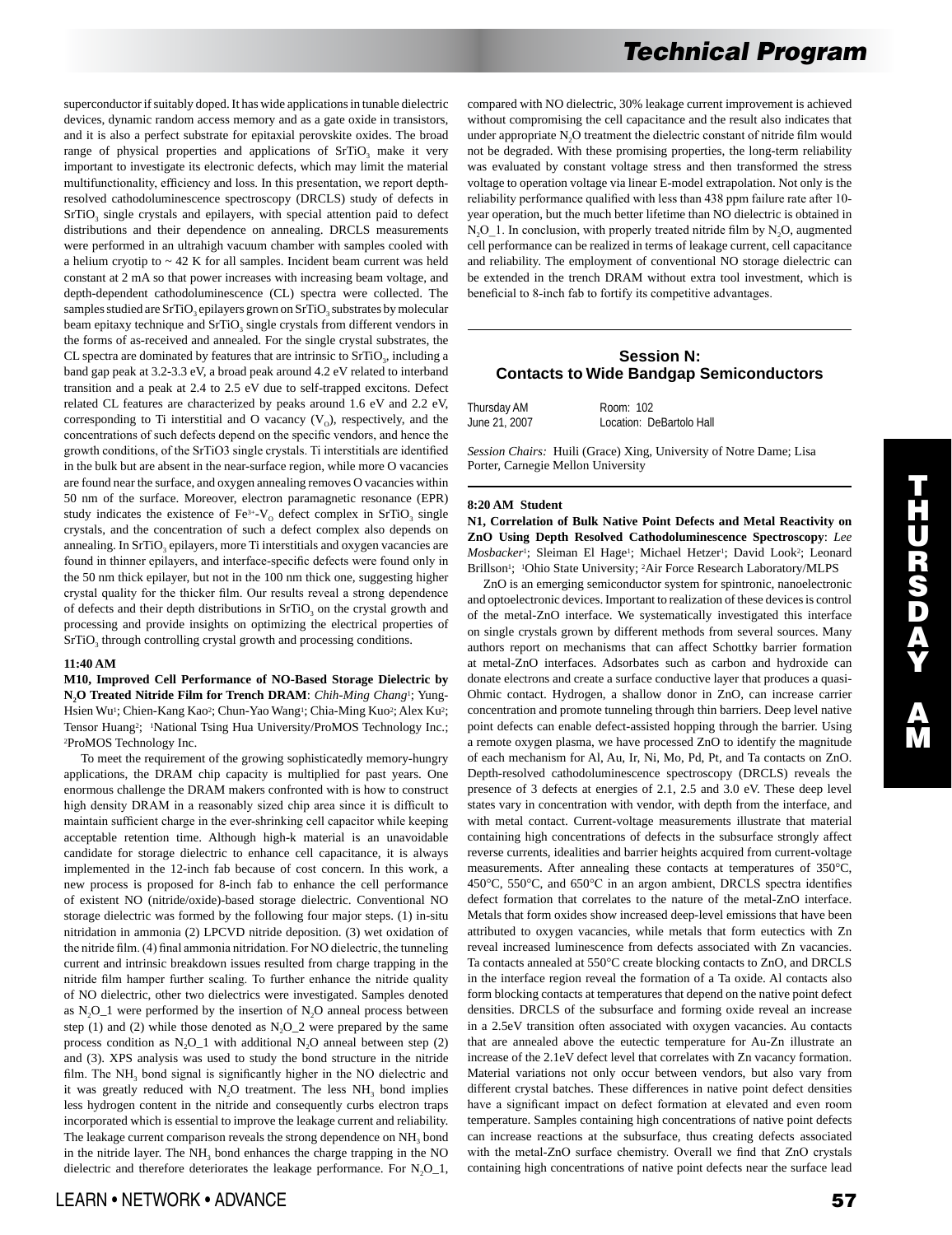to pronounced increases in metal-ZnO reactivity and electrical changes at lower annealing temperatures. In general, low defect ZnO samples can create contacts with low reverse currents, ideality, high barrier heights, and increased thermal stability.

## **8:40 AM**

**N2, First-Principles Studies of Metal (111)/ZnO{0001} Interfaces**: *Yufeng*  Dong<sup>1</sup>; Leonard Brillson<sup>1</sup>; <sup>1</sup>Ohio State University

 Metal/ZnO interfaces are central to all ZnO electronic device applications, yet their electronic properties have only recently been explored in detail. It has recently been shown that surface conditions and near-surface native defects can affect ZnO Schottky barrier heights (SBHs). However, these n-type barriers appear limited to 0.6~0.8 eV even after surface and subsurface defects of  $ZnO$  substrate are minimized e.g., by  $O$ . He plasma treatment.1 Recent theories of metal adsorbates on ZnO(0001) surfaces describe preferred adsorption sites; however, the atomic and electronic structures of metals on the ZnO surfaces and their relation to the SBH remain unknown. Here we present first-principles calculations based on density functional theory (DFT) of model metal/ZnO interfaces using VASP with the projector augmented wave (PAW) method. The general gradient approximation with self-interaction corrections (GGA+U) was applied to widen the intrinsic-underestimated band gap of ZnO in GGA The atomic and electronic structures for a variety of face-centered-cubic metals (Al, Au, Ag, Pt, and Pd) on the two basal planes of ZnO, O-terminated (000- 1)-O and Zn-terminated (0001)-Zn surfaces, have been calculated. Several high-symmetry interface structures were considered: fcc hollow, hcp hollow, and on the top. For O-terminated (000-1)-O interface, interface metal atoms prefer to the on-top adsorption sites, which is the regular lattice site for the next Zn layer, while for Zn-terminated (0001)-Zn interface, the fcc hollow and hcp hollow positions are preferred. It was found that an electric field is present along the ZnO[0001] direction, which is rather uniform for Al-, Au, and Ag-ZnO interface supercell, while it is not for Pt- and Pd-ZnO interface supercells. This may be due to the strong polarization induced by the strained interface. SBHs were evaluated in the presence of the uniform electric field. The results show that SBHs at metal/ZnO interfaces are very sensitive to the specific interface chemical bonding. Interface metal-zinc bonds can give an interface Fermi level (Ef-i) near the conduction band edge of ZnO, while the contribution of metal-oxygen bonds depends on the specific metal. Using the calculated band gap, the SBHs for O- (Zr-) terminated Ag/ZnO, Au/ZnO, and Al/ZnO interfaces are 1.1 eV (-0.2 eV), 0.8 eV (-0.2 eV), and -0.6 eV (-0.4 eV) respectively. Interface simple metal-anion bond (e.g., Al-O) tends to give Ohmic contact while noble metal and oxygen bonding (e.g., Au-O or Ag-O) tends to pin Ef-i near mid-gap. Nonuniform electric fields prevent calculation of SBHs at Pt and Pd/ZnO interfaces, indicating that polarization inside the ZnO is strongly coupled to the surface or interface boundary conditions. These results emphasize the importance of interface chemical bonding on macroscopic metal/ZnO barriers that are likely to occur in conventional contact formation. 1H. L. Mosbacker et al., Appl. Phys. Lett., in press.

## **9:00 AM Student**

**N3, Improvement of the Light Output of GaN-Based LEDs by Introducing ZnO Nanostructure**: *Joon-Ho Oh*1; Hyun-Gi Hong1; Hyun-Seok Na<sup>1</sup>; Kang-Won Kim<sup>1</sup>; Tae-Yeon Seong<sup>1</sup>; <sup>1</sup>Korea University

 Highly efficient LEDs are of great importance for their potential application in back light units for LCD and general illumination. To realize such highly efficient devices, p-type ohmic contact layers with low specific contact resistivity and high transparency is crucial. In addition, an increase of light extraction efficiency is a crucial issue. External quantum efficiency is still very low as compared with internal quantum efficiency. One major reason is related to high refractive index (2.1–2.5 at 405 nm) of GaN-related materials and indium tin oxide (ITO) top contact layers, resulting in the escape cone with a small angle for the emitted light and so causing most of the light to experience total internal reflection. Thus, to enhance light extraction efficiency, several methods, such as laser lift-off, GaN surfaceroughening, and contact layer patterning, were introduced. In particular, a contact layer patterning technique was found to be effective in improving light extraction by inducing photonic crystal effect or diffuse scattering. In this work, we introduced transparent conducting oxide (TCO) (such as ZnO) nanostructures on the p-type NiZi/ZnO electrodes. The surface patterning method was shown to be very effective in forming nanostructures on the NiZn/ZnO. The NiZn/ZnO shows good ohmic behaviour when annealed at 450 and 550°C in air. Annealing the sample at N2 ambient results in degradation. LEDs fabricated with the patterned electrodes give reasonable forward bias and so better light output as compared with LEDs without patterned electrodes. Ohmic mechanisms are described and discussed based on x-ray photoemission spectroscopy and x-ray diffraction results.

#### **9:20 AM Student**

**N4, Non-Alloyed Ohmic Contact Using Selective-Area Growth by Plasma-Assisted Molecular Beam Epitaxy**: *Huichan Seo*1; Patrick Chapman<sup>1</sup>; Philip Krein<sup>1</sup>; Kyekyoon Kim<sup>1</sup>; <sup>1</sup>University of Illinois at Urbana-Champaign

 With the development of GaN- based materials for electronic and optoelectronic devices, the formation of low-resistance, thermally-stable ohmic contacts has been a critical issue for high-performance devices. Attempts to achieve low ohmic contact resistance have been under way by using Ti/Al, Ti/Al/Ti/Au and other metal alloys. However, during the annealing process, metals react with GaN resulting in formation of metal nitrides, which, in turn, cause critical reliability problem for high-temperature operation. To further facilitate higher performance gate length needs to be reduced. But, with metal alloys it is difficult to fabricate fine gate patterns between the source and the drain. To resolve these difficulties, non-alloyed metal contacts may be employed. To reduce the specific contact resistance for non-alloyed ohmic contacts, various surface treatments have been utilized including Ar sputtering, reactive ion etching,  $(NH_4)_2S_x$  treatment, and KrF excimer laser irradiation. These techniques, however, can give rise to physical and chemical damage on the surface of the other components, such as channel regions, which may degrade the device performance. To achieve low contact-resistance, we grew n+-GaN interlayer between the n-type GaN and the metal contacts under optimal conditions. This technique does not produce damages on the GaN surface of other components. Samples used in this study consisted of 200-nm-thick n-type GaN grown by PAMBE on an MOCVD-grown semi-insulating GaN-template. The electron concentration and mobility were  $3.8 * 10^{17}$  cm<sup>-3</sup> and  $300$  cm<sup>2</sup>/Vs, respectively. A 100-nmthick patterned  $SiO<sub>2</sub>$  mask was formed on the n-GaN to facilitate the PAMBE-SAG process. After a 60-nm-thick n+-GaN layer was grown on  $SiO_2$ , poly-GaN and SiO, mask were removed by a molten KOH solution and alloyed ohmic metals of Ti, Ti/Al and Ti/Al/Ti/Au were deposited on n+-GaN for the transmission line method (TLM) measurement. In the I-V measurement of the metal pads with a gap spacing of 5 µm, the samples with SAG showed much higher current transportation than those without SAG, which suggests that a highly doped layer can effectively facilitate tunneling of the electrons on the GaN surface tunnel through the barrier between metals and GaN. The specific contact resistances of Ti, Ti/Al and Ti/Al/Ti/Au contact with SAG were 3.5 \* 10-5, 5.1 \* 10-5 ohm-cm2 and 3.71 \* 10-5 ohm-cm2, respectively, demonstrating that the SAG technique can be gainfully applied to various kinds of metal contacts. The interface reaction between GaN and the metal contacts will be examined by X-ray photoemission spectroscopy (XPS) and secondary ion mass spectrometry (SIMS).

#### **9:40 AM Student**

N5, V- and Ti-Based Ohmic Contacts to Plasma-Etched n-Al<sub>0.58</sub>Ga<sub>0.42</sub>N: *Mary Miller*<sup>1</sup>; B. H. Koo<sup>1</sup>; Suzanne Mohney<sup>1</sup>; Katherine Bogart<sup>2</sup>; 1Pennsylvania State University; 2Sandia National Laboratories

Plasma-etching of AlN-rich  $AI_xGa_{1-x}N$  is required for fabrication of bottom-emitting UV-light emitting diodes. Plasma-etching removes layers to open up the contact window to the n-type material and enables both n- and p-type contacts to be made to the same side of the device. We have studied the metal/semiconductor interface of both Ti- and V-based ohmic contacts to AlN-rich  $AI_xGa_{1-x}N$  using transmission electron microscopy, and we have found significant differences in the phase formation and reaction depth of contacts made to as-received n- $Al_{0.58}Ga_{0.42}N$  as compared to plasma-etched n-Al<sub>0.58</sub>Ga<sub>0.42</sub>N. For contacts to the plasma-etched n-Al<sub>0.58</sub>Ga<sub>0.42</sub>N, both Vbased and Ti-based contacts exhibited extremely limited reaction with the semiconductor. This finding is contrary to our observations of annealed Tibased contacts to n-Al<sub>x</sub>Ga<sub>1-x</sub>N when the semiconductor is not etched. Instead of a deep reaction region, a thin layer of AlN was found at the interface of both metallizations. Previous work by our research group showed that in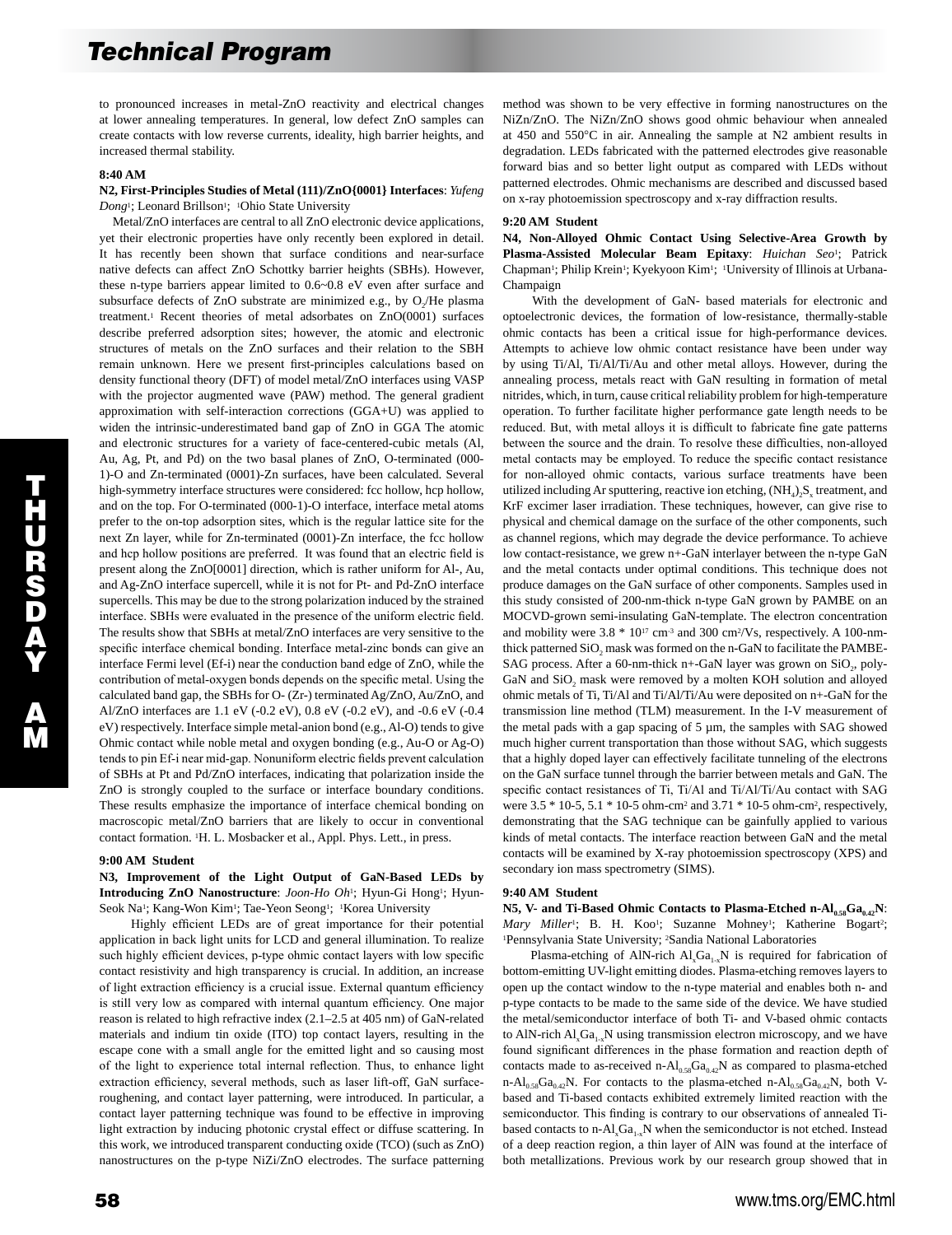order to optimize V/Al/V/Au contacts to plasma-etched n- $Al<sub>0.58</sub>Ga<sub>0.42</sub>N$ , the thickness of the first V layer and annealing temperature had to be increased. With X-ray photoelectron spectroscopy studies, we also showed that the Al and N concentrations preferentially decreased and the oxygen concentration increased with etching. The formation of AlN at the metal/semiconductor interface may be a result of an increased thickness of oxide layer at the etched semiconductor surface, which limited reaction with the semiconductor. Since the specific contact resistance of the contacts to plasma-etched n-Al<sub>0.58</sub>Ga<sub>0.42</sub>N were minimized for these samples, the AlN must be beneficial to the ohmic contacts. There are two possible reasons why the AlN might help the formation of ohmic contacts. The first is that Al within the metallization may react with the etched n- $Al_{0.58}Ga_{0.42}N$  to form AlN with concurrent formation of nitrogen vacancies in the semiconductor. Current transport by tunneling would therefore be increased. The second possibility is that the AlN in contact with the n-Al<sub>0.58</sub>Ga<sub>0.42</sub>N creates a two dimensional electron gas, which would increase the electron concentration at the interface. Further Ti-based ohmic contact optimization was also conducted. It was found that although V-based contacts provide lower specific contact resistance at lower temperatures for as-received n- $Al_{0.58}Ga_{0.42}N$ , the Ti-based contacts provide similar resistances to the V-based contacts to plasma-etched n- $Al_{0.58}Ga_{0.42}N$ . The reason why the resistances are similar for the plasma-etched material likely originates from the formation of AlN at both contact/semiconductor interfaces.

#### **10:00 AM Break**

### **10:20 AM Student**

**N6, Ohmic Behavior and Interfacial Reaction of Si/Ti/Al/Mo/Au Ohmic Contacts on AlGaN/GaN High Electron Mobility Transistors**: *Liang Wang*<sup>1</sup>; Fitih Mohammed<sup>1</sup>; Ilesanmi Adesida<sup>1</sup>; <sup>1</sup>University of Illinois at Urbana-Champaign

 Ti/Al/metal/Au metallizations are used as standard ohmic contacts for n-GaN and AlGaN/GaN electronics such as high electron mobility transistors (HEMTs). Ti/Al/Mo/Au has demonstrated low contact resistance (Rc), sharp edge acuity, and excellent thermal stability. We have showed that during annealing Ti/Al/Mo/Au reacted with AlGaN/GaN non-uniformly where TiN formed preferentially along dislocations. TiN islands penetrated through the AlGaN layer, established intimate contact with 2DEG, and enabled direct transport of electrons. Si is an n-type dopant for GaN. It is hypothesized that Si can diffuse into the epilayers and form a highly-doped region when Si-containing metallizations are annealed. It is also proposed that silicides with low work-functions may form and enhance ohmic contact formation. Our investigations, however, have suggested that depending on Si thickness, when inserted between the Ti and Al layers, the preponderant observation was that Si engendered reactions within metallizations rather than doping GaN. The ohmic characteristics and the interfacial reactions of Ti/Si/Al/Mo/ Au or Ti/Si/Al/Si/Mo/Au could be tailored by changing the amount of Si. It was also observed that when optimal amount of Si was used, low Rc were achieved over a larger processing window. Structurally discrete TiN island formation was suppressed; rather, thin AlN layers formed on AlGaN when thick Si layers were utilized. Here, we report the ohmic characteristics and interfacial reactions of Si/Ti/Al/Mo/Au on AlGaN/GaN. For the Si/Ti/Al/Mo/ Au, three different Si thicknesses were used, namely, 1, 5, and 10 nm. Rc was extracted from L-TLM patterns. Minimal Rc of 0.41, 0.38, 0.31, 0.63  $\Omega$ -mm have been obtained for Si-less, 1 nm, 5 nm and 10 nm samples, respectively. These optimal performances were obtained at 850°C for Si-less, 1 nm, and 5 nm samples; while the 10 nm samples exhibited optimal Rc at 650°C. Similar to what was observed when Si was inserted between Ti and Al, low Rc is achievable with a wider temperature window. XTEM studies show that for the 1 nm sample, similar to the Si-less case, TiN islands formed along dislocations with a depth of  $\sim 100$  nm into GaN. Si was found to dissolve in metals instead of forming silicide or doping GaN. Increasing Si thickness to 5 nm led to formation of both TiN islands and Au-Al-Si protrusions. Even more Si incorporation (10 nm) resulted in complete suppression of TiN formation; instead, Au-Al-Si formation took place along dislocations. Even for the 10 nm sample, no silicide formation was observed. We thus believe that enhancement of performance by Si is not due to the proposed silicide mechanism or Si-doping mechanism. Si tailors interfacial reactions by being involved in the metallurgical reactions within the metal layers.

#### **10:40 AM Student**

**N7, Effects of Mo:Al Ratios on Mo/Al/Mo/Au Ohmic Contacts for GaN-**Based HEMTs: Anirban Basu<sup>1</sup>; Fitih Mohammed<sup>1</sup>; Liang Wang<sup>1</sup>; Vipan Kumar<sup>1</sup>; Ilesanmi Adesida<sup>1</sup>; <sup>1</sup>University of Illinois at Urbana-Champaign

 GaN-based HEMTs have demonstrated remarkable performances in terms of output power, power-added efficiency and operating temperature which have made them versatile candidates for microwave power and low-noise applications. One of the factors in the realization of these high-performance devices is the continuous improvements in the ohmic contact technologies. The most widely utilized contact metallization schemes comprise of Ti/Al as the base with various overlayers, such as Ni/Au, Pt/Au, and Mo/Au, added to prevent surface oxidation of Al which is detrimental to the achievement of low-resistance ohmic contacts. Usually, these metallizations require annealing at temperatures above 750°C, which is higher than the melting point of Al (~660°C). Often such high temperatures result in considerable lateral flow due to the formation of viscous AlAu4. Excessive lateral flow may lead to short-circuiting between the source and drain electrodes of HEMT devices. The high annealing temperature also precludes the fabrication of self-aligned T-gate GaN-HEMTs since the gate collapses due to reactions between the Ni/ Au-gate-metal and the deposited Al in the ohmic contact. To develop ohmic metallizations that yield low contact resistances at temperatures well below the Al melting-point, a metallization scheme containing Mo/Al/Mo/Au has been developed. Mo is an excellent refractory metal with a high melting point which demonstrates near-linear I-V characteristic on n-GaN. Moreover, the solubility of Au in Mo is relatively low. For a consistent realization of low-resistance ohmic contacts, an investigation of optimum Mo:Al thickness ratios and the corresponding annealing temperatures are required. In this work, we report on our investigations of the ohmic contact characteristics of Mo/Al/Mo/Au metallization on an Al0.3Ga0.7N/GaN heterostructure at temperatures ranging from 350°C to 650°C for different Mo:Al ratios. To check for consistency of performance, identical investigations were carried out on different AlGaN/GaN HEMT layers. Electron beam and thermal evaporations of Mo/Al/Mo/Au were performed for a total thickness of 100 nm on each of four epitaxial samples and with four different Mo:Al ratio of 1:2, 1:3, 1:4 and 1:5, respectively. The investigations show that for annealing temperatures below 450°C the annealed metallizations displayed Schottky characteristics in almost all cases. It was observed that there was not a universal combination of Mo:Al that yielded the best ohmic performance irrespective of the wafer structure or source. However, an annealing temperature range of 525°C–575°C and a Mo:Al ratio in the range 1:3–1:4 were observed to yield excellent ohmic contacts with contact resistances down to  $\sim 0.2 \pm 0.05$  $Ω$ -mm and specific contact-resistivities down to ~1.0x10-6  $Ω$ -cm<sup>2</sup>. We will present comprehensive electrical results on contact resistance as a function of annealing temperature and annealing time for different Mo:Al ratios. Results on surface roughness, thermal stability, Auger electron spectroscopy, x-ray diffraction and XTEM studies will also be presented and discussed.

## **11:00 AM**

## **N8, AlGaN/GaN FETs with Un-Optimized Source/Drain Contacts for Rapid Extraction of Channel Mobility and Charge Concentration**: *Michael Awaah*<sup>1</sup>; O. N. Akpa<sup>1</sup>; J. James<sup>1</sup>; A. N. Guha<sup>1</sup>; K. Das<sup>1</sup>; <sup>1</sup>Tuskegee University

 A two-mask process has been utilized for the fabrication of relatively longchannel  $Al_{0.2}Ga_{0.8}N/GaN$  FETs for rapid extraction of channel mobility and to assess the device worthiness of the material system. Circular geometry of the devices with wrap-around gate contacts provided device isolation. A 100  $\mu$ m diameter dot formed the drain contact. The drain contact was surrounded by a ring-shaped gate that in-turn was surrounded by the source contact. Both the source-gate and drain-gate separation was 10 µm. Three different gate lengths 5, 7.5 and 10 µm were employed. In addition to FETs, the mask-set test included Ni/AlGaN/GaN rectifying diodes, representative of the FET gate element and a set of TLM pads for the evaluation of the source/drain contact resistivity. A heteroepitaxial film of  $Al_0, Ga_0, N/GaN$  on a sapphire substrate was used in this study. The unintentionally doped  $\text{Al}_{0.2}\text{Ga}_{0.8}\text{N}$ , 20 nm in thickness was deposited on a 1  $\mu$ m thick unintentionally doped GaN film, with donor concentration of  $\approx 1 \times 10^{15}$  cm<sup>-3</sup>. Sputter-deposited Ti/Au (20/150 nm) source/drain contacts were defined by photoresist lift-off and annealed at 800°C. A 75 nm thick Ni film was used as the gate contact. Surface passivation for these devices was obtained using a film of spin-on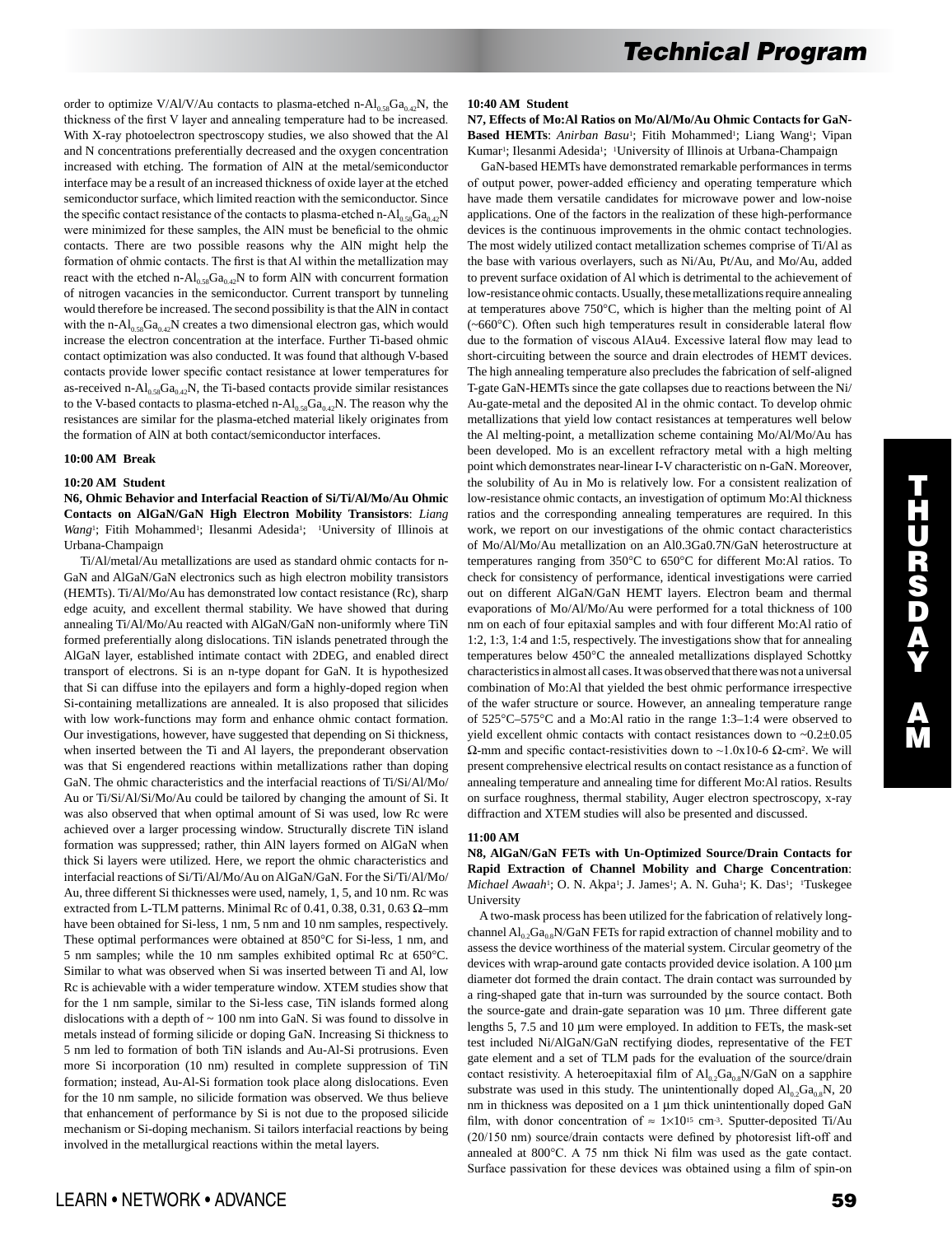SiO<sub>2</sub> deposited prior to source/drain metallization. Electrical measurements on these test structures yielded a contact resistivity of  $2.0 \times 10^{-3}$   $\Omega$ .cm<sup>2</sup>. The rectifying diodes, representative of the FET gate contacts, yielded a barrier height of ≈1.1 eV. A sheet charge density of ≈1.1×10<sup>13</sup> cm<sup>-2</sup> at the Al<sub>02</sub>Ga<sub>0.8</sub>N/ GaN interface, an apparent carrier concentration of  $\approx 8.4 \times 10^{18}$  cm<sup>-3</sup> and a conduction band offset of 0.27 eV were also obtained from measurements on the rectifying diodes. The gate-to-drain voltage of up to 50 V was applied prior to the onset of s/d breakdown, and a drain current of ≈110 mA/mm were obtained for the 5, 7.5 and 10  $\mu$ m gate-length devices. An FET channel mobility of ≈511 cm2/V.s was extracted from the device transconductance of ≈20 mS/mm. In comparison, a Hall mobility of 900 cm2/V.s was obtained from the material in the as-grown state. It is believed that the device processing in particular the anneal treatment that was employed to form the ohmic contacts had degraded the carrier mobility in the quantum well at the AlGaN/GaN interface that forms the FET channel. In a subsequent design both circular and rectangular geometry device with gate lengths of 5, 10, 15, 25, 50, 75, 100 µm have been employed, as very long gate devices (fatFET structures) are better suited for the extraction of low-field channel mobility.

## **11:20 AM Student**

**N9, Electrical Contacts to Undoped and Sulfur-Doped Nanocrystalline**  Diamond Films: Pranita Kulkarni<sup>1</sup>; Yingjie Tang<sup>2</sup>; Franz Koeck<sup>2</sup>; Robert Nemanich<sup>2</sup>; Lisa Porter<sup>1</sup>; <sup>1</sup>Carnegie Mellon University; <sup>2</sup>North Carolina State University

 Nanocrystalline diamond (NCD) films are being intensively researched for a variety of potential applications, such as optical windows, electrochemical electrodes, and field emission displays. In this study Zr, Ti, Cu and Pt on intrinsic and lightly sulfur-doped (n-type) NCD films were characterized electrically and photoelectrically. Intrinsic and sulfur–doped nanocrystalline diamond films were synthesized on 1 in. diameter quartz substrates by microwave plasma assisted chemical vapor deposition. The films were grown at  $\sim 800^{\circ}$ C and 20 torr chamber pressure with hydrogen as carrier gas and methane as carbon source. Sulfur incorporation was achieved by introducing a 50 ppm hydrogen sulfide in hydrogen mixture during growth. For electrical measurements the metals were deposited using electronbeam evaporation and were patterned in a circular TLM geometry using conventional photolithography. All metals showed linear (ohmic) currentvoltage characteristics in the as-deposited state. The Schottky barrier heights (SBHs) at the metal-film interface were investigated using x-ray and ultra-violet photoelectron spectroscopy. The undoped NCD films exhibited a negative electron affinity and a band gap of 3.7 eV. The SBHs were calculated based on this band gap measurement and the consistent indication from Hall measurements that the films are n-type. The SBHs were calculated from shifts in the core level (C1s) peaks obtained immediately before and after in-situ, successive metal depositions. The SBHs for Zr, Ti and Pt on undoped films were calculated to be 2.8, 2.5 and 3.2 eV, respectively, which gives a slope parameter of 0.38. The S-doped films also showed increasing SBHs with metal work function: 1.8, 1.9 and 2.3 eV for Zr, Ti and Pt, respectively, with a slope of 0.35. These results appear to agree with the previous results on similar films that indicate upward band bending at the surface.<sup>1,2</sup> In general accordance with the barrier height trends, the specific contact resistivity  $(\rho_c)$  values increased with the metal work functions for both undoped and S-doped films. For the undoped films  $\rho_c$  increased from 3 x 10<sup>-5</sup> Ω-cm<sup>2</sup> for Zr to 6.4 x 10<sup>-3</sup> Ω-cm<sup>2</sup> for Pt. The  $ρ_c$  values for the S-doped films were approximately two orders of magnitude lower than those for the undoped films:  $3.5 \times 10^{-7} \Omega$ -cm<sup>2</sup> -  $4.5 \times 10^{-5} \Omega$ -cm<sup>2</sup> for Zr and Pt, respectively. The Hall-effect measurements indicated that the average sheet resistivity and carrier concentration values were 0.16  $\Omega$  - cm and 3.5 x 10<sup>18</sup> cm<sup>-3</sup> for undoped films and 0.15 Ω - cm and 4.9 x  $10^{19}$  cm<sup>-3</sup> for S-doped films. <sup>1</sup>Koeck, F.A.M.; Garguilo, J.M.; Nemanich, R.J.; Gupta, S.; Weiner, B.R.; Morell, G., Diamond and Related Materials, 12, 2003 p 474 – 480. 2Koeck, F.A.M.; Nemanich, R.J., Diamond and Related Materials, 14, 2005 p 2051 - 2054.

## **11:40 AM Student**

**N10, Investigations of UV-Transparent Nanocrystalline Diamond Films as a Type-II Heterojunction to 4H-SiC**: *Marko Tadjer*1; Karl Hobart2; Joshua Caldwell<sup>2</sup>; Tatyana Feygelson<sup>3</sup>; James Butler<sup>2</sup>; Kendrick Liu<sup>2</sup>; Mario Ancona<sup>2</sup>; Fritz Kub2; 1University of Maryland; 2Naval Research Laboratory; 3SAIC

 Nanocrystalline diamond (NCD) thin films are of interest due to their large bandgap and excellent thermal properties, which make them attractive for power device applications.1-3 While the UV transparency of NCD films has been previously reported on other substrates,<sup>4</sup> here we show that both doped and undoped NCD films can be used as a contact for both optical and electrical measurements on both n- and p-type 4H-SiC. In this study, NCD films on both n- and p-type SiC were investigated for use as a transparent Schottky contact to allow the simultaneous electrical and optical characterization of defects within SiC epitaxial layers. Three sample structures were used, with the NCD grown by microwave plasma-enhanced chemical vapor deposition: (1) 0.5µm thick B-doped p+ NCD on an n- 4H-SiC epitaxial layer, (2) same NCD film on a p- 4H-SiC epitaxial layer, and (3) an unintentionally-doped NCD film on an n- 4H-SiC epilayer. All 4H-SiC epilayers were grown on 8º off-axis n+ 4H-SiC substrates. The n- and p-type SiC epilayers had thicknesses of 5µm, 10µm, and 10µm, respectively, and carrier concentrations were approximately 1X1016 cm-3. Circular Al contacts were deposited onto the samples for I-V and C-V measurements and gridded patterns in the Al film were used for optical transparency. In addition, transfer length method (TLM) and circular TLM contacts were formed in order to measure film properties. No post-evaporation annealing was performed. I-V measurements indicated an extremely high degree of Schottky-like rectification, which suggested a metallic nature for the p+ NCD film. The data analysis found activation energies of 0.85 eV and 0.74 eV for the p+ NCD on n-type and p-type SiC, respectively. The measured activation energy for the undoped NCD sample was 0.48eV. Silvaco-simulated energy-band diagrams of the B-doped NCD heterojunctions indicated Type-II behavior. One possible conduction path is from the conduction band of the SiC into the B-impurity band of the NCD, which would explain the low turn-on voltage that was observed in the I-V measurements. Optical beam induced current (OBIC) and photoluminescence imaging revealed a high degree of UV transparency, thereby allowing high resolution imaging of defects within the underlying semiconductor epilayer. Therefore, NCD films are ideal as a high-temperature surface-passivating contact for optical characterization of defects in SiC. 1J. Phillip, P. Hess, T. Feygelson, J.E. Butler, S. Chattopadhyay, K.H. Chen, and L.C. Chen, J. Appl. Phys. 93, 2164 (2003). 2M. Nesladek, D. Tromson, C. Mer, P. Bergonzo, P. Hubik, and J. Mares, Appl. Phys. Lett. 88, 232111 (2006). 3Y. Itoh, Y. Simikawa, H. Umezawa, and H. Kawarada, Appl. Phys. Lett. 89, 203503 (2006). 4Z. Remes, A. Choukourov, J. Stuchlik, J. Potmesil, M. Vanecek, Diamond & Related Materials 15 (2006).

# **Session O: Nanostructure Physics and Characterization**

| Thursday AM   |  |
|---------------|--|
| June 21, 2007 |  |

Room: 155 Location: DeBartolo Hall

*Session Chairs:* James Merz, University of Notre Dame; Edward Yu, University of California, San Diego

#### **8:20 AM**

**O1, Radiative Recombination of Charged Excitons and Multi Excitons in CdSe Quantum Dots**: *Alberto Franceschetti*1; M. Claudia Troparevsky1; 1National Renewable Energy Laboratory

 The primary decay channel for charged excitons and multi excitons in colloidal quantum dots consists of non-radiative, Auger electron-hole recombination. Recently, optical emission from short-lived, multi-particle excited states has been observed in CdSe colloidal quantum dots, using either time-resolved, femtosecond photoluminescence spectroscopy, or quasicontinuous-wave optical pumping. In those experiments, the appearance of additional emission peaks - both to the red and to the blue of the singleexciton emission peak - at high excitation intensity was attributed to the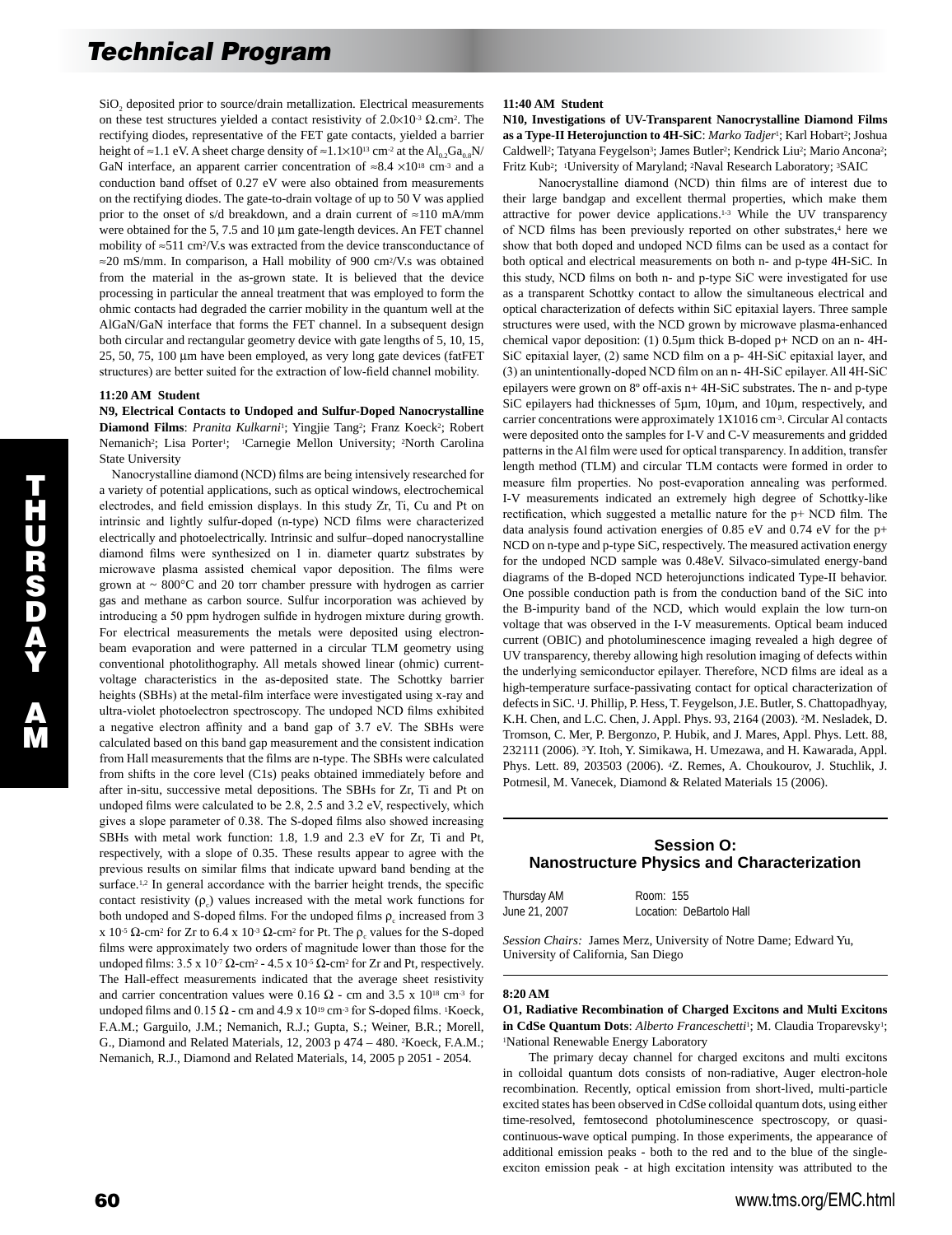radiative recombination of charged excitons and multi excitons. However, the origin of the observed emission lines is still highly controversial. In particular, a well resolved, high-energy emission band - about 100-250 meV to the blue of the single-exciton main emission peak - was attributed to the radiative recombination of a p-like electron with a p-like hole in a tri-exciton complex (three holes and three electrons). This interpretation, however, is problematic, because in CdSe quantum dots up to several nanometers in diameter the two spin-degenerate energy levels at the top of the valence band are both s-like, and can accommodate up to four holes. As a result, one expects that in the tri-exciton ground state the p-like valence-band states are not occupied by holes, thus making p-p radiative recombination impossible. Using atomistic pseudopotential calculations, we have calculated the optical emission spectra of excitons, multi-excitons and charged excitons of CdSe quantum dots ranging in size from 3 to 6 nm. We find that (i) the main emission peak of charged multiexcitons, which originates from the recombination of an s-like electron with an s-like hole, is significantly blue shifted with respect to the neutral monoexciton emission peak. (ii) The p-like hole states are populated in the tri-exciton ground state of CdSe quantum dots, because of the relatively small Coulomb repulsion between s-like and p-like hole states, which leads to a non-aufbau occupation sequence of the hole levels. The occupation of p-like hole states in the tri-exciton ground state explains the observed high-energy peak in the tri-exciton emission spectrum. (ii) The observed temperature dependence of the tri-exciton p-to-p emission peak originates from the dark-bright splitting of the tri-exciton ground state. Our results provide a consistent explanation of the physical origin of chargedexciton and multi-exciton emission lines in CdSe quantum dots.

## **8:40 AM**

**O2, Conduction Band and Electronic Properties of AlP-GaP Superlattices**: M. P. Semtsiv<sup>1</sup>; O. Bierwagen<sup>1</sup>; S. Dressler<sup>1</sup>; *W. Masselink<sup>1</sup>*; V.V. Rylkov<sup>2</sup>; J. Galibert2; M. Goiran2; J. Leotin2; 1Humboldt University Berlin; 2Laboratoire National des Champs Magnetiques Pulses

 Both AlP and GaP are indirect-band-gap semiconductors with their conduction band minima at X. Together, they form a type-II heterojunction system, with the X-valleys of the AlP lower in energy than those of GaP, but with the lowest-lying states for holes in the GaP. The system has attracted attention for two potential applications: 1) Green-to-yellow light emission with relatively high intensity due to the folding of the Brillouin zone;<sup>1</sup> 2) intersubband transitions in the THz frequency range including a range of 30–40µm that is difficult in GaAs-based systems due to optical phonons.2,3 We have investigated the electronic properties of a series of AlP-GaP superlattices with varying AlP thickness. These structures were grown using gas-source MBE on GaP (001) substrates. Cyclotron resonance, quantum Hall effect, and Shubnikov-de Haas oscillations were measured for modulationdoped structures (the GaP layers Si-doped) at magnetic fields up to 50T. Intersubband optical absorption measurements were also carried out for other AlP-GaP superlattices with doped AlP wells. The results taken together allow an accurate determination of the effective mass tensor for the conduction band minimum of AlP, its symmetry and location in momentum space, the donor doping efficiency for AlP, and the deformation potential for the strained AlP X-valleys. The AlP-GaP superlattices can be separated into two classes based on AlP well width with fundamentally different properties. Both the strain due to 0.3% lattice mismatch between the AlP and GaP and the asymmetric effective mass lead to a splitting of the X valleys. The deformation potential pushes the longitudinal valley higher while the increased energy due to the quantum size effect is more pronounced for the transverse valleys. Thus the electrons should reside in the transverse valleys of wider AlP wells but in the longitudinal valleys of narrower wells. The quantum Hall together with Shubnikov-de Haas measurements are consistent with this expectation and further show that the X valleys are located at the Brillouin zone edge and not as a Camels-back as in GaP. Further, the cyclotron resonance data indicate that  $m_t = 0.28m_0$  and  $m_l = 1.0m_0$ . Comparing superlattices with varying AlP well thickness, the cross-over from narrow to wide is determined to lie between 4.5 and 6.5 nm, most probably at about 4.9 nm, allowing a determination of the X-valley deformation potential for AlP. 1F. Issiki, S. Fukatsu, and Y. Shiraki, Appl. Phys. Lett. 67, 1048 (1995). 2M. P. Semtsiv, U. Müller, W. T. Masselink, N. Georgiev, T. Dekorsy, and M. Helm, Appl. Phys. Lett. 89, 184102 (2006). 3M. P. Semtsiv, S. Dressler, W. T. Masselink, V.V. Rylkov, J. Galibert, M. Goiran, J. Leotin, Phys. Rev. B 74, 041303 (2006).

**O3, Anisotropic Tunneling-Mediated Transport in Two-Dimensional**  Arrays of InAs Nanostructures: Oliver Bierwagen<sup>1</sup>; *W. Masselink<sup>1</sup>*; 1Humboldt University Berlin

 We have investigated the anisotropic electronic transport in planar arrays of coupled quantum wires and quantum dots. Our data show that the transport anisotropy arises not only from the structural anisotropy of the nanostructures, but primarily from directional-dependent coupling between the structures. Thus, even in arrays of quantum dots that are isotropic in shape, the electronic transport can be anisotropic. Finally, a switching device based on transport anisotropy is described and characterized. Using gas-source MBE we prepare InAs quantum dots, quantum dashes, and quantum wires on InP substrates. The shape of the self-organized nanostructure is controlled by substrate orientation and growth conditions.<sup>1</sup> Generally, quantum wires can be formed along the [-110] direction of the InP (001) substrate. When wire formation is inhibited, an unordered array of quantum dots forms. We have prepared a variety of such modulation-doped InAs nanostructures and investigated the direction-dependent transport. Transport anisotropies as high as 30 for electrons and 100 in the case of p-type modulation-doped structures are measured. Surprisingly, the transport in arrays of quantum dots without an obvious structural anisotropy is clearly anisotropic, with the electron mobility in the [-110] direction 10 times as high as in the [110] direction. The results can be explained, however, through small differences in the tunneling-mediated coupling in the two directions. Based on the temperaturedependent transport data and a model based on direction-dependent coupling between adjacent nanostructures, we conclude that the transport anisotropy is primarily due to the difference in tunneling in the two directions. For both electrons and holes, the anisotropic transport is described in terms of coupling and mean free path within the nanostructure. In the case of p-type nanostructures, the transport in the low-mobility direction is through hopping. By applying a gate electrode to the top of the nanostructures, we are able to control the transport anisotropy through control of the coupling. The largest degree of anisotropy control demonstrated is a factor of 2. Based on this demonstrated gate-controlled transport anisotropy, a 5-terminal switching device is described and characterized. 1O. Bierwagen and W. T. Masselink, Appl. Phys. Lett. 86, 113110 (2005).

#### **9:20 AM Student**

## **O4, Infrared Reflectivity Spectroscopy of Optical Phonons in Short-**Period AlGaN Superlattices: *Joseph Herzog*<sup>1</sup>; Alexander Mintairov<sup>1</sup>; Kai Sun<sup>1</sup>; Yu Cao<sup>1</sup>; Debdeep Jena<sup>1</sup>; James Merz<sup>1</sup>; <sup>1</sup>University of Notre Dame

 GaN and AlN compounds have been proven useful in wide bandgap microelectronics and optoelectronics. Properties of bulk GaN and AlN have been studied extensively; however, many characteristics of AlGaN superlattices are not well known. In particular, the properties of phonons, which greatly decrease electron mobility due to scattering, have not been determined. Note that effects of phonons are not always negative; for example, phonons can be useful for heat dissipation. In order to determine phonon properties, infra-red reflectivity spectra were measured on bulk semiconductors and on short period superlattices (SPS) which have been grown by high quality molecular beam epitaxy (MBE). The superlattices were grown on a thin (30-70nm) GaN buffer layer which was deposited on a sapphire substrate. Each superlattice consisted of 300 periods of alternating layers of GaN and AlGaN, each containing between 1 and 8 monolayers. The structure of each was measured by X-ray diffraction. Next, each sample's reflectivity was measured at a 15° incidence angle using a Bruker IFS-66V spectrometer in the range 400-2000 cm-1. From these experimental spectra the dielectric function, and hence the optical phonon properties (namely phonon frequency and phonon damping) can be determined. Mapping the experimental spectra with theoretical calculations determined the longitudinal and transverse optical phonon energies and damping that were present in the AlGaN superlattices. Different AlGaN superlattice combinations were studied and plots of phonon energies versus material composition were obtained. These results prove useful in engineering phonons at specific frequencies. Furthermore, new phonons were discovered that were not present in bulk AlN and GaN. The theory of "confined phonon modes" proved useful to predict some of these new phonon modes. Finally, phonon characteristics were measured as a function of temperature, confirming that phonon energies decrease with increasing temperature, as expected.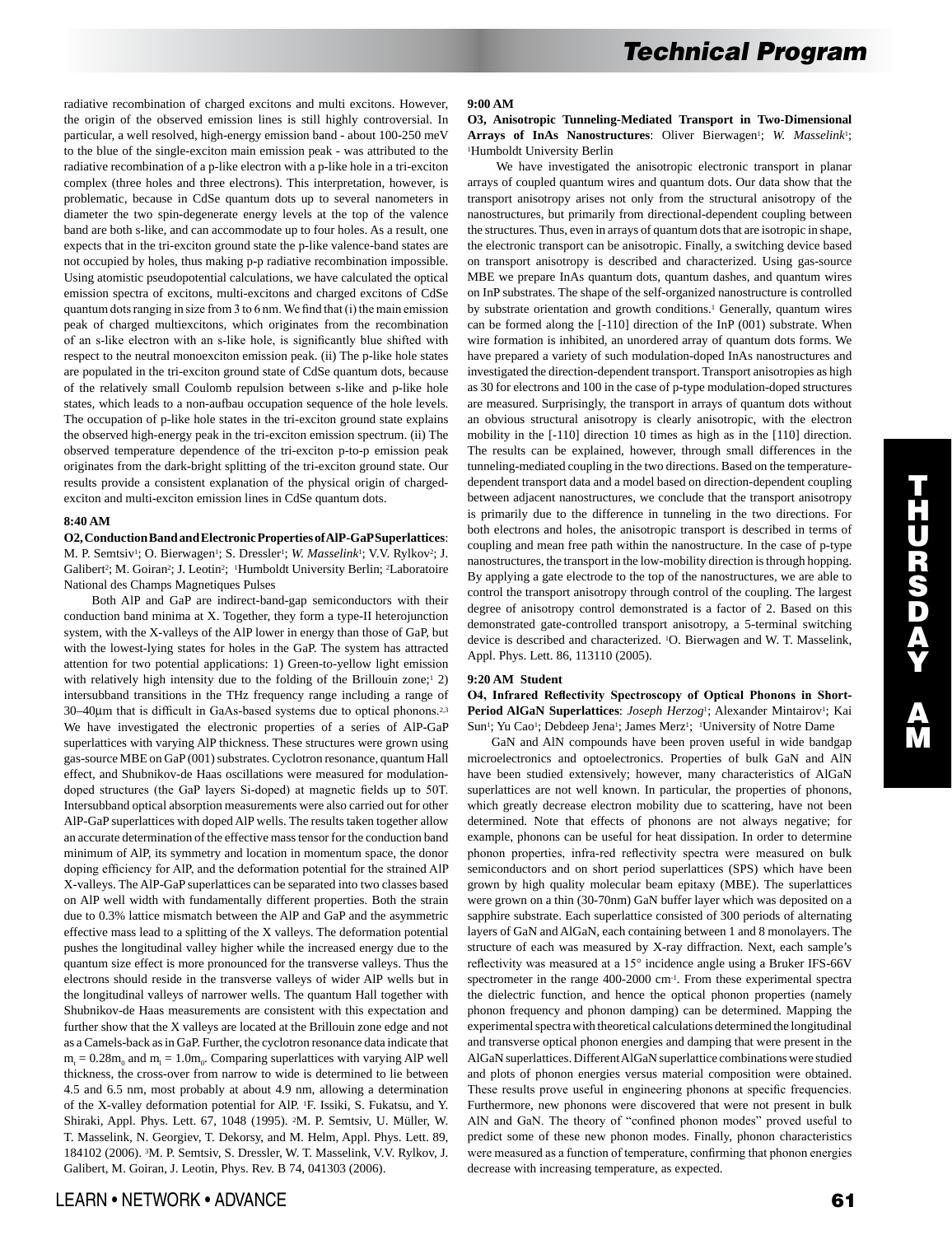#### **9:40 AM Student**

**O5, Transport Properties and Applications of Quantum-Wire Solids**: Amol Singh<sup>1</sup>; Masaru Kuno<sup>1</sup>; Huili Xing<sup>1</sup>; Debdeep Jena<sup>1</sup>; <sup>1</sup>University of Notre Dame

 Semiconducting nanowires (NWs) are synthetic materials which have tunable optical and electrical properties favorable for applications in wearable displays, bio-sensors, photodetectors etc. When assembled into dense connected networks on insulating surfaces, they form semiconducting films that can be called quantum-wire solids, analogous to the widely studied quantum-dot solids formed from semiconducting nanocrystals (NCs). Due to the quantum confinement of carrier wave functions, transport in quantum-dot solids occurs by hopping and by charging/discharging of the NCs, reducing both the conductivity and the speed of devices using them as the active layers. On the other hand, in quantum-wire solids, we can take advantage of delocalized carrier wavefunctions along the nanowire axes, resulting in superior transport properties, while retaining most advantages of sizeconfinement and offering new capabilities such as polarization sensitivity. In this work, we present our studies of the transport properties of quantum-wire solids made of ultrathin semiconductor NWs covering a range of bandgaps from the visible to the IR, and demonstrate polarization-sensitive quantumwire solid photodetectors. A high yield and low cost solution-based growth technique called solution liquid solid (SLS) was employed to grow NWs of CdSe (bulk gap ~1.74 eV), CdTe (~ 1.5 eV), PbS (~0.34 eV) and PbS (~0.27 eV). The wires were 10-20 nm in diameter and 1-10 microns long. Dense, connected quantum-wire solids were made by drop casting NWs on glass and subsequent metal evaporation and annealing. The dark conductivities of CdSe, and CdTe quantum-wire solids were found to vary as exp(-Ea/2kT) at high temperatures (360K–470K), where Ea is close the respective bulk bandgaps. At lower temperatures, the conductivity saturates, indicating the presence of a very low concentration of residual dopant impurities. The residual conductivity allowed us to extract a residual impurity doping ~102 cm-3, indicating a very high level of purity of the wires. The low residual impurity densities also confirm the fact that the growth kinetics in the solution-synthesis of NWs and NCs makes them difficult to dope. At higher temperature thermally generated charges determine the transport and dark current increases by 5 orders of magnitude in temperature range 360K–470K. Under optical illumination, the photocurrent is  $> 3$  orders of magnitudes larger than the dark current and above a critical temperature, thermally generated carriers exceed optically generated one and the photocurrent and dark current become essentially the same. Photocurernt spectroscopy was performed on the quantum-wire solids, and band-edge photocurrent onset was observed, confirming the measured bandgap from absorption and emission measurements. Polarization-sensitive photodetectors were demonstrated with the CdSe quantum-wire solids. The responsivity of the photodetectors was in ~0.1 A/W range.

#### **10:00 AM Break**

## **10:20 AM Student**

**O6, Nanometer-Scale Measurements of Confined States in and between InAs/GaAs Quantum Dots**: *Vaishno Dasika*1; Jin Dong Song2; Rachel Goldman<sup>1</sup>; <sup>1</sup>University of Michigan; <sup>2</sup>Korea Institute of Science and Technology

 In the past decade, strain-induced self-assembled quantum dots (QDs) have enabled enormous advances in optoelectronics, including high performance infrared light-emitters and detectors. Further advances in light-emitters will require a narrowing of the density of states, which may be achieved through an improved understanding and control of the electronic effects of QD composition, size, and shape. We have explored the effects of composition gradients on the confined states in and between QDs. These QDs were grown with thick (~ 50 nm) GaAs spacers between QD layers to ensure that coupling would not take place between QDs from different layers. Cross-sectional scanning tunneling microscopy (XSTM) images reveal QDs with diameters typically between 14 nm and 40 nm and heights typically between 4 nm and 14 nm. Scanning tunneling spectroscopy (STS) spectra were acquired from different locations within the QDs, in comparison with regions of clean GaAs from the spacer layers. The room temperature STS spectra revealed a gradient in effective band gap across the length of individual QDs, with the smallest effective gap near the QD centers. This has been attributed to the increased concentration of indium toward the center of the InAs QD. In addition, this gradient in effective band gap across the QD was mostly accommodated in the conduction band of the QD. Both of these effects were observed in QDs of different sizes. For the wetting layers (WL) between the QDs, we used STS to measure the effective bandgap in various regions of the WL. Regions of the WL with a higher concentration of In displayed a smaller bandgap than regions of the WL with a lower concentration of In. Thus, we have confirmed that the WL surrounding QDs is not homogeneous. To explore the STS energy resolution, low temperature measurements of both the QDs and WLs will also be discussed.

#### **10:40 AM Student**

**O7, Composition Analysis of Silicon and Germanium Nanowires Using Pulsed-Laser Atom Probe Tomography:** *Daniel Perea*<sup>1</sup>: Eric Hemesath<sup>1</sup>: Jessica Lensch Falk<sup>1</sup>; Lincoln Lauhon<sup>1</sup>; <sup>1</sup>Northwestern University

 Semiconductor nanowires of controlled composition and doping are useful building blocks for nanoelectronic and nanophotonic devices. Metrological techniques capable of exploring spatial variations in nanowire composition are needed to correlate electronic and optical properties with the dopant concentration and composition. Of particular interest in nanowires grown by the vapor-liquid-solid (VLS) method is whether or not atoms from the catalyst seed particle become incorporated into the nanowire during growth, a topic of frequent speculation. Pulsed-laser local electrode atom probe tomography (PL-LEAP) is capable of analyzing the composition of semiconductors with sub-nanometer spatial resolution and ppm sensitivity, and was recently shown to be well-suited for the analysis of individual semiconductor nanowires.<sup>1</sup> We used PL-LEAP to analyze the composition of individual Si and Ge nanowires grown by the VLS mechanism with Au catalysts and silane and germane as the source gas, respectively. Uniform Si and Ge nanowires and nanowire heterostructures were grown epitaxially on Si(111) and analyzed at temperatures of 50-100K and pulse energies of 0.02- 0.5 nJ. Runs of up to 8 million atoms were collected for silicon nanowires, with typical analysis volumes 20 nm in diameter and hundreds of nanometers in length. By analyzing several nanowires grown under identical conditions, it was determined that the concentration of Au in silicon nanowires is less than  $\sim$ 10<sup>17</sup> atoms-cm<sup>-3</sup>. In ideal runs, there are zero background counts in the mass-to-charge ratio windows associated with Au species, indicating that this concentration is an upper bound limited by counting statistics. As with Si, Au atoms were not detected in Ge nanowires, enabling an upper bound of 7x1016 atoms-cm-3 to be established. While Au at these concentrations would still have a significant effect on the lifetime of minority carriers in bulk silicon, our recent studies of minority carrier diffusion, to be reported in another session, indicate that surface recombination dominates minority carrier lifetime in these nanowires. PL-LEAP measurements have been extended to boron-doped silicon nanowires grown in the presence of diborane, and to Si-Ge core-shell and axial heterostructures. B atoms are detected at concentrations well below the gas phase concentration ratios, indicating an incorporation efficiency less than unity. Ge shells were used as radial markers to quantitatively determine the radial distribution of dopant atoms within the nanowire, and isolate surface doping from dopants incorporated through the catalyst. 1D. E. Perea, J. L. Lensch, S. J. May, B. W. Wessels, and L. J. Lauhon, Applied Physics A-Materials Science & Processing 85, 271-275 (2006).

#### **11:00 AM**

**O8, Nanoscale Strain and Composition Mapping in Quantum Dots Using Kelvin Probe Force Microscopy**: *Yossi Rosenwaks*1; S. Shusterman2; A. Schwarzman<sup>1</sup>; A. Raizman<sup>2</sup>; A. Sher<sup>2</sup>; Y. Paltiel<sup>2</sup>; <sup>1</sup>Tel-Aviv University; 2Soreq Nuclear Research Center

 One of the key factors in improving quantum dots (QDs) electrical properties and QDs based devices is the ability to control the crucial parameters of composition, doping, size, and strain distribution within the QDs, as well as the crystalline structure at the QDs substrate interface and surfactant layers. Any attempt to improve growth conditions and performances would largely benefit from strain distribution and composition variations measurement within and around the dots. We present ultra-high vacuum Kelvin probe force microscopy (KPFM) measurements of InSb quantum dots that enabled us to map the strain fields and composition variations within individual QDs. The QDs were grown on highly Te-doped GaAs, InSb, and GaSb (100)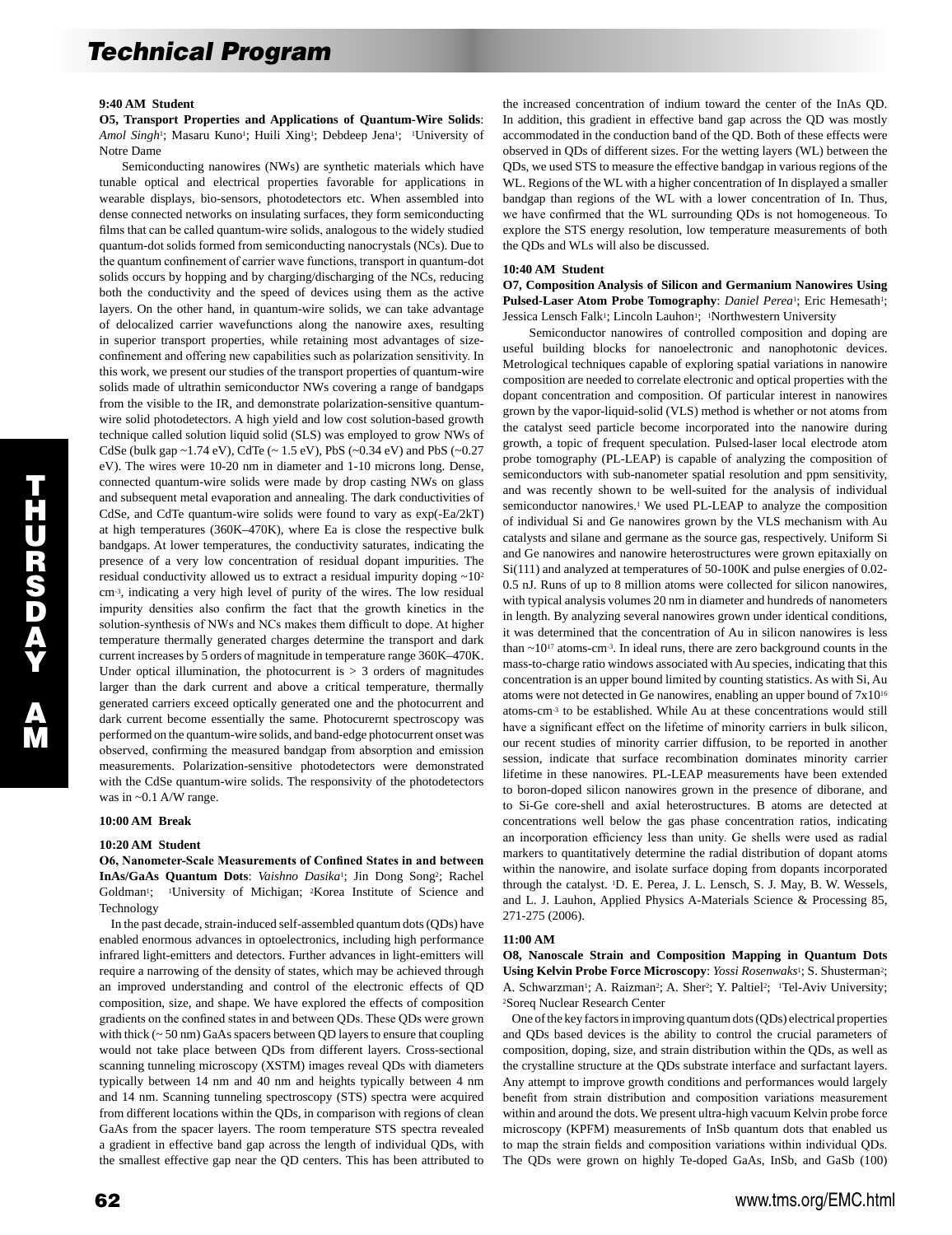oriented substrates by the droplet heteroepitaxy (DHE) method. The KPFM measurements were based on a modified UHV AFM (VT AFM, Omicron Inc.) operated at pressure 10-10 mbar, where the topography is measured in the non-contact frequency modulation mode at the first cantilever resonance, while the AC voltage applied to the tip for the KPFM measurements is tuned to the second resonance frequency. The KPFM measurements conducted on the InSb/GaAs dots showed a 'bagel-shaped' surface potential in the circumference of each dot. In general, the dots work function may be affected by their composition changes due to interdiffusion or dissolving of the substrate material by the liquid In droplets, by mismatch strain in both the substrate and the QDs, doping variation, strain dependent piezoelectric band shifts, surface states, quantum effects, and 2D electron gas formation. Considering all these factors, and measuring the strain using high resolution cross-sectional TEM, we show that the CPD fluctuations are mainly due to strain which changes the dots bandgap, and gradual internal composition changes from InAs to InSb. Fitting the measured surface potential profiles of several dots has allowed us to accurately extract the strain and composition within and around each dot.

## **11:20 AM**

## **O9, Detection of Microwave Magnetic Fields on Yttrium Iron Garnet Materials Using Heterodyne Demodulation on a Loop Probe Cantilever**: *Charles Paulson*1; Dan van der Weide1; 1University of Wisconsin

 This presentation describes a magnetic force microscopy technique that can be used for detection of localized high frequency magnetic moments of materials. This technique uses an integrated electromagnet on cantilever design. Current is driven through the electromagnet, creating a high frequency magnetic moment on the cantilever. Frequency mixing with high frequency fields from a sample leads to a force between the sample and cantilever that drives the cantilever into vibration. Therefore this technique can measure high frequency magnetic signals (from10 MHz to  $\sim$ 3 GHz) by demodulation into the ~1kHz mechanical bandwidth (BW) of the cantilever. We demonstrate this method by measurement of ferromagnetic resonance (FMR) of Yttrium Iron Garnet (YIG) samples (a magnetic oxide material) near 3 GHz. The spectra are compared with the microwave network analyzer measurements confirming that we are demodulating the FMR signal down to the lower frequency of the cantilever vibration signal. Our frequency tunable detection system can clearly delineate the magnetostatic modes in the magnetic oxide material. Interestingly, our frequency resolution is set by the mechanical bandwidth of the cantilever, which is quite narrow (~ 1kHz). The combination of broad bandwidth and high resolution in a localized magnetic field detector is uncommon. Since we have a small loop on the end of the cantilever (a magnetic dipole) we can also use this dipole as a pick-up for detection of localized fields. This pick-up measurement can have high spatial resolution, but it suffers from parasitic pick-up on the feedlines to the loop. In regards to the heterodyne force detection, the speed of the spectral acquisition can be comparably fast relative to a commercial spectrum analyzer that is measuring signals in a similarly narrow BW. We also present an analysis of the interaction between the cantilever and the sample. One of the interaction forces is described in terms of the magnetic moments and fields that exist on the sample and the cantilever. We also discuss and present data related to calorimetric (heating) forces that are acting on the cantilever. Calorimetric effects have been described previously in work from other researchers. We compare and contrast our results with other vibrating systems such as tuningforks, and hard magnet tipped cantilevers, that can be made used to detect high frequency magnetic fields. Finally, we will mention a portable antenna that we have built that contains a compact interferometer that is capable of measuring high frequency magnetic fields and we will describe its potential uses in the field of magnetometry.

**11:40 AM O10, Late News** 

# **Session P: Chemical and Biological Sensors II**

| Thursday AM   | Room: 131                |
|---------------|--------------------------|
| June 21, 2007 | Location: DeBartolo Hall |

*Session Chairs:* Alec Talin, Sandia National Laboratories; David Janes, Purdue University

#### **8:20 AM Student**

**P1, Electrical Characterization of Molecular Interactions via GaAs**  Junction Field Effect Transistors: *Kangho Lee*<sup>1</sup>; Heeyeon Park<sup>1</sup>; Albena Ivanisevic<sup>1</sup>; David Janes<sup>1</sup>; <sup>1</sup>Purdue University

 Recent advances in discovering biomarkers for specific diseases, particularly cancers, have necessitated development of ultra-sensitive biosensors for early diagnosis of critical diseases. To detect small amount of biomarkers, it is imperative to develop efficient transducers that can convert biological interactions into quantifiable signals. Various detection schemes have been demonstrated on the basis of different transduction mechanisms by incorporating a quartz crystal microbalance, quantum dots, nanowires, etc. Among these, electrical transduction with conventional semiconductor devices has been considered as a promising candidate due to ease of integration and possibility of label-free detection. Although a number of devices consisting of planar semiconductor layers or nanowires have reported responses to various biomolecules, to date the detailed mechanisms behind electrical detection of biological interactions have not been elucidated, in part due to the limited number of studies which have characterized the chemical properties of the surfaces along with the electrical responses. In this study, GaAs junction field-effect transistors (JFETs) were fabricated to investigate the effects of organic adsorbates on device electrical characteristics and transduction of a biological interaction between TAT peptide and TAR RNA. The JFETs have a layer structure that consists of a 100 nm heavily-doped n-GaAs layer for low contact resistance, a 100 nm Si-doped (5×1017 cm-3) n-GaAs channel layer, a 300 nm Be-doped (5×1016 cm-3) p-GaAs layer for gate modulation via pn-junction depletion width changes, and a 100 nm Be-doped p-GaAs low-resistance buffer layer, which are grown on a p++ GaAs substrate by molecular beam epitaxy (MBE). Device isolation was achieved by mesa formation, Au/Ge/Au/Ni/Au source/drain contacts were lithographically formed and a backside gate contact was formed by e-beam deposition of Pt/Ti.  ${}_{3}N_{4}$  was deposited for device passivation by plasmaenhanced chemical vapor deposition (PECVD), and active device and contact regions were exposed by dry-etching the  $Si<sub>3</sub>N<sub>4</sub>$  layer. Finally, recess etching was performed to adjust threshold voltage  $(V_{th})$ . Mixed monolayers of 1octadecanethiol (ODT) and TAT peptide (TAT) were solution-deposited on the GaAs surface, with the TAT providing selective binding sites for a specific RNA and the ODT serving to passivate the surface. Prior to immobilization of ODT and TAT onto devices, modified GaAs surfaces were characterized by X-ray photoelectron spectroscopy (XPS). The XPS analysis revealed that GaAs modified with a mixed monolayer of sequentially deposited ODT and TAT did not show surface oxidation peaks with ~30% of TAT in an ODT host matrix. GaAs JFETs functionalized with the mixed monolayer exhibited a negative  $V_{th}$  shift of 0.5V with comparable subthreshold slope, which indicates existence of net positive charges on the surfaces. Investigations of the reactivity of modified devices with TAR RNA and optimization of mixed monolayer formation are still in progress.

#### **8:40 AM**

**P2, Resistivity Response of Hemin Functionalized InAs to Low ppm**  Levels of Nitric Oxide Gas: Michael Garcia<sup>1</sup>; Scott Wolter<sup>1</sup>; William Lampert<sup>2</sup>; Changhyun Yi<sup>1</sup>; Maria Losurdo<sup>3</sup>; Giovanni Bruno<sup>3</sup>; April Brown<sup>1</sup>; 1Duke University; 2Army Research Office; 3IMIP-Consiglio Nazionale delle Ricerche

 InAs structures are of interest for sensors and other devices due to the existence of an electron surface accumulation layer resulting from Fermi level pinning in the conduction band. The modification of the surface charges changes the concentration of this surface layer leading to the efficient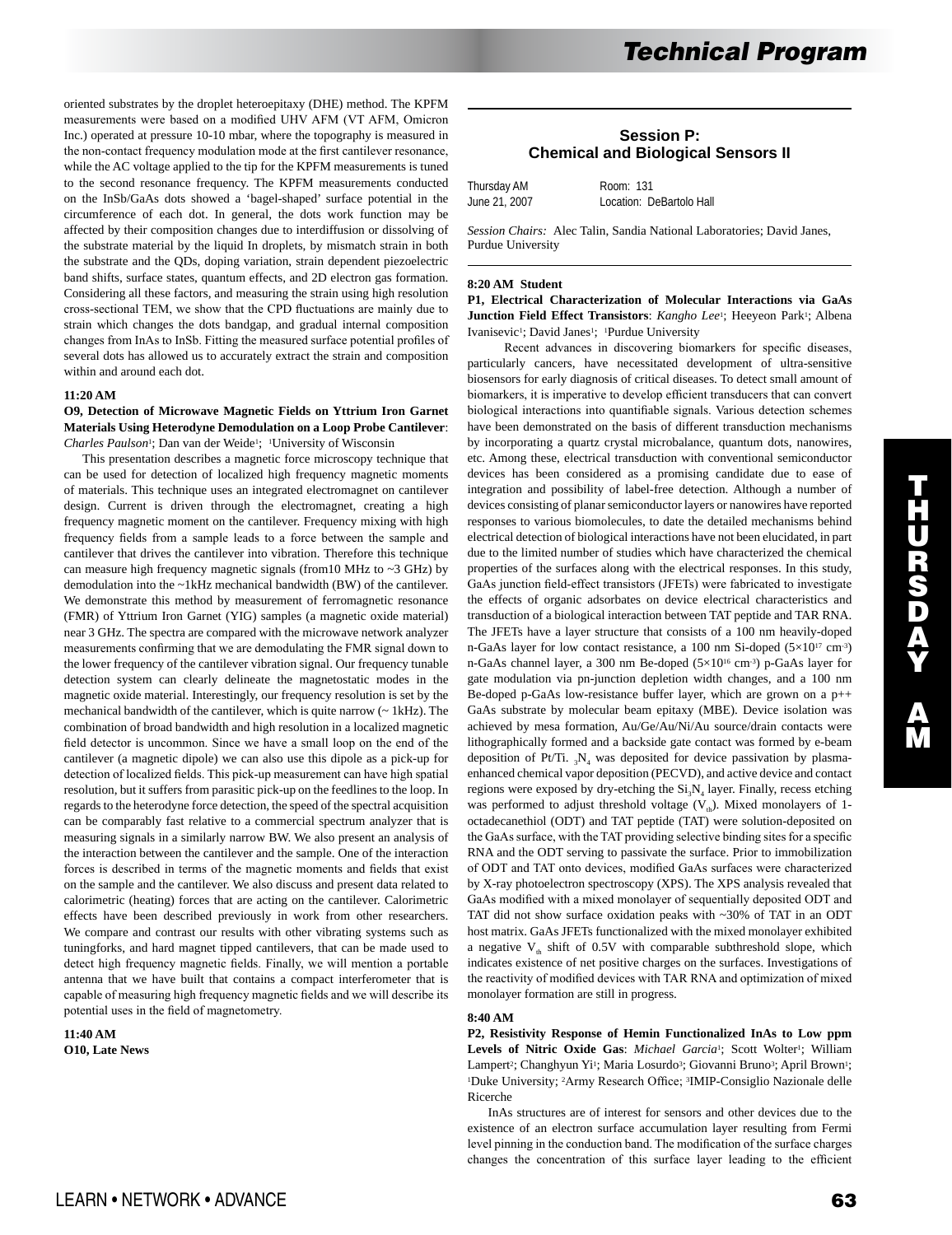modulation of the sample conductivity. In this work, we explore InAs on InP substrates as a sensor platform for radical gases (such as NO and NO2). NO's diverse roles in defense, biological, and environmental fields create interest in the development of selective and sensitive solid state sensors. In a controlled gaseous environment, InAs samples were probed for changes in resistivity while exposed to varying concentrations of NO and other analytes. Initial results show 1.4 ppm of NO inducing a +8% change in the sheet resistivity with trends that show increased response correlated with increased NO concentration. The increasing resistivity response indicates a depletion of the electron carriers in the surface accumulation layer, which causes upward band-bending. The NO2 response was significantly greater than that of NO, which could be due to differences in electron affinities, ionized partial pressures, dipole moments, or catalytic activity of the surface. Additionally, the functionalization of the InAs surfaces with hemin porphyrins was explored for enhancing selectivity and sensitivity to NO and NO2. Xray photoelectron spectroscopy data revealed changes in surface chemical composition and valence band maximum following functionalization chemistry. The N 1s and Fe 2p core levels of functionalized InAs (at  $\sim$  398.5 eV and 711 eV, respectively) indicate the presence of the Fe porphyrins. Furthermore, the functionalization process has been extensively examined and corroborated with spectroscopic ellipsometry analysis. The analyte concentration, sample conductivity, and surface band energy relationships are modeled in an attempt to elucidate experimental sensor response for recommended materials optimization.

#### **9:00 AM**

**P3, Photoelectric Junctions between GaAs and Photosynthetic Reaction**  Center Protein: *Yossi Rosenwaks<sup>1</sup>*; L. Frolov<sup>1</sup>; S. Richter<sup>1</sup>; I. Carmeli<sup>1</sup>; H. Carmeli<sup>1</sup>; <sup>1</sup>Tel-Aviv University

 The possible use of proteins in solid-state electronic devices is intriguing because of their versatile structure and function but requires activity under dry environment. We report on the use of a robust cyanbacterial membrane protein photosystem I (PS I) with its outstanding photoelectronic properties to fabricate an active electronic junction between the protein and GaAs. The photoactive reaction center PS I, a nano-sized protein-chlorophyll complex that harvests photons with a quantum efficiency of  $\sim$ 1 is functional in a dry environment. The stable functional junction was achieved by covalently binding genetically engineered cysteine mutants of PS I to a chemisorbed monolayer of small connecting molecules on the GaAs surface. Although the PS I monolayer is oriented in the same direction on the surface of the crystals, Kelvin probe force microscopy measurements showed an induced photovoltage of 0.3 V and -0.47 V in PS I-coated p- and n-type GaAs, respectively. The photovoltage resulted from an opposite direction of an electron and hole transfer between PS I and the semiconductors due to a difference of almost -0.8 eV in the Fermi level energy of the p- and n-GaAs, providing direct evidence of an electronically coupled junction. The electronic coupling between the protein and inorganic semiconductors described here could pave the way to the use of hybrid bio-solid state systems in various electrooptical devices such as phototransistors as highly sensitive photo sensors.

## **9:20 AM**

**P4, Characteristics of Carbon Nanotube Field-Effect Transistor Biosensor without Top-Gate Metal Electrode**: *Masuhiro Abe*1; Katsuyuki Murata<sup>1</sup>; Tatsuaki Ataka<sup>1</sup>; Kazuhiko Matsumoto<sup>2</sup>; <sup>1</sup>Olympus Corporation; 2Osaka University

 For home medical care in distant places, it is very important to develop compact and simple biosensors that can perform real-time measurements. For practical use, such a biosensor should display high sensitivity. Because its electron capacitance is very small, the carbon nanotube field-effect transistor (CNT-FET) is expected to be able to detect living biological molecules with high sensitivity. We succeeded in detecting proteins by using a topgate CNT-FET. The proteins (antigens) react with antibodies on the top gate of the CNT-FET biosensor and the biosensor detects the electron charges of the antigens on the top gate. Therefore, the structure of the top gate has a significant influence on the performance of the sensor. In this study, we prepared a CNT-FET biosensor without a metal top gate. The antibodies were fixed directly onto the insulator that was located above the CNT channel. We investigated the influence of the top gate on the performance of the

sensor. In the sample CNT-FET, a single-wall carbon nanotube and silicon nitride were used as a channel and insulator, respectively. We used PSA and a-PSA for the measurement, where PSA and a-PSA were an antibody and an antigen, respectively. The a-PSA was physically adsorbed onto the silicon nitride of CNT-FET which is referred to as the PSA sensor. A silicone rubber wall was placed on the PSA sensor, where a solution of Tris buffer (pH 8.0) containing PSA was poured. The dependence of the drain current on the PSA concentration was measured. Tris buffer without PSA was also poured onto the PSA sensor. The PSA sensor displayed an n-type property, since the drain current increased when the top-gate voltage was swept in the positive direction. When Tris buffer containing 7000 nmol/L PSA was poured onto the PSA sensor at  $V_{\text{TG}} = +1$  V, the drain current decreased by 57 nA compared to the case when a 0 nmol/L PSA test solution was used. The developed CNT-FET biosensor was demonstrated to be capable of detecting the protein under investigation. Furthermore, the drain current dependence on the PSA concentration was investigated, and the performance of the developed biosensor was compared to that of a CNT-FET biosensor with a metal top gate.

### **9:40 AM Student**

**P5, Fabrication and Electrical Properties of Nanoplate Field Effect Devices for Chemical and Biological Molecule Sensing**: *Oguz Elibol*1; Bobby Reddy<sup>1</sup>; Rashid Bashir<sup>1</sup>; <sup>1</sup>Purdue University

 Semiconductor field effect sensors enable the possibility of realizing cost effective, highly dense label-free sensors for the detection of chemical and biological species. Such sensors can be readily integrated with existing platforms for micro total analysis systems, or lab-on-a chip systems. In addition, field-effect devices realized using nanowires, or other materials and structures have proven to provide detection sensitivity and selectivity far surpassing current clinical alternatives. In this work we present the development and characterization of a biological sensor using conventional microfabrication methodologies. The resulting structure has a single crystal silicon active area of 20 nm in thickness, 30 microns in length and 2 microns in width. Electrical characterization results highlight the importance of contacts and of control of surface properties from the stand point of optimizing device sensitivity. The ease of fabrication when combined with the end versatility of the finished product validate such devices as highly useful and practical chemical and biological sensors. Fabrication of the nanoplate devices starts with a 4 inch SIMOX-SOI wafer, with a top silicon layer of 50 nm, and a buried oxide layer of 160 nm, with p-type doping. The top layer of the silicon was thinned down to 20 nm via dry oxidation. The active area of the device was defined by conventional lithography and dry etching. Next, the source and drain regions were boron doped using an implant mask. Contacts to the active area were defined by lifting off an adhesion layer of 20 nm titanium and 180 nm platinum. PECVD oxide was deposited as a metal passivation layer in order to minimize the parasitic conductance through the fluid environment. The oxide directly over the pad areas near the edge of the wafer were etched, and layers of 200 nm titanium and 800 nm of gold for wire bonding were deposited and defined by liftoff. Via lithography, windows above the active areas of the devices were defined through a photoresist mask. Lastly, individual dies were etched using BOE to expose the active area of the devices. Electrical testing of devices was performed before contact anneal, after contact anneal and after oxide passivation layer deposition. The substrate was used as a back gate in order to extract gate dependent electrical characteristics. Devices were observed to be highly sensitive to the interface charge formed as a result of the PECVD deposition, which dramatically shifted device threshold voltages tens of volts. Dry state electrical results obtained confirm the sensitivity of the nanoplate devices to surface charge, which is extremely advantageous for usage as an ultra-sensitive field-effect chemical/biological sensor. However, this also requires careful control of surface properties in order to achieve the maximum sensitivity with the devices.

#### **10:00 AM Break**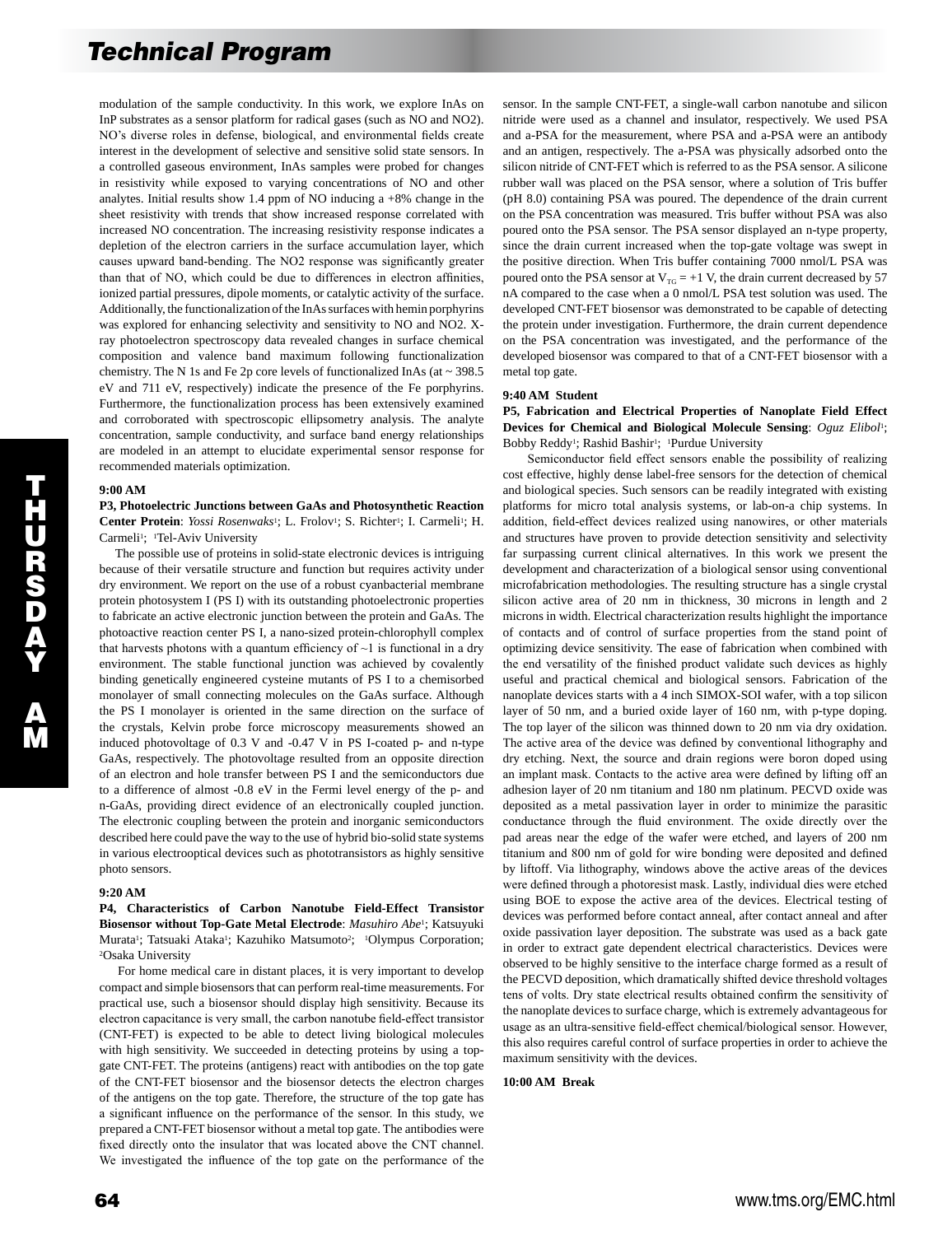## **10:20 AM Student**

**P6, Fabrication and Characterization of Novel Three Terminal Nanochannel Devices for the Detection of Short Biomolecules**: *Murali Venkatesan<sup>1</sup>*; Samir Iqbal<sup>1</sup>; Rashid Bashir<sup>1</sup>; Dimitrios Peroulis<sup>1</sup>; <sup>1</sup>Purdue University

 Solid state nanopores offer immense potential as tools to replicate and understand the biophysics of single molecule transport through ion channels. In addition, nanopores, synthesized either biologically or fabricated on solid-state membranes, could potentially lead to rapid and reliable genome sequencing, vital in vast applications in biology and medicine. Solid state nanopores exhibit increased chemical, thermal, and mechanical stability over biological pores and can be fabricated using conventional CMOS fabrication processes. Thus, solid state nanopores have the flexibility of operating at high pH and elevated temperatures whilst allowing for integration with electrical contacts and optical probes. The translocation of negatively charged DNA molecules through nanometer sized solid state pores is conventionally done using two terminal electrophoresis. Using such two terminal techniques, various phenomena have been investigated and reported in the literature such as counterion condensation on biomolecules, discrimination of DNA molecules based on length and nucleotide composition and the conformational changes of long DNA molecules during translocation through the nanopore. The observed phenomena however, are often difficult to reproduce due to variations in pore wetness, oxide charges, induced charges in the Silicon-On-Insulator (SOI) membrane and the degree of counterion condensation on biomolecules. These factors heavily influence the dynamics of molecular transport through the nanopore. The effects of surface charges on pore conductivity, as a function of buffer concentration have been reported. Extending this concept, we propose a three terminal device that can regulate surface charges through the internal SOI layer thereby controlling channel conductance and potentially the transport characteristics of biomolecules through the nanochannel. We have fabricated a novel three terminal nanochannel device consisting of two external electrophoresis electrodes, in conjunction with a third electrode (gate electrode) integrated onto the SOI layer. Grounding of the SOI through the third terminal can remove static stray charges induced in the SOI layer. The SOI membrane is heavily doped and annealed during the pore fabrication process to achieve high conductivity for both AC and DC applications. Subsequent etch, oxidation and TEM shrinking steps are used to form the nanopore followed by wire bonding of the gate electrode to the SOI surface after localized removal of oxide. The electrical isolation of the third electrode is done using a Polydimethylsiloxane (PDMS) protective layer. In addition, electrical characterization of the third electrode is carried out. It is expected that the channel conductance at low molarities  $( $0.1M$ ) may potentially be controlled by adjusting the bias on the third$ terminal. We have carried out two terminal electrophoretic measurements using short molecules (molecule length≈nanochannel length). The applicability of this three terminal device to short molecule measurements and the theoretical and experimental implications of such a device with the third terminal will be presented.

## **10:40 AM Student**

**P7, Biochemical Functionalization of Semiconductor Devices: Cation Selectivity and Surface Charges**: *Samir Iqbal*1; Edward Judokusumo2; Bala Murali Venkatesan<sup>1</sup>; Dimitrios Peroulis<sup>1</sup>; Demir Akin<sup>3</sup>; Rashid Bashir<sup>4</sup>; 1Purdue University, Birck Nanotechnology Center, School of Electrical and Computer Engineering; 2Purdue University, Birck Nanotechnology Center, Weldon School of Biomedical Engineering; 3Purdue University, Bindley Bioscience Center, Birck Nanotechnology Center, Weldon School of Biomedical Engineering; 4Purdue University, Bindley Bioscience Center, Birck Nanotechnology Center, School of Electrical and Computer Engineering, Weldon School of Biomedical Engineering

 Solid state technology has matured over decades and is now identified as a key component for realizing novel nano-structures. There are unparallel and unmatched advantages in terms of cost, control, efficiency, and packaging of novel devices. These qualities of the semiconductor processing can be leveraged to fulfill the persistence need of biotechnology and medical diagnostics in design and development of ultrahigh sensitivity bio-sensors. Detection of deoxyribonucleic acid (DNA) can be achieved using CCD and FET-type devices in labeled and label-free manner. The DNA is immobilized by physical or chemical adsorption, called the probe, and target DNA is captured from solution phase. The most important factor, not optimally realized in microarray format, is the single base mismatch selectivity at single molecule level. It is important to differentiate between the perfect complementary and mismatched target molecules, where mismatch of as low as one nucleotide may be important. We biochemically functionalized oxidized silicon chips and incorporated mismatch selectivity in the design of target-probe DNA molecules. The biochemical modification of the SiO2 surfaces were characterized throughout the functionalization process and the mismatch selectivity was verified on surface bound DNA molecules by fluorescence labeling. The attachment chemistries were analyzed, comparing and characterizing the most suitable scheme, in terms of surface coverage based on the fluorescence tags on the probe and target DNA molecules. A scheme utilizing homo-bifunctional linker molecule was then identified and used for the probe DNA attachment to nanopore channels. Solid state nanopore channels made in Si/SiO<sub>2</sub> membranes have emerged as progenitors of rapid and cheap next-generation DNA sequencing "machines". First, as for other chemical sensors, sensitive electronic circuitry and photonic sensing capabilities can be integrated directly into a pore–membrane system. Secondly, simultaneous and automated analysis of hundreds of arrays of different channels can potentially be achieved with such an integrated system. Next, they are more robust to withstand wide range of temperature, analyte solutions properties, environments and chemical treatments that might be required for the target detection and to eliminate interference. The adopted biochemical functionalization scheme showed consistent probetarget hybridization efficiency and better stability and reproducibility of the DNA layer. Our derivatization showed that the surface tethered charges increased the conductivity of the pores but the nanopore cation selectivity did not increase, as previously reported. We will present the CMOS-compatible fabrication process, the measurement setup and the results of our experiments. The motives of such CMOS compatible biochemical functionalization can be wide ranging from biosensors to integrated circuits; to detect chemical or biological species in bio-sensors, or the controlled assembly of nano-devices and structures in nano-electronics and biophysical studies.

#### **11:00 AM Student**

**P8, Hydrogen Interaction with Liquid Ga Nanoparticles Monitored**  by the Plasmon Resonance: Pae Wu<sup>1</sup>; Maria Losurdo<sup>2</sup>; Tong-Ho Kim<sup>1</sup>; Giovanni Bruno<sup>2</sup>; Henry Everitt<sup>1</sup>; April Brown<sup>1</sup>; <sup>1</sup>Duke University; <sup>2</sup>Institute of Inorganic Methodologies and of Plasmas-Consiglio Nazionale delle Ricerche, and INSTM

 Hydrogen storage and recovery is of great import to energy-related research efforts. Alternative energy based on hydrogen and fuel cell technology may alter the current transportation and energy landscape and playing a key role for enabling hydrogen-based energy technology is the safe, stable storage and recovery of hydrogen in a portable fashion. To this end, two main issues must be addressed-1) the synthesis of new materials able to store hydrogen and 2) detailed understanding of the chemical and kinetic mechanisms responsible for hydrogen chemisorption and release. The use of nanostructures for hydrogen storage is attractive since hydrogen adsorption is driven by its interaction with surface sites. Metal nanoparticles and, specifically, liquid Ga nanoparticles are interesting for two reasons-1) they can form various hydrides upon reacting with hydrogen and 2) they exhibit a plasmon resonance, which can be tuned in the NIR-VIS-UV range depending on particle size. We have begun spectroscopic ellipsometry (SE) monitoring of the liquid Ga nanoparticle plasmon response to H2 and atomic H (by a remote plasma source) and observed plasmon sensitivity to chemical modification of the Ga nanoparticles induced by interaction with hydrogen. The resonance plasmon peak responds to the Ga-hydrogen interaction mainly by damping the plasmon resonance, which is proportional to the hydrogen dose. The SE therefore provides a non-destructive optical tool to monitor, in real-time, the hydrogen chemisorption and release kinetics. The Ga nanoparticles were deposited at room temperature in UHV molecular beam epitaxy growth chamber (Veeco GENII) onto  $AI, O$ <sub>3</sub> substrates. We previously demonstrated that the Ga nanoparticle plasmon resonance can be monitored by SE and the resonance energy correlates to the average nanoparticle size. Observation of the Ga-hydrogen interaction is monitored in real-time via the imaginary part of the pseudodielectric function,  $\langle \varepsilon \rangle$ , and at the plasmon energy < $\varepsilon$ .> decreases monotonically during H2 exposure, but stabilizes and remains constant once the flow is stopped. The time dependence, *i.e.* the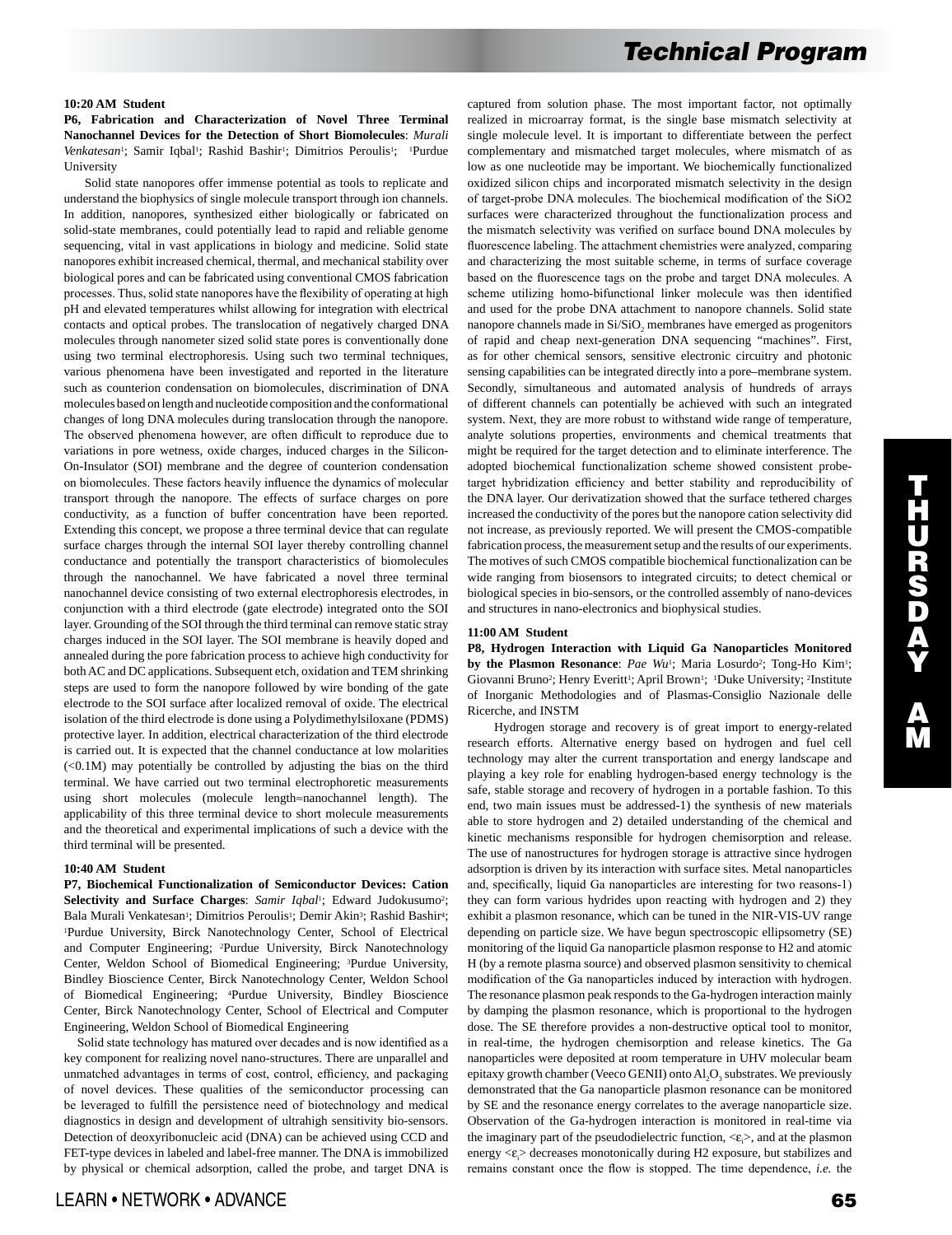interaction rate, is proportional to the H<sub>2</sub> flux with no evidence of saturation within the measurement range. When atomic H is exposed to the Ga nanoparticles the interaction is a strong and abrupt decay-unlike the linear time dependence observed for the H<sub>2</sub> exposure-suggesting higher activity between the atomic H and the Ga nanoparticles compared to  $H<sub>2</sub>$ . Termination of atomic H flux increases  $\leq \varepsilon \geq$ , which follows a 1-exp function, indicating the Ga plasmon resonance to atomic hydrogen is reversible. For both atomic and molecular hydrogen, we also examine the interaction dependence on average Ga nanoparticle size as well as the temperature dependence.  $H_2$ recovery is also studied. Real time kinetic SE data are corroborated by AFM, XPS and XRD measurements.

#### **11:20 AM Student**

**P9, Nanoparticle Light-Emitting Sol-Gel-Based Waveguide Formation**  and Characterization: *Jinlong Zhang*<sup>1</sup>; Thomas Kuech<sup>1</sup>; <sup>1</sup>University of Wisconsin-Madison

 Nanoparticles (NPs) incorporation into waveguide structures is attractive as a potential optical emitter, including lasers. In the present study, a method of incorporating NPs within a multilayer sol-gel waveguide was developed as a tunable light-emitting source. Zirconia-omosil (organic modified silane) sol-gel layer was used as host matrix for the NPs, because of its high refractive index and optical transparency over a broad wavelength including the near-UV wavelength range. The waveguide structure was fabricated through spin-coating on a silicon substrate to facilitate the integration with other semiconductor components. In order to prevent the light leakage or loss to the silicon substrate, a silica-omosil layer with lower refractive index was coated on silicon substrate first. A 3D Beam Propagation Method was employed to simulate the light propagation within the multilayer waveguide. The thicknesses of component layers were optimized to obtain the maximum light confinement factor in the zirconia-omosil layer of 98%. The relationships between film thickness and spin rate, spin time were obtained experimentally. The literature preparations of zirconia-omosil sol-gel films reported have employed acetic acid as chelating agent. However, colloidal NPs are not stable in a low pH environment. Two types of NPs were incorporated into the zirconia sol-gel films: CdS NPs and CdSe/ZnS core/shell NPs. Both of types of NPs no longer exhibited photoluminescence emission after mixing with acid-based zirconia sol. A non-acid based zirconia-omosil sol using acetylacetone as chelating agent was therefore used as the NPs host material. The amount of acetylacetone was adjusted to achieve a comparable chemical reactivity for both the zirconia and silica precursors so that the components of the waveguide formed at the similar rates. The FTIR spectra of zirconiaomosil sol indicate the formation of hetero-linkage (Zr-O-Si). However, the presence of Zr-O-Zr bond was detected in all of the zirconia sol, indicating the reaction between zirconia precursors was preferred. As the ratio of chelating agent increased from 1 to 2, the film surface roughness after spincoating decreased. No measurable luminescence was obtained from the CdS NPs in the non-acid based Zr sol. The CdS NPs have a low solubility in polar solvents due to the hydrophobic ligands attached to the NPs and hence could have aggregated or otherwise precipitated from the solution. CdSe/ZnS NPs, surface functionalized with the MUA ligands, had comparable luminescence in both the zirconia film and the initial water solution. Photoluminescence of CdSe/ZnS NPs with emission wavelengths at 550nm and 580nm were measured. These results indicate that a NP high concentration can be achieved directly into an engineered waveguide structure without degradation provided attention is paid to the chemistry of ligand detachment.

#### **11:40 AM Student**

**P10, In Vitro Microfabrication Assembly of Mitotic-Spindle-Like**  Structures: *Ying-Ming Huang*<sup>1</sup>; Maruti Uppalapati<sup>1</sup>; William Hancock<sup>1</sup>; Thomas Jackson<sup>1</sup>; <sup>1</sup>Pennsylvania State University

 In eukaryotic cells, biological motors, such as kinesin, move along microtubules transporting intracellular cargo. These motor proteins are also involved in assembling complex structures of microtubules, such as the mitotic spindle (Sharp et al., 2000). Building an in vitro model of the bipolar mitotic spindle with the correct orientation of microtubules can provide a test bed for in-depth study of the role of motors in cell division and underlying forces without interference from other force generating mechanisms. We have developed a process to produce simple spindle-like structures using functional microtubule modification, biotin-neutravidin linking,

and dielectrophoresis. For this process we first deposit a blanket layer of Cr (1000Å) onto quartz substrate. Electrodes are then patterned in the Cr layer using photolithography and wet etching. Next, lyophilized neutravidin is resuspend in BRB80 buffer and absorbed onto the substrate with 1 mg/ ml concentration. The sample is then dehydrated in acetone and dried. The neutravidin is then selectively patterned by deep UV exposure from back side of the sample in an UV-ozone tool. The electrode patterns serve as a mask during neutravidin patterning. After neutraviden patterning, a solution which contains microtubules with biotinylated segments at the minus-end (microtubules are structurally polar, with a minus and plus end) is placed on the surface and covered by a coverglass to prevent solution evaporation. Next, a 5MHz, 40V p-p, electric signal is applied to the Cr electrodes and microtubules collect by dieletrophoresis (DEP) at the tips of the electrodes. Although the collection does not depend on microtubule orientation, only the biotinylated segments of the microtubule link to the neutravidin and any microtubules with incorrect orientation can be easily flushed away by solution exchange. This process therefore produces spindle-like structures of oriented microtubles aligned to electrode sturcturs. These structures can be used to test the roles of specific biological motors and provide essential building blocks for biomolecular motor based devices and applications. 1Sharp, D.J., G.C. Rogers, and J.M. Scholey. "Microtubule motors in mitosis", Nature 407(6800):41-47, 2000.

# **Session Q: Silicon Carbide: Defects and Growth**

| Thursday AM   | Room: 138                |
|---------------|--------------------------|
| June 21, 2007 | Location: DeBartolo Hall |

*Session Chair:* Laura Rea, U.S. Air Force Research Laboratory

#### **8:20 AM**

**Q1, Recovery of Forward Voltage Drift in 4H-SiC PiN Diodes via Low**  Temperature Thermal Annealing: *Joshua Caldwell*<sup>1</sup>; Karl Hobart<sup>1</sup>; Robert Stahlbush<sup>1</sup>; Orest Glembocki<sup>1</sup>; Kendrick Liu<sup>1</sup>; <sup>1</sup>Naval Research Laboratory

 Shockley stacking faults are of interest due to the affect they have upon the electronic behavior of SiC-based devices, in particular those associated with bipolar devices. While these affects on bipolar devices, such as PiN diodes, are well known, the mechanism and driving force for SSF propagation and annealing along with the associated  $V_f$  drift are still in question. Recent reports have shown that SSF growth in 4H-SiC may be reversed via low temperature (210-700°C) annealing. However, it is unclear if the associated drift in the  $V_f$  is also reversed. Here, we present data showing that through the annealing of highly-stressed and faulted 4H-SiC PiN diodes, a complete and repeatable recovery of  $V_f$  will be observed. By looking at the timedependent changes in the  $V_f$  during either constant-current or constantvoltage stressing in comparison to the those observed during the thermal annealing of a single diode, we can ascertain that the mechanisms for these two processes are distinctly different. Furthermore, through diode stressing studies performed at elevated temperatures (25°C–242°C), we have found that these two competing processes lead to a quick saturation of the  $V_f$  drift at relatively low values (an 11.5X decrease in the saturation  $V_f$  at 250°C from room temperature), as the temperature is increased for a given applied current. To clarify, independent of the basal plane dislocation (BPD) density, device operation at elevated temperatures leads to a lower density of SSFs at  $V_f$  saturation relative to the room temperature levels for that device. This effect introduces some intriguing prospects showing that BPD densities may not need to be reduced to values as low as originally anticipated. Furthermore, highly stressed devices, when operated later on at elevated temperatures, appear to self-heal back to the corresponding temperaturedependent saturation  $V_f$  value. These results further indicate that while SSFs may be the preferred electronic energy state for the 4H-SiC material when under high current-injection conditions, this is not the case when the material is left at thermal equilibrium (without current injection). This implies that under high injection conditions that the relative energy levels of the faulted and unfaulted states are adjusted in a manner favoring the formation of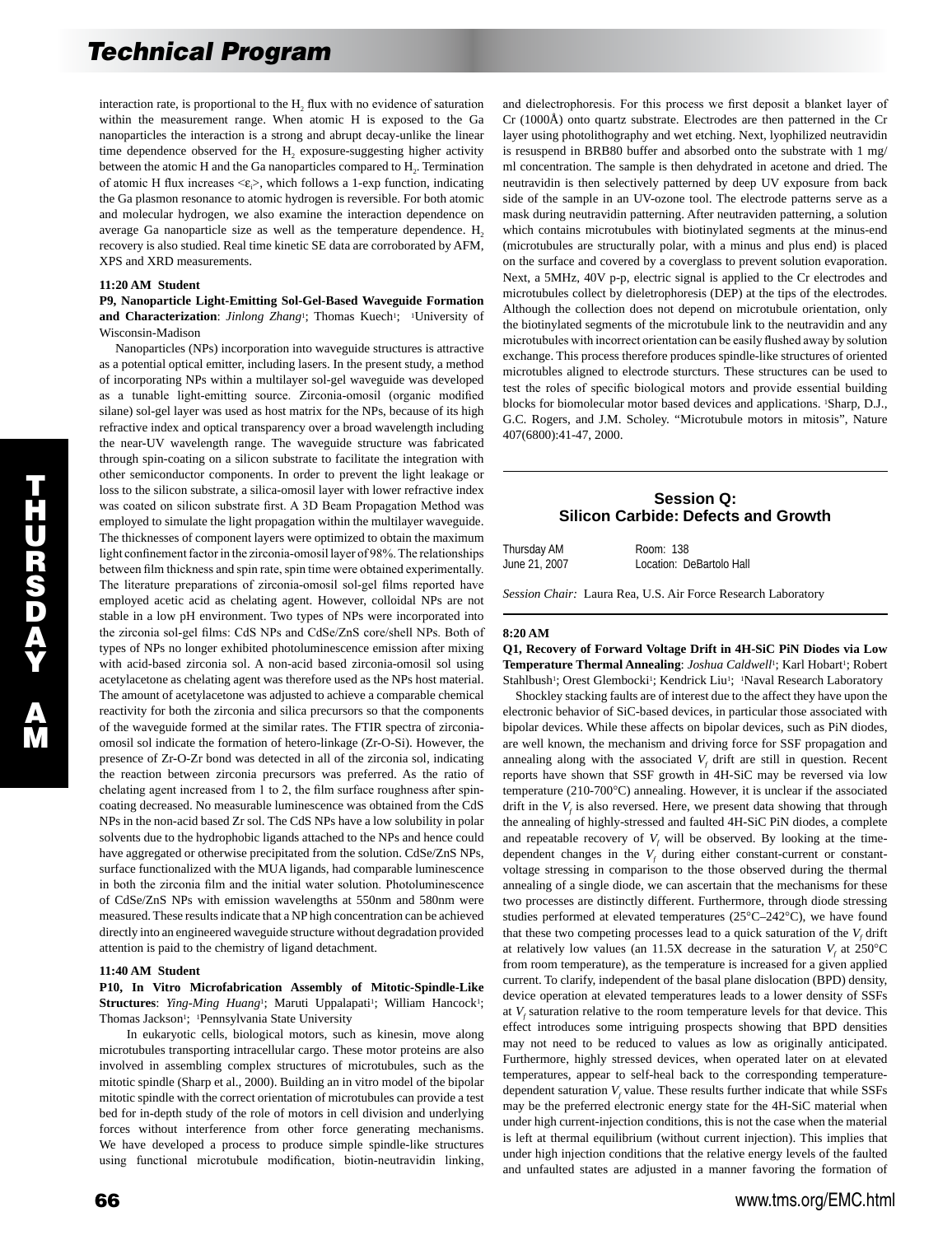SSFs, however, once this bias is removed, the energy levels revert back to their thermal equilibrium positions, which favors the creation of unfaulted material. The fact that the SSF are somewhat stable at room temperature in the absence of current injection is testament to the presumed large activation energy of the process. Samples were provided by Cree, Inc.; ONR contract N00014-02-C-0302, monitored by Dr. H. Dietrich.

# **8:40 AM**

## **Q2, Spectral Characteristics of Individual Si- and C-core Partial Dislocations Obtained by Optical Emission Microscopy**: *Kendrick Liu*1; Robert Stahlbush<sup>1</sup>; Serguei Maximenko<sup>1</sup>; Joshua Caldwell<sup>1</sup>; <sup>1</sup>U.S. Naval Research Laboratory

Degradation in  $V_f$  of SiC diodes is associated with the formation of Shockley stacking faults (SSFs) in the active region. These SSFs have been revealed by x-ray topography and transmission electron microscopy to be bounded by partial dislocations with a Burgers vector of the type 1/3<1- 100>. The leading basal plane dislocation (BPD) have been identified as the Si-core, Si(g), while the stationary trailing BPDs have been identified as the C-core, C(g). The spectra of the Si(g) BPD have been reported to have bands that peak around 1.8 eV <sup>1-3</sup> and 2.87 eV.<sup>3</sup> To the best of our knowledge, the spectra of the C(g) BPD have not been experimentally reported. In this report, electroluminescence (EL) and photoluminescence (PL) optical emission microscopy (OEM) techniques were used to characterize a sample with a  $p-i-n$  structure. This sample consisted of 100 microns of a lightly doped n-type  $({\sim}10^{14}$  cm<sup>-3</sup>) and two microns of a highly doped p-type  $({\sim}10^{18}$ cm<sup>-3</sup>) layer expitaxially grown on a 4H-SiC n-type substrate (~10<sup>18</sup> cm<sup>-3</sup>). The substrate was off-cut at an 8º from the (0001) plane toward the [11-20] direction. Aluminum (Al) films of 0.7-µm thick were deposited on the front and back to form the contacts. Gridded cells of  $1.7 \times 1.7$  mm<sup>2</sup> were patterned on the front side. The openings in the Al grid allowed for imaging of features in the active epilayer and for the case of PL-OEM, allowed for UV excitation of electron-hole pairs. The spectra for individual  $Si(g)$  and  $C(g)$  partial dislocations were extracted from images obtained using OEM at various emission bands. Both the EL and PL techniques revealed similar spectra. The Si(g) spectra were independent of the carrier-injection level and had a spectral peak at 700 nm, consistent with reported spectra from a small area containing many partial dislocations.<sup>1-3</sup> On the other hand, the  $C(g)$  spectra were strong function of the injection level. At 0.1 A/cm2 injection, there was a near-IR band from 850 nm to longer wavelengths, which saturated at 1.0 A/ cm2. Thence, another band at 700 nm dominated. This C(g) band at 700 nm was broader, and its peak was about 3 times less intense than the Si(g) peak. Our results correlated well with existing models of deep level bands resulting from dangling bonds on reconstructed disocations.4,5 1A. O. Konstantinov et al., Appl. Phys. Lett., 71(25), 3700 (1997). 2A. Galeckas et al., Appl. Phys. Lett., 81(5), 883 (2002). 3A. Galeckas et al., Phys. Rev. Lett., 96(2), 025502- 1 (2006). 4A. T. Blumenau et al., Phys. Rev. B, 68(17), 174108-1 (2003). 5G. Savini et al., Faraday Discussions, 134, 353 (2007).

# **9:00 AM Student**

**Q3, Influence of Threading Dislocations on the Recombination Enhanced Partial Dislocation Glide in 4H-Silicon Carbide Epitaxial Layers**: *Yi*  Chen<sup>1</sup>; Michael Dudley<sup>1</sup>; Kendrick Liu<sup>2</sup>; Robert Stahlbush<sup>2</sup>; <sup>1</sup>Stony Brook University; 2Naval Research Laboratory

 Silicon carbide (SiC), a material with significant advantages over conventional semiconductor materials (e.g., silicon and gallium arsenide) under high power, high voltage and high temperature circumstances, has been facing failure issues related to various defects including micropipes (MPs), triangular defects, stacking faults (SFs) and low angle grain boundaries (LAGBs) during its application in devices. The forward voltage drop observed in SiC bipolar devices under forward biasing has been attributed to the expansion of silicon-core (Si-core) Shockley partial dislocations (PD) generated by dissociation of perfect basal plane dislocations (BPDs) driven by the electron-hole recombination enhanced dislocation glide (REDG) process occurring along the Peierls valley of the PD. The Si-core PD is found to be mobile while the carbon-core (C-core) PD is stationary. Various interactions can occur when the expanding SFs encounter the forest dislocations, e.g, threading edge dislocations (TEDs) and threading screw dislocations (TSDs). Further insight into the nature of the REDG process can be provided via understanding these interactions so as to shed light on strategies to mitigate its negative effects. In our study, electron-hole recombination enhanced glide of Shockley partial dislocations bounding expanding stacking faults and their interactions with threading dislocations have been studied in 4H silicon carbide epitaxial layers. Threading edge dislocations can be cut through by the expanding stacking fault without leaving trailing dislocation segments. In contrast, when the REDG driven stacking fault interacts with threading screw dislocations, the stacking faults are split by the threading screw dislocations, lying on different basal planes, due to the helical shape of the lattice plane surrounding the screw dislocation core. Trailing 30o partial dislocation dipoles are initially deposited in their wake and they quickly and spontaneously snap into screw orientation whereupon they cross slip and annihilate leaving a prismatic stacking fault on the (2-1-10) plane with displacement vector 1/3[01-10]. The mechanism is discussed and a "kink pushing" model is proposed to interpret migration of the partial dipole via zig-zag configuration.

# **9:20 AM**

**Q4, Ti-Related Photoluminescence in 4H-SiC**: *Serguei Maximenko*1; Jaime Freitas, Jr.<sup>1</sup>; Evan Glaser<sup>1</sup>; <sup>1</sup>Naval Research Laboratory

 Silicon carbide (SiC) is currently under intensive investigation as a promising material for high-power, high-frequency, and radiation-hardened environments electronic applications. The suitability of SiC for these applications is due to its attractive physical properties such as high breakdown field, high-saturated drift velocity, good radiation resistance, and high thermal conductivity. However, at the present time, commercially available SiC wafers contain various crystallographic defects. In addition to high density of extended defects drastically influencing performance of devices, impurities and a variety of point defects are present in the material. They often introduce deep levels in the bandgap. These defects can act as recombination or carrier trap centers, effecting the lifetime of charge carriers. Therefore, it is very important to understand the properties of particular impurities and lattice defects giving rise to deep levels in the band gap. One of such defects is Ti, which acts as an isoelectronic substitutional impurity for Si in SiC crystals. This impurity was previously studied by photoluminescence (PL) technique in 6H-SiC polytype. In the present work we report the temperature dependence of Ti-related photoluminescence in 4H-SiC grown by High Temperature Chemical Vapor Deposition. To the best of our knowledge, temperature-dependent studies of the Ti spectrum in 4H-SiC have not been previously reported. Experiments were performed with light polarization perpendicular (E^c) and parallel (E//c) to the crystal uniaxial direction. In the E^c configuration, two lines associated with the recombination process involving the annihilation of excitons bound to Ti impurities (located at the hexagonal and cubic lattice sites) were observed. These sharp and intense no-phonon assisted lines, indicated by A1 and B1, are observed at energies of 2.8480 eV (4351.97 Å) and 2.7887 eV (4444.67 Å), respectively. It was found that the PL spectra strongly depend on light polarization and sample temperature. Most notably, it was found that the B1 line is not observed with the E//c configuration. In addition, new lines appear at the high energy side of the no-phonon lines with increasing sample temperature. These lines are related to thermal activation of higher energy states associated with the lower energy levels A and B. The thermal activation energies for the new levels A2, A3, A4 and B2 obtained by thermal ionization studies are in good agreement with the spectral energy line separations.

## **9:40 AM Student**

## **Q5, Determination of Dislocation Sense of Micropipe via Grazing-Incidence X-Ray Topography in 4H Silicon Carbide**: *Yi Chen*1; Michael Dudley<sup>1</sup>; <sup>1</sup>Stony Brook University

 Micropipes (MPs) are device-killing defects, reducing the breakdown voltage of bipolar device made from 4H-silicon carbide (SiC) significantly. Various techniques have been used to record the micropipes present in SiC bulk crystals and epitaxial layers, e.g., molten potassium hydroxide (KOH) etching and X-ray topography. Synchrotron white beam X-ray topography (SWBXT) of various geometries has been successfully utilized to record the closed-core threading screw dislocations (TSDs) and MPs in bulk crystals and epilayers. They appear as white circles of various dimensions surrounded by narrow dark rings in back-reflection geometry and the images taken have been found to be consistent with the simulation by the ray-tracing method. However, the dislocation sense of the elementary TSDs and MPs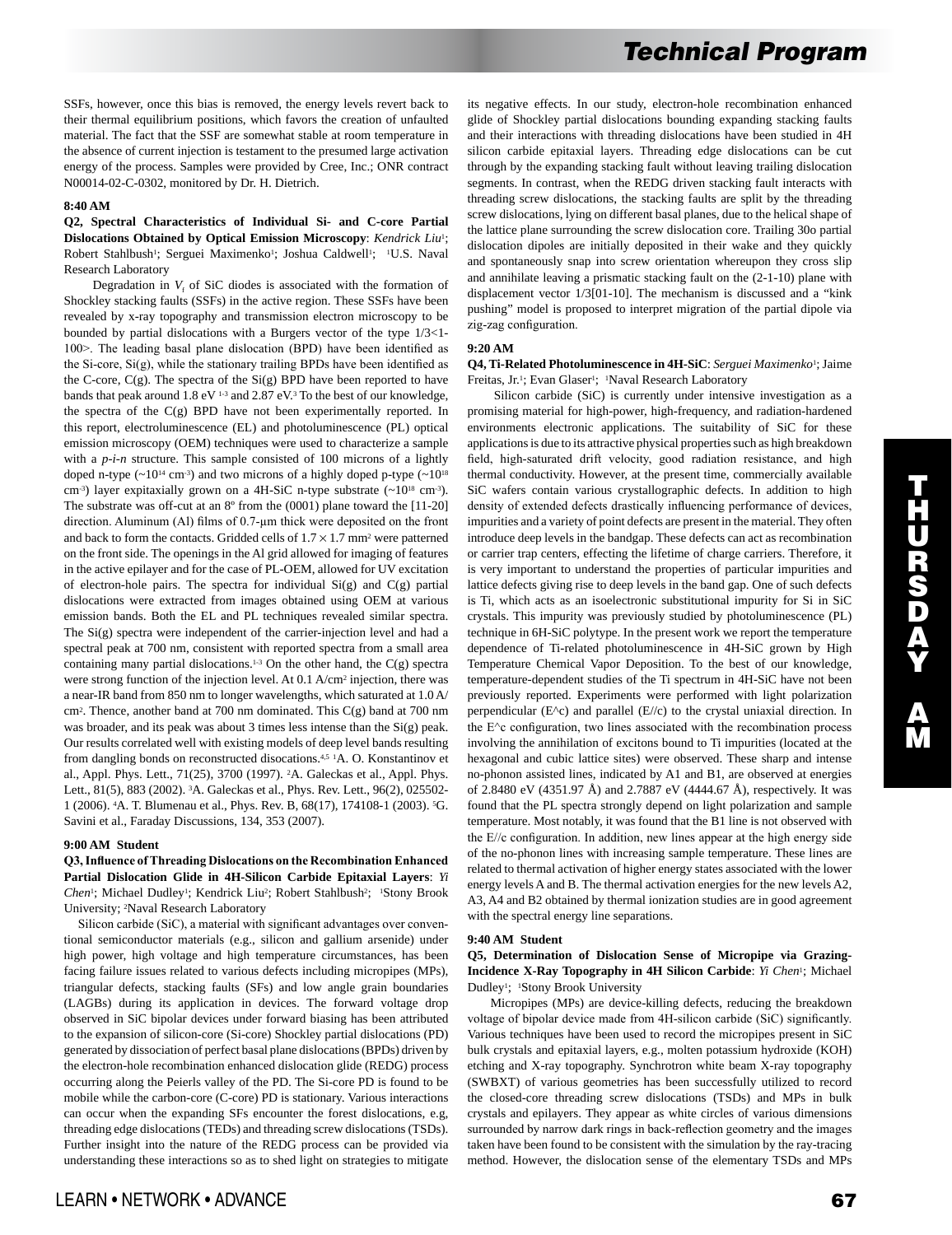cannot be revealed by either molten potassium hydroxide etching, or directly from back-reflection SWBXT images. Revealing the dislocation sense of the elementary TSDs and MPs can provide further insight into their propagation during bulk and epitaxial growth and may shed light on strategies designed to mitigate their deleterious effects on growth. Although sectional X-ray topography and reticulography have been used to determine the MP senses, difficulty in locating the dislocation core or applying fine mesh makes the practical manipulation time-consuming. On the other hand, determining the MPs with relatively smaller Burgers vectors is restricted by the dimension limit of the grid element or the resolution of the X-ray film. Transmission cross-section X-ray topography is a destructive method to determine the MP sense, where cross-sectional samples are needed. A novel, non-destructive method by plan-view grazing-incidence X-ray topography using pyramidal plane reflection to determine the MP sense is introduced. Computer modeling using the ray-tracing method has been used to simulate the images of micropipes in grazing-incidence geometric X-ray topography of 4H silicon carbide using pyramidal (11-28) reflection. Simulation results indicate that the images of micropipes in 4H silicon carbide appear as slanted white ellipses with narrow arcs of dark contrast against the end of the long axes. The different orientations between the images of the left-handed and righthanded micropipes in grazing-incidence topographs using pyramidal plane reflection provide an effective way to discern their senses. Transmission cross-section SWBXT using basal plane reflection has been used to verify the sense determination mechanism by grazing-incidence SWBXT. Consistence between the dislocation sense deduced from plan-view grazing-incidence and transmission cross-section SWBXT images confirms the sense determination of micropipes by grazing-incidence X-ray topography using pyramidal plane reflection.

## **10:00 AM Break**

### **10:20 AM Student**

**Q6, Step-Induced Stacking Faults in 3C-SiC Heterofilms: Further Motive for Reducing Screw Dislocation Density in 4H-SiC Substrates**: Kevin Speer<sup>1</sup>; Philip Neudeck<sup>2</sup>; David Spry<sup>3</sup>; Andrew Trunek<sup>3</sup>; Pirouz Pirouz<sup>1</sup>; <sup>1</sup>Case Western Reserve University; <sup>2</sup>NASA Glenn Research Center; 3Ohio Aerospace Institute, NASA Glenn Research Center

 Encouraging electrical measurements and time-lapse electroluminescence (EL) images have been presented previously on the electrical and structural stability (i.e., absence of  $V_f$  drift) in bipolar *pn* diodes made from 3C-SiC grown atop 4H-SiC mesas. Two types of 3C devices were studied: those fabricated from *defect-free* 3C films grown on 4H mesas that were successfully rendered atomically flat using step-free surface heteroepitaxy; and those made from *defective* 3C films which were grown on 4H mesas with atomicscale steps. The latter mesas could not be rendered atomically flat due to the presence of one or more threading screw dislocations, which are themselves perpetual step sources. In this work, a combination of site-specific crosssectional TEM and defect-preferential etching (DPE) in molten potassium hydroxide (KOH) has been conducted on the 3C films. The results indicate that the luminescent bright-line defects in the 3C films are inclined {111} stacking faults penetrating the diode junction and intersecting the (111) diode surface. Additionally, very high densities of isolated etch pits  $(10<sup>6</sup>$  to  $10<sup>8</sup>$  cm<sup>-2</sup>) are observed in the defective 3C films. This stands in contrast to 3C films nucleated on *step-free* 4H mesas, which have orders-of-magnitude fewer etch pits and stacking faults. With these observations in hand, we contend that the high density of isolated etch pits and stacking faults is a direct consequence of substrate steps on the 4H growth mesas at the onset of two-dimensional 3C nucleation—and fundamentally, due to the existence of threading screw dislocations. Our results imply that deposition-related stacking errors are not the primary defect formation mechanism. So in addition to the presentation of our XTEM and DPE results—and consistent with the observed data—a step-related formation mechanism will be discussed. This mechanism is based on deregistered Si-C bilayers at the coalescence of neighboring islands which were nucleated across "non-unit" (i.e.,  $\neq$  1 nm) steps.

## **10:40 AM Student**

**Q7, 3C-SiC Growth on Different Silicon Orientations**: *Christopher Frewin*<sup>1</sup>; Andrea Severino<sup>2</sup>; Ruggero Anzalone<sup>2</sup>; Francesco La Via<sup>2</sup>; Stephen Saddow1; 1University of South Florida; 2IMM-CNR

 3C-SiC growth has been carried out in an horizontal hot-wall CVD reactor in order to optimize the process using a low pressure (400 Torr) carbonization step followed by the growth of a thick 3C-SiC film at reduced pressure (100 Torr regime). Films grown under optimized conditions on (100) Si showed a low density of voids at the 3C-SiC/Si interface and a smooth surface indicating the absence of carbon particles and hillocks on the 3C-SiC surface. In order to understand the initial stage of formation of the thin 3C-SiC layer on a Si substrate with three different orientations (nominally (100) Si, (110) Si and (111) Si), each step of the growth process was monitored and studied. In particular attention was focused on (i) the initial thermal ramp from room temperature to the carbonization temperature of 1135°C, (ii) the effect of different carbonization step processing times, the thermal ramp from the carbonization step towards the growth temperature with (iii) and without (vi) the introduction of silane during this ramp and, finally, (v) on the growth step itself. For comparison, we repeated each process while performing the carbonization step at both 400 Torr and 760 Torr. Silicon carbide nucleates on the Si surface by first carbonizing the surface via the thermal cracking of a carbon-containing precursor (propane in our case). Once SiC nucleates there is a growth and coalescence of each nuclei to form a uniform and flat layer on the Si substrate. For long carbonization times in LPCVD carbon particles form on the top of the surface with hillocks and large voids underneath the interface. In the APCVD regime a rough interface was obtained leading to 3C-SiC films with defects and highly rough surfaces. The growth process gives different results based on the orientations of the substrate involved. While (100) Si and (111) Si show a similar behavior, under the same growth conditions 3C-SiC on (110) Si substrates resulted in a polycrystalline film. For such an orientation XPS analysis of the C 1S peak revealed an excess of carbon on the buffer layer, with a peak binding energy correlated to SiC. The role of the carbonization process is confirmed to be critical for the subsequent growth of less defective 3C-SiC resulting in high-quality material using an LPCVD reactor. The grown films have been characterized using optical microscopy, atomic force microscopy (AFM), xray photoelectron spectroscopy (XPS) and, on select samples, transmission electron microscopy (TEM). These measurements show that growth on the (100) Si surface is superior to growth on the (111) and (110) substrate orientations. However the process was optimized for this orientation and additional studies are being performed to optimize growth on the other orientations, which will be presented.

#### **11:00 AM Student**

**Q8, Reduced Temperature 3C-SiC on Si Epitaxial Growth via HCl**  Additive: *Meralys Reyes*<sup>1</sup>; Ian Haselbarth<sup>1</sup>; Stephen Saddow<sup>1</sup>; <sup>1</sup>University of South Florida-Tampa

 A 3C-SiC growth process that yields deposition rates up to 2.5 µm/h has been developed on silicon substrates oriented in the <100> direction at a temperature of 1250°C. A low-pressure horizontal hot-wall CVD reactor was used to carry out the deposition experiments. The standard  $SiH<sub>4</sub>/C<sub>3</sub>H<sub>8</sub>$  dual precursor chemistry with hydrogen  $(H<sub>2</sub>)$  as the carrier gas was employed. In addition, hydrogen chloride was added to the gas mixture as a growth additive. The 3C-SiC growth was conducted in a two step process. First, the substrate was carbonized for two minutes at a temperature of 1150°C under atmospheric pressure conditions. Then the 3C-SiC growth occurred at a temperature of 1250°C where the process pressure was decreased to 100 Torr. The process Si/C and Si/Cl ratios during the growth step were set to be 1.0 and 6.0, respectively. The growth rate dependence on HCl mole fraction and deposition temperature were determined. It was observed that the 3C-SiC deposition rate decreased with increased HCl mole fraction. Atomic Force Microscopy (AFM) analysis was taken in non-contact mode (scan area  $5 \mu m \times 5 \mu m$ ) for epitaxial films grown with HCl mole fraction ranging from 0 to 1.0 x 10-4. An improvement in the surface morphology of the SiC surfaces as the HCl mole fraction increased was observed. This can be verified by a considerable reduction in the surface roughness of the deposited films; roughness values ranged from 23.9 to 2.3 nm RMS for the HCl mole fraction stated above. It was determined that the optimum Si/Cl ratio during this work was 6.0. At this ratio better oriented surfaces with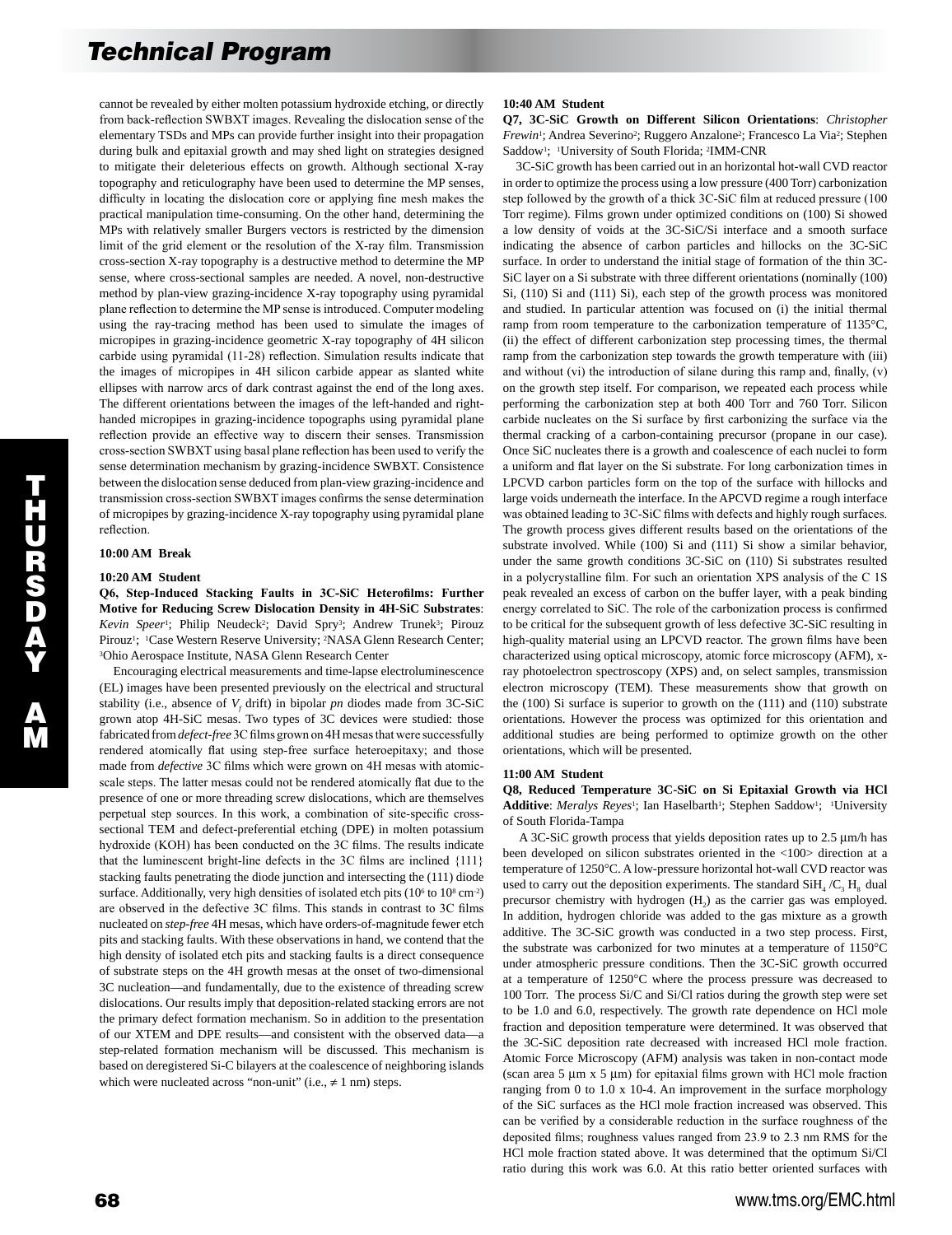larger anti phase/micro twin boundaries were obtained with a corresponding minimum surface roughness of 2.3 nm RMS measured. The significant decrease in surface roughness after small increases in HCl mole fraction indicates the benefit of HCl addition to this precursor chemistry were surface morphologies are comparable to 3C-SiC films grown at higher deposition temperatures (1385°C). However, further surface morphology improvement is limited by the anti phase/micro twin boundaries in the 3C-SiC films and film degradation at higher HCl mole fractions where the etching rate appears to exceed the deposition rate. Epitaxial layer characterization via X-ray Diffraction (XRD), Auger Electron Spectroscopy (AES) and Transmission Electron Microscopy (TEM) will be presented along with the experimental results of the growth rate dependence on deposition temperature.

**11:20 AM Q9, Late News** 

**11:40 AM Q10, Late News** 

# **Session R: ZnO Growth: Films and Nanostructures**

| Thursday AM   | Room: 141                |
|---------------|--------------------------|
| June 21, 2007 | Location: DeBartolo Hall |

*Session Chairs:* Maria Losurdo, Institute of Inorganic Methodologies and Plasmas; Yicheng Lu, Rutgers University

## **8:20 AM Student**

**R1, Growth of Polarity Controlled ZnO Films on (0001) Al, O<sub>3</sub>:** *Jinsub* Park<sup>1</sup>; Tsutomu Minegishi<sup>1</sup>; Seunghwan Park<sup>1</sup>; Inho Im<sup>1</sup>; Soonku Hong<sup>2</sup>; Jaewook Lee<sup>3</sup>; Jeongyong Lee<sup>3</sup>; Jiho Chang<sup>4</sup>; Meoungwhan Cho<sup>1</sup>; Takafumi Yao<sup>1</sup>; <sup>1</sup>Institute for Materials Research, Tohoku University; <sup>2</sup>Chungnam National University; 3Korea Advanced Institute of Science and Technology; 4Korea Maritime University

 ZnO has naturally crystal polarity along the c-axis due to crystallize in wurtzite structure: This feature makes the difference of surface morphology, structural properties, and chemical properties. Therefore, the crystal polarity of ZnO films plays an important role in performance of optical devices. In addition, the polarization induced electric fields affect the properties of electronic and optical devices. To date, only a few methods for polarity control of ZnO layers grown on  $(0001)$  Al<sub>2</sub>O<sub>3</sub> have been achieved,<sup>1,2</sup> which include the growth of ZnO films with MgO buffer on c-sapphire substrates. In this study, we report the successful polarity control of ZnO films on  $(0001)$  Al<sub>2</sub>O<sub>3</sub> by using CrN and  $Cr_2O_3$  intermediate layers between ZnO and (0001)  $Al_2O_3$ . ZnO layers grown on rock-salt CrN and rhombohedral  $Cr_2O_3$  crystallize in Zn- and O-polar wurtzite ZnO, respectively. Experimental procedures and results are summarized as follows:  $(1)$ Zn-polar ZnO are grown on CrN/Al<sub>2</sub>O<sub>3</sub> heterostructure by MBE. Rock-salt structure CrN layers are grown by MBE using Cr and nitrogen plasma as sources. TEM studies indicate the ZnO/ CrN interface without any oxide layer formation, when Zn beam is exposed onto the CrN surface prior to the growth of ZnO. The epitaxy relationship is determined by RHEED and TEM as follows: ZnO(0001) // CrN(111) // Al<sub>2</sub>O<sub>3</sub>(0001) and ZnO[2-1-10] // CrN[01-1] // Al<sub>2</sub>O<sub>3</sub>[10-10]. (2)O-polar ZnO are prepared on  $Cr_2O_3/CrN/A12O3$  heterostructures by MBE, where the  $Cr_2O_3$  layer is formed by oxidation of the CrN surface. The  $Cr_2O_3$  layer is a rhombohedral structure as determined by HRTEM. The epitaxy relationship is as follows:  $ZnO(0001)$  //  $Cr_{2}O_{3}(0001)$  //  $CrN(111)$  //  $Al_{2}O_{3}(0001)$  and  $ZnO[2-$ 1-10] //  $Cr_1O_3[10-10]$  //  $CrN[01-1]$  //  $Al_1O_3[10-10]$ .(3) Possible interface bonding models are proposed to explain the mechanism for polarity control on rock salt CrN and rhombohedral  $Cr_2O_3$  buffer layers on  $Al_2O_3(0001)$ . In conclusion, we report a very reliable and reproducible method for the growth of Zn-polar ZnO films and O-poar ZnO films on  $(0001)$  Al<sub>2</sub>O<sub>3</sub> respectively by using rock salt CrN and rhombohedral  $Cr_1O_3$  buffer as key materials to control the polarities of ZnO films. 1H. Kato et al., Appl. Phys. Lett. 84, 4562 (2004). 2Y. Wang at al., Appl. Phys. Lett. 87, 051901 (2005).

### **8:40 AM Student**

**R2, Lattice Strain Evolution in ZnO Films Grown on MgO/c-Sapphire**: Seunghwan Park<sup>1</sup>; Tsutomu Minegishi<sup>1</sup>; Jinsub Park<sup>1</sup>; Hiroki Goto<sup>1</sup>; Gakuyo Fujimoto<sup>1</sup>; Katsuhiko Inaba<sup>2</sup>; Inho Im<sup>1</sup>; Dongcheol Oh<sup>3</sup>; Soonku Hong<sup>4</sup>; Takashi Hanada<sup>1</sup>; Meoungwhan Cho<sup>1</sup>; Takafumi Yao<sup>1</sup>; <sup>1</sup>Tohoku University; 2Rigaku Corporation X-Ray Research Laboratory; 3Hoseo University; 4Chungnam National University

 There is a large lattice misfit of 18.6% between ZnO and c-sapphire, which gives rise to residual strain in a ZnO film. By introducing the MgO buffer to mediate a large lattice misfit, a structure of the ZnO/c-sapphire can be considered by two heterosystems; the ZnO/MgO with 9.3% lattice misfit and the MgO/c-sapphire with 8.1% lattice misfit. This implies that the MgO buffer on c-sapphire as well as the ZnO film on the MgO buffer will undergo reduced misfit strains compared with the case when the ZnO films are grown directly on c-sapphire. Although the insertion of thin MgO buffer in between ZnO and c-sapphire dramatically improves the crystal quality of ZnO films,<sup>1</sup> the evolution of lattice strains during the growth of the ZnO films has not been clarified yet. Therefore, the purpose of this study is to evaluate the lattice strains in ZnO films grown on MgO/c-sapphire by using the plasma assisted molecular beam epitaxy (P-MBE). Experimental results are summarized as follows: (1) Atomic force microscopy (AFM) images of the grown film surfaces and in situ reflection high energy electron diffraction (RHEED) observation have revealed two-dimensional growth features at the initial stage, followed by a gradual transition to three-dimensional growth with increasing the film thickness, which presumably resulted from the strain relaxation. (2) The in-plane lattice spacing evolution of the 10 nm thick ZnO film assessed by RHEED observation during the growth has revealed that the in-plane lattice parameter (aZnO[1-210]) gradually increases above 5.5nm, presumably due to generation of misfit dislocations. Such change of in-plane lattice parameter of ZnO indicates that the critical thickness of ZnO on MgO is 5.5 nm. The determined a-axis lattice parameter of 0.3205 nm during the relaxation process is much smaller than that of strain-free ZnO of 0.3256nm, which indicates the highly compressive strain in the ZnO film. (3) The lattice strains of ZnO thick films with thicknesses ranging from 40 to 2000 nm were evaluated by high resolution X-ray diffraction (HRXRD). Thinner ZnO films show compressive strains however, a change to the broad tensile maximum and the increment relaxation are observed eventually with increasing the thickness. In conclusion, we have elucidated the evolution of lattice strains in ZnO thin films grown on MgO buffer on c-sapphire from the very beginning of the growth to the thick growth. Observed strain evolution can be discussed taking the lattice misfit, thermal stress, and grain formation into account. 1Yefan Chen, Hang-Ju Ko, Soon-Ku Hong, and Takafumi Yao, Appl. Phys. Lett. 76, 559 (2000).

#### **9:00 AM**

**R3, Electrical and Optical Properties of MgZnO Films Prepared by**  Pulsed Laser Deposition: A. Y. Polyakov<sup>1</sup>; Alexander Belogorokhov<sup>1</sup>; N. B. Smirnov<sup>1</sup>; E. A. Kozhukhova<sup>1</sup>; A. V. Markov<sup>1</sup>; Hyunsik Kim<sup>2</sup>; D. P. Norton<sup>2</sup>; S. J. Pearton<sup>2</sup>; Fan Ren<sup>2</sup>; <sup>1</sup>Institute of Rare Metals; <sup>2</sup>University of Florida

 Hall effect measurements, the temperature dependence of conductivity, thermally stimulated current, photocurrent relaxations, optical transmission spectra and microcathodoluminescence (MCL) spectra of MgZnO(P) (Mg composition close to 10%) films prepared by pulsed laser deposition and subjected to annealing in argon were studied and compared to the properties of similarly grown and annealed ZnO(P) films. As-grown films, both ZnO and MgZnO, showed n-type conductivity, but the activation energy of conductivity increased from 30-50 meV typical for ZnO to about 80 meV for MgZnO. After annealing at 900°C for 3 minutes for ZnO or for 800°C for MgZnO the apparent conductivity of the films became p-type, with the activation energy of conductivity of 0.1-0.13 eV for ZnO and 0.17-0.19 eV for MgZnO. Thus, residual donors and P acceptors became somewhat deeper when switching from ZnO to MgZnO which could be a manifestation of increased effective mass of electrons and holes in the ternary solid solution. Both ZnO and MgZnO samples showed a prominent persistent photoconductivity with threshold energy for optical excitation close to 2.8 eV, the waveform of relaxation reasonably described by the stretched exponents model, a relaxation time of hours even at room temperature and a high activation energy for these relaxation times. Annealing did not change the character of persistent conductivity but measurably reduced its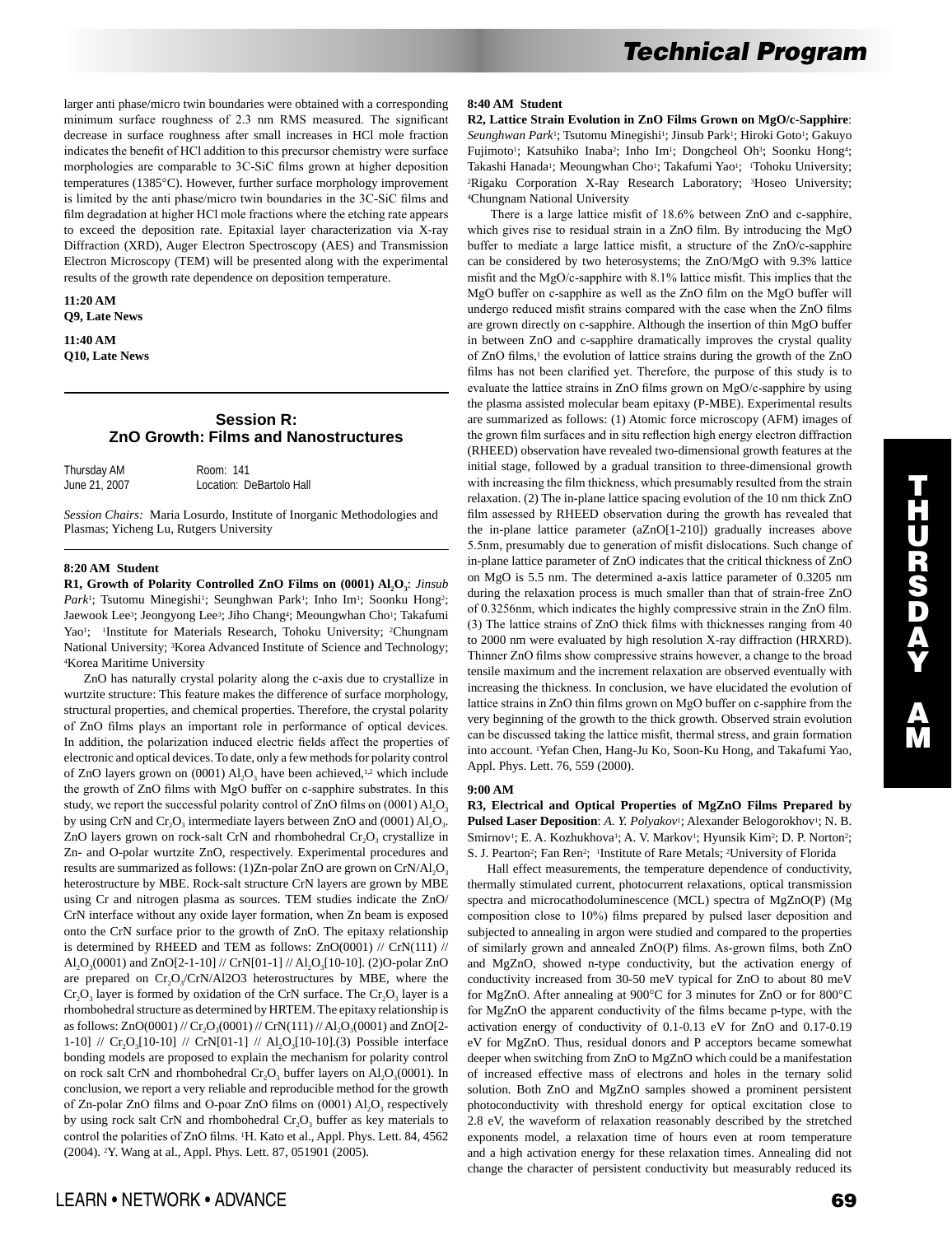magnitude. It also had a strong effect on MCL spectra of the films increasing the intensity of the bandedge luminescence and decreasing the intensity of the defect bands in the green and red regions of the spectra. The work at IRM was supported in part by a grant from the Russian Foundation for Basic Research (RFBR grant # 06-02-08226, 06-02-16555).

#### **9:20 AM Student**

## R4, Optical and Structural Characterization of ZnO/Mg<sub>x</sub>Zn<sub>1-x</sub>O Quan**tum Wells Synthesized by Pulsed Laser Deposition (PLD)**: *Willie Bowen*1; Weiming Wang<sup>1</sup>; Emine Cagin<sup>1</sup>; Jamie Phillips<sup>1</sup>; <sup>1</sup>University of Michigan

 The wide-bandgap II-VI wurtzite semiconductor ZnO and its wurtzite alloy,  $Mg_x Zn_{1-x}O$  (x  $\leq$  0.3), are promising candidates for the realization of ultraviolet (UV) light emitting devices and detectors. The characteristics of heterojunctions and quantum-confined structures based on  $ZnO/MgZnO$  are only in the beginning stages of exploration, but will serve as the basis for the future electronic and optoelectronic devices based on these materials. In this work, we investigate the optical properties of  $ZnO/Mg_xZn_{1-x}O$  quantum well (QW) structures grown on c-plane sapphire substrates by pulsed-laser deposition with bandgap offsets ≤0.25eV. A blueshift in the low-temperature photoluminescence (PL) of the QWs revealed quantum confinement as a function of ZnO well widths ranging from 30 to 70Å. X-ray diffraction (XRD), PL emission peak, and transmission electron microscopy (TEM) are used for crystal structure analysis, determination of Mg content in the barrier layers, and surface roughness between the heterostructure layers, respectively. The role of annealing temperature dependence and temperaturedependent PL on the emission mechanism of the ZnO/MgZnO system will be discussed.

#### **9:40 AM**

 $\overline{\mathbf{u}}$ H U R S D A Y

A M

### R5, Effect of Buffer Layers on  $Mg_x Zn_{1-x}O$  Films Grown on c-Sapphire **by P-MBE - A Comparison Study**: *Zahra Vashaei*<sup>1</sup>; Tsutomu Minegishi<sup>1</sup>; Takafumi Yao<sup>1</sup>: <sup>1</sup>Tohoku University

 In the recent years, there has been much interest in ZnO and ZnO based alloys and their heterostructures due to wide band gap energy of over 3.3 eV, which makes them promising candidates for application in blue and ultraviolet light-emitting devices. Amongst the ZnO based alloys,  $Mg_x Zn_{1-x}O$ , which is realized by alloying MgO with ZnO, exhibits the same material advantages as pure ZnO. By varying the Mg composition, the band gap can be tuned from 3.3 to 5.4 eV,<sup>1</sup> which is a significant property of  $Mg_{\rm g}Zn_{\rm g}$ . for application as a proper barrier for ZnO in ZnO/ MgZnO superlattice structures.  $Mg_{x}Zn_{1x}O$  layers can possess two different crystal structures, rock salt-cubic or hexagonal-wurtzite depending on the Mg content. However, the large crystal structure dissimilarity of ZnO (wurtzite) and MgO (rock salt) leads to instability of  $Mg_x Zn_{1-x}O$  phase between  $0.33 \le x \le 0.6$ <sup>2</sup> It is worth to remind that  $Mg_x Zn_{1-x}O$  crystal structure can be affected by lattice misfit and crystal structure of buffer layer or substrate. In order to improve the crystal quality and control the growth direction as well as crystal structure of  $Mg_x Zn_{1x}$ O thin films, use of proper buffer layer plays an indispensable role. In this letter we will report on a comparison study of growing  $Mg_x Zn_{1-x}O$ thin films using two different templates, MgO/ c-sapphire and ZnO/ MgO/ c-sapphire. For this purpose we investigated the crystal structure variation of  $Mg_x Zn_{1-x}O$  films grown by plasma-assisted molecular beam epitaxy (P-MBE) over a wide composition range of  $0.0 \le x \le 1.0$  Reflection highenergy electron diffraction (RHEED), high-resolution transmission electron microscopy (HREM), high-resolution x-ray diffraction (HRXRD), and atomic force microscopy (AFM) were employed to characterize the layers. XRD results demonstrate that solid solubility of MgO in ZnO and vice versa can be affected by the template crystal structure. HRTEM results reveal that the rock salt- $Mg_x Zn_{1-x}O$  layers grow along the [001] direction on ZnO/ MgO/ c-sapphire templates whereas they take [111] direction when grow on MgO/ c-sapphire templates. The results indicate that using ZnO/ MgO/ c-sapphire templates growth of wurtzite  $Mg_x Zn_{1x}O$  layers with high Mg concentration (x>0.5) are feasible however introducing a thin MgO buffer layer can preserve growth of rock salt- $Mg_x Zn_{1-x}O$  layers with low Mg concentration. Further discussion will be presented at this work. 1T. Makino, Y. Segawa, M. Kawasaki, H. Kinuma, Semicond.Sci.Technol. 20, S78 (2005). 2A.Ohtomo, A.Tsukazaki, Semicond. Sci. Technol. 20, S1 (2005).

#### **10:00 AM Break**

## **10:20 AM R6, Late News**

### **10:40 AM R7, Late News**

## **11:00 AM**

**R8, Selective Growth of Single ZnO Nanorod**: *Kazunuki Yamamoto*1; Kazuhiko Amano<sup>1</sup>; <sup>1</sup>Chiba University

 We have already reported the selective growth of zinc oxide nanowire bundles on the patterned Cu underlayer or at the small pit of the substrate. "Single nanowire at the single site" has been our ultimate goal. In this paper, we repot the experimental evidence that single ZnO nanorod or nanowire has been selectively grown just at a site of nano-pit fabricated at the surface of a substrate. The ZnO nanorods or nanowires were synthesized by a reactive evaporation method on  $SiO<sub>2</sub>/Si$  or Cu-metalized  $SiO<sub>2</sub>/Si$  substrate with a metal Zn source. Oxygen gas was introduced through a nozzle placed very near to the substrate. This configuration enables the Zn metal to be oxidized. Typical substrate temperature was 500C, and ambient  $O_2$  pressure was  $4 \times 10^{-4}$ Torr. These values are fairly low compared with other methods. Diameter of the nanorods or naonanowires obtained was  $10 \sim 200$  nm and the length was ranged from 100 nm to 10 µm. Crystallization of the products was confirmed by x-ray diffraction. The results of low temperature photo luminescence measurements show clear near-band-edge emission of ZnO, which may be identified as the emission of an exiton associated with the neutral donor,  $(D^0, X)$ . The nano-pit array was fabricated by electron beam lithography and reactive ion etching. Typical diameter and depth of the pits were 50 nm and 100 nm, respectively. When the evaporation was carried out on these processed substrates, single or a few nanorods or nanowires were selectively grown just at the site of nano-pits and no other products were found around the pits. This result must open a new vista for the applications of ZnO nanostructures, such as field emission displays, nanomachines and so on.

## **11:20 AM Student**

R9, Optical Properties of ZnO Nanostructures: Sang Hyun Lee<sup>1</sup>; Takenari Goto<sup>1</sup>; Hiroshi Miyazaki<sup>2</sup>; Meoung-Whan Cho<sup>3</sup>; *Takafumi Yao*<sup>4</sup>; <sup>1</sup>Center for Interdisciplinary Research, Tohoku University; 2Department of Applied Physics, Tohoku University; 3Institute for Materials Research, Tohoku University; 4Center for Interdisciplinary Research, Institute for Materials Research, Tohoku University

 We will present optical properties of various ZnO nanostructures including nanowires and nano multipods. Room temperature photoluminescence (PL) spectra of ZnO nanostructures under a weak excitation regime are dominated by free exciton emission owing to the large exciton binding energy. The excitonic emissions from the nanostructures are compared with those from thin films and bulk crystals with special attention being paid to the temperature dependence of PL properties. At low temperatures, the line width of bound excition emissions from ZnO nanowires is as narrow as ~1.9 meV, which is comparable with the value obtained from bulk ZnO. The activation energy is estimated from a plot of the bound exciton emission intensity against temperature for ZnO nanowires. With increasing excitation intensity, the "P" emission due to exciton-exciton scattering emerges and eventually dominates the PL spectra. A plot of emission intensity against excitation intensity shows a threshold behavior indicating stimulated emission from the ZnO nanostucture. We found that micro PL investigation on single multipod under strong excitation conditions reveals lasing of the "P" emission associated with longitudinal modes. A possible optical cavity for lasing from the ZnO multipod is investigated based on theoretical consideration.

#### **11:40 AM Student**

**R10, Integrated ZnO Nanotips on GaN Light Emitting Diodes for**  Enhanced Emission Efficiency: *Jian Zhong*<sup>1</sup>; Hanhong Chen<sup>1</sup>; Gaurav Saraf<sup>1</sup>; Yicheng Lu<sup>1</sup>; C. K. Choi<sup>2</sup>; J. J. Song<sup>2</sup>; H. Shen<sup>3</sup>; <sup>1</sup>Rutgers University; 2ZN Technology; 3Army Research Laboratory

 Due to the narrow escape cone in high refractive index GaN, the external quantum efficiency of a conventional planar structure nitride LED is significantly lower than the internal quantuam efficiency. Many research efforts are being made to improve the light extraction efficiency in GaN LEDs, such as surface roughing, forming photonic crystals on the top layer. Other techniques include light output coupling through surface plasmons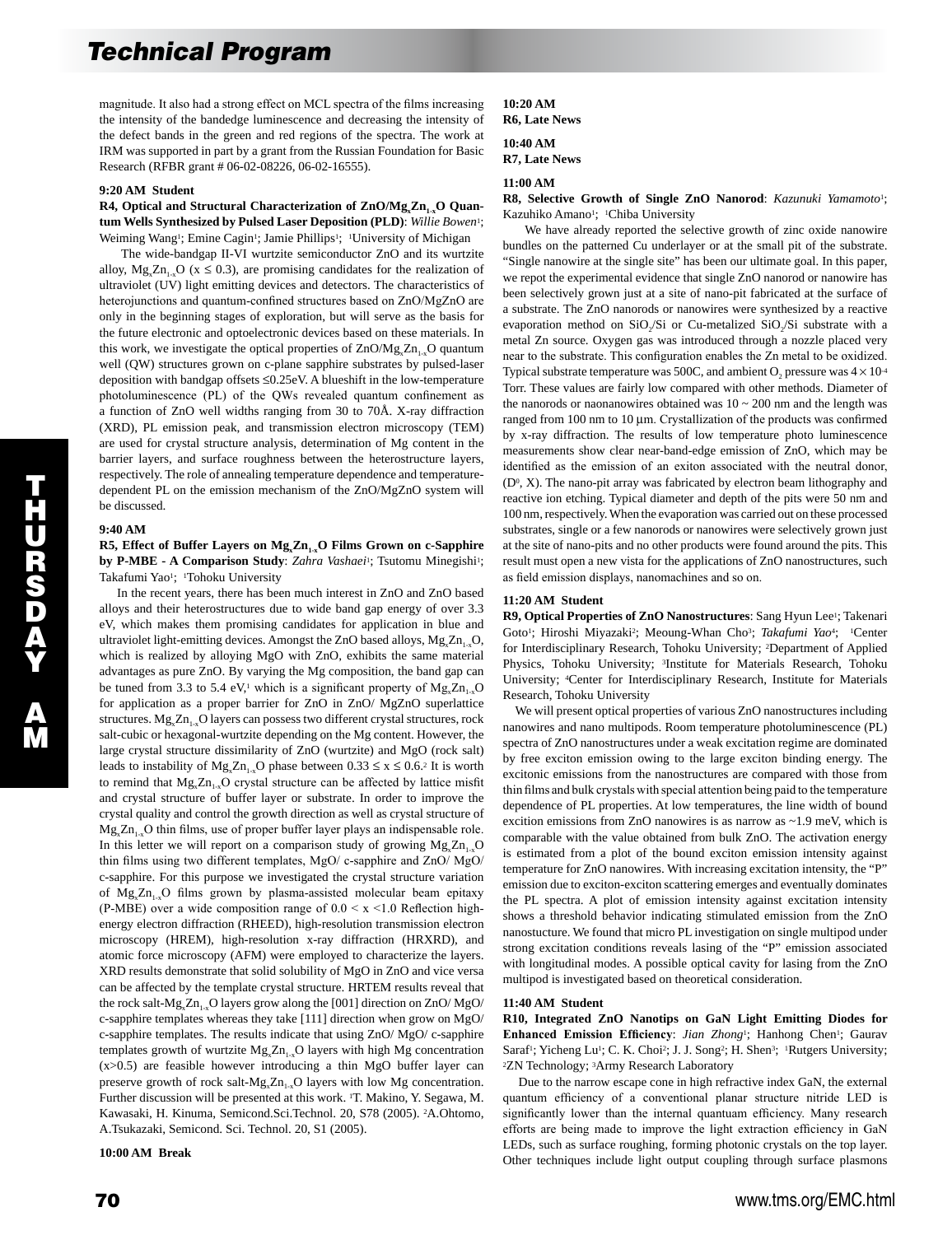or corrugated Bragg grating, to convert wave-guided modes into free-space modes. Since the manipulation of a thick p-type GaN layer is undesirable due to its high resistivity, flip-chip bonding and laser lift-off technologies have been used to make an n-side-up device. These approaches significantly increase the complicacy of the GaN LED fabrication. ZnO is emerging as a promising wide bandgap semiconductor for UV optoelectronics. Ga doped ZnO (GZO) film has been used as transparent conductive oxide (TCO) contact to p-GaN. Single crystalline ZnO 1-D nanostructures have been grown on various substrates such as GaN, Si and glass by MOCVD, which possess excellent optical properties.In this work, we report the integration of ZnO nanotips with GaN for novel LED devices. Two types of ZnO nanotips/ GaN LED devices are fabricated: (i) n-ZnO nanotips/p-GaN heterojunction LEDs; and (ii) ZnO nanotips on top of a GaN LED for enhanced light extraction efficiency. I-V characteristics and electroluminescence properties of a heterostructure p-n junction consisting of n-type ZnO nanotips grown on p-type GaN are present. In addition, enhanced light extraction efficiency is demonstrated by integrating ZnO nanotips on top of a GaN LED. The device is composed of a GaN LED with a top electrode of a GZO layer, and ZnO nanotips for light extraction. Two-step MOCVD growth technique was developed to sequentially grow GZO film and ZnO nanotips on GaN. GZO layer is first grown on p-GaN of a GaN LED, which is used as the metal contact to p-GaN and optically transparent window for the blue emission. ZnO nanotips with a height of ~ 400nm are then grown on GZO coated GaN as a light extraction layer. No nanolithography is required to form the nanotips array. Therefore, it is suitable for low cost fabrication. Structural and optical properties of the nanotips grown on GZO/GaN were investigated with XRD and PL. LIV and emission spectra of the LEDs were studied. The light output power of a ZnO nanotips/GZO/GaN LED exhibits 1.7 times enhancement at a forward current of 20mA, in comparison with a conventional Ni/Au p-contact GaN LED and a reference GZO/GaN LED without nanotips. Our results promise the integration of ZnO nanotips with GaN based optoelectronic devices using state-of-the-art epitaxial growth technology. This work has been supported by NSF under grant CCR-0103096, and by ARO under grant #W911NF-05-C-0023.

## **Session S: Metamorphic Materials: Characterization and Devices**

Thursday PM Room: 126<br>June 21, 2007 Location: D Location: DeBartolo Hall

*Session Chairs:* Steven Ringel, Ohio State University; Ya-Hong Xie, University of California, Los Angeles

## **1:30 PM Student**

**S1, Formation of Interfacial Misfit Array for AlSb on Miscut Si Substrate**: *Shenghong Huang*<sup>1</sup>; Ganesh Balakrishnan<sup>1</sup>; Arezou Khoshakhlagh<sup>1</sup>; Peng Li<sup>1</sup>; L. Dawson<sup>1</sup>; Diana Huffaker<sup>1</sup>; <sup>1</sup>University of New Mexico

 The monolithic growth of III-V materials on Si offers several desirable features such as efficient use of the integrating platform and reduced processing complexity. However, mismatch in lattice constant, thermal expansion coefficient and process temperature prevents the establishment of a stable and repeatable production process. Our method for monolithic III-V growth on Si is different from previously reported work due to the unique growth mode of AlSb on 5° miscut Si through 90° interfacial misfit (IMF) array formed at the interface. The IMF array has been shown to significantly reduce defect density in the growth of AlSb on Si(100) and has resulted in the demonstration of optically pumped edge-emitters and VCSELs along with superluminescent light emitting diodes. However the presence of antiphase domains in this growth mode has proven to be detrimental to the performance of electrically injected lasers. Previous attempts to form the IMF array on miscut Si substrates (3° miscut towards 110) has failed and resulted in a significantly higher threading dislocation density. However, with the use of a 5° miscut substrate, cross-section TEM images indicate a high quality IMF array at the AlSb/Si interface. Theoretically, if the step length L is very close to the dislocation spacing S, then the dislocations may be confined at the step edge and form a type of edge dislocation. For AlSb-Si material system,  $S = 34.6$  Å and step height h = 3.58 Å, therefore  $5^{\circ}$ misorientation can provide the closet step length L to this value. According to the theoretical calculation, the double-step height on  $Si(100)$  surface is close to the step height. Thus, we attribute the success of AlSb growth on Si with a 5° miscut surface to both the step doubling-atom mechanism in combination with the strong AlSb atomic bond. The misfit array and resulting bulk materials have been analyzed carefully using TEM images. Careful examination of the atomic lattice surrounding the interfacial misfits using cross sectional HRTEM image shows that the Burger's vector, i.e.,a/2[110], lies along the interface and identifies this misfit as 90° pure edge type. The misfit separation, measured to be  $\sim$  3.46 nm, corresponds to exactly 8 AlSb lattice sites grown on 9 Si lattice sites. The identical misfit arrays have been observed along both [110] and [1-10] directions, which shows that there is a 2D 90° pure edge dislocation array at the AlSb/Si interface. We also characterize our material using PL, HR-XRD and analyze residual domain densities using HR-SEM and AFM. We conduct extensive plan-view TEM investigations of the growth to account for threading dislocation densities and we also compare the dislocation density on AlSb/Si (5° miscut) with similar growths on Si(100) substrates.

#### **1:50 PM Student**

**S2, Preparation and Characterization of Relaxed**  $Si_{0.08}Ge_{0.92}$  **Surfaces for MBE Growth on Virtual SiGe Substrates**: *Katherine Dykes*1; M. Brenner1; Sarah Bertke<sup>1</sup>; C. Dohrman<sup>2</sup>; Eugene Fitzgerald<sup>2</sup>; Steven Ringel<sup>1</sup>; <sup>1</sup>Ohio State University; 2Massachusetts Institute of Technology

 The ability to integrate III-V materials onto Si continues to be of great interest with respect to many advanced applications such as next generation high performance III-V photovoltaics. One successful approach uses relaxed, step-graded buffers of  $Si<sub>x</sub>Ge<sub>1-x</sub>$  from 0 to 100% Ge to create "virtual" Ge substrates that are closely lattice-matched to GaAs. Using Molecular Beam Epitaxy (MBE), a variety of III-V heterostructure devices, such as GaInP/GaAs solar cells, have been incorporated onto Si via a Ge virtual substrate. However, this approach is not necessarily limited to 100% Ge. Any composition of  $Si<sub>x</sub>Ge<sub>1-x</sub>$  could potentially be used as a "virtual" substrate for growth of novel III-V device structures spanning a much wider range of lattice-constants. An important first step in reaching such a goal is the preparation of a smooth and contaminant free substrate surface for growth initiation. Extensive literature exists on cleaning and preparing both Si and Ge surfaces, but this knowledge does not directly translate into an efficient process for MBE preparation of  $Si<sub>x</sub>Ge<sub>1-x</sub>$ . Thus, it is important to understand the procedures necessary to effectively prepare  $Si<sub>x</sub>Ge<sub>1-x</sub>$  surfaces for III-V epitaxy. This study uses a particular composition of  $Si_xGe_{1-x}$  ( $Si_{0.08}Ge_{0.92}$ ), selected out of a series of samples grown with compositions from 50-100% Ge. This composition was chosen since its direct and indirect bandgaps are of interest for low bandgap solar cell applications. Using traditional Si and Ge cleaning procedures as reference points, a variety of methods were used to prepare the  $\mathrm{Si}_{0.08}\mathrm{Ge}_{0.92}$  substrate. These methods included exsitu wet-chemical treatments and surface passivation to UV-ozone and insitu desorption of a sacrificial oxide layer. Samples were systematically evaluated as a function of clean/etch conditions using x-ray photoelectron spectroscopy (XPS) and electron microscopy. XPS results confirmed the expectation that the  $Si<sub>0.08</sub>Ge<sub>0.92</sub>$  oxide formed was two-phase (consisting of separate SiO<sub>2</sub> and GeO<sub>2</sub> components. While the GeO<sub>2</sub> component fully desorbed at temperatures above  $500^{\circ}$ C thermocouple, the SiO<sub>2</sub> component remained until a temperature of 850°C thermocouple was reached. However, results from energy dispersive analysis of x-rays (EDAX) indicated that the high temperatures affected the composition of the surface. Potential changes in composition are worrisome given the goal of precisely tuning the lattice-constant for device growth and applications. Therefore, wetchemistry treatments and surface passivation were further explored as a lowtemperature alternative for oxide removal. Various ratios of HF:DI mixtures were used and while ratios at or in excess of 1:10 were found to effectively remove the oxide but also resulted in roughening of the  $Si<sub>0.08</sub>Ge<sub>0.92</sub>$  surface. Currently, we are performing surface compositional studies and these results will be correlated with the XPS data from various cleaning procedures in order to understand the necessary conditions for preparing mixed SiGe surfaces for subsequent III-V heteroepitaxy.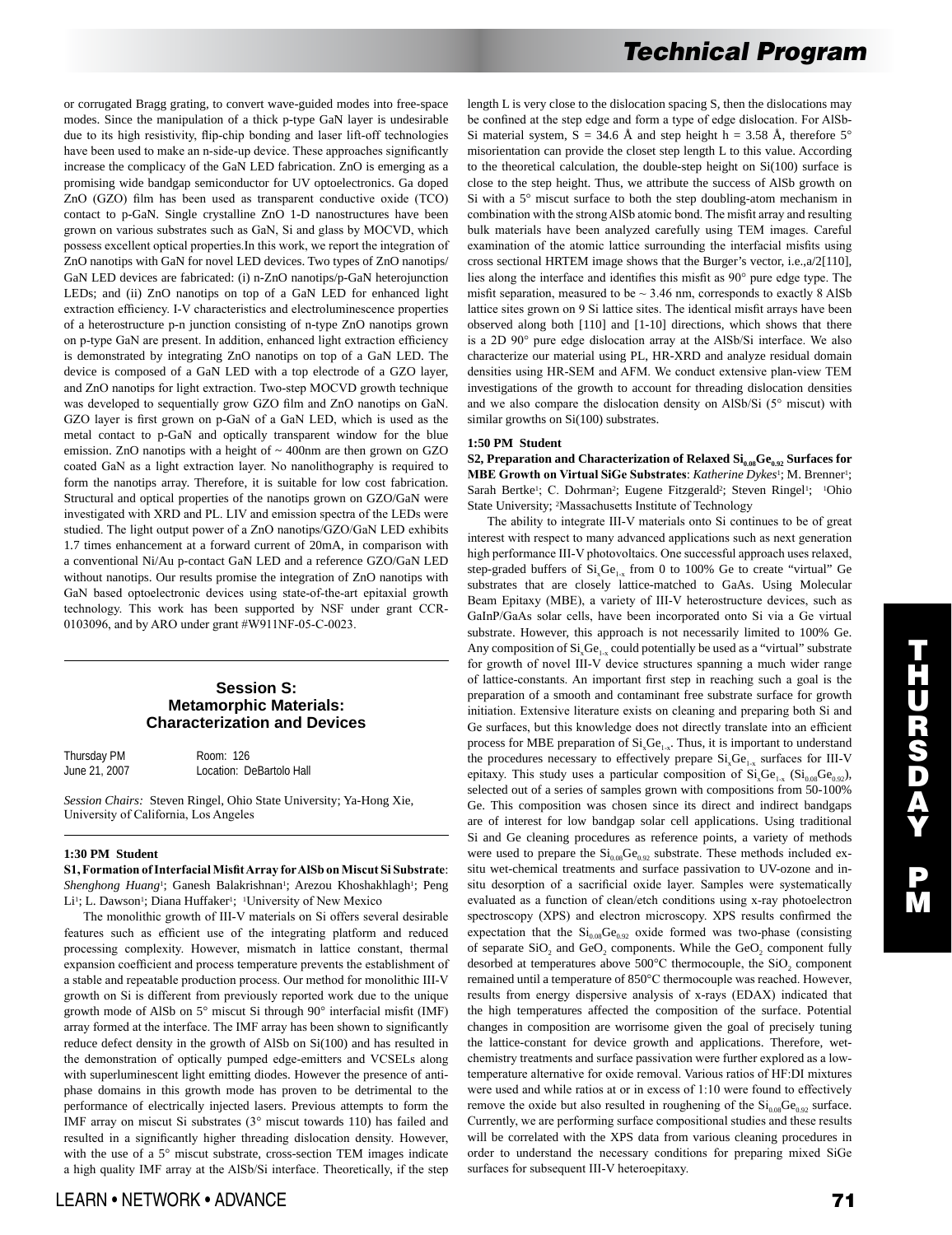## **2:10 PM Student**

**S3, Strain Induced Surface Reconstruction on Sb/GaAs(001)**: *Jessica*  Bickel<sup>1</sup>; N. A. Modine<sup>2</sup>; Chris Pearson<sup>3</sup>; Joanna Mirecki Millunchick<sup>1</sup>; <sup>1</sup>University of Michigan-Ann Arbor; <sup>2</sup>Sandia National Laboratories; 3University of Michigan-Flint

 The surface reconstruction of compound semiconductors has an important influence on the growth of thin films of these alloys, affecting both compositional uniformity and the morphology of these films. It has been suggested that strain also influences surface reconstructions. We have examined thin layers of the surfactant Sb on GaAs(001) through both experiment and Density Functional Theory (DFT) to explore the role of strain in the surface reconstruction of Sb/GaAs(001). For films of thickness, h, where 0.8=h=1.7 monolayers (ML) the film displays a 2x4 reconstruction according to Reflection High Energy Electron Diffraction (RHEED), and a mixed surface reconstruction according to Scanning Tunneling Microscopy (STM). The mixed surface reconstruction is comprised of an  $\alpha$ 2(2x4) which is not usually seen in GaSb films, but is commonly seen in Sb-capped GaAs, and an  $\alpha$ (4x3), one of the thermodynamically stable bulk GaSb reconstructions proposed by Barvosa-Carter *et al*. The α2(2x4) appears predominately on terraces or in the center of islands while the  $\alpha$ (4x3) appears predominately at the step edges, and the critical size of an island before the  $\alpha$ 2(2x4) appears is  $30±10$ nm<sup>2</sup>. This suggests that the Sb first incorporates into the surface in a x3 reconstruction, then transitions quickly to a x4 reconstruction, presumably due to strain. The  $\alpha$ 2(2x4) better relieves strain due to the additional height and the lack of interaction of dangling bonds. Density Functional Theory (DFT) confirms that strain is playing a large part in the mixed reconstruction surface. GaSb surfaces show a large shift in surface stability of reconstructions between the GaSb lattice parameter and the GaAs lattice parameter, with the (2x4) reconstruction becoming more energetically stable as the surface is strained. This corresponds with the appearance of the  $\alpha$ (4x3) at terrace edges because the lattice parameter is able to relax.

## **2:30 PM**

**S4, Interfacial Structure of Tilted InAs Islands on GaAs**: *Xueyan Song*1; Thomas Kuech<sup>1</sup>; Susan Babcock<sup>1</sup>; <sup>1</sup>University of Wisconsin-Madison

 The potential for use of the "6.1Å" compound semiconductors (InAs, GaSb, InSb) in optical and electronic device applications has driven interest in their epitaxy on GaAs. Fabrication of device quality films on this 7% lattice-mismatched substrate requires the development growth strategies that minimize defect incorporation and better understanding of how mismatch strain is accommodated in largely lattice mismatched compound semiconductors. The microstructures observed in InAs on [100] oriented GaAs suggest that the relaxation mechanism evolves with increasing island size (G. Suryanaryanan, Khandehar, Kuech and Babcock, EMC 2006). Specially, orientation imaging studies reveal in isolated islands with micronscale lateral dimensions a distinct domain microstructure in which the InAs is tiled relative to the GaAs in a characteristic pattern. In this study, transmission electron microscopy (TEM) imaging and diffraction techniques were used to characterize the tilt in the vicinity of the interface. High resolution TEM (HRTEM) imaging was used to investigate the interface structure as a function of local tilt. The TEM studies revealed five domains in islands with lateral dimensions of approximately one micrometer. The center of the island was aligned with the GaAs substrate. Each of the other subsections was tilted up to four degrees relative to the substrate, mirroring the orientation imaging results for islands of the same size range that samples the top ~ 30 nm of the island. These results confirm that the tilt is established at the interface rather than within the island volume. HREM imaging of the interfacial dislocation network revealed a change in the make-up of the mismatch dislocation array from side to side across the island. Near the center of the island, where the InAs was aligned crystallographically with the GaAs, the 60° dislocations present occurred in pairs to produce a net Burgers vector in the [100] direction of zero. Near the island's outer edges, the 60° dislocations in the interface all had Burgers vector, rendering a non-zero burgers vector density in the [100] direction that was oriented as needed to produce the crystal tilt measured above the array. These results are consistent with a model proposed by Spencer and Tersoff ([1].B.J. Spencer, and J. Tersoff, Appl. Phys. Lett. 77 (1997) 2533.[2].B.J. Spencer, and J. Tersoff, Phys. Rev. B63 (2001) 205424) and with the systematic pattern of tilt observed in films. Both the model and the experimental results suggest that film quality is improved when the grown

conditions favor island coalescence at small island size. This observation may explain the efficacy of nucleation layers in improving film quality.

#### **2:50 PM Student**

**S5, Lattice-Engineering for Monolithic Visible Yellow-Green Light Emitters**: *Michael Mori*<sup>1</sup>; Eugene Fitzgerald<sup>1</sup>; <sup>1</sup>Massachusetts Institute of Technology

 III-V materials systems for high-brightness light emitting diodes (HBLEDs) and laser diodes (LDs) in the blue and red regions of the visible spectrum are well established, however materials for green emission lag behind in performance. Because of its large bandgap (up to 2.5eV), the quaternary alloy AlInGaP offers promise as a green light emitting material, however lattice-match constraints have traditionally limited it to use at the GaAs lattice constant. Here, the bandgap reaches only 2.3eV and the widest direct bandgap material has relatively high Al content (near Al,  $(\text{In }_{5}Ga_{5})$ , P), making devices susceptible to performance degradation from O-related defects. More attractive alloys of AlInGaP exist at smaller lattice constants where the direct bandgap is wider with less or no Al and the indirect bandgap is much larger. The greater electrical and optical confinement provided by these materials will shorten wavelength, improve efficiency and enable LDs with record low wavelength. Thus, effectively engineering the lattice mismatch between these compositions of AlInGaP and commonly available substrate materials (GaAs, GaP, Si) is a key technological hurdle to attaining green HBLEDs and LDs. Integration of AlInGaP on large substrates (6" and above) will reduce optical device production costs drastically, to less than that of sapphire-based III-N devices. Achieving high-efficiency light emission on a monolithically integrated platform will also enable numerous high volume applications in printing, imaging, and projection. We focus on AlInGaP alloys with lattice parameters intermediate to GaP and GaAs, at 5.57Å, close to the direct-indirect transition for the material. Via MOCVD, we fabricated GaAsP metamorphic compositionally graded buffers which will be used as virtual substrates for green light emitting devices. Previously, we showed that replacing As with P in GaAsP/GaAs relieved tensile strain with very little increase in threading dislocation density (TDD). The final TDD of these structures was near  $1x104cm^2$ , orders of magnitude lower than previous work. The graded buffers were also very thin compared to previous GaAsP work (~8µm vs. 20-50µm), but further reduction in thickness resulted in severe cracking of the films. We now report that by grading compressively (replacing P with As in GaAsP/GaP), we maintained the extremely low TDD and complete relaxation achieved in our previous work while we reduced the thickness of the entire structure to 1.3µm with no crack formation. AFM studies showed that the tensile and compressive graded buffers have similar RMS roughness (5.9nm and 6.1nm, respectively, in a 40µm square scan). Non-optimized InGaP-based strained QW heterostructures on these thin virtual substrates demonstrate strong room temperature photoluminescence at 570nm (yellow-green), but require careful engineering of the InGaP/ GaAsP interface to avoid defect nucleation. Incorporation of metamorphic buffers in commercial production is quite feasible with these thin structures.

## **3:10 PM Break**

## **3:30 PM Student**

**S6, Enhancement-Mode Metamorphic InAlAs/InGaAs HEMTs on GaAs Substrates by MOCVD and Plasma Treatment**: *Chak Wah Tang*1; Haiou Li<sup>1</sup>; Kevin Chen<sup>1</sup>; Kei May Lau<sup>1</sup>; <sup>1</sup>Hong Kong University of Science and Technology

 MHEMTs have been successfully developed and geared for commercialization using MBE technique. Metamorphic technology by MOCVD has not been demonstrated with similar success, particularly with device results. We have developed a multi-layered buffer with high resistivity, leading to good device performance. This sets the stage for potential MHEMT manufacturing by MOCVD. Adopting a CF4 plasma treatment process we developed for the III-nitride system, we demonstrated enhancement-mode metamorphic InAlAs/InGaAs HEMTs grown by MOCVD on GaAs substrates. Shifting of the threshold voltage from negative (depletion mode) to zero (enhancement mode) can be adjusted with the process parameters. The plasma process also provides a side benefit of reducing the leakage current of the device. Metamorphic In0.51Al0.49As/In0.53Ga0.47As HEMTs were grown on 4 inch (001) oriented semi-insulating GaAs substrates using an Aixtron AIX-200/4 MOCVD system. The growth temperature of the first InP metamorphic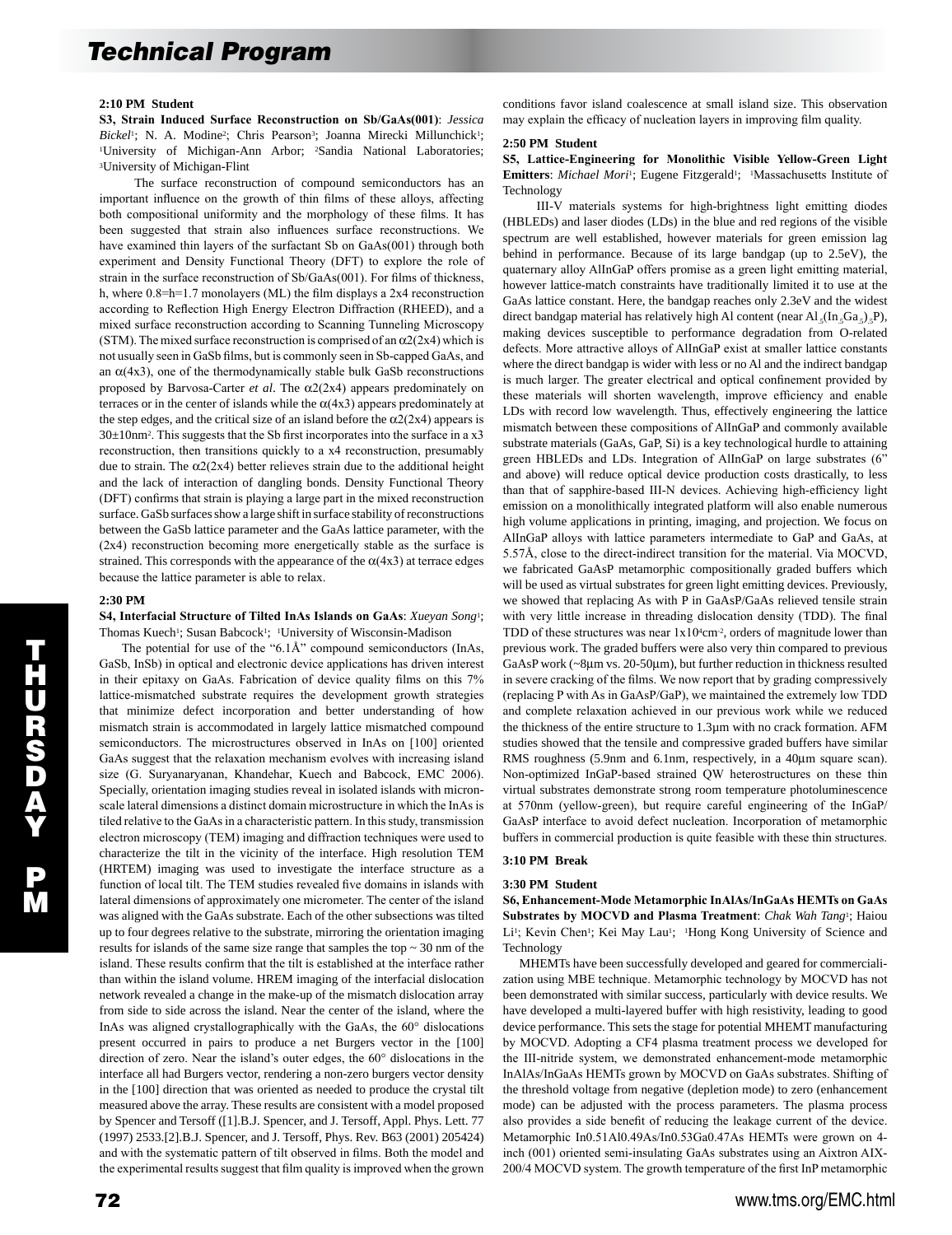buffer layer was varied from 450 to 600°C. Another low-temperature (LT) InP: C layer grown at 500°C serves as a high resistivity buffer to isolate the active layers from the conductive buffer. This is followed by a composite LT, high resistivity InAlAs and a HT (600°C) 100nm-thick InAlAs. The δ-doped MHEMT active layers, were grown at a substrate temperature of 650°C.. Room temperature Hall mobility of 2DEG is over 7000cm2/V-s with sheet carrier densities larger than 4.8x1012cm2. Device mesa was formed by wet selective etching and followed by source-drain ohmic contact formation using Ni/Ge/Au/Ge/Ni/Au. The non-alloyed Ohmic Contact resistance Rc was about 0.1 $Ω$ -mm. After the D-mode gate recess etching, the gate region of Emode devices was treated by CF4 plasma in a PECVD system with different RF power and time. The gate electrode and the plasma treated gate recessed region were self-aligned. Then, Ti/Pt/Au gate metal was formed by e-beam evaporation and lift-off. After the gate recess regions were treated by CF4 plasma with RF power 150W for 150s, the threshold (Vth) of devices shifts in the positive direction, from -0.7V to -0.05V. The peak gm was 315mS/mm for the D-mode HEMT and 305 mS/mm for the E-mode, respectively. The maximum drain current (Imax) was 330mA/mm for D-mode and 220mA/ mm for E-mode mHEMTs, respectively. Measured by AFM, the thickness of the InAlAs barrier layer was found to be reduced by 0.6nm after CF4 plasma treatment, suggesting the threshold shift was not a result of the etched barrier layer. Another side benefit after CF4 plasma treatment was that the reverse-bias gate leakage currents were significantly reduced, up to two orders of magnitudes at Vg=-3V. The current-gain cutoff frequency fT and the maximum available gain fmax were estimated by extrapolating at -6dB/octave for the D-mode mHEMTs. As shown in Fig.6, fT is 17.9GHz and fmax is 80GHz.

#### **3:50 PM Student**

**S7, Simulations of GaP and GaAlAs as the High Band Gap Cell for Multijunction High Efficiency Solar Cell Applications**: *Charles Allen*1; Jerry Woodall<sup>1</sup>; Jong-Hyeok Jeon<sup>1</sup>; <sup>1</sup>Purdue University

 The dominating challenge facing the semiconductor solar industry is finding an economically sound solution. There are two leading methodologies; very low cost thin film cells of moderate efficiencies, e.g. >15%; and ultra high efficiency multijunction cells utilizing an optical concentrator system. Our group is committed to the latter approach. For tandem cell stacks, the most pressing issue is finding a material with an energy gap of about 2.4 eV and properties suitable for solar cells. Having a top cell with these properties is necessary to manufacture a cell capable of 50% efficiency. There are several groups investigating AlGaInP and InGaN alloys to for the top cell. Our group has focused on both GaP and AlxGa1-xAs alloys for x values between 0.5- 0.6. GaP has both advantages and disadvantages for top cell application. The disadvantages are two-fold. First, the indirect gap is 0.14eV less than the desired 2.4 eV. This means an optimized cell can be expected to have a Voc of 1.8-1.9 volts, lower than the 2.0-2.1 expected from a 2.4 eV material. The second issue results from the indirect nature of the 2.26eV gap; thick layers with good minority carrier diffusion lengths are needed to absorb and collect the solar spectrum for energies above the indirect gap. Fortunately, the direct gap of GaP is 2.76 eV. To collect all solar photons above the direct gap, only 2 microns of material is needed. The pass-through of unabsorbed photons with energies between 2.26 and 2.76 is not a significant loss. Al0.6Ga0.4As has similar virtues with a direct edge only 0.15 eV above the indirect edge. Additionally, it is lattice matched to GaAs. However, the indirect gap is 2.1 eV, resulting in an even lower Voc than GaP. In this talk we will present rigorous simulations of efficiencies for GaP and AlGaAs as justification for these materials as the top cell of a tandem stack. For example, for GaP with realistic electron and hole minority carrier lifetimes, only 10 microns of epilayer thickness is needed to give a 50+% conversion efficiency of the AM 1.5 spectrum that GaP can absorb. If this same spectrum were incident on an optimized GaAs cell, the efficiency would only be 32%. Even worse, for Si this spectrum would produce an efficiency of only 18.5%. This is in contrast to a Si cell with an expected efficiency of 28% for the AM1.5 spectrum that silicon can absorb.

#### **4:10 PM Student**

**S8, Selective Characterization of Deep Levels Defects within Sub-Cells of Dual Junction III-V Solar Cells Grown on Metamorphic SiGe**  Substrates: *Maria Gonzalez<sup>1</sup>*; Andrew Carlin<sup>1</sup>; Robert Walters<sup>2</sup>; Scott Messenger<sup>2</sup>; Jeffrey Warner<sup>2</sup>; Justin Lorentzen<sup>2</sup>; Carl Dohrman<sup>3</sup>; Eugene Fitzgerald<sup>3</sup>; Steven Ringel<sup>1</sup>; <sup>1</sup>Ohio State University; <sup>2</sup>U.S. Naval Research Laboratory; 3Massachusetts Institute of Technology

 Integration of III-V photovoltaic devices onto Si is of particular interest for space applications where the lower mass density yet higher mechanical strength of Si when compared to other conventional substrates such as GaAs or Ge, allows a considerable increase in specific power output (W/kg) without a significant reduction in area power density (W/m<sup>2</sup>). Recently, the use of  $Si<sub>1x</sub>Ge<sub>x</sub>$  compositionally step graded buffers, along with precise III-V/Si interface control, has been established as an effective way to integrate the two material systems. Among other optoelectronic devices, single GaAs/ SiGe [1] and dual  $In<sub>0.49</sub>Ga<sub>0.51</sub>P/GaAs/SiGe$  [2] high performance solar cells have already been demonstrated. However, the presence of a low but nonnegligible concentration of threading dislocations generates a need to assess their impact on the detailed electronic properties of these structures to aid continued advancement of this technology. To date, deep level studies have been performed in single junction GaAs/SiGe [3] and InGaP/SiGe under different radiation environment conditions. Though this information serves as a baseline for understanding basic material properties of the separate constituent layers of the more complex multijunction structures, the presence and properties of deep levels within complete InGaP/GaAs/SiGe multijunction structures needs to be understood to completely assess the behavior of such devices in space. In this work, we investigate deep levels present in complete  $In<sub>0.49</sub>Ga<sub>0.51</sub>P/GaAs/SiGe dual junction structures and analyze the$ correlation to device performance. For that purpose, p+n  $In<sub>0.49</sub>Ga<sub>0.51</sub>P/GaAs$ dual junction structures, grown by Molecular Beam Epitaxy (MBE) on SiGe virtual substrates, were processed to enable selective characterization of deep levels present within individual InGaP and GaAs sub-cells of the dual junction structure. Direct comparisons were made to the same structure grown on GaAs substrate to discern the effects of residual threading dislocations. Preliminary results showed one dominant majority carrier electron trap in the bandgap of the GaAs n-type base layer of the bottom sub-cell of the  $In_{0.49}Ga_{0.51}P/GaAs$  structure, located at  $E_c$ -0.42eV, and three majority carrier electron traps at  $E_c$ -0.28eV,  $E_c$ -0.50eV and  $E_c$ -0.80eV in the n-type InGaP base layer of the top sub-cell. The deep level activation energies and concentrations, in all cases below  $1x10^{14}cm^{-3}$ , closely agree with studies in individual GaAs/SiGe [3] and InGaP/SiGe layers indicating excellent reproducibility of material quality in the more complex dual junction structures. Additional experiments performed on the individual InGaP layers showed that under minority carrier injection conditions the level located at Ec-0.80eV also allows transitions from the valence band, suggesting its role as a strong recombination-generation center that can impact dark current and voltage loss in these devices under operation. A systematic comparison of defect properties in these structures will be presented, including results of our ongoing proton radiation experiments currently being performed on the dual junction structures on SiGe.

#### **4:30 PM Student**

**S9, GaInAs p-Channel HFETs Using Step-Graded AlInAs Metamorphic**  Buffers: Mike Morse<sup>1</sup>; Inho Yoon<sup>1</sup>; Changhyun Yi<sup>1</sup>; April Brown<sup>1</sup>; <sup>1</sup>Duke University

 Complementary heterostrucure field effect transistors (HFETs) have the potential to produce high-speed, low-power ICs. The performance of the p-channel HFET (pch-HFET) must be optimized to achieve this goal. We have investigated the use of an AlInAs step-graded metamorphic buffer to grow high indium content pch GaInAs HFET materials. The metamorphic approach relaxes some of the constraints imposed on epitaxial growth by the substrate by creating a pseudosubstrate of appropriate lattice constant, while controlling strain relaxation to maintain a low threading dislocation density and provide a suitable growth surface. All samples were grown by solid source molecular beam epitaxy (MBE) in a Riber 2300 system equipped with valved cracker source for As. Growth for all samples was initiated with a lattice matched layer of  $Al_{0.478}In_{0.522}As$  at T<sub>s</sub> = 480°C. Subsequently a step-graded metamorphic buffer was grown up to a composition matching the desired composition of the channel layer. We targeted GaInAs channels with 70, 80,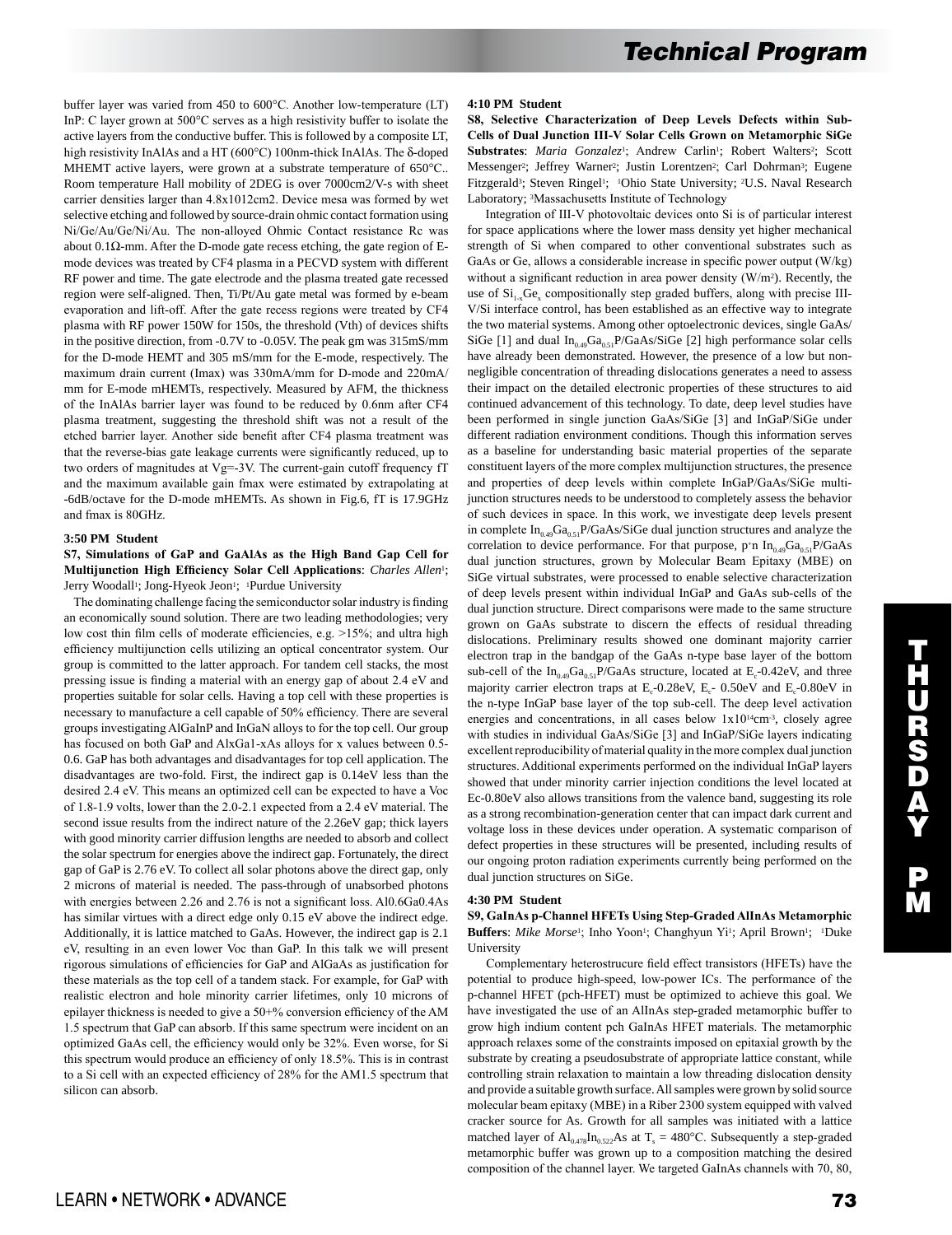and 90% In. HFET device structures were grown on top of the metamorphic buffer, consisting of a 20nm GaInAs channel, 2nm AlInAs spacer layer, 8nm Be doped to 3x10<sup>18</sup>cm<sup>-3</sup> acceptor layer, 20nm AlInAs Schottky layer, and 5nm Si doped to 6x1018cm-3 GaInAs cap layer. An additional sample consisting of only an AlInAs metamorphic buffer was grown to verify that the buffer was insulating and therefore suitable to act as a pseudo-substrate for subsequent device layer growth. High resolution x-ray diffraction reciprocal space mapping (HRXRD RSM) was used to characterize the structural quality, strain relaxation, and composition of each structure. The hole sheet charge density and mobility were measured by room-temperature Hall effect measurements on Van der Pauw type samples with contacts formed by annealing In dots. Surface morphology was measured using a Digital Insturments Dimension 3100 Atomic Force Microscope (AFM) in tapping mode. We observe an unexpected decrease in hole conductivity as the indium content is increased from 508 cm2/Vs for the 70% indium structure to 128 cm2/Vs for the 80% indium structure to n-type conductivity in the 90% indium structure. This is attributed to a decreasing efficiency of dislocation management by the metamorphic buffer as the indium content is increased based on the dislocation structure suggested by surface morphology. Further work to improve the metamorphic design for the higher indium content will build upon our promising result for our  $Ga_{0.3}In_{0.7}As$  structure.

## **4:50 PM Student**

**S10, Growth, Fabrication, and Characterization of an InGaN/GaN Solar**  Cell by MBE: *Kristopher Matthews<sup>1</sup>*; Xiaodong Chen<sup>1</sup>; William Schaff<sup>1</sup>; Lester Eastman<sup>1</sup>; <sup>1</sup>Cornell University

 Indium-nitride materials, due to their extensive band gap coverage of the solar spectrum, have great potential as solar cell materials. Due to the remarkable range of band gap tuning with respect to In concentration, layers of varying composition can be stacked to maximize absorption of the solar spectrum. In addition, the mechanical durability and thermal tolerance of InN has made it ideal for integration into solar concentrator arrays. By utilizing concentrator technology, less material needs to be produced, power can be centralized to a grid, and thus energy and financial costs can be reduced. Obstacles to InN cell development include lattice mismatched crystal growth, consistent p-type doping and surface electron accumulation. We have demonstrated a functioning solar cell made from GaN and aim to duplicate this success with an InGaN cell to take advantage of the aforementioned material properties. MBE-grown films of GaN on sapphire substrates were processed into 1 mm x 1 mm solar cells. The films consisted of a 1 µm n-type layer (of carrier concentration 3x 1019 cm-3), followed by a 350 nm intrinsic layer, and then a Mg-doped 90 nm p-type layer (2x1018 cm-3 carrier density) on top. Correspondingly, lithography steps were performed on each layer to produce Ni Au ohmic p-contact pads resting atop the mesas, surrounded by a Ti Al Mo Au n-contact pads for the devices. The prototype cells consisted of cells and diodes of varying size to determine their effect on solar cell device performance. IV curves indicated that the GaN cells had low parasitic series resistance (0.12 O -cm2). Contact resistances of 74 O-mm and 0.2028 O-mm for p- and n- contacts, respectively, were measured for the GaN cell. Upon illumination by a 325 nm laser, a peak power output of 20 mWcm-2 and clear photo-response can be observed via the IV curve shift. The device performance is represented by a fill factor of 61% and 2.5 V turnon voltage. The same process was utilized to produce an all-InGaN cell (20% In composition) on a GaN buffer. Contact resistances of 1565 ohm-mm and 0.3166 ohm-mm were found for p- and n- contacts, respectively, for InGaN. Strong electroluminescence is observed at 550nm. Photovoltaic efficiency is significantly smaller than observed for GaN. Leakage current under forward bias is seen in a softer I-V turn-on characteristic. Investigation is underway to determine the magnitudes of bulk and surface contributions to forward bias leakage. Surface accumulation of electrons may play a role in both parasatic sidewall conduction and increased p-type ohmic contact resistance.

## **Session T: Semiconductor Processing: Oxidation, Passivation**

| Thursday PM   | Room: 129                |
|---------------|--------------------------|
| June 21, 2007 | Location: DeBartolo Hall |

*Session Chairs:* Thomas Kuech, University of Wisconsin; Maria Losurdo, Institute of Inorganic Methodologies and Plasmas, IMIP-CNR

#### **1:30 PM**

**T1, Late News**

### **1:50 PM**

**T2, Pulse Thermal Processing of Nanomaterials**: *Ron Ott*1; 1Oak Ridge National Laboratory

 Oak Ridge National Laboratory (ORNL) in the past two years has utilized a high density plasma arc lamp technology and a process called pulse thermal processing (PTP) to process a multitude of materials associated with the electronics industries: such as photovoltaics, thin-film transistors, thin-film batteries, LED's, and magnetic media. The unique high density plasma arc lamp rapid thermal processing (RTP) capability at ORNL allows controlled manipulation of materials on the atomistic scale. This unique large area (currently up to  $\sim$ 1,000 cm^2) RTP capability is able to apply controlled heat fluxes (up to 20,000 W/cm^2) to material surfaces with heating and cooling rates on the order of 10^4 to 10^5 C/sec on the millisecond time frame. Because of the large area processing capability, a one-dimensional thermal field is established unlike the three-dimensional thermal field associated with lasers. These capabilities allow rapid controlled annealing which permits a unique opportunity to "freeze" specific microstructures, which permits direct evaluation of nucleation and growth events as a function of time and temperature. The unique nature of this tool allows the establishment of a direct correlation between microstructure and material performance. Pulse thermal processing (PTP) utilizing the high density plasma arc processing equipment, employs a preheat schedule in order to bring the material system up to a specific temperature, hold for a predetermined time, followed by pulsing several times (on the millisecond time scale) to much higher temperatures. This method is capable of processing large areas as well as decreasing total processing time to fraction of a second to seconds rather than minutes, which is typical of today's state-of-the-art rapid thermal processing. Due to the time and temperature limitations of previous rapid thermal processing methods, materials historically could not be processed on flexible substrates. It has been shown that PTP is able to process thin-film materials at elevated temperatures on flexible substrates, including polymers, with little-to-no thermal effects to the substrate. Pulse thermal processing is a very unique processing technology allowing the manipulation of materials on the nanometer scale and in many cases is an enabling processing tool for electronic applications. Because of the rapid heating rates, short processing time, and large area coverage PTP is able to form nanoscaled structures in materials at the device level, truly leading to state-of-the-art nanomanufacturing. PTP is a disruptive type technology, revolutionizing how thin-film and nanoparticle based electronic devices are processed, while maintaining the functionality of the materials at the nanoscale.

#### **2:10 PM Student**

**T3, Low-Temperature PECVD OLED Encapsulation**: *Dalong Zhao*1; Min-Hao Lu<sup>2</sup>; Anna Chwang<sup>2</sup>; Mike Hack<sup>2</sup>; Thomas Jackson<sup>1</sup>; <sup>1</sup>Pennsylvania State University; 2Universal Display Corporation

 Organic light emitting diodes (OLEDs) have been used to fabricate attractive and efficient displays. Thin film encapsulants are of interest as an alternative to glass-to-glass encapsulation to protect OLED from degradation due to exposure to water or oxygen, and a range of barrier and encapsulation approaches are being pursued, including multi-layer barrier films<sup>1</sup> and deposited encapsulants.2 We have encapsulated OLEDs with silicon nitride (SiNx) deposited at low temperature (<70°C) using plasma enhanced chemical vapor deposition (PECVD) from silane and atomic nitrogen. The deposition system (Ionic Systems) uses atomizer chambers and relatively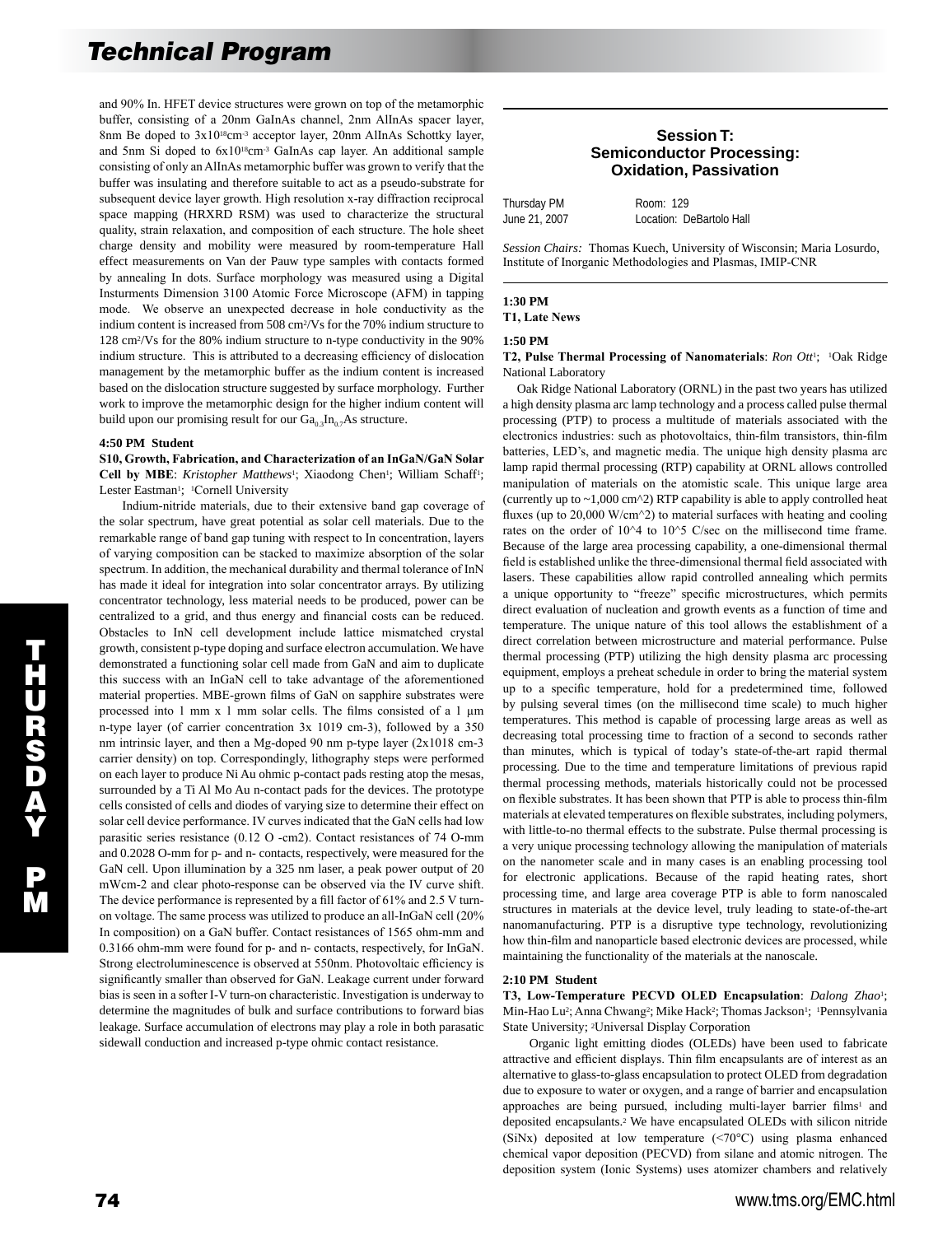high-density RF plasma to atomize nitrogen gas before it enters the process chamber. The process chamber uses a lower density RF plasma to react the atomic nitrogen with silane and allows good quality silicon nitride deposition at temperatures less than 70°C. The low deposition temperature allows deposition on OLED structures without device damage. The system also uses a load lock to reduce moisture loading and contamination of the process chamber. The atomic nitrogen process also allows film stress to be controlled by varying film stoichiometry. Increasing silicon incorporation tends to make film stress more compressive and reducing silicon incorporation tends to make film stress more tensile. In this work, a minimum film stress of 2.9x10<sup>8</sup> dynes/cm<sup>2</sup>, compressive, was obtained for a  $N_2/SiH_4$  flow ratio of 9 (135/15). Our low temperature SiNx OLED encapsulation results are comparable to glass-to-glass encapsulation results for room temperature aging, and also show no observable delamination for accelerated testing at high temperature and humidity (60°C and 85% RH). We have also operated low-temperature silicon nitride encapsulated OLEDs for more than 12 hours in a hot water bath (55°C) with minimal degradation. Low temperature SiNx encapsulated OLEDs do show some dark spots that grow with operation, especially at high temperature, and we are working to reduce or eliminate these defects. <sup>1</sup>A. B. Chwang, M. A. Rothman, S. Y. Mao, R. H. Hewitt, M. S.Weaver, J. A. Silvernail, K. Rajan, M. Hack, J. J. Brown, X. Chu, L. Moro, T. Krajewski, and N. Rutherford, "Thin film encapsulated flexible OLED displays," Appl. Phys. Lett., vol. 83, pp. 413–415, 2003. 2J. Lewis and M. Weaver, "Thin-Film Permeation-Barrier Technology for Flexible Organic Light-Emitting Devices," IEEE J Sel Top Quant., vol. 10, Jan/Feb 2004.

## **2:30 PM Student**

**T4, Passivation of Surface States for Intersubband Quantum Box (IQB)**  Laser Structures: *Manish Rathi*<sup>1</sup>; Anish Khandekar<sup>1</sup>; Gene Tsvid<sup>2</sup>; J. Shin<sup>2</sup>; Dapeng Xu<sup>2</sup>; Mithun D'Souza<sup>2</sup>; Dan Botez<sup>2</sup>; Thomas Kuech<sup>1</sup>; <sup>1</sup>University of Wisconsin-Madison, Chemical and Biological Engineering; 2University of Wisconsin-Madison, Electrical and Computer Engineering

 Semiconductor lasers whose active region is composed of a 2-D array of intersubband quantum boxes (IQBs) hold the promise to be significantly more efficient and reliable than many-stage (~30) quantum cascade (QC) lasers. Two most common proposed IQB structures are based on the AlGaInAs-InP and InGaAsP-GaAs material systems. IQB structures mainly consist of active boxes composed of an electron injector, a deep quantum-well(QW) active region and a Bragg reflector, and surrounded by current-blocking material (CBM). The fabrication of the structures requires e-beam patterning and transfer to an  $Si_3N_4$  mask, reactive-ion etching and subsequent in-situ etch and regrowth. Metal-organic vapor phase epitaxy (MOVPE) is used as a primary growth technique. Efficient 4.7 µm emission from GaAs-based deep-QW intersubband devices has been reported previously. The sidewall-surface non-uniformity along the in-plane directions (x-y) of the active boxes, due to in-situ etch process, is not important since the intersubband-lasing transition energy is determined primarily by the active-well thickness (the z direction). However, at the nanoscale, the exposed sidewall surfaces along the zdirection as well as the in-plane directions pose a problem of Fermi-level pinning because of surface states which leads to complete carrier depletion across the active boxes. To minimize the formation of surface states and passivate the exposed surfaces, we have carried out in-situ etch and regrowth experiments with an annealing step, under arsine environment, on (110)oriented GaAs substrates, which basically correspond to the IQB sidewall. Initially, a thick n-type GaAs layer was grown with a doping of 2x1017/cm3 on top of a n-type (110)-oriented wafer. Subsequently, it was exposed to electron cyclotron (ECR) etch with chlorine/argon environment, which is used to create nanoposts during the IQB-structures fabrication. Then, in-situ etch with HCl and subsequent regrowth of n-type GaAs with doping level of 1 x 1017/cm3 on this sample was carried out in a MOVPE reactor with and without arsine anneal. The use of a point-of-use purification on the HCl line was found to be essential to the reproducibility of the process. The annealing step was carried out before etch-regrowth with arsine partial pressure of  $10<sup>2</sup>$ Torr. Growth conditions will be presented in detail. Capacitance Voltage (CV) measurements were performed on the samples to verify the doping profile and to determine the existence of trapped charges due to surface states at the interface of GaAs grown before and after in-situ etch-regrowth. The results show that the purified HCl-based etch combined with an arsine anneal eliminate the charge trapping states at the interface and thus lead to the removal of Fermi-level pinning for the IQB-device fabrication. This result will be verified on a GaAs quantum-well structure grown on a (100) GaAs substrate and presented in detail.

#### **2:50 PM**

**T5, Fabrication of Nanometer-Scale Single Photon Detectors in**  InGaAsP/InP Heterostructures: Minjun Yan<sup>1</sup>; Tim Hossain<sup>1</sup>; Niu Jin<sup>1</sup>; Shuang Zhang<sup>1</sup>; Illesanmi Adesida<sup>1</sup>; Omer Memis<sup>2</sup>; Alex Katsnelson<sup>2</sup>; Soon-Cheol Kong<sup>2</sup>; Hooman Mohseni<sup>2</sup>; <sup>1</sup>University of Illinois at Urbana-Champaign; 2Northwestern University

 Photon detectors fabricated using InGaAsP/InP heterostructures have wide applications in medical imaging and military applications. Through the mechanisms of carrier focalization and augmentation, detectors fabricated with nanometer-scale dimensions have the potential of achieving sensitivities at single photon levels.1 Preliminary theoretical work has shown that with an optimally designed heterostructure, and under an electric field, a hole produced by a single photon gets collected, and in return increases the local field, which injects many electrons to realize significant augmentation. Such a single photon detector has many advantages including low dark current in comparison with existing avalanche photodiodes. In this paper, we demonstrate the fabrication of single photon detectors in an InP/InGaAs heterostructure with dimensions down to 100 nm in diameter. We compare various masking techniques in order to realize high aspect ratio and high anisotropy in the fabricated structures. Our work utilizes patterning by electron beam lithography with PMMA resist and reactive ion etching (RIE) in methanehydrogen mixtures. The fabrication process included planarization with polyimide, etch-back, and metallizations. Various analytical measurements using atomic force microscopy and scanning electron microscopy were utilized in assuring the integrity of these processes. We utilized three etch mask configurations to obtain anisotropic single photon InP/InGaAs detector pillars. The masks were NiCr, SiO<sub>2</sub>/NiCr, and Ti/Pt/Au/NiCr. The last mask was studied to see whether the ohmic metallization and the NiCr metal mask could be integrated in a single step. The gas mixture  $CH<sub>a</sub>/H<sub>2</sub>$  was chosen for etching due to its slow etch rate in order to accurately control the etch depth. Devices with dimensions ranging from 2  $\mu$ m down to less than 100 nm were fabricated. The best aspect ratio was obtained using the  $SiO<sub>2</sub>/NiCr$ . The origin of submicron bowling-pin-like InGaAsP/InP pillars for the etch mask of Ti/Pt/Au/NiCr was investigated. With the size of PMMA opening hole shrinking during metal evaporation, the deposited metal Ti/Pt/Au/NiCr had a trapezoid-shape where the edges and base eroded during etching thereby creating "bowling pin" effects especially for the 100 nm geometries. We will discuss the various features observed during the etching including micro-grass features for the mask of SiO<sub>2</sub>/NiCr, which is due to the residual SiO<sub>2</sub> that could be removed by an additional Freon cleaning process. The polymer accumulation around the pillars during  $CH<sub>4</sub>/H$ , etching resulted in a slight decrease in pillar dimensions however it promoted anisotropic vertical shapes. Results on electrical performances of the devices will be presented. <sup>1</sup>H. Mohseni et al., "A Novel Avalanche-free Single Photon Detector," IEEE Proceesing of Indium Phosphide and Related Materials Symposium, 2006, pp. 163-165.

# **3:10 PM Break**

### **3:30 PM Student**

**T6, Electrical Characterization of Surface Passivants for InAs/GaSb Strain Layer Superlattice (SLS) MWIR Detectors**: *Subhrangshu Mallick*1; Siddhartha Ghosh<sup>1</sup>; Jean Rodriguez<sup>2</sup>; Sanjay Krishna<sup>2</sup>; <sup>1</sup>University of Illinois at Chicago; 2University of New Mexico

 In the last two decades InAs/GaSb SLS has emerged as a potential material for Mid-wavelength and Long-wavelength infrared (MWIR:3-5µm and LWIR:8-14µm) material. Its optical property has been reported to be comparable to the commonly used matured  $Hg_{1,x}Cd_{x}Te$  technology<sup>1</sup> and the detector fabricated from this SLS system shows comparable performance as that HgCdTe detectors for longer wavelength (MWIR and LWIR) applications. Especially at long wavelength applications  $(>10µm)$  the growth of HgCdTe becomes extremely difficult because of an exact composition requirement. But because of comparatively easy growth InAs-GaSb SLS has the edge for longer wavelength application.<sup>1</sup> Surface passivation is a critical issue in narrow bandgap materials used for infrared application. A little amount of surface perturbation can bend the band at the surface,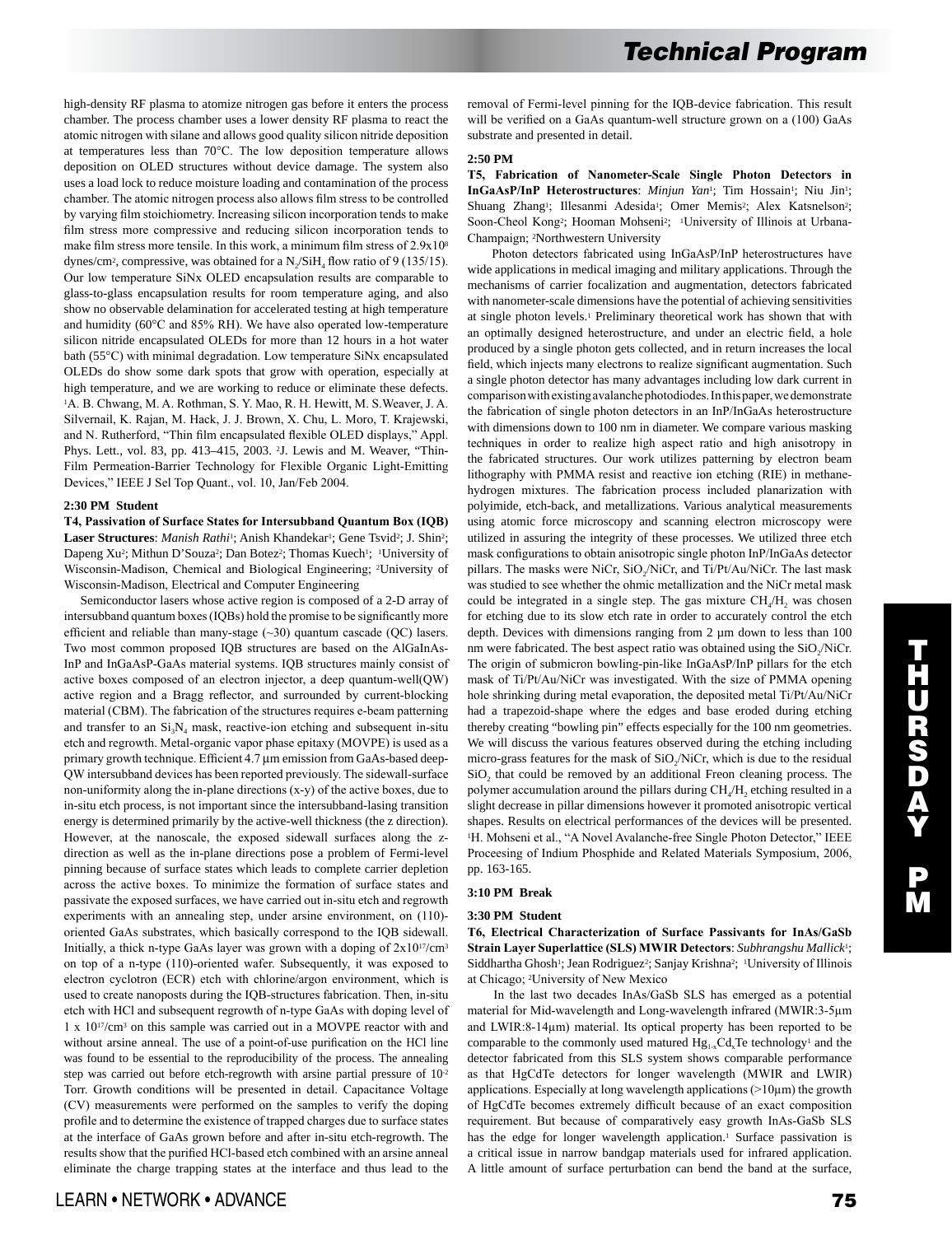resulting in an accumulation, depletion or inversion, hence changing the device characteristics. In InAs/GaSb SLS surface passivation is still an issue that is needed to be addressed thoroughly to push the performance of the devices beyond the currently reported results. In our work PECVD (2500C) deposited  $SiO_2$ , magneto-sputtered  $Si_3N_4$  (room temperature), electron beam evaporated ZnS (room temperature) are selected as the potential materials for passivants. These passivants are compared on the basis of their insulation properties, Capacitance-Voltage (C-V) characteristics, and 1/f flicker noise characteristics. MIS structures were fabricated using these passivants and InAs/GaSb SLS. Insulation property of the passivants is considered to avoid any dielectric breakdown of the passivation layer, when the device underneath the passivant is subjected to a larger positive or negative bias (e.g. in avalanche photodiode). Voltage sweep across the MIS structure at 78K shows the PECVD deposited SiO, has the maximum dynamic resistance\*area of more than 108Ohm in between ±20V followed by ZnS and  $Si<sub>3</sub>N<sub>4</sub>$  (Fig.1). Comparative C-V characteristic at 78K at 400 kHz shows SiO<sub>2</sub> MIS structure has the minimum hysteresis compared to ZnS or  $Si_3N_4$  MIS structure (Fig.2). Similarly a lower 1/f noise power and hence a lower kneefrequency is also measured for SiO2 passivated bulk InAs/GaSb SLS sample followed by  $ZnS$  and  $Si<sub>3</sub>N<sub>3</sub>$  for 0V at 78K (Fig.3). A detailed analysis of the surface preparation along with the effect of different surface preparations on these performance characteristics for these passivants will be presented and discussed. A temperature and frequency variation on the C-V characteristics and a temperature variation of the 1/f noise measurement will also be presented to understand the interface properties of the passivant-SLS for a better device performance. This work is funded by the DARPA HOT MWIR Program and ARL Advanced Sensors CTA. 1C. H. Grein, P. M. Young, M. E. Flatté, and H. Ehrenreich, J. Appl. Phys.78, 7143 (1995). 2G.J.Sullivan et. al. J. Vac. Sci. Technol. B, 23,1 (2005).

## **3:50 PM Student**

**T7, Wet Thermal Oxides of Non-Lattice-Matched InAlP on GaAs**: *Jing*  Zhang<sup>1</sup>; Thomas Kosel<sup>1</sup>; Patrick Fay<sup>1</sup>; Douglas Hall<sup>1</sup>; Wayne Lewis<sup>2</sup>; Bob Yanka<sup>2</sup>; Thomas Rogers<sup>2</sup>; Walter Wohlmuth<sup>2</sup>; <sup>1</sup>University of Notre Dame; <sup>2</sup>RFMD

The wet thermal oxides of MOCVD grown  $In<sub>0.485</sub>Al<sub>0.515</sub>P$  (lattice matched to GaAs) have been shown to exhibit excellent electrical properties,<sup>1</sup> and GaAs-based MOSFETs using these oxides as the gate dielectric have exhibited promising microwave performance, including an  $f<sub>t</sub>$  of 17 GHz and an  $f_{\text{max}}$  of 74.8 GHz.<sup>2</sup> In this work, we report the first studies on the wet thermal oxides of MBE-grown, non-lattice-matched tensile-strained  $In_xAl_{1-x}P$ (x=0.45, 0.404 and 0.291) including electrical properties and microstructure. Current-voltage (I-V) measurements on MOS capacitors show low leakage current densities, and inversion is observed. Using MOS capacitor test structures on n-type GaAs, the electrical properties of 15 nm non-latticematched InAlP layers oxidized at  $440^{\circ}$ C in an H<sub>2</sub>O/N<sub>2</sub> ambient are evaluated. Upon oxidation, expansion by 1.67X to 25 nm is observed by variable-angle spectroscopic ellipsometry. The oxidation rates are found to be 6.3 Å/min, 7.9 Å/min, and 12.1 Å/min for  $x = 0.45$ , 0.404 and 0.291, respectively. Five sets of typical I-V data are collected for capacitors fabricated using each InAlP mole fraction. The contact area for the test capacitors is 30  $\mu$ m  $\times$  30 µm. The average leakage current densities at 1 V bias are  $J_1=1.36 \times 10^{-8}$ A/cm<sup>2</sup>,  $7.8 \times 10^{-9}$  A/cm<sup>2</sup>, and  $7.3 \times 10^{-9}$  A/cm<sup>2</sup> for x = 0.45, 0.404 and 0.291, respectively, comparing favorably with the  $3.8 \times 10^{3}$  A/cm<sup>2</sup> value achieved for similar MOS capacitors<sup>3</sup> with an 11 nm thick oxide of lattice-matched  $In<sub>0.485</sub>Al<sub>0.515</sub>P$ . At higher bias voltages, the differences between the films are even more pronounced;  $J<sub>L</sub>$  at 3 V decreases by a factor of four as the In mole fraction decreases from  $x = 0.45$  to 0.291, suggesting that a higher bandgap InAlP oxide can be achieved with a non-lattice matched alloy containing less In and more Al. High frequency and quasi-static capacitance-voltage (C-V) measurements of MOS capacitor test structures exhibit accumulation, depletion and inversion for all of the InAlP oxide compositions, demonstrating that a clean oxide-semiconductor interface has been achieved. Transmission electron micrographs also show a clean and smooth interface between the oxide film and the substrate. From the quasi-static C-V characteristics, the relative permittivity of the  $In_xAl_{1,x}P$  oxides is determined to be 5.93, 5.84, and  $5.14$  for  $x = 0.45$ , 0.404 and 0.291, respectively. Based on the above electrical and microstructural studies, wet thermal oxides of non-lattice matched InAlP appear promising for use as the gate insulator in GaAs based MOSFETs. 1Y. Cao, J. Zhang, et al., Appl. Phys. Lett. 86, 062105 (2005). 2Y.

#### **4:10 PM**

**T8, Improvement in the Insulating Properties of Native Oxides of InAlP**: Michael Graham<sup>1</sup>; Simona Moisa<sup>1</sup>; Xiaohua Wu<sup>1</sup>; Dolf Landheer<sup>1</sup>; Anthony SpringThorpe<sup>1</sup>; *Pedro Barrios<sup>1</sup>*; Sebastian Kleber<sup>2</sup>; Patrick Schmuki<sup>2</sup>; <sup>1</sup>National Research Council of Canada; 2University of Erlangen-Nuremberg

 Producing chemically and electrically stable surfaces on III-V semiconductors is crucial for a number of important device applications. Passivation layers can be produced by deposition of silicon nitride or oxide or created by a variety of oxidation processes including thermal oxidation. Thermal oxidation data for AlGaAs and InAlAs in GaAs- and InP-based heterostructure devices have been reported, e.g.,<sup>1-3</sup> and the Al-containing oxides have often been found to possess good insulating characteristics. Recently, Al-containing thermal oxides on InAlP have been shown to be even more promising.4-6 This paper presents data on the thermal oxidation at 500°C in moist nitrogen (95°C) of MBE-grown InAlP layers ( $In<sub>0.525</sub>Al<sub>0.475</sub>$  P and  $In<sub>0.494</sub>Al<sub>0.506</sub>P)$  and of anodic oxides of  $In<sub>0.494</sub>Al<sub>0.506</sub>P$  lattice matched to GaAs. The oxides (20 nm–300 nm thick) have been characterized by Auger electron spectroscopy (AES), X-ray photoelectron spectroscopy (XPS), Rutherford backscattering spectroscopy (RBS), scanning electron microscopy (SEM), and transmission electron microscopy (TEM). Oxides are amorphous and appear to be a mixture of indium phosphates and aluminum oxide. The oxidation kinetics are parabolic. Electrical measurements performed on metal-insulator-semiconductor (MIS) structures indicate that the oxides have good electrical properties. A brief oxidation in oxygen at 500°C following oxidation in moist nitrogen oxidizes residual indium particles present at the oxide/substrate interface and leads to improved electrical properties. The current density at a field of 1 MV/cm (8.6 V gate potential) is 1.7×10-10 A/ cm2, approximately two orders of magnitude lower after the final treatment in dry oxygen. The breakdown voltage is increased to 44 V, corresponding to a breakdown field of 5.1 MV/cm. Thus the films should be useful as insulators in some device applications. 1F. A. Kish, S. J. Caracci, N. Holonyak, Jr., K. C. Hsieh, J. E. Baker, S. A. Maranowski, A. R. Sugg, J. M. Dallesasse, R. M. Fletcher, C.P. Huo, T. D. Osentowski and M. G. Crawford, J. Electron. Mat. 21, 1133 (1992). 2U. K. Mishra, P. Parikh, P. Chavarkar, J. Yen, J. Champlain, B. Thibeault, H. Reese, S. S. Shi, E. Hu, L. Zhu and J. Speck, IEDM'97, 21.1.1. 3R. Hussey, R. Driad, G. Sproule, S. Moisa, J. Fraser, Z. Wasilewski, J. McCaffrey, D. Landheer and M. Graham, J. Electrochem. Soc., 149, G581 (2002). 4A.L. Holmes, Ph. D. Dissertation, The U. of Texas at Austin, December 1999. 5P. Barrios, D. C. Hall, G. Snider, T. Kosel, U. Chowdhury and R. Dupuis, in SOTAPOCS XXXIV, 199th Meeting of The Electrochemical Society (Washington, DC, March 25-30, 2001). 6P. Barrios, D. C. Hall, U. Chowdhury, R. Dupuis, J. B. Jasinski, Z. Liliental-Weber, T. Kosel and G. Snider, Abstract, 43rd Electronic Materials Conference, Notre Dame, Indiana, June 27-29, 2001.

#### **4:30 PM**

## **T9, Complete Removal of Fermi Level Pinning at High-k Dielectric/ GaAs (001) and (111)B Interfaces by a Silicon Interface Control Layer**: *Masamichi Akazawa*1; Hideki Hasegawa1; 1Hokkaido University

 After many years, strong interests have recently come back to III-V MIS transistors as device candidates beyond the ultimate Si MOS scaling limit. Examples include InAlSb/InSb MIS HFETs1, GaAs MOS transistors using Ga<sub>2</sub>O<sub>2</sub>/Gd<sub>2</sub>O<sub>2</sub> etc, and MISFETs on vertical III-V nanowires by VLS growth. In such nanodevices, however, surface state problems become very serious, and success depends strongly on surface passivation. Passivation of nanodevices should be compatible with high-k MIS gate stack formation for effective gate control. Additionally, it should be applicable, not only to (001) surfaces, but also to non-(001) surfaces, since advanced III-V nanostructures include various non-(001) facets. We proposed and have been investigating the use of an MBE-grown Si interface control layer (Si ICL)2 for passivation of III-V surfaces. However, the work has been limited to (001) surfaces in combination with Si-based non-high-k dielectrics. In this paper, we demonstrate that our Si ICL-based passivation structure can be combined with *ex-situ* deposition of high-k dielectric and that Fermi level pinning was completely removed from high-k dielectric/GaAs (001) and (111)B interfaces. Here, a structure of HfO<sub>2</sub>/SiN<sub>2</sub>/Si ICL/GaAs was investigated. Before HfO<sub>2</sub> deposition, a SiN<sub>2</sub>/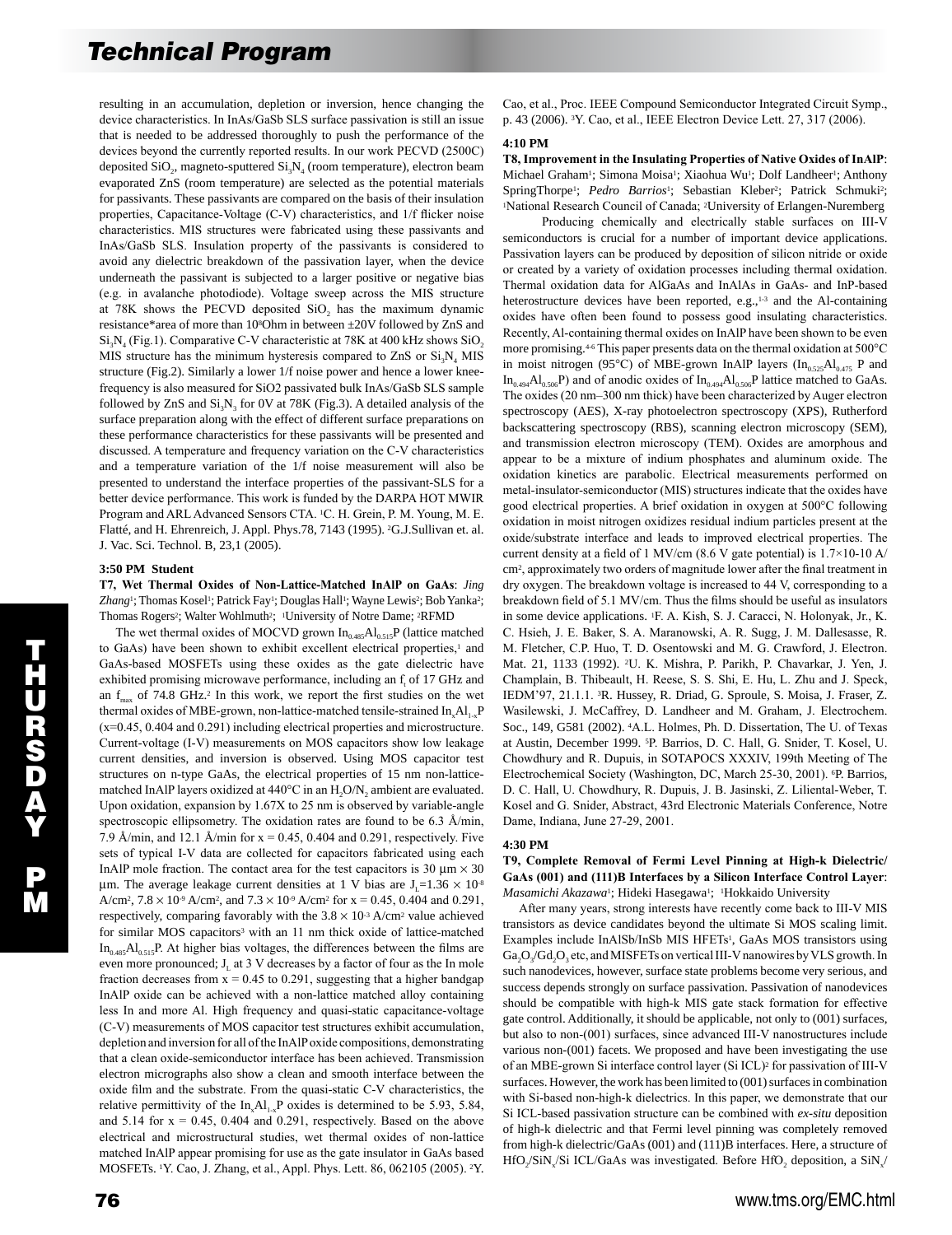Si ICL/GaAs structure was prepared by *in-situ* processing in a UHV multichamber system with *in-situ* XPS monitoring. First, *n*-type GaAs was grown by MBE. Then, after control of surface reconstruction of GaAs, a 1nm-thick Si ICL was grown by MBE at 300°C. Subsequently, a part of the Si ICL was converted to  $\text{SiN}_x$  by nitrogen radical beam in the same chamber. According to XPS study, the surface Fermi level was strongly pinned at 600-800 meV above VBM before Si growth in spite of clear surface reconstruction patterns. After Si ICL growth, large shifts of Fermi level of 250-420 meV took place toward CBM on all the surfaces except (001)-(2x4) surface. Particularly, large reduction of band bending was seen on Ga-stabilized (001) and (111)B surfaces. XPS data indicated that As acted as a surfactant during epitaxial growth of Si ICL. The resultant GaAs surface coated by a SiN/Si ultrathin double layer was found to be extremely stable to air-exposure even without a thick passivation dielectric. This is because the ultrathin oxynitride/Si ICL structure after air-exposure prevents subcutaneous oxidation remarkably well. This allowed *ex-situ* deposition of HfO<sub>2</sub> in a separate chamber by electronbeam evaporation in an oxygen atmosphere of 10<sup>4</sup> Torr. Subsequently, the sample was annealed at 400°C. MIS gate stacks having Al field plates were fabricated and characterized by capacitance-voltage measurements. The obtained data indicated a completely pinning-free swing of the surface Fermi level with bias voltage. The minimum value of interface state density was  $6x10^{10}$  cm<sup>-2</sup>eV<sup>-1</sup>. <sup>1</sup>R. Chau et al, IEEE Trans. Nanotechnol. 4, p.153 (2005). 2H. Hasegawa, Thin Solid Films 367, p.58 (2000).

**4:50 PM T10, Late News** 

## **Session U: Indium Nitride**

| Thursday PM   | Room: 102                |
|---------------|--------------------------|
| June 21, 2007 | Location: DeBartolo Hall |

*Session Chairs:* William Schaff, Cornell University; Steven Durbin, University of Canterbury

### **1:30 PM Student**

**U1, Conduction Band Offset and Schottky Barrier Formation at the**  InN/GaN Heterojunction: *Kejia (Albert) Wang*<sup>1</sup>; Chuanxin Lian<sup>1</sup>; Ning Su<sup>1</sup>; John Timler<sup>2</sup>; Debdeep Jena<sup>1</sup>; <sup>1</sup>University of Notre Dame; <sup>2</sup>System Creations

 In past few years, InN has attracted enormous interest due to its narrow band gap (~0.65 eV), small electron effective mass, high mobility, and high saturation velocity. Due to its unique properties, InN and its alloys with GaN and AlN are being actively considered for multijunction photovoltaic devices that span the whole solar spectrum. In a multijunction solar cell, the band offsets are crucial for charge transport and limit the efficiency of the devices. However, there few experimental studies of the band offset of InN with GaN (C.-F. Shih et al. Jpn. J. Appl. Phys. 44, 7892 (2005)). The theoretical conduction band offset between GaN and InN has been calculated to be 2.3 eV (C. G. Van de Walle and J. Neugebauer, Nature 423, 626 (2003)). In this work, we present an experimental measurement of this quantity through combined temperature-dependent vertical transport measurements, and capacitance-voltage measurements. An unintentionally doped InN layer was grown by RF-plasma molecular beam epitaxy on an n-type GaN substrate under optimized growth conditions reported earlier (Kejia Wang et. al, Appl. Phys. Lett. 89, 162110, 2006). From Hall measurement, the InN was found to be heavily n-type doped with electron mobilites  $\sim 1200$  cm<sup>2</sup>/Vs. The n+ InN/ n GaN diode was fabricated by mesa etching and metal deposition. Temperature-dependent current-voltage (I-V) measurements were performed. The diodes showed rectifying behavior, indicating the formation of a Schottky barrier between InN and GaN. From the temperature dependent I-V measurement, a Schottky barrier height of 0.35 eV was determined. Capacitance-voltage (C-V) measurements of the same diodes results showed a slightly smaller Schottky barrier height of 0.25 eV. By solving Poisson's and Schrodinger's equations self consistently for the InN/GaN heterojunction, and considering the polarization charge of InN and GaN, the band diagram of n+InN/nGaN heterojunction was plotted and quantitative agreement with the experimental Schottky barrier height was found. At the InN/GaN interface, a very heavy electron accumulation layer forms due to the combined effects of a large band offset, and a large electric field due to the polarization discontinuity. The conduction band maximum at the interface is about ~1.7 eV below the Fermi level, and the Schottky barrier height is about 0.48 eV if the image-charge induced barrier lowering is neglected. By considering the image force effect, the effective barrier height of the Schottky diode was about 0.36 eV, which is in good agreement with the experimental data. The experimentally extracted band offset is found to be 2.2 eV, in close agreement with theoretical predictions. The formation of a Schottky barrier is not surprising, considering the fact that the Fermi level in InN is inside the conduction band, and it has metallic transport in addition to a high electron affinity.

### **1:50 PM Student**

**U2, Effect of MBE Growth Conditions on Multiple Electron Transport in**  InN: *Tamara Fehlberg*<sup>1</sup>; Gilberto Umana-Membreno<sup>1</sup>; Brett Nener<sup>1</sup>; Giacinta Parish<sup>1</sup>; Chad Gallinat<sup>2</sup>; Gregor Koblmuller<sup>2</sup>; James Speck<sup>2</sup>; <sup>1</sup>University of Western Australia; 2University of California, Santa Barbara

High quality heteroepitaxy of indium nitride (InN), such as through molecular beam epitaxy, has only recently been realised. Fine tuning growth parameters such as buffer layers, flux ratio and substrate temperature remains an important focus. Much recent work has been conducted to correlate the crystal quality of InN films with growth conditions, but only simple single carrier transport characterisation is generally reported in such growth parameter studies. Accurate transport characterisation of InN is made difficult by the presence of multiple electron species in the material. At minimum each sample of InN has a bulk electron species due to unintentional n-type doping, and a surface electron accumulation due to Fermi level pinning at the c-plane/air interface. High levels of defects can further contribute to the presence of reduced mobility electrons in the material. Transport parameters calculated from single magnetic field Hall-effect measurements represent only an averaged contribution of all carrier species in the material. In this work a quantitative mobility spectrum analysis (QMSA) of multiple magnetic field (0-12 T) Hall-effect data was used to determine the individual transport properties of all electron species in InN films grown by plasma-assisted molecular beam epitaxy (PAMBE).  $1 \mu$  m thick In-polar InN layers were grown on optimised GaN buffer layers on semi-insulating (Fe-doped) Gapolar GaN templates. The three samples studied were grown under different conditions; substrate temperature 440°C/In-droplet growth regime, 470°C/ In-droplet regime and 450°C/N-rich (dry) regime. Significant difference exists for each film between the transport characteristics extracted for the multiple electron species and those calculated using only a single magnetic field, with the N-rich regime sample having average electron mobilities in the bulk over twice that suggested from single field calculations. While all films has similar bulk electron densities, at around  $4 \times 10^{17}$  cm<sup>-3</sup>, the Indroplet growth regime samples had superior mobilities (2150 cm<sup>2</sup>/Vs -440 $^{\circ}$ C and 2430 cm<sup>2</sup>/Vs - 470 $^{\circ}$ C) to the N-rich growth regime sample (1730 cm2/Vs). The low mobility sheet carrier concentration is similar for both In-droplet regime samples and correlates with reported surface sheet carrier concentrations extracted using various measurement techniques. However, the low mobility sheet carrier concentration is much higher in the N-rich regime sample, and the low mobility electron peaks in the mobility spectrum are very broad. Since the surface morphology of the N-rich regime film is poorer than those grown under In-droplet conditions, it is likely that the broadness of the peak is related to the surface morphology. A larger spread in mobility for low mobility carriers is also seen in the In-droplet regime film grown at the higher temperature.

## **2:10 PM**

**U3, Controlling Carrier Type and Concentration in InN through Doping**  and Substrate Choice: Craig Swartz<sup>1</sup>; Steven Durbin<sup>1</sup>; Philip Anderson<sup>1</sup>; Roger Reeves<sup>1</sup>; Thomas Myers<sup>2</sup>; Sandeep Chandril<sup>2</sup>; Scott Ahrenkiel<sup>3</sup>; <sup>1</sup>University of Canterbury; <sup>2</sup>West Virginia University; <sup>3</sup>South Dakota School of Mines and Technology

 InN has generated considerable interest in the last few years due to controversy over its bandgap. Although the precise value may still remain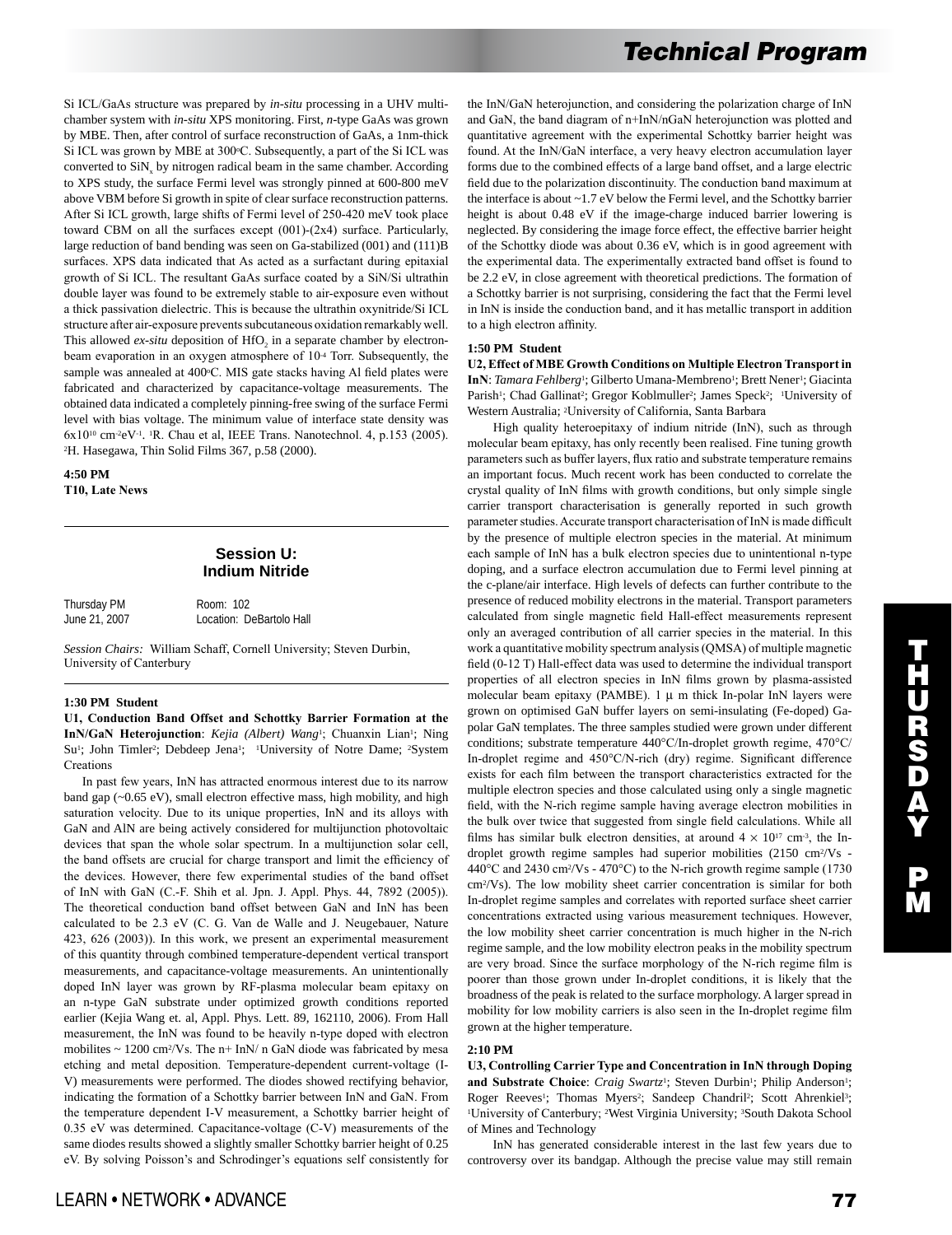a topic of discussion, significant efforts are now being made to understand the origin of the observed background carrier concentration and surface electron accumulation in as-grown samples, and to obtain p-type material. Capacitance-voltage measurements have been proven effective in revealing p-type conductivity despite the masking effects of the surface accumulation layer, which essentially short-circuits conventional (single magnetic field) Hall effect measurements. An alternative is employ the variable magnetic field Hall effect, which is able to separate the individual contributions from multiple conducting pathways – for example, surface/interfacial electrons and holes in the bulk. In this report, we describe direct observation of p-type InN using variable magnetic field Hall effect measurements on samples doped insitu with Mg or doped via substrate impurity when growing on (111) yttriumstabilized zirconia (YSZ). InN layers were grown using the plasma-assisted molecular beam epitaxy technique. Mg doped In-polar films were grown on Ga-polar MOCVD GaN substrates, and Mg-doped N-polar films were grown on sapphire with a thin N-polar GaN buffer layer. Other In-polar films were grown on lattice-matched (111) YSZ substrates. Film polarity was verified by KOH etching. For the lowest Mg concentration sample, the intensity of the typical 0.67 eV photoluminescence (PL) feature was essentially the same as that of our unintentionally doped (n-type) films. At higher Mg concentration, a faint PL peak appeared at 0.56 eV, to our knowledge the lowest energy feature yet reported for InN PL. If this feature is in fact due to transitions to the Mg acceptor, it suggests an acceptor energy approximately 110 meV above the valence band. We observed p-type layers in samples doped in-situ with Mg, using both variable magnetic field Hall effect and electrolyte-based capacitance-voltage (C-V) measurements. Variable magnetic field Hall effect measurements were made using a commercial 12 Tesla superconducting magnet and confirmed by measurements up to 31 Tesla at the National High Magnetic Field Laboratory in Tallahassee, Florida. These were analyzed with Quantitative mobility spectrum analysis and multiple carrier fitting, which both suggested a light hole. Interestingly, samples grown without Mg doping but on YSZ also showed a p-type layer indicated by the presence of a light hole. Unlike the Mg-doped samples, the n-type conduction of the film itself is still detectable, indicating the p-type layer is not in the bulk of the film, but only near the interface. The n-type carrier concentration measured from a 500 nm thick film was  $2 \times 10^{17}$  cm<sup>-3</sup>, which would require a thickness of several microns if grown on commonly used, more poorly lattice matched sapphire substrates.

## **2:30 PM**

**U4, Remarkable Reduction of Electron Concentration of In-Rich In<sub>x</sub>Ga<sub>1-x</sub>N** (x~0.7) by Mg Doping: *Akihiko Kikuchi*<sup>1</sup>; Junpei Kamimura<sup>1</sup>; Katsumi Kishino<sup>1</sup>; <sup>1</sup>Sophia University

 Since the bandgap energy of InN has been considered to be 1.0~0.6 eV, InN and In-rich InGaN have attracted much attention as a promising material for near infrared opto-electronic devices such as laser diodes and solar cells. But the material quality is still insufficient to realize devices and p-type conductivity control also is not achieved. Recently it was reported that p-type InN region exists in Mg-doped InN layers which showed n-type conductivity in Hall effect measurement<sup>1,2</sup>. The masking mechanism of p-type conductivity was explained that an electron accumulation layer and a charge depletion layer were generated at the surface due to Fermi-level pining in conduction band for InN and In-rich InGaN<sup>1-3</sup>. In this study, a remarkable reduction of electron concentration in Mg doped In-rich  $In_xGa_{1-x}N(x-0.7)$  to be  $8x10^{15}$ cm-3 was achieved. This value is one of the lowest electron concentrations in InN and In-rich InGaN. InN and In-rich  $In_xGa_{1-x}N$  (x~0.7) layers were grown by an RF-plasma assisted molecular beam epitaxy on  $(0001)$  Al<sub>2</sub>O<sub>3</sub> substrates with a 500 nm-thick nitrogen polar GaN buffer layer. The carrier concentration and mobility were evaluated by the van der Pauw method at room temperature. The residual electron concentration and mobility of 1 µm-thick undoped InN and  $In_{0.75}Ga_{0.25}N$  layer was  $1x10^{18}$  cm<sup>-3</sup> and 1570  $\text{cm}^2/\text{Vs}$ , and  $2.9 \times 10^{18} \text{ cm}^3$  and 151 cm<sup>2</sup>/Vs, respectively. The Mg doping for an InN layer with the Mg beam equivalent pressure (BEP) of  $5x10^{-7}$  Pa brought about reduction of carrier density into 1.5x1017 cm-3 with a mobility of 1141 cm<sup>2</sup>/Vs but conductivity was still n-type. The In-rich  $In_xGa_{1-x}N$  $(x~0.7)$  layers were grown at 470 $\degree$ C, under fixed BEP of In, Ga and nitrogen but with changing the Mg BEP from 5.0x10-7 to 5.0x10-6 Pa. The layer was grown 1 hr with a growth rate of 0.9-1.5 µm/hr. All the Mg doped samples showed n-type conductivity but electron concentration was less than  $7x10^{17}$ 

cm<sup>-3</sup>. The lowest electron concentration was  $8x10^{15}$  cm<sup>-3</sup> with a mobility of 36 cm2/Vs for Mg BEP of 1.0x10-6 Pa. It was confirmed also that Mg doping affect the surface morphology and In composition. The very low residual electron density of the In-rich InGaN layer may relate to smaller amount of surface electron accumulation compared to InN. This result suggested that p-type conductivity control is easier for In-rich InGaN compare to InN, but it is favorable for device fabrication because the double heterostructure light emitting devices should have a p-type In-rich InGaN cladding layer. <sup>1</sup>R.E.Jones et al. Phys. Rev. Lett, 96, 125505 (2006). <sup>2</sup>P. A. Anderson et al, Appl. Phys. Lett. 89, 184104 (2006). 3T. D. Veal et al, Appl. Phys. Lett. 89, 202110 (2006).

#### **2:50 PM**

**U5, Optical Hall-Effect in Hexagonal InN**: *Tino Hofmann*1; Vanya Darakchieva<sup>2</sup>; Bo Monemar<sup>2</sup>; H. Lu<sup>3</sup>; William Schaff<sup>3</sup>; Mathias Schubert<sup>1</sup>; <sup>1</sup>University of Nebraska-Lincoln; <sup>2</sup>Linköping University; <sup>3</sup>Cornell University

 While common agreement on the band-gap properties of InN is achieved, the doping and transport mechanisms in InN are still highly unclear.<sup>1,2,3</sup> InN grown by molecular beam epitaxy or metal-organic vapor phase deposition techniques is intrinsically n-conductive and the lowest intrinsic electron concentration reported so far was achieved using molecular beam epitaxy (MBE) with approximately  $10^{17}$  cm<sup>-3.4</sup> In addition to the intrinsic n-type conductivity which is likely caused by Hydrogen and Oxygen acting as shallow donors as well as negatively charged dislocations an electron accumulation layer is formed on InN thin films surfaces.4,5,6 This accumulation layer presents an immanent complication in the contact based electrical investigation of free charge carrier properties in InN. Here we report on a new, alternative approach to investigate the free charge carrier properties in InN. The precise measurement of the optical Hall-effect - optical birefringence caused by free charge carriers upon interaction with an external magnetic field - which allows the determination of carrier type, concentration, mass, and mobility including their anisotropy in stratified semiconductor layer structures independent of the conductivity of the individual layers. A set of (MBE) grown samples with InN epilayer thicknesses from 500 to 2000 nm was investigated. We observe that both the carrier concentration at the surface and in the bulk drop with increasing layer thickness according to the same power law in the investigated thickness range. The major source for this decrease in surface and bulk carrier concentration is the decrease of the density of negatively charged dislocations with increasing layer thickness.4 We furthermore find a distinctly anisotropic Γ-point electron effective mass in the bulk were the effective mass parallel to the *c*-axis is smaller than the effective mass perpendicular to the *c*-axis. For bulk carrier concentrations above 8x1018 cm-3 the anisotropy vanishes. 1H. Lu *et al.*, Appl. Phys. Lett. 77, 2548 (2000). 2C.H. Swartz *et al.*, physica status solidi (c) 2, 2250 (2005). <sup>3</sup>C. S. Gallinat *et al.*, Appl. Phys. Lett. 89, 032109 (2006). 4V. Cimalla *et al.* Appl. Phys. Lett. 89, 172109 (2006). 5D.C. Look *et al.* Appl. Phys. Lett. 80, 258 (2002). 6I. Mahboob *et al.* Phys. Rev. Lett. 92, 036804 (2004).

#### **3:10 PM Break**

#### **3:30 PM**

## **U6, Direct Write Patterning of InGaN during Molecular Beam Epitaxy**  and Its Solar Cell Application: *Xiaodong Chen<sup>1</sup>*; William Schaff<sup>1</sup>; Lester Eastman<sup>1</sup>; <sup>1</sup>Cornell University

 Recently direct-write technologies have been considered as promising and novel approaches to the fabrication of electronic devices. So far there has only few direct-write techniques applied in III-nitrides during molecular beam epitaxy (MBE). Using a 50 µm diameter 1.06 µm pulse laser beam that is directed to controlled locations by scanning mirrors, direct-write patterning of InGaN during MBE was successfully achieved. With z-axis control of focal plane, we are allowed to have in- and out-of-focus change in laser beam size and power hitting on the growing materials. The feature width can alter from 40 µm to 100 µm with different laser focal plane position. The line depth can also be controlled between 20 nm and 2000 nm depending on the focal plane position and writing times. The results suggest that in-focus writing can provide the smallest exposure size and highest exposure power. Moreover, the surface morphology changes were observed when varying exposure speed and number of passes per exposure. The InGaN material system offers a substantial potential to develop high efficiency solar cells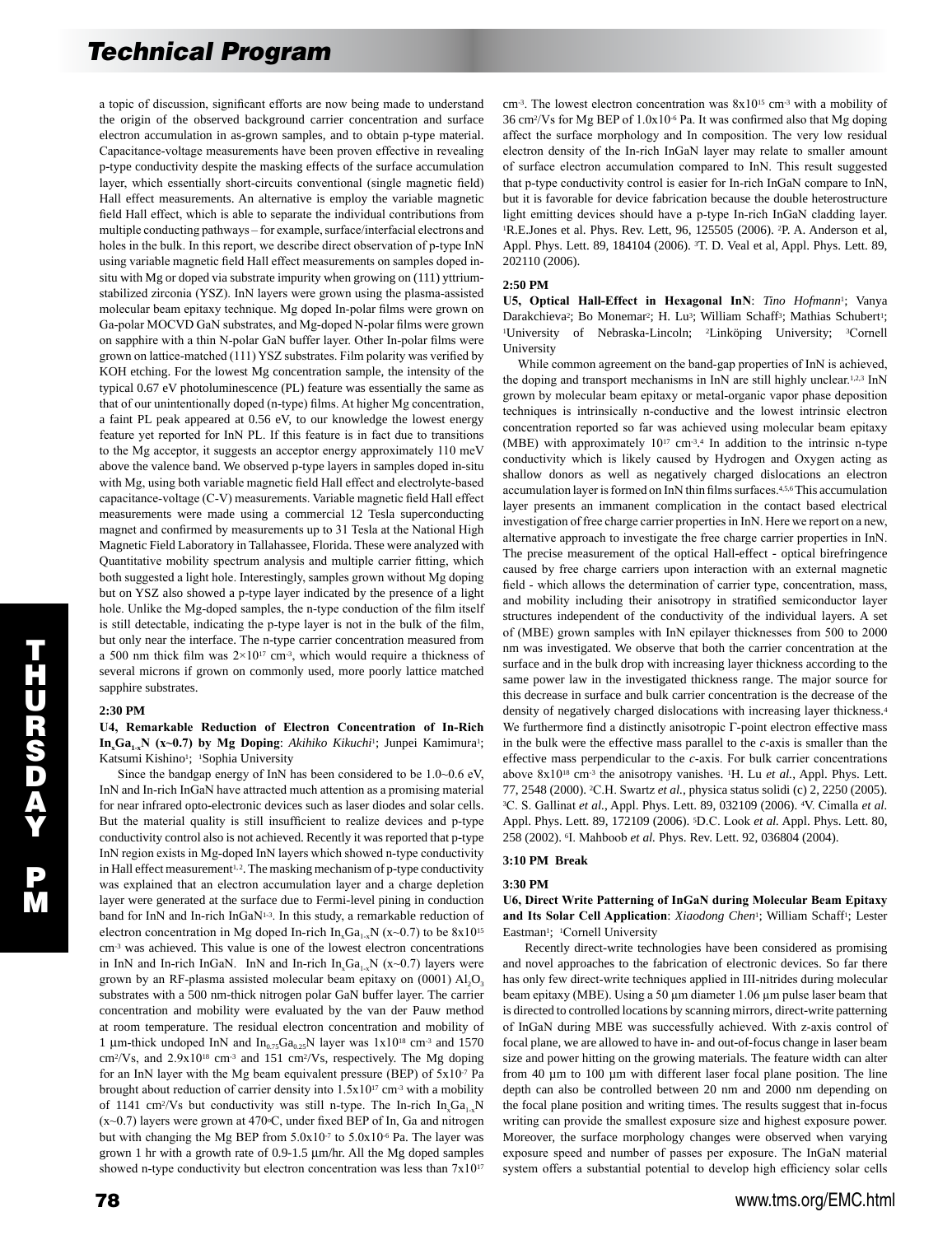due to the bandgap of this material system covering the whole solar spectrum including the visible region. One of the main challenges for Indium-based nitride solar cells is surface electron accumulation. In our previous study, it has been shown that direct-write patterning can realize lateral InGaN composition variations. A new approach to modification of surface properties is proposed to raise gallium (Ga) content locally on solar cell sidewalls by direct-write composition patterning during growth, seen in Figure 1. A single p-i-n InGaN junction cell was growth by MBE with 1.5 µm n-type bottom layer, 350 nm intrinsic layer and 90 nm p-layer. The In mole fraction is aimed at 80%. The growing material was exposed to laser when i-layer growth onset. The writing pattern and real wafer are shown in Figure 2 and 3 respectively. High Ga mole fraction is only created in region where mesa edge is defined so the parasitic conduction will be minimized.

## **3:50 PM Student**

**U7, Cross-Sectional Cathodoluminescence Study for 1 ML-InN Wells/ GaN Matrix MQW Structures Grown by rf-Plasma-Assisted MBE**: *E.*  S. Hwang<sup>1</sup>; H. Saito<sup>2</sup>; S. B. Che<sup>3</sup>; X. Wang<sup>4</sup>; Y. Ishitani<sup>3</sup>; A. Yoshikawa<sup>3</sup>; 1Graduate School of Electrical and Electronics Engineering, and InN-Project as a CREST-program of JST, Chiba University; <sup>2</sup>Graduate School of Electrical and Electronics Engineering, Chiba University; 3Graduate School of Electrical and Electronics Engineering, VBL, and InN-Project as a CREST-program of JST, Chiba University; 4InN-Project as a CRESTprogram of JST, Chiba University

 Recently, we have proposed and achieved the fabrication of novel structure InN/GaN MQWs consisting of 1 monolayer (1-ML)-thick InN wells embedded in the GaN matrix under In-polarity growth regime. In this structure, generation of defects arising from large lattice mismatch (~11 %) can be avoided in principle. We have confirmed that no lattice-mismatch dislocations are introduced at the hetero-interface and also that high quality and atomically flat 1-ML or fractional mono-layer (FML) InN wells are inserted in the MQW structures.<sup>1</sup> In this novel MQW structure, exitons and holes in GaN can be effectively localized at the InN well due to the effects of large confinement potential at the well and smaller electronegativity of In than Ga, resulting in much stronger oscillator strength of excitons. In this paper, in order to confirm these properties in the proposed novel InN/GaN MQWs, cross-sectional cathode-luminescence (CL) properties were studied at room temperature. As is known well, CL is a suitable method for investigating optical properties with very high spatial resolution. In particular, cross sectional CL study is a powerful method to investigate how the 1-ML-thick InN wells effectively work as active luminescence area. We used Gatan-Mono-CL3 CL system in this study. The InN/GaN MQW structure was grown under In- and/or Ga-polarity growth regime by rf-plasma-assisted-MBE at 650°C. MOCVD grown ~3 µm-thick Ga-polarity GaN/sapphire substrate was used as a template for fabricating this MQW structure. First, structural properties of the MQWs were studied by conventional characterization methods such as XTEM, STEM and XRD measurements/simulations, and it was confirmed that the InN well layer thickness was exactly about 1 ML for the sample in the present study and the structural quality of the MQWs are extraordinary high. Also confirmed that the thickness of GaN barriers and the period of MQWs were about 14 nm and 10, respectively. From the spatially resolved panchromatic and monochromatic CL images for the cleaved sample surface, it was first confirmed that luminescence intensity in the MQW region exhibited drastically bright CL emission peaking at 400 nm. The integrated emission intensity for MQWs region was more than 10 times stronger than that for MOCVD grown high quality GaN template. Detailed spot-by-spot monochromatic CL characterizations around the MQWs with high magnification level were performed along the growth direction. From these results it was confirmed for the first time that the excitons in GaN can be effectively localized at 1-ML-thick InN wells even at room temperature, leading to probable developments of room temperature operating excitonic devices and nitride-based visible light emitters approaching up to green and red. 1A. Yoshikawa et al, APL vol.90, No.6 2007.

## **4:10 PM Student**

**U8, Infrared Cathodoluminescence Measurements of InN Films**: *Takanobu Akagi*1; Kenichi Kosaka1; Satoshi Harui1; Hiroyuki Naoi1; Tsutomu Araki<sup>1</sup>; Yasushi Nanishi<sup>1</sup>; <sup>1</sup>Ritsumeikan University

InN is currently under extensive investigation as an important semiconductor

with many promising applications. As with many optoelectronic materials, the success has been limited by the control of both point defects and extended structural defects. Thus an important subject in InN technology is to ascertain the cause negatively affecting the optical characteristic. Cathodoluminescence (CL) imaging technique is widely used to study spatially resolved optical properties of semiconductor films. It was confirmed by using this technique that threading dislocations (TDs) act as non-radiative recombination centers in GaN. As for InN, however, such a correlation was not done. In this study, we performed infrared CL mapping of InN films. InN films used in this study were grown at ~550°C on nitridated (0001) sapphire substrates with a lowtemperature-grown InN buffer layer by radio-frequency plasma-assisted molecular-beam epitaxy. The film thicknesses were approximately 500 nm. We selected two samples of largely different TD density: sample A with screw- and edge-TD densities of  $6 \times 10^8$  cm<sup>-2</sup> and  $7 \sim 9 \times 10^9$  cm<sup>-2</sup>, respectively and sample B with those TD densities of  $4 \times 10^9$  cm<sup>-2</sup> and  $2 \sim 4 \times 10^{10}$  cm<sup>-2</sup>, respectively, as revealed by cross-sectional transmission electron microscopy measurements. CL measurements were performed at approximately 150 K with an electron-beam acceleration-voltage of 5 kV by using Hamamatsu Photonics G7754-01 ( $1.2 \sim 2.4 \mu m$ ) liquid nitrogen cooled PIN photo diode as a detector. Sample A exhibited a single CL emission with a peak energy of 0.73 eV and a line width of 76 meV, whereas sample B showed a higher CL peak energy of 0.77 eV and a broader line width of 109 meV, confirming that sample A is superior in quality to sample B. Panchromatic CL images showed that the density of dark spots for sample A was approximately  $5 \times 10^8$  cm<sup>-2</sup> whereas that for sample B was approximately  $1 \times 10^9$  cm<sup>-2</sup>. We also varied the electron penetration-depth nominally from 70 to 1400 nm by changing the electron-beam acceleration-voltage from 2 to 15 kV, but the positions of the CL dark spots did not change noticeably. These results indicate that the sample with higher density of TDs has higher density of CL dark spots and that the CL dark spots align almost vertically in the films. Thus we consider that the CL dark spots correspond to TDs and that dislocations act as nonradiative recombination centers in InN. This work was supported by the MEXT (Ministry of Education, Culture, Sports, Science, and Technology) through Grant-in-Aids for Scientific Research (A) #18206003 and for Scientific Research in Priority Areas "Optoelectronics Frontier by Nitride Semiconductor" #18069012, Academic Frontier Promotion Project, and the 21st Century COE Program.

#### **4:30 PM**

**U9, Low Temperature Epitaxial Growth of Nonpolar InN on m-ZnO**: *Hiroshi Fujioka*<sup>1</sup>; Kazuya Mitamura<sup>1</sup>; Atsushi Kobayashi<sup>1</sup>; Kouhei Ueno<sup>1</sup>; Jitsuo Ohta<sup>1</sup>; Masaharu Oshima<sup>1</sup>; Hidetaka Amanai<sup>2</sup>; Satoru Nagao<sup>2</sup>; Hideyoshi Horie<sup>2</sup>; <sup>1</sup>University of Tokyo; <sup>2</sup>Mitsubishi Chemical Group Science and Technology Research Center

 Growth of nitride semiconductors with nonpolar planes has attracted much attention because they are free from the undesirable effects of the built-in fields. The use of nonpolar ZnO substrates is a straightforward strategy to obtain high quality nonpolar nitride films because they have the same crystal structure as the nitrides (wurtzite) and the lattice mismatches are reasonably small. We have grown nonpolar InN films on m-ZnO using a low temperature PLD growth technique<sup>1,2</sup> because reduction in growth temperature is inherently necessary to suppress the interface reactions and take advantage of ZnO substrates. Surfaces of m-ZnO with stepped and terraced structures were achieved by high temperature annealing in the air with the use of a box made of ceramic ZnO.2 Then, the samples were transferred into a UHV-PLD with a background pressure of 5 x 10<sup>-10</sup> Torr. An In metal target (99.9999%) purity) was ablated by a KrF excimer laser ( $\lambda$  = 248 nm,  $\tau$  = 20 ns) with an energy density of 3.0 J/cm2 and a repetition rate of 5 Hz. Nitrogen gas (99.9999% purity) was introduced into the PLD chamber through an RF plasma source operated at 320 W during the growth. The nitrogen pressure during the InN growth was  $2.0 \times 10^{-5}$  Torr. Firstly, we tried to grow InN on m-ZnO at 550°C but the crystalline quality of the film was quite poor due to the serious interfaceial reactions between InN and ZnO. To solve this problem we reduced the growth temperature down to 300°C and found that high quality m-InN grows on m-ZnO. EBSD pole figure measurements revealed that the m-InN films do not contain any other phases or domains. FWHM values for X-ray rocking curves for 0002, 1-100, and 11-20 turned out to be 0.19°, 0.80°, and 0.24°, respectively. These results indicate that the combination of the nonpolar ZnO substrates and the PLD low temperature growth technique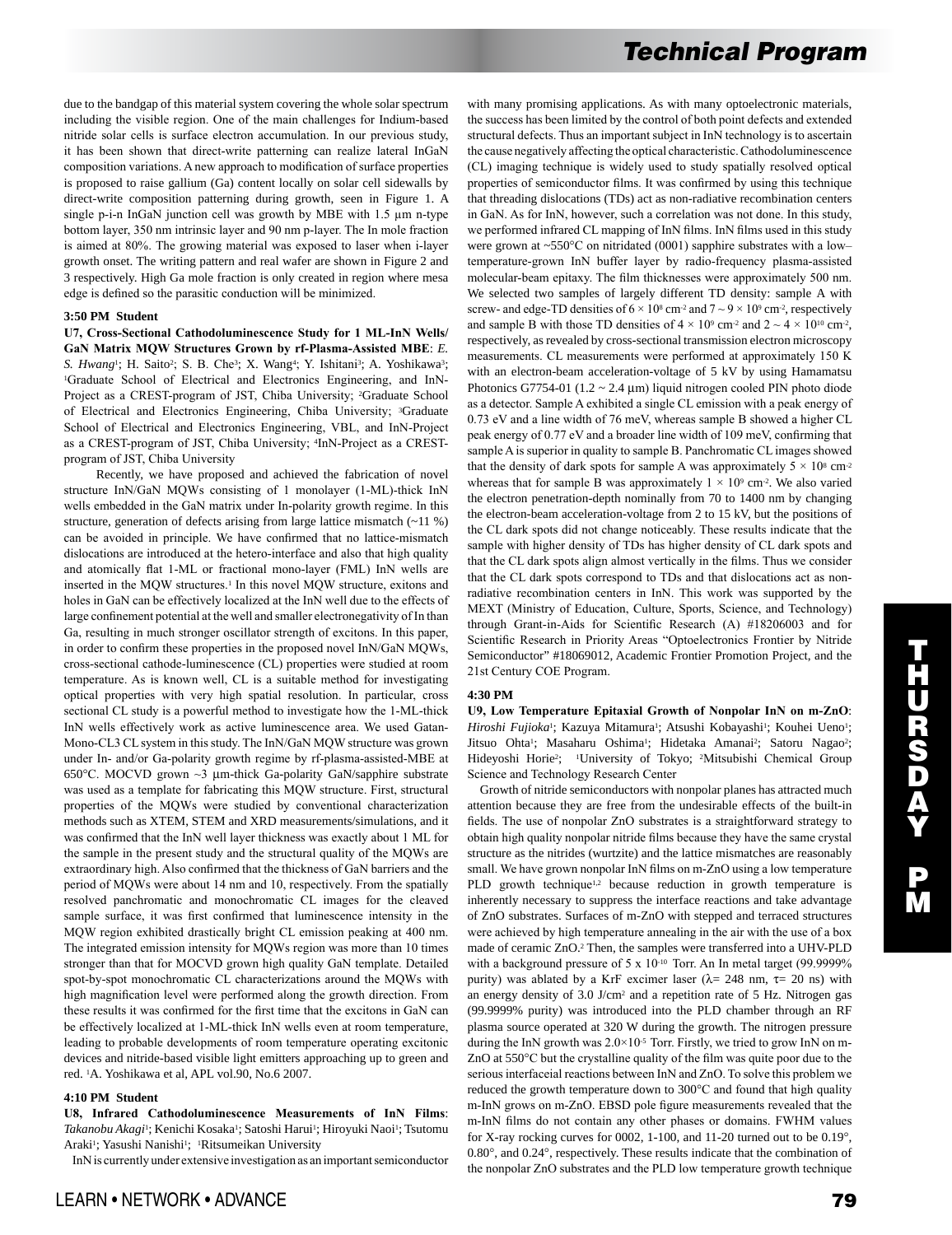is quite promising for achieving high quality nonpolar InN. References: 1Y. Kawaguchi et al., Appl. Phys. Lett. 87, 221907 (2005). 2A. Kobayashi et al., Appl. Phys. Lett., 90, 041908 (2007).

**4:50 PM U10, Late News** 

# **Session V: Thermoelectric Materials**

Thursday PM Room: 155

June 21, 2007 Location: DeBartolo Hall

*Session Chairs:* G. Jeffrey Snyder, California Institute of Technology; Timothy Sands, Purdue University

## **1:30 PM Invited**

**V1, Stable Nanostructured Thermoelectrics**: *Mercouri Kanatzidis*1; Timothy Hogan<sup>2</sup>; Ctirad Uher<sup>3</sup>; Duck Young Chung<sup>4</sup>; F. Poudeu<sup>1</sup>; C.-I. Wu<sup>2</sup>; H.-J. Khong<sup>3</sup>; <sup>1</sup>Northwestern University; <sup>2</sup>Michigan State University; 3University of Michigan; 4Argonne National Laboratory

 There is a strong incentive to develop novel thermoelectric materials for power generation with a vastly improved thermoelectric performance. Nanomaterials have a role to play in meeting this challenge because of expectations for enhanced power factor and greatly reduced thermal conductivity in suitably chosen systems. Therefore general, convenient synthetic routes to bulk nanostructured materials, designed to be thermodynamically stable and thus practically permanent, are needed. First, one needs to address the issue: what is a nanomaterial when it comes to thermoelectric research? We will then present several such concepts in preparing bulk materials containing nanometer-sized coherent and non-coherent inclusions. Coherent nanometer sized inclusions in a semiconductor matrix such as PbTe can serve as sites for scattering of acoustic phonons to lower the thermal conductivity. This research is expected to teach us how to design and prepare bulk inexpensive nanostructured advanced thermoelectric materials. We also expect to extract fundamental scientific information regarding the influence of nanostructures on TE properties. The thermoelectric figure of merit is thereby predicted to improve because of the ability to decouple carrier scattering from phonon scattering mechanisms. Results to this effect involving AgPbmSbTe2+m (LAST-m) and NaPbmSbTe2+m (SALT-m) will be presented.

#### **2:10 PM Student**

**V2, Effects of Fermi Level Pinning by Indium on Thermoelectric**  Properties of Pb<sub>(1-x)</sub>Sn<sub>(x)</sub>Te Alloys: *Vladimir Jovovic*<sup>1</sup>; Suraj Joottu Thiagarajan<sup>1</sup>; Joseph West<sup>1</sup>; Joseph Heremans<sup>1</sup>; Tanya Komissarova<sup>2</sup>; Dmitry Khokhlov2; Andrei Nicorici3; 1Ohio State University; 2Moscow State University; 3Institute of Applied Physics, Moldova Academy of Sciences

Indium pins the Fermi level of  $Pb_{(1-x)}Sn_{(x)}Te^{1,2}$  alloys to an energy that depends on both x and the temperature. The Mahan-Sofo theory<sup>3</sup> predicts that a local increase in density of states, through hybridization for instance, should increase the thermopower of the semiconductor at a given carrier density. This can lead to an increased thermoelectric power factor and figure of merit. In this work, we investigate if such can be the case in the  $Pb_{(1,x)}Sn_{(x)}Te$ : In system. To test this concept we synthesized and measured a series of single crystal alloys with Sn level ranging from  $x = 10$  to 30 at.% doped with 0.01 to 10 at.% indium. We also explored the effect of adding 0.01 to 1 at.% Ge. We report galvanomagnetic and thermomagnetic data: the adiabatic transport properties are measured in a transverse magnetic field ranging from -1.9 to +1.9 Tesla and over a range of temperatures from 80 to 440K. Electrical conductivity, thermal conductivity, thermopower, Hall coefficient and adiabatic and isothermal transverse Nernst-Ettingshausen coefficient measurements are used to deduce the carrier density, effective density of state mass, carrier mobility and scattering coefficient. Our findings reveal that there is indeed an enhancement in thermopower, possibly due to the hybridization of In levels via the Mahan-Sofo theory. We also give the minimum In concentration required to pin Fermi energy, and the effects of excess In on the transport properties. We have attempted to find the optimal Sn concentration which maximally enhances thermopower at temperatures above room temperature. 1S. Takaoka, T. Itoga, K. Murase, Jpn. J. App. Phys. 23, (2) 1984. 2T. G. Abaidulina, S. A. Nemov, V. I. Proshin, Yu. I. Ravich, Semiconductors 30, (12) 1996. 3G. D. Mahan and J. O. Sofo, Proc. Natl. Acad. Sci. USA 93 (7436) 1996.

#### **2:30 PM**

**V3, Thermoelectric Properties of Nanostructured Bulk Composites in the PbTe-Sb<sub>2</sub>Te<sub>3</sub>** System: *T. Ikeda<sup>1</sup>*; Eric Toberer<sup>1</sup>; G. Snyder<sup>1</sup>; Vilupanur Ravi<sup>1</sup>; Sossina Haile<sup>1</sup>; <sup>1</sup>California Institute of Technology

 It has recently been recognized that composite structures with nanoscale features can result in dramatic improvements in the figure of merit of thermoelectric materials. This is largely due to enhanced phonon scattering, resulting in decreased thermal conductivity. The objective of this work is to achieve nanostructures in bulk form and to investigate the effect of nanostructures on thermoelectric properties. A system of two immiscible thermoelectric materials, PbTe and  $Sb<sub>2</sub>Te<sub>3</sub>$ , was examined. These compounds were selected because under the right synthesis conditions a metastable phase  $Pb_2Sb_6Te_{11}$  appears and it is decomposed to nanosized lamellar structures composed of the two thermoelectric materials by heat treatments. Eutectic  $PbTe-Sb<sub>3</sub>$ Te<sub>3</sub> alloys were synthesized by quenching from the liquid state. The microstructures of the as-quenched and the annealed alloys were examined. Then, the thermal conductivities and the electrical resistivities of these materials were measured as functions of inter-lamellar spacing.

## **2:50 PM**

**V4, Analysis of Thermoelectric Properties of Nanostructured SiGe**: Daryoosh Vashaee<sup>1</sup>; Hohyun Lee<sup>1</sup>; Gang Chen<sup>1</sup>; Ming Tang<sup>2</sup>; Mildred Dresselhaus<sup>3</sup>; Dezhi Wang<sup>4</sup>; Xiaowei Wang<sup>4</sup>; Zhifeng Ren<sup>4</sup>; Pawan Gogna<sup>5</sup>; Richard Blair<sup>5</sup>; Jean-Pierre Fleurial<sup>5</sup>; <sup>1</sup>Massachusetts Institute of Technology, Department of Mechanical Engineering; 2Massachusetts Institute of Technology, Department of Electrical Engineering and Computer Science; 3Massachusetts Institute of Technology, Department of Physics and Department of Electrical Engineering and Computer Science; 4Boston College, Department of Physics; 5California Institute of Technology, Jet Propulsion Laboratory

 We present models analyzing recent experimental results on thermoelectric properties of nanostructured SiGe that have shown significantly improved figure-of-merit ZT. The increase in ZT is mainly due to the reduction in thermal conductivity. These structures have also shown an improvement in thermoelectric power factor. For a high ZT to happen, the size of nanoparticles must be comparable to the effective phonon mean free path to reduce the thermal conductivity, and much larger than the electron (or hole for p-type material) mean free path to preserve the electron mobility. The model takes into account the contributions from phonon, ionized impurity, and grain boundary (GB) scattering for electrons, and the phonon-phonon, point defect, electron phonon, and GB scattering for phonons. The interface boundaries are modeled by taking into account the space charge effect and additional scattering due to the rotation of the crystal orientation at GBs. The free rotation of the crystal orientation among the nano-particles can result in a potential barrier for electrons and strong mosaic scattering for phonons. It is shown that the intervalley scattering at GBs can increase the transmission probability and reduce the boundary resistance for electrons. The space charge barrier at GBs can decrease the electrical conductivity. However, this barrier also increases the Seebeck coefficient by filtering the hot electrons that go over the barrier. We will discuss the optimum doping concentration that can maintain or increase the effective power factor.

## **3:10 PM Break**

#### **3:30 PM Student**

**V5, Temperature Dependence of Enhanced Seebeck Coefficient in Ge-Rich Si-Ge Alloys**: *Nathaniel Oster<sup>1</sup>*; Joel Harringa<sup>2</sup>; Bruce Cook<sup>2</sup>; <sup>1</sup>Iowa State University, Department of Materials Science and Engineering; 2Ames Laboratory, Materials and Engineering Physics Program

 Research in the 1950's and 1960's revealed the presence of an anomaly in the Seebeck coefficient of Ge-rich alloys near the 85 atomic percent composition. As the bandstructure changes from that of pure Ge to that of Si, the number of equivalent valleys in the conduction band reaches a maximum, which gives rise to increased intervalley scattering. A study of this effect was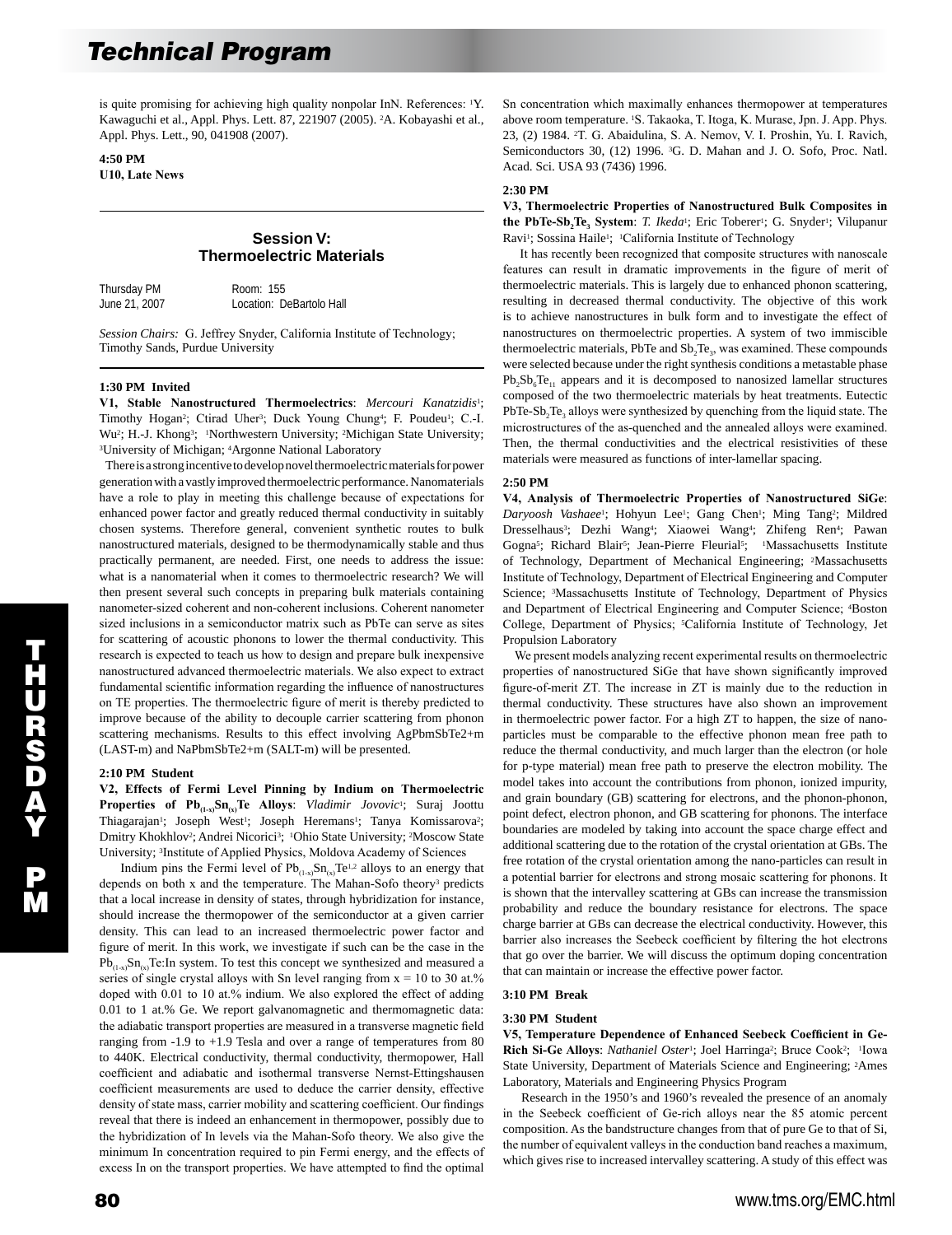performed as part of the larger issue of how bandgap engineering and the formation of in order to answer the larger question of how compositional engineering can be employed to design advanced thermoelectric materials possessing enhanced complexities in their bandstructure. Heretofore, this effect was only understood in terms of conduction band minima. We present results that suggest a similar phenomenon associated with the valence band in Si-Ge. A series of Ge-rich compositions above and below 85 atomic % Ge were prepared by melting, grinding, and hot pressing. The samples were nominally doped with boron to yield p-type conductivity. Composition was determined by x-ray diffraction through precision lattice parameter determination. Hall effect measurements showed that all samples possessed a positive Hall coefficient, indicating p-type conductivity, with a 300K carrier concentration ranging from a minimum of  $7x10^{16}$  cm<sup>-3</sup> to a maximum of 2x1017 cm-3. The temperature dependence of the Seebeck coefficient was measured from 300K to 873K. The potential for exploiting this enhancement in Seebeck coefficient for thermoelectric power conversion applications is discussed.

## **3:50 PM**

## **V6, Thermoelectric Properties Full Heusler Alloys Based on Fe2VAl**: *Donald Morelli*1; 1Michigan State University

 While the thermoelectric properties of the so-called half-Heusler alloys have been very well studied over the last ten years, those of the full Heusler alloys have been considered hardly at all. This is mostly because most Heusler alloys are metallic and are not good thermoelectrics. However, it has recently been shown that several full-Heusler alloys based on the Fe<sub>2</sub>VAl composition exhibit semiconductor-like behavior and interesting thermoelectric properties This behavior is thought to arise from a gap or pseudo-gap in the electronic density of states at the Fermi level induced by hybridization of the aluminum (s,p) and transition metal (d) orbitals.

We have just begun investigating a series of full Heusler alloys of the composition  $Fe<sub>2</sub>VAL<sub>1-x</sub>Si<sub>x</sub>$ . The Si atoms are thought to substitute for Al and dope the material n-type. These alloys were fabricated by arc melting the constituents under flowing argon on a water-cooled copper crucible. X-ray diffraction analysis showed that alloys with  $x = 0$ , 0.03, 0.06, 0.10, and 0.20 all display the expected cubic full-Heusler structure with no presence of peaks due to other phases. Whereas the nominally undoped  $x = 0$  alloy is p-type with a temperature independent Hall coefficient, alloys with  $x = 0.03$ and 0.06 show a crossover from p-type behavior at high temperature to ntype behavior at low temperature with the crossover point dependent on x. This crossover from p-type to n-type behavior in Hall coefficient is reflected in the Seebeck coefficient S. While the  $x = 0$  sample shows a positive thermopower through the temperature range studied, the Si-doped samples all display negative S. The temperature at which the negative maximum in S occurs in the  $x = 0.03$  and  $x = 0.06$  samples correlates with the crossover temperature in the Hall coefficient. This behavior suggests that Fe<sub>2</sub>VAl is a semimetal with both holes and electrons available for conduction, consistent with recent band structure calculations for these alloys. Upon substitution of Si for Al the Fermi level is moved up further into the conduction band and the electrons begin to dominate transport. By combining the Seebeck coefficient data with the electrical resistivity  $\rho$  of these alloys, we can determine the thermoelectric power factor,  $S^2/\rho$ . For the x = 0.10 sample the power factor exceeds that of state of the art bismuth telluride-based thermoelectric materials at room temperature. This is a very exciting result that highlights the promise of these alloys for potential thermoelectric energy conversion applications.

## **4:10 PM Student**

## **V7, Lanthanum Telluride for High-Temperature TE Applications**  via Mechanical Alloying: *Andrew May*<sup>1</sup>; Jean-Pierre Fleurial<sup>2</sup>; G. Jeffrey Snyder<sup>1</sup>; <sup>1</sup>California Institute of Technology; <sup>2</sup>Jet Propulsion Laboratory

 Lanthanum telluride is a promising n-type conductor for high temperature thermoelectric applications, with a  $ZT > 1$  at 1273 K. Mechanical alloying has been demonstrated as a room temperature synthesis technique for this refractory compound. Data describing pertinent thermoelectric properties will be presented for  $La_{3-x}Te_4$  ( $0 \le x \le 0.3$ ) between room temperature and 1000°C. When ( $0 \le x \le 1/3$ ) the defect Th<sub>3</sub>P<sub>4</sub> structure is present, which leads to a metal-insulator transition as the relative number of lanthanum vacancies (x) increases thereby removing electrons from the system. This transition makes a fundamental model that accurately describes all compositions difficult to obtain. A semi-empirical model describing the Seebeck coefficient, electrical resistivity, carrier mobility and thermal conductivity for the full range of compositions will be presented.

## **4:30 PM**

### **V8, Zintl Phases as Thermoelectric Materials**: *Franck Gascoin*1; 1Université Montpellier 2

 Because of there ability to convert waste heat into electricity, thermoelectric materials have attracted renewed interest for environmentally benign power generation. With significant improvements in efficiency, thermoelectric materials could provide a substantial amount of electrical power from automotive exhausts, geothermal vents, and other sources. Zintl phases are ideal candidates for efficient thermoelectric materials because they are typically small-bandgap semiconductors with complex structures. Thus, they can be placed between metals (low Seebeck coefficient, low resistivity) and insulators (high Seebeck, high resistivity). Furthermore, their complex structures can lead to low lattice thermal conductivity. Together, these characteristics make Zintl phases potential high figure of merit thermoelectric materials. Zintl phases can be describes as polar intermetallic phases as they are made of elements whose electronegativity differs grandly. Thus, an electron transfer from the most electropositive element to the most electronegative occurs and is the consequence of the formation of two distinct sub-networks, anionic and cationic. While the two sub-networks are ionically connected, strong covalent bonds exist within the anionic network. This peculiarity that places the Zintl phases between the classical alloys and the ionic salts (they are sometimes called "metallic salts") allow the modification of one sub-network without disrupting the other one. Thus, such phases offer the possibility to finely adjust dopant concentration without disrupting electronic mobility, which is essential for optimizing thermoelectric material efficiency. The following compounds will exemplify this true potential: the Zintl solid solution  $Ca_xYb_{1-x}Zn_2Sb_2$  in which the carrier concentration varies with the value of x. The two isostructural compounds  $Yb_{11}Sb_{10}$  and  $Ca<sub>11</sub>sb<sub>10</sub>$  that show very low lattice thermal conductivity due to their very complex 0-dimensional structure.  $Yb_{14}MnSb_{11}$ , a transition metal Zintl phase that is simply the best p-type materials for high temperature application as it supplants the traditional state of the art high temperature material SiGe by a factor of two!

#### **4:50 PM**

#### **V9, Complex Zintl Phases for Thermoelectric Devices**: *G. Jeffrey Snyder*1; <sup>1</sup>Caltech

 Complex Zintl phases and polar intermetallics make ideal candidates for thermoelectric materials because the necessary "electron-crystal, phononglass" properties can be engineered with an understanding of the Zintl chemistry.  $Zn_4Sb_3$  achieves high thermoelectric figure of merit by having extraordinarily low lattice thermal conductivity that can be attributed to the presence of disorderd interstitial zinc atoms and nanometer sized domains. A recent example is the discovery that  $Yb_{14}MnSb_{11}$ , a transition metal Zintl compound, has twice the zT as the SiGe based material currently in use at NASA. This talk will outline a strategy to discover new high zT materials in Zintl phases, and presents results pointing towards the success of this approach.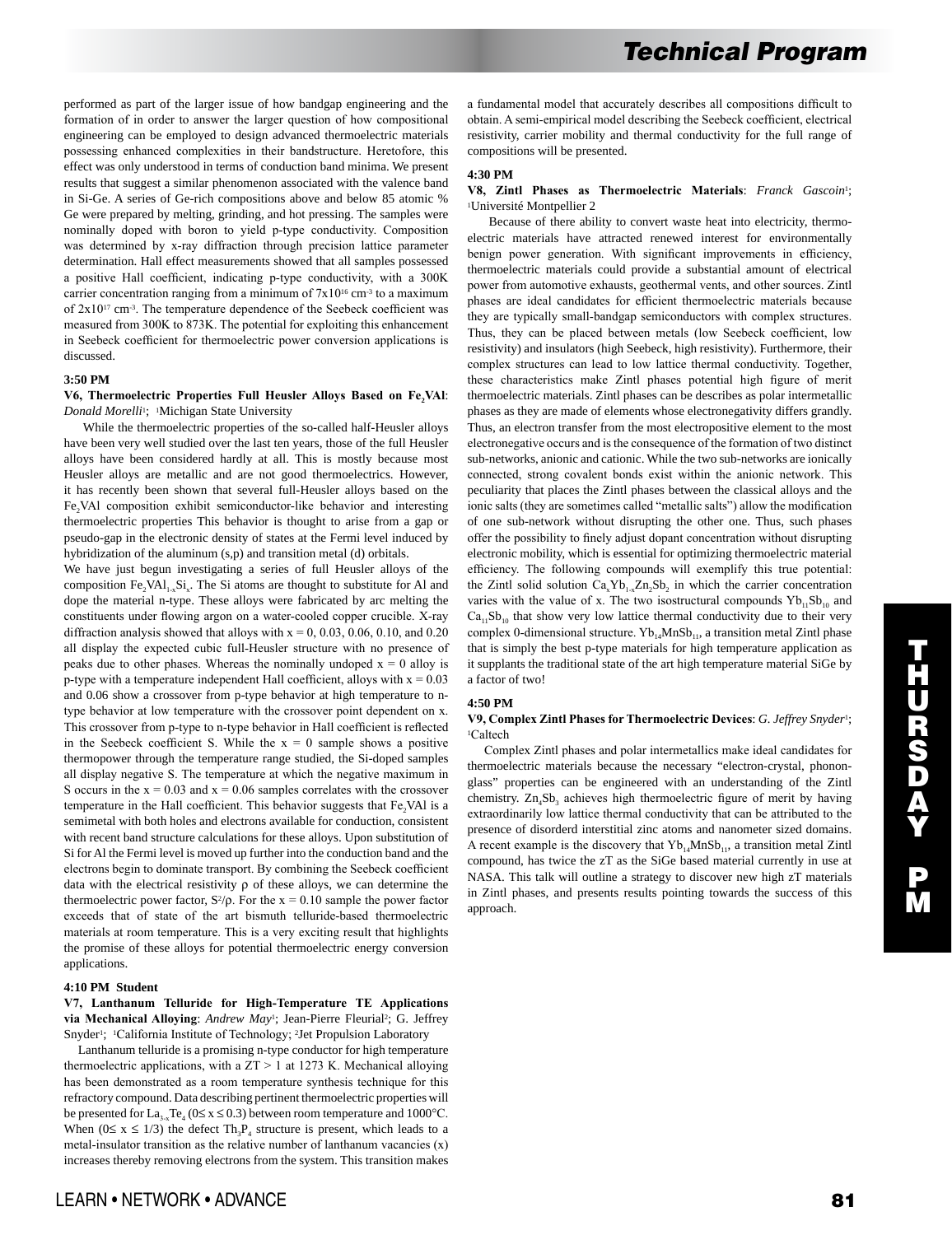## **Session W: Spin-Dependent (or Spintronic) Electronic Materials**

| Thursday PM   | Room: 131                |
|---------------|--------------------------|
| June 21, 2007 | Location: DeBartolo Hall |

*Session Chair:* Xinyu Liu, University of Notre Dame

#### **1:30 PM Student**

**W1, Correlation between Zeeman Splitting of Band Edges and Curie Temperature in Ga<sub>1x</sub>Mn<sub>x</sub>As**: *Raja Chakarvorty*<sup>1</sup>; Shaoping Shen<sup>1</sup>; Xinyu Liu<sup>1</sup>; Jacek Furdyna<sup>1</sup>; Malgorzata Dobrowolska<sup>1</sup>; Rafal Jakiela<sup>2</sup>; Adam Barcz<sup>2</sup>; <sup>1</sup>Department of Physics, University of Notre Dame; <sup>2</sup>Institute of Physics, Polish Academy of Sciences

 The recent research interest in the field of spin-based electronics has generated a demand for materials that combine magnetism with large magneto-optical response. In that context III-Mn-V diluted magnetic semiconductors have emerged as promising materials for devices where spin of the carriers can be used to manipulate and store information. The most extensively studied semiconductor in this family is  $Ga_{1-x}Mn_xAs$ . It is important to emphasize that success of any device involving a high degree of spin polarization will depend not only on achieving an above-roomtemperature Curie temperature  $(T_c)$ , but in equal measure on the presence of a large Zeeman splitting of the carriers. In this connection primary emphasis so far was given to experimental efforts aimed at raising the Curie temperature and understanding the nature of ferromagnetism in this material. At the same time much less effort has been devoted to understand the effect of magnetism on the band structure and particularly on the details regarding the *s, p-d* exchange.<sup>1-5</sup> In this work we performed systematic magnetic circular dichroism (MCD) measurements on  $Ga_{1-x}Mn_xAs$  samples grown by MBE on semi-insulating GaAs substrates. We kept Mn concentration on a similar level (~1%) in all our samples but by controlling the substrate temperature, and/or Be co-doping we varied the compensation level and therefore carrier concentration. We observed that the Zeeman splitting of band edges correlates directly with Curie temperature of the samples, namely samples with high  $T_c$ display large Zeeman splitting. In addition we also observed that the Zeeman splitting of the band edges correlates with the hole concentration rather than with Mn concentration. Our results show that the exchange interaction between the Mn spins and the band carriers is mediated by the hole localized at the Mn acceptor. This observation indicates that the nature of *p-d* exchange interaction is different than in II-Mn-VI diluted magnetic semiconductors. This observation opens an important question about the nature of the *s, p-d* exchange interaction in GaMnAs and the understanding of this issue may be crucial to our understanding of III-V ferromagnetic semiconductors. <sup>1</sup>J. Szczytko et al., Phys. Rev. B 59, 12935 (1999). 2B. Beschoten et al., Phys. Rev. Lett. 83, 3073 (1999). 3J. Szczytko et al., Phys. Rev. B 64, 075306 (2001). 4K. Ando et al., J. Appl. Phys. 83, 6548 (1998). 5T. Hartmann et al., J. of Superconductivity 16, 423 (2003).

## **1:50 PM Student**

**W2, Terahertz to Vacuum UV Generalized Magnetooptic Ellipsometry on Chlorine-Doped ZnMnSe: Giant Kerr Effect, Band-to-Band Transitions and Charge Transport Parameters**: *Mario Saenger*1; Lars Hartmann<sup>2</sup>; Heidemarie Schmidt<sup>2</sup>; Michael Hetterich<sup>3</sup>; Tino Hofmann<sup>1</sup>; Mathias Schubert<sup>1</sup>; <sup>1</sup>University of Nebraska-Lincoln; <sup>2</sup>University of Leipzig; 3University of Karlsruhe

 Dilute magnetic semiconductors may combine semiconducting and ferromagnetic properties, and may become essential building blocks for spintronic devices. Among the investigated dilute magnetic semiconductors the ternary alloy ZnMnSe previously revealed attractive potentials for spin aligner or transport materials. Despite many efforts, much is still unknown about the peculiarities of diluted semiconductors. Magnetooptic investigations provide very useful insights into spin-dependent electronic band structure, absorption, dielectric and magnetic polarizabilities, and charge transport properties. Spectroscopic magnetooptic studies of ZnMnSe have not been

ellipsometry over the wide spectral range from the Terahertz region to the vacuum ultra violet. A set of molecular beam epitaxy grown  $\text{Zn}_{1-x}\text{Mn}_x\text{Se}$ samples in the composition range from  $x = 0$  to 0.28 is explored. Optical Hall effect measurements in the Terahertz and Farinfrared range shed light on charge transport properties as a function of the magnetic field.(3) Special emphasis is placed on the below-band-gap and above-band-gap spectral regions from 0.75 to 5eV, where measurements are done in a quasi-Kerr configuration. We observe strong magnetic-field induced chiral birefringence, which results in giant polarization rotation and ellipticity in the vicinity of the exciton-mediated band-to-band transition energy as a function of the magnetic field. The room temperature magnetooptic birefringence identifies the Zeeman splitting energies of the Γ-point valence and conduction band transitions by virtue of a dielectric function tensor model expanded from our previous work<sup>(4)</sup>, and developed here for magnetic field induced chiral anisotropy. Research supported by NSF in MRSEC QSPIN at University of Nebraska-Lincoln, and by the German Federal Ministry of Education and Research within the Young Scientist Competition in Nanotechonlogy. 1Y.X. Zheng, *et.al.*, J. Appl. Phys. **81**, 5154 (1997). 2T. Yasuhira, *et. al.*, J. Phys.: Condens. Matter **10** (1998) 11611. 3T. Hofmann *et. al.*, Appl. Phys. Lett. **88** (2006) 043105. 4J. Kvietkova *et. al.*, Phys. Rev. B **70** (2004) 045316.

exhaustive.(1),(2) Here we employ for the first time magnetooptic generalized

#### **2:10 PM Student**

**W3, Photoinduced Spin Dynamics in Ferromagnetic GaMnAs**: *Jingbo Qi*1; Ying Xu1; Norman Tolk1; Xinyu Liu2; Jacek Furdyna2; Illias Perakis3; 1Vanderbilt University; 2University of Notre Dame; 3University of Crete

 We report the temperature dependence of photoinduced spin dynamics in ferromagnetic  $Ga_{0.95}Mn_{0.05}As(T_{c} \sim 90K)$  by time resolved polar Kerr rotation. The investigated ferromagnetic GaMnAs sample was 300nm thick and was grown by LT-MBE. Pump-probe measurements were performed using a laser with ~150-fs-wide pulses and a repetition rate of 76 MHz. The pump light had an average power of 10 mW, equivalent to a pulse energy of 0.13 nJ. The pump and probe beams had an energy ratio 10:1. The measured photoinduced temporal Kerr rotation signal can be decomposed into three exponential decay terms characterized by the decay constants  $t_1$ ,  $t_2$ , and  $t_3$ , respectively. Temperature dependent studies of these components show that 1) the  $t_1$  has a magnitude of the order of ~0.4ps, which mainly reflects a contribution from the optical coherent response; 2) The component  $t<sub>2</sub>$  with a time scale up to  $\sim$ 40ps and the component t<sub>3</sub> increasing from  $\sim$ 180ps to  $\sim$ 790ps as the temperature decreases are found to be related to the photoexcited hole spins and electron spins, respectively. Ultrafast pump-probe measurements of magnetization showed coherent oscillations associated with the precession of Mn spins at temperatures below about  $40K(-T_c/2)$ . We attribute the precession to the local laser heating effect and the resultant change of the magnetic anisotropies. At temperatures between  $\sim T_c/2$  and  $T_c$ , the minor variance in the uniaxial anisotropy  $(K_{1u})$ and the cubic anisotropy  $(K_{1c})$  still keeps the ratio  $K_{1u}/K_{1c}$  larger than 1, and hence the in-plane easy axis and spontaneous magnetization is still along the uniaxial [110] direction. No oscillatory behavior can be observed. Whereas at temperatures below  $\sim T_c/2$ the direction of in-plane magnetic easy axes depends on the interplay between  $K_{1u}$  and  $K_{1c}$ , and are determined by  $\phi(t)=arccos(K_{1u}(T(t))/K_{1c}(T(t))/2)$ . The magnetization precesses around the time-dependent easy axis resulting in the oscillatory behavior observed in the temporal Kerr rotation signal. Based on our measurements of the oscillatory behavior in the polar Kerr rotation signal, we can provide a complete new description of relaxation of the overall photoinduced magnetization for GaMnAs under compressive strain. At temperatures below  $-T_c/2$ , the photoinduced magnetization rotation includes both contributions from free carrier spins and local Mn moments. When the temperature is between  $\neg T_c/2$  and  $T_c$ , relaxation of the net magnetization is mainly associated with the photogenerated carrier spins. At high temperatures  $(>\Upsilon_c)$ , demagnetization dynamics is ascribed to spin relaxation of the photoexcited carriers.

#### **2:30 PM Student**

**W4, Spin Wave Resonances and Surface Spin Pinning in (Ga,Mn)As**  Films: *YingYuan Zhou*<sup>1</sup>; Yong-Jin Cho<sup>1</sup>; Zhiguo Ge<sup>1</sup>; Shaoping Shen<sup>1</sup>; Xinyu Liu<sup>1</sup>; Malgorzata Dobrowolska<sup>1</sup>; Jacek Furdyna<sup>1</sup>; <sup>1</sup>University of Notre Dame

 We report a study of exchange-dominated nonpropagating surface and bulk spin-wave modes in (Ga,Mn)As films grown by molecular beam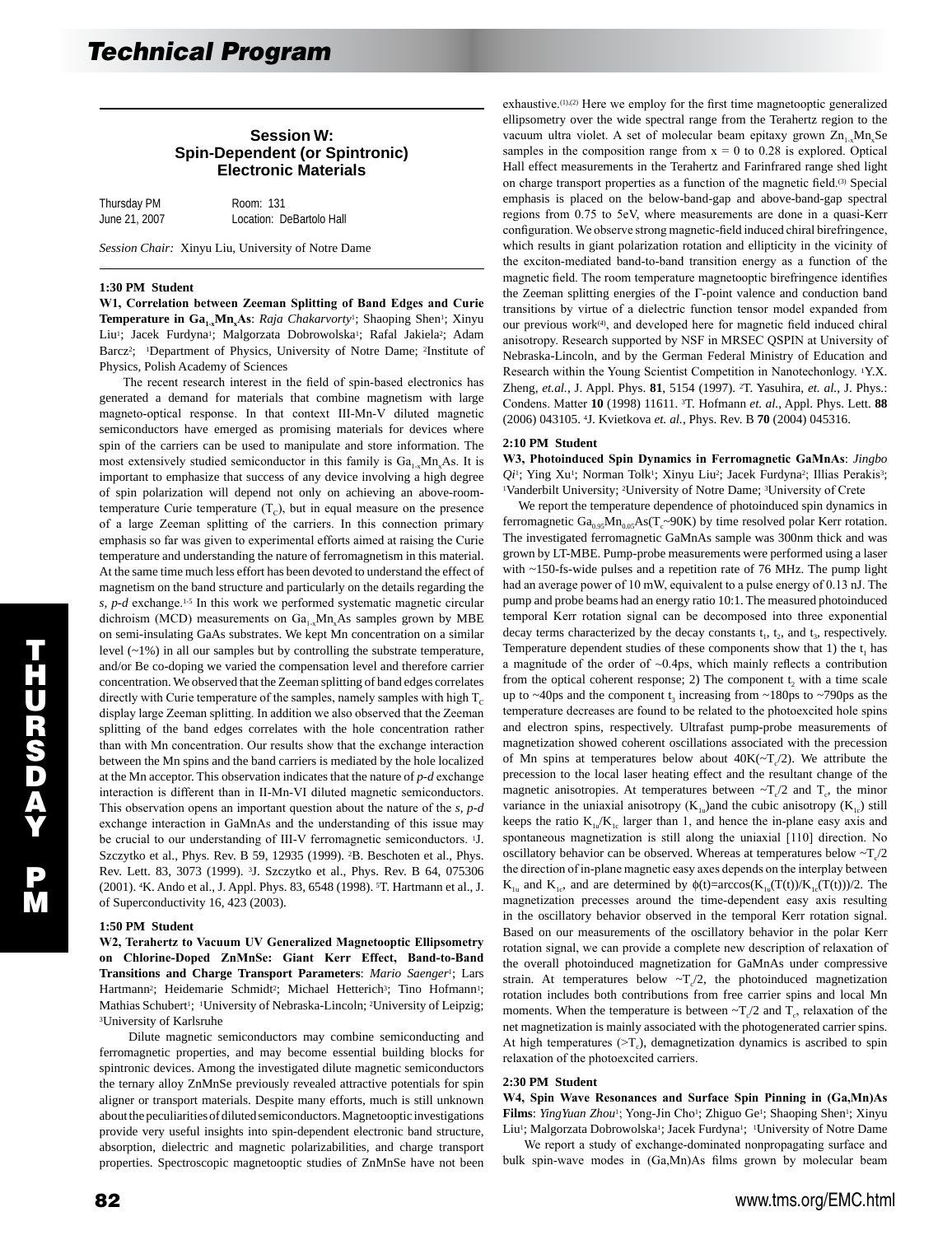epitaxy, with emphasis ion on the angular dependence of these modes and the corresponding surface spin pinning conditions. We have observed multimode spin wave spectra in (Ga,Mn)As films with thicknesses between 100 to 250 nm using the ferromagnetic resonance technique. The direction of the magnetic field H applied in these measurements was varied within the plane of the layer, as well as out of the layer plane. The field corresponding to the main (strongest) resonance peak at each orientation was used to calculate the four bulk magnetic anisotropy parameters  $(K_{2n}, K_{2n}, K_{4n})$ , and  $K_{4n}$ ) and the g-factor of the magnetic films. The dependence of the spin wave modes on the orientation of H was analyzed in terms of two fundamental models: the surface inhomogeneity (SI) model, $1$  and the volume inhomogeneity (VI)  $2$ model. Typically, when H is normal or near normal to the sample plane (i.e., H||[001]), a spectrum consisting of a series of well-resolved SW modes was observed. However, as H is rotated significantly away from the normal, at some orientation a "critical angle" was found, at which only the single uniform mode was observed. As H was rotated further and approaches the in-plane direction (such as the [110] direction), a multiple-mode spectrum re-emerged, which we ascribed in part to the appearance of a surface spin excitation due to unpinned surface spins. Using a simple SI model, which takes account of a dynamic surface spin pinning as well as surface anisotropy,<sup>1,3,4</sup> we were able to explain qualitatively most of the features of the spin wave resonance spectra observed in our (Ga,Mn)As films. In addition, the analysis of the observed spin wave resonances in terms of surface spin pinning allowed us to determine the values of the exchange stiffness constant D and of surface anisotropy in (Ga,Mn)As films studied in this work. Furthermore, the effects of temperature, low temperature annealing, and chemical etching on the surface spin wave resonance have also been investigated in an attempt to identify the localization of the surface mode. These data suggest that the surface anisotropy (i.e., surface spin pinning) exists at both the film/substrate interface and at the film surface, indicating that the surface anisotropy arises primarily from the abrupt step in Mn ion or in carrier (hole) concentration at the two boundaries of the (Ga,Mn)As film. 1H. Puszkarski, Prog. Surf. Sci., 9, 191 (1979). 2A. M. Portis, Appl. Phys. Lett., 2, 69 (1963). 3P. E. Wigen, Thin Solid Films 114, 135 (1984). 4A. Maksymowicz, Phys. Rev. B 33, 6045 (1986).

## **2:50 PM**

## **W5, Electrically Controlled Non-Volatile Spin-Based Memory Devices**: *Yuriy Semenov*1; Hani Enaya1; Ki Wook Kim1; John Zavada2; 1North Carolina State University; 2U.S. Army Research Office

 The feasibility of a new type of non-volatile spin-based memory device is examined theoretically. The specific device structure consists of a ferromagnetic (FM) dielectric layer, a semiconductor quantum dot (QD), and a hole reservoir separated from the QD by a permeable barrier. A non-magnetic quantum well (QW) filled with itinerant holes e.g. through modulation doping, can be used as the desired reservoir. The QD can be embedded either inside or outside the FM layer so long as there is a common interface. The operating principle of the proposed device concept is based on the exchange interaction between the itinerant holes in the QD and the magnetic ions in the non-metallic FM layer. First, the hole spins are aligned (although unpolarized) along the QW/QD growth axis due to the specific property of the holes in planar semiconductor structures. The magnetization in the FM layer is chosen to be oriented along the in-plane direction. The QD is prepared initially in a depopulated state through proper bandgap engineering with the neighboring reservoir and the permeable barrier. This corresponds to the state "0". Once the holes are injected into the QD by an applied gate bias, the hole wave function extending into the FM layer lead to an exchange interaction with the magnetic ions. The resulting deviation of the FM magnetization from the layer plane produces a self-consistent potential that reduces the total free energy and forms a second stable state. The resulting polaron formation corresponds to state "1" which remains stable even after the bias is turned off, i.e., non-volatility is achieved. When a reverse bias pulse is applied, the holes are drained out of the QD back into the reservoir, thus erasing the spin memory. This device concept was analyzed in terms of free energy calculation that involves the contribution of holes populating the QD, their interaction with the FM layer, and the magnetic energy of the FM layer. The reservoir controls the QD chemical potential establishing the equation for hole population. The calculation results illustrate the following advantages of the proposed non-volatile device compared to the conventional CMOS-based memory: (i) excellent scalability, potentially down to a level of a few holes by reducing the size of the QD (10-15 nm); (ii) extremely low erase/write (E/W) switching energy (intrinsic energy loss on the order of 0.1 aJ); (iii) high speed E/W operation that is limited primarily by the rate of magnetization rotation (<1 ns); (iv) easy electrical read-out based on the capacitance difference between the populated and depleted states. Furthermore, a high integration density is possible since only two terminals, the substrate and gate electrodes, are used for the device operation.

# **3:10 PM Break**

#### **3:30 PM Student**

**W6, Magnetic Anisotropy of Heavily Mn Doped (Ga,Mn)As Epilayers**: *Yong Jin Cho<sup>1</sup>*; YingYuan Zhou<sup>1</sup>; Shaoping Shen<sup>1</sup>; Xinyu Liu<sup>1</sup>; Jacek Furdyna1; 1University of Notre Dame

Based on the mean-field Zener model,<sup>1</sup> the Curie temperature (TC) of (Ga,Mn)As is determined by the hole and Mn concentrations in the GaAs matrix. One way of increasing the value of TC of (Ga,Mn)As is therefore to increase its Mn content. Previous reports suggests, however, that selfcompensation from Mn interstitials (whose concentration increases with increasing Mn content) saturates the hole concentration, and thus limits the TC of (Ga,Mn)As.2 Moreover, introducing very high Mn concentrations (above 10%) also leads to the formation of MnAs precipitates. Recently, two methods have been attempted to overcome these bottlenecks. Method (1) is to decrease the growth temperature of (Ga,Mn)As to as low as 150-190°C, which results in the growth of (Ga,Mn)As films with high Mn content without precipitation of MnAs clusters as long as the film thickness is small (ca. 10 nm).3 Method (2) is to co-dope (Ga,Mn)As with Si, a n-type dopant for GaAs, which allows the maximum Mn concentration to exceed 10% in thin (Ga,Mn)As films.4 We have used both these methods to fabricate (Ga,Mn)As with a Mn concentration of over 10%, with the aim of determining how such increase in the Mn content affects magnetic anisotropy. During the growth, in situ RHEED has shown good 2D growth in both procedures for films up to several tens of nm without detectable MnAs precipitation. We have then systematically studied the magnetic anisotropies in these heavily Mn-doped (Ga,Mn)As thin films by SQUID, ferromagnetic resonance, and magnetotransport measurements. At this point our characterization of ultrathin ( $\sim$  10 nm) (Ga,Mn)As films with  $\sim$  10% Mn grown by using Method (1) is significantly more advanced. Specifically, magnetization measurements show that the as-grown sample fabricated by this method exhibited a TC around 140 K; and clear ferromagnetic resonance peaks and anomalous Hall effect are observed up to TC for this samples. Interestingly, in this sample we do not observe any significant change in TC after low-temperature postgrowth annealing, but it should be mentioned that the saturation magnetization decreases and magnetic anisotropy is significantly altered by such thermal treatment. Currently systemic analysis regarding the magnetic anisotropy in these heavily doped (Ga,Mn)As films are underway. In this regard, the possible roles of Mn concentration and Si co-doping will be investigated, and with an eye on understanding their effects on the concentration of Mn interstitials. 1T. Dietl et al., Science 287, 1019 (2000). 2K. M. Yu et al., Phys. Rev. B 68, 041308(R) 2003. 3S. Ohya et al., cond-mat/0612055. 4T. Tanikawa et al., IEEE Transactions on Magnetics (submitted).

#### **3:50 PM Student**

**W7, Magnetotransport Properties of GaMnAs Ferromagnetic Semiconductor Tri-Layer Structure Grown on ZnMnSe Buffer**: S. J. Chung1; D. Y. Shin<sup>1</sup>; *Sanghoon Lee<sup>1</sup>*; X. Liu<sup>2</sup>; J. Furdyna<sup>2</sup>; <sup>1</sup>Korea University; <sup>2</sup>University of Notre Dame

 The magnetotransport properties have been investigated in GaMnAs/ GaAlAs/GaMnAs ferromagnetic semiconductor tri-layer structure grown on the ZnMnSe buffer layer. The introduction of ZnMnSe buffer layer is a key idea that realizes spin-valve like structure, which provides opportunity to investigate the spin scattering effect using Hall measurement. Since the buffer layer of Zn1-yMnySe with y=0.2 has larger lattice parameter than that of Ga1-xMnxAs with x=0.03, the ferromagnetic GaMnAs layer is under strong tensile strain. This strain condition results in perpendicular anisotropy for trilayer ferromagnetic system, which allows us to study magnetization behavior by Hall measurement. Furthermore, the magnetic properties, such as Curie temperature (Tc)and coersivity, of bottom GaMnAs layer differs from those of top GaMnAs layer due to the proximity effect between ferromagnetic GaMnAs and paramagnetic ZnMnSe buffer layer. Four possible magnetic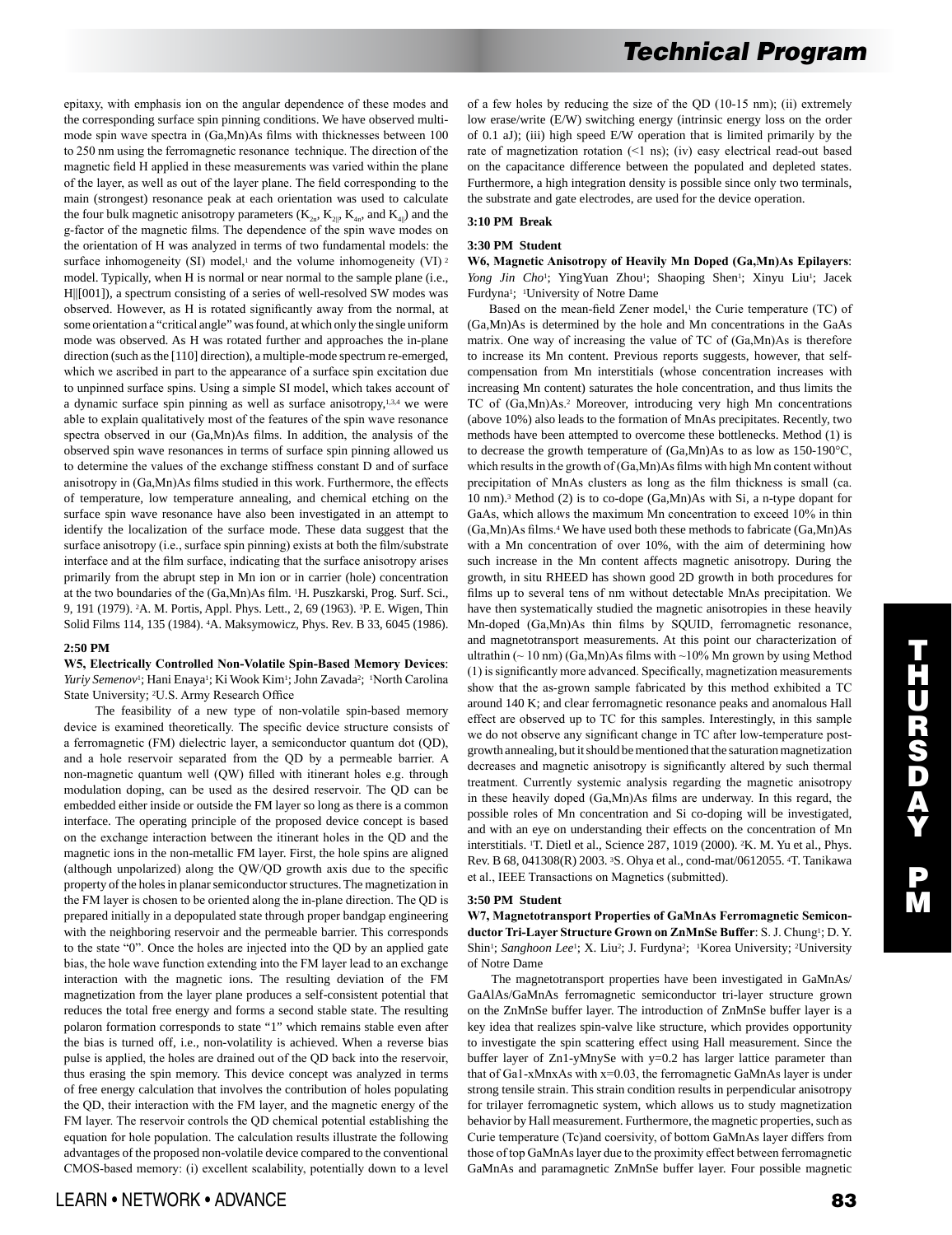configurations (parallel or anti-parallel) in ferromagnetic tri-layer system are realized during the magnetic field scan due to different coersivity of two GaMnAs layers. The Superconducting Quantum Interference Devices (SQUID) measurement reveals that the easy axis of ferromagnetic trilayer system is in perpendicular direction as expected from tensile strain. Temperature dependence of remanent magnetization(Mr) shows that Tc of top and bottom layers are about 45K and 55K, respectively. Hysteresis loops obtained below 45K show two-step behaviour which indicates different coercive fields for two GaMnAs layers in the structure. The same two step hysteresis loops as observed in SQUID measurement are obtained in Hall resistance (HR) data taken with current in-plane (CIP) configuration. The magnetoresistance (MR) data measured simultaneously with Hall resistance shows indication of tunneling magnetoresistance (TMR) effect due to the spin scattering between two layers. Though the structure shows only 0.04% of TMR ratio due to the experimental configuration (i.e., CIP configuarion), this study clearly demonstrates spin scattering effect in ferromagnetic semiconductor tri-layer structure.

## **4:10 PM Student**

**W8, Investigation of the Anomalous Hall Effect for (Ga,Mn)As with Different Hole and Mn Concentrations:** *Zhiguo Ge<sup>1</sup>; Shaoping Shen<sup>1</sup>;* Xinyu Liu<sup>1</sup>; Jacek Furdyna<sup>1</sup>; Malgorzata Dobrowolska<sup>1</sup>; <sup>1</sup>University of Notre Dame

 We present a systematic study on the anomalous Hall effect (AHE) in (Ga,Mn)As layers measured as a function of hole and Mn concentrations. AHE in (Ga,Mn)As layers has already been investigated extensively by numerous researchers. It is commonly accepted that AHE in (Ga,Mn)As could be described by two mechanisms: the side-jump mechanism or skew-scattering. These two mechanisms can be expressed mathematically by  $R_{\text{half}}-R_{xx}$ <sup>n\*</sup>M, where  $R_{\text{half}}$  is the AHE resistance,  $R_{xx}$  is the longitudinal resistance, M is the magnetization, and the power n is a scaling parameter that equals 1 if the side-jump mechanism is dominant, and 2 if the AHE is dominated by skew scattering. However, the experimental results obtained so far are insufficient to establish clearly which of the two mechanisms is dominant, or to give a clear picture of the dependence of n on the properties of the sample, such as the hole and the Mn concentrations. In this study we have investigated two groups of samples, grown by low temperature molecular beam epitaxy (MBE). One group consists of four samples with Mn concentration *x* ranging from 0.02 to 0.08, *x* being determined by the growth temperature. The second group consists of four specimens with a much lower Mn concentration, *x*  $= 0.01$ , and have been co-doped with Be, as a means of adjusting the hole concentration *h*. Note that the quoted values of *x* refer to our estimate of substitutional rather than total Mn concentration. Magnetization data were obtained by magneto-optical Kerr effect (MOKE) at various temperatures using magnetic field up to 5T. At each temperature we also carried out transport measurements from which the AHE data and longitudinal resistance were obtained simultaneously. The magnetization data were fitted using the scaling theory and selecting the value of n for optimal fits. We found that for the samples of the first group, the AHE can be described very well by the two mechanisms mentioned above, or the combination of both. Specifically, the value of n is found to vary with *x*: for the  $x = 0.04$  sample,  $n \approx 2$ , and for the  $x = 0.06$  sample, n is found to lie between 1 and 2, indicating both the side-jump mechanism and skew scattering may coexist in that range of *x*. For the second (Be-co-doped) group, the scaling theory also gives excellent fits. However, the value of n found in this case is far below 1.0. This indicates that when the Mn concentration is low, the AHE in the (Ga,Mn)As is governed by other processes than either the side-jump mechanism or skew-scattering. We plan to conduct measurements under higher magnetic field, up to 14T, to further study the behavior of AHE in these specimens.

#### **4:30 PM**

**W9, Novel Ferromagnetic Mn-Doped ZnGeAs\_2 Chalcopyrite with Curie Point Equal to 367 K**: *Liudmila Koroleva*1; Sergey Marenkin2; Sergey Varnavskii<sup>3</sup>; Vitalii Pavlov<sup>1</sup>; Denis Zashcherinskii<sup>1</sup>; Ritta Szymczak<sup>4</sup>; Witold Dobrowolski<sup>4</sup>; Kilansky Lukaz<sup>5</sup>; <sup>1</sup>M.V. Lomonosov Moscow State University; 2Kurnakov Institute of General and Inorganic Chemistry RAS; <sup>3</sup>Kurnakov Institute of Inorganic and General Chemistry RAS; <sup>4</sup>Institute of Physics PAS; 5Polish Academy of Science

In this work a new ZnGeAs\_2:Mn chalcopyrite is described in which

 $\overline{\mathbf{u}}$ H U R S D A Y P M

 $\epsilon = x \epsilon = 0.18$ ) were obtained by melting of stoichiometric proportion of ZnAs\_2 and Ge high purity powders. Manganese was doped according hypothetical cutaway ZnGeAs\_2 – MnGeAs\_2. X-ray powder diffraction was shown that all samples doped Mn were identified as ZnGeAs\_2 and had single phase. Composition of X-ray diffraction patterns was shown that the volume of unit cell decreased as the Mn content increase, that is shown Mn-to-Zn supernatant solution. Components content was controlled with use of fluorescence analysis. Study of composition components along the sample length is showed that balance  $Zn:Ge:As = 1:1:2$ . Along the sample Mn-allocation was regularly in the limits of a measurement error. Magnetization M, electrical resistivity, magnetoresistance and Hall effect of this system were studied. The temperature dependence of magnetization has a complicated character. For example at the temperature diminution in sample with  $x = 0.18$  the sharp decrease of magnetization at temperature T\_s  $\sim$  86 K is observed in magnetic field H = 0.6 kOe. This decrease become less sharp in higher fields and at  $H = 11$  kOe disappears. The T\_s-value is twice as large as that at  $H = 9$  kOe. At  $T_k < T_s$  the sharp increasing of M with the T-growth is observed. Difference between FC and ZFC magnetization take place at  $T \leq T_{\mathsf{L}}$ . Shift of the hysteresis loop of FC sample was observed at  $T = 5$  K. Similar behavior of M took place in other compounds of this system. The above-listed magnetic properties at  $T < T_s$  are characteristic for spin glasses. By this means the ferromagnetic – spin glass transition  $occurs$  in T  $s$  that is reentrant spin glass behavior. This is cluster spin glass since  $M(T)$  dependence at  $T \leq T$  k obeys of Langevin function. All samples had a hole type of conductivity with carrier concentration  $p \sim 10^2/9$  cm<sup>^</sup>(-3). Resistivity temperature dependence was typical for nondegenerative semiconductor. Magnetoresistance is smaller than 4 % at  $H = 8$  kOe. The origin of the ferromagnetism in diluted magnetic semiconductors has been investigated using the first principles electronic structure calculation in work Sato, Akai, Mahadevan et al. In these systems the effective exchange interaction are mainly determined by competition the double-exchange and the superexchange interaction. Chalcopyrite semiconductors are statabilized by intrinsic defects that form stable complexes with Mn. Obviously that in Zn\_(1-x)Mn\_xGeAs\_2 sping lass state presents at low temperatures in which the conductivity is lower than at high temperature and superexchange prevails; on the contrary the double-exchange prevails at high temperature.

Curie point is reached 367 K. This is highest Curie point in A $\triangle$ IIB $\triangle$ IVC $\triangle$ V 2:Mn spintronics systems. The samples of Zn\_(1-x)Mn\_xGeAs\_2 (0

## **4:50 PM**

**W10, Late News** 

## **Session X: Graphene and Carbon Nanotubes**

| Thursday PM   | Room: 138                |
|---------------|--------------------------|
| June 21, 2007 | Location: DeBartolo Hall |

*Session Chairs:* Mark Miller, University of Utah; Glenn Solomon, National Institute of Standards and Technology

#### **1:30 PM**

**X1, Strong Field Effect in Epitaxial Graphene on a SiC Substrate**: *Gong Gu*<sup>1</sup>; Shu Nie<sup>2</sup>; Randall Feenstra<sup>2</sup>; Yue Ke<sup>3</sup>; Robert Devaty<sup>3</sup>; W. Choyke<sup>3</sup>; Michael Kane<sup>1</sup>; Siun-Chuon Mau<sup>1</sup>; <sup>1</sup>Sarnoff Corporation; <sup>2</sup>Carnegie Mellon University; 3University of Pittsburgh

 We report the first observation of strong field effect in epitaxial, as opposed to exfoliated, graphene thin film at room temperature. The graphene was formed by graphitizing the Si face of a 4H-SiC substrate at  $\sim$ 1300 $\degree$ C in ultrahigh vacuum. The n+ doped  $(10^{18}/cm^3)$  substrate has a pre-grown, 2micron thick, p-type  $(7\times10^{14}/\text{cm}^3)$  epi layer atop the Si face. The graphene was estimated to be 2 to 3 monolayers thick by in situ Auger spectroscopy. Gold source/drain contacts were deposited through a shadow mask. The graphene was then patterned into islands by conventional photolithography and oxygen plasma etching. Here, the n+ substrate serves as the gate electrode, and the p epi layer, depleted at applied gate voltages in testing, as the gate dielectric.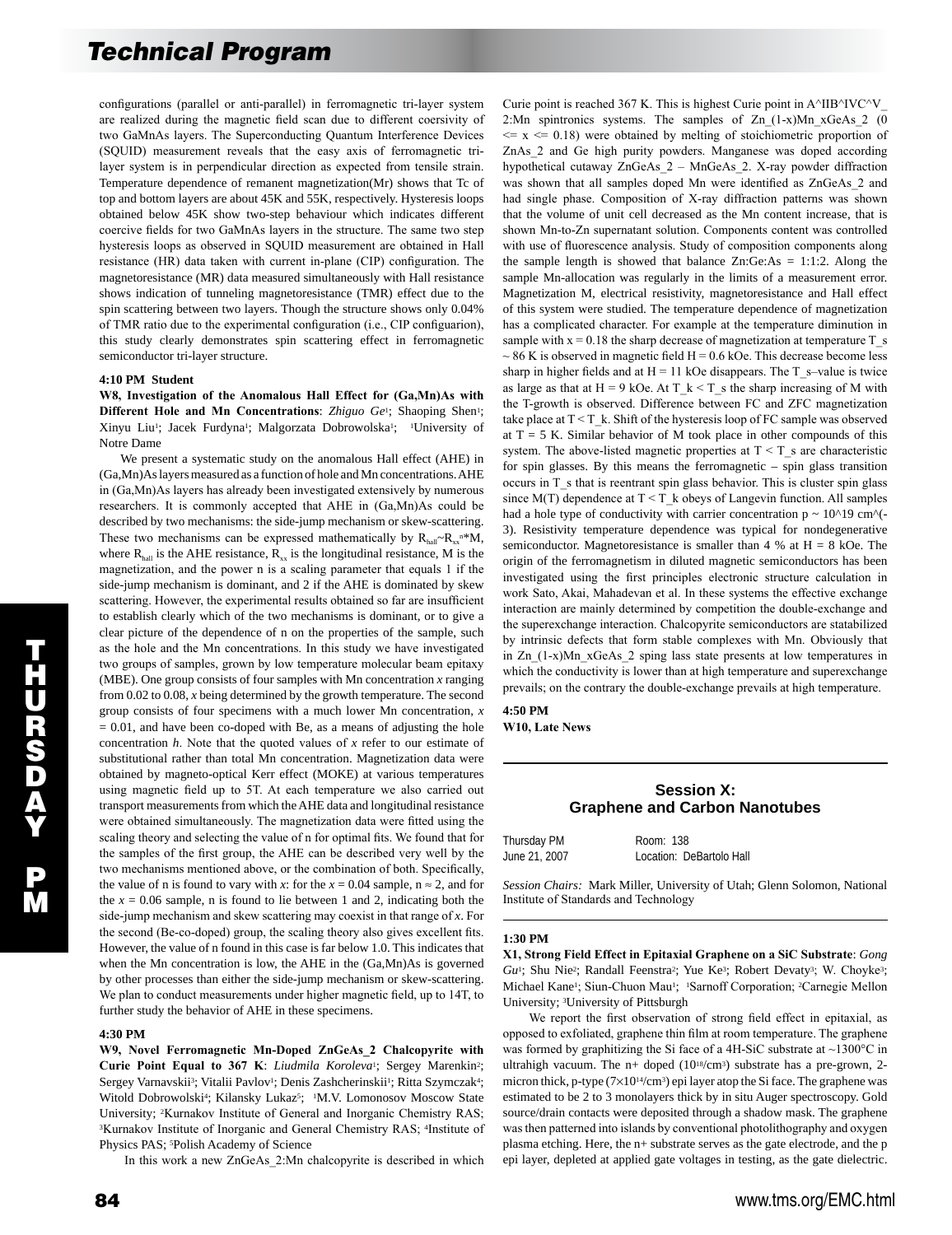The channel length is 0.35 mm, and the width is 1.5 mm. The drain-to-source channel conductance was measured by sweeping drain current versus drainto-source voltage from 0 to 0.1 V, at gate-to-source voltages from 2 to 10 V. The linear curve, confirmed by additional drain voltage sweeps from 0 to 1 V, indicating good contact injection. Although the pn junction formed by the n+ substrate and the p-type epi was reverse biased, significant gate leakage was measured. Employing a small signal, distributed circuit model, as well as the measured gate leakage data, the channel conductance versus gate bias characteristics were derived. Minimum channel conductance consistently occurs at ~5 V gate biases, followed by increased conductance with increasing gate voltage. The electron field effect mobility extracted from the average slope of the curve is 235 cm2/Vs, and that from the maximum slope at high gate voltages is 310 cm2/Vs. Some measurements exhibit increasing channel conductance with decreasing gate voltage <5 V, but it is not clear if this can be attributed to the field effect of holes. Measurements of the hole field effect are prevented by the device structure where the pn junction would be forward biased with negative gate voltages. In order to confirm that the channel conductance dependence on gate bias is indeed an effect in graphene, we measured the conductance between two gold contacts without graphene in between, and found no gate voltage dependence in the shunt conductance. Compared to earlier work, the successful observation of strong field effect in epitaxial graphene is attributed to graphene active layer patterning as well as the device structure eliminating un-modulated portion of the channel. The mobility is lower than that of the exfoliated graphene, possibly because of scattering from step edges (which form a disordered arrangement according to atomic force microscopy) on the 8° miscut substrate. This simple device, without possible complication from a dielectric deposited onto graphene, show the feasibility of epitaxial graphene based transistors.

#### **1:50 PM Student**

## **X2, Morphology and Electronic States of Graphene on SiC (0001)**  Surfaces: *Shu Nie<sup>1</sup>*; Randy Feenstra<sup>1</sup>; <sup>1</sup>Carnegie Mellon University

 The morphology and electronic states of graphene on SiC(0001) surfaces are studied using scanning tunneling microscopy and spectroscopy (STM/ S), low-energy electron diffraction (LEED), Auger electron spectroscopy (AES), and atomic force microscopy (AFM). The graphene is formed by vacuum annealing of the SiC at about 1300°C, with most work performed on the Si-face. Prior to the graphitization the SiC is H-etched at  $1600^{\circ}C$ ,<sup>1</sup> resulting in an ordered step-terrace structure with <1-100>-oriented steps due to unintentional miscut of the wafer. After graphitization the overall step structure as seen by AFM is preserved but the edges of the steps are rougher and small monolayer-deep holes appear on the surface. A much different morphology is found in preliminary studies of the C-face, with a multi-domain graphene arrangement on the surface. For the Si-face we observe  $5\times5$  and  $6\times6$  reconstructions based on STM and LEED,<sup>2</sup> with the latter dominating after sufficient annealing times or temperature. For a well formed 6√3×6√3 surface, AES indicates the presence of 3.2±0.5 monolayers of graphite on these surfaces. In STM filled-state images, the 5×5 surface appears as a hexagonal array of protrusions (each consisting of several individual topographic maxima) whereas the 6×6 appears more as a hexagonal array of depressions, consistent with prior work.2,3 Tunneling spectra acquired on both surfaces are similar, with peak energies relative to the Fermi level of -2,  $-0.5$ ,  $+0.3$  and  $+0.8$  eV for the former and  $-2.1$ ,  $-0.5$ , +0.5 and +1.0 eV for the latter. Spectra from both surfaces reveal non-zero conductance at Fermi level, indicating their weakly metallic nature. Spatially resolved spectroscopy has been performed on the 5×5 surface, revealing that filled states at –2.0 and –0.5 eV have their weight distributed centrally on the topographic protrusions, whereas the empty state at +0.3 eV is distributed uniformly over the surface and the state at  $+0.8$  eV has a minimum in its density on the protrusions. Comparison of these results with theoretical expectations for the surface band structure will be discussed. In addition, STS has been performed over a wide range of tunnel current magnitudes, in an effort to detect any limitation in the transport through the graphene layer. For tunnel currents up to 10 nA, no such limitation is found, indicating relatively high mobility in the graphene layer. Further such studies of the transport in the graphene are in progress. <sup>1</sup>V. Ramachandran et al., J. Electron. Mater. 27, 308 (1998). 2P. Mårtensson, F. Owman, and L. I. Johansson, Phys. Stat. Sol. (b) 202, 501 (1997). 3W. Chen et al., Surf. Sci. 596, 176 (2005).

**X3, Fabrication and Characterization of Graphene Transistor Grown on 6H-SiC**: *Kanji Yoh*<sup>1</sup>; Tsubasa Ishizaki<sup>1</sup>; Keita Konishi<sup>1</sup>; Takashi Matsuda<sup>1</sup>; Satoru Tanaka<sup>2</sup>; <sup>1</sup>Hokkaido University; <sup>2</sup>Kyushu University

 Recently, keen attention is directed to single layer carbon sheet (graphene) whose transport is described as relativistic Dirac fermion with zero effective mass.1,2 Room temperature mobility of 100,000cm2/Vs is reported for samples of graphene sheet printed from graphite chip. Unlike carbon nanotube, graphene devices have greater potential of integration because they can be selectively grown on SiC substrates.<sup>3</sup> Here we report the fabrication and electrical characterization of graphene sheet grown on 6H-SiC substrate. The polished Si-face 6H-SiC wafer is initially  $H_2$  etched at 1360 $^{\circ}$ C, then monolayer graphene sheet is grown in vacuum by the decomposition of the surface followed by the synthesis of graphene sheet with substrate temperature of 1,500°C for 3 minutes. The monolayer formation can be verified by moiré pattern in-situ STM measurements.3 FET structure was defined by using conventional photolithography. Ti/Au layer was used as Ohmic contact and gate electrode. Silicon dioxide (200nm) was used as a gate oxide between the top gate electrode and graphene channel. Saturation of drain current behavior was observed at relatively low drain voltage. The current saturation at 180mV was observed in almost all measured devices. Current modulation by gate voltage was not observed. Drain current through graphene channel was observed to overlap with substrate current. Graphene layer and SiC substrate of various conduction type exhibited diode characteristics. Schottky barrier height of metals on Si-face SiC is known fit a linear line as a function of workfunction. Schottky barrier height for graphene was estimated to range from 0.38 to 0.62 eV. These values are much lower than the linear fit by 300mV in average with the corresponding workfunction. This result would suggest some atomic bonding between carbon atoms and underlying silicon atoms. The leakage current through Schottky barrier seems to be much lower than the observed drain current when source/drain is biased between 0 to 1V. So, the contribution from the leakage current through substrate by back-to-back Schottky diode is estimated to be negligibly small in most cases. The remarkable feature of the I-V characteristics is that the current kink ranged between Vds  $\approx$  50m to 180mV. Beyond this bias voltage, drain current exhibit saturation characteristics. The Hall measurements revealed carrier concentration of 1x1015/cm2 and mobility of 380cm2/Vs a room temperature, respectively. The ohmic contact resistance and the sheet resistance of the graphene were 250Ω and 10Ω, respectively. Although the transistor drain current was limited to 10nA range, the Hall sample showed current drivability of  $I_{dmax} = 460$ A/mm. We will also present our approaches to achieve semiconductor mode conduction in graphene. 1 K.S.Novoselov et al, Nature 438, pp.197-200 (2005). 2 Y.Zhang et al, Nature 438, pp.201-204 (2005). 3 K.Hayashi et al, Jpn.J.Appl.Phys.44, pp.L803-L805 (2005).

## **2:30 PM Invited**

## **X4, Charge and Spin Coherent Transport Studies in Graphene**: *Barbaros Oezyilmaz*1; Philip Kim1; 1Columbia University

 Recently it has become possible to fabricate atomically thin sheets of graphite which are referred to as graphene. Graphene is a strictly 2D crystal and can be viewed as an unrolled single wall Carbon nanotube. Its unique band structure leads to remarkable electronic transport properties which are fundamentally different from that of two 2D systems realized in semiconducting heterostructures. Perhaps the most intriguing example is the unusual quantization of the Quantum Hall effect. Furthermore, graphene is likely to become an important material system in the fields of nanotechnology and spintronics. For example, its mean free path and both its phase and spin coherence length are expected to be very long. I will present experiments, which address the phase coherence length and spin coherence length in this novel 2 dimensional electron gas. I will start with the discussion of electronic transport in graphene ribbons patterned down to a width of  $\sim$  20 nm. I will show that the finite size of such ribbons leads to the formation of a band-gap. Low temperature experiments show that the phase-coherence length in such samples is of the order of 1 µm. Such a long phase coherence length allows the direct observation of quantum interference phenomena in ring shaped graphene nanoribbons. I will continue with experiments addressing the spin coherence length in graphene. For these studies I have fabricated graphene based lateral spin valves. The spin injection has been achieved by means of ferromagnetic Co/Cu/Co multilayer electrodes. I will conclude my talk with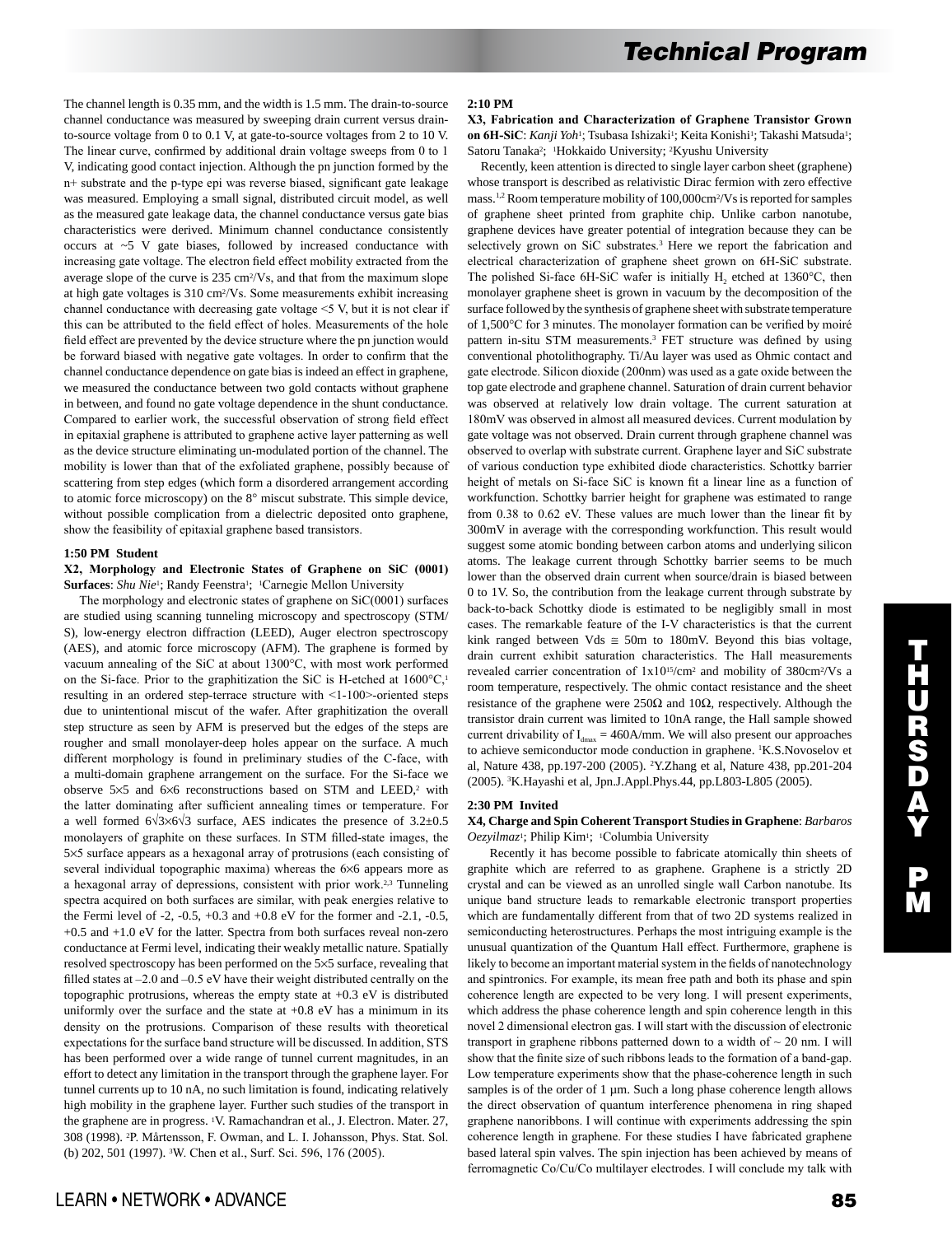experiments in which we locally modulate the carrier density in graphene ribbons by means of a top gate. These studies allow us to explore the rich physics of graphene based pn- junctions.

## **3:10 PM Break**

#### **3:30 PM Student**

**X5, Determination Method of Energy Band Gap of Carbon Nanotube by High Temperature Dependence of Current**: *Masatoshi Maeda*1; Takafumi Kamimura<sup>2</sup>; Shin Iwasaki<sup>2</sup>; Kazuhiko Matsumoto<sup>3</sup>; <sup>1</sup>University of Tsukuba; 2Osaka University; 3Osaka University, Core Research for Evolutional Science and Technology-JST

 We have established the new approach to measure the energy band gap  $(E_{\text{can}})$  of the carbon nanotube (CNT). CNT is the useful element for the future nano devices such as a CNT FET, biological sensors with high sensitivity, etc. For these applications, the determination of the  $E_{\text{gap}}$  of CNT is quite important as  $E_{\text{cap}}$  influences the device performances. An  $E_{\text{cap}}$  of semiconducting nanotube is so far, mainly measured by a photo-luminescence (PL). In this measuring method, however it is necessary to set CNT isolated from the substrate. Therefore, PL technology cannot apply to the CNT devices for the measurement of the  $E_{\text{gap}}$  in which CNT directly contacts to the substrate. Another method to determine the  $E_{\text{gap}}$  is to measure a diameter of CNT by atomic force microscope (AFM). The diameter of CNT is directly related to the  $E_{\text{gap}}$  by the simple formation. In the present research, we have established new approach for the determination of the  $E_{\text{gap}}$  of individual CNT by measuring the temperature dependence of the CNT current from room temperature to 900 $^{\circ}$ C. The sample was prepared as follows; Al<sub>2</sub>O<sub>3</sub> was used as the substrate. The layered electrodes and catalyst were patterned on the substrate using the photo-lithography and lift-off process. The CNT was grown between two electrodes by thermal chemical vapor deposition. After the growth of CNT, the sample was then, set in an electric furnace and two electrodes were connected to the bias source. During the heat-up process of furnace from room temperature to 900°C, DC bias was applied between two electrodes and the CNT current was monitored. During the heat-up process, the CNT current starts to increase drastically around 700°C. The CNT current in logarithm scale is almost linearly proportional to the inverse of the temperature. This is owing to electrons directly excited by the thermal energy from the valence band to the conduction band. The  $E_{\text{gap}}$  was obtained from the slope of the CNT current, and it was found to be  $E_{\text{can}} = 0.9 \text{ eV}$ . After the measurement of CNT current at high temperature, the diameter of CNT was confirmed by AFM. The diameter of the CNT is  $d = 0.92$  nm. Therefore, the energy band gap of CNT can be calculated from the CNT diameter using the simple relation,  $E_{gap} = 2 \gamma_0 a_{c} d^{[1]}$ , where  $\gamma_0$  and  $a_{c}$  are the constant, and found to be  $E_{\text{gap}} = 0.88 \text{ eV}$ . The  $E_{\text{gap}}$  obtained from the temperature dependence of CNT current and from the diameter are well coincided. Therefore, it was confirmed that the  $E_{gap}$  of CNT can be determined from the temperature dependence of CNT current. 1J. W. G. Wildoer, L. C. Venema, A. G. Rinzler, R. E. Smalley and C. Dekker, Nature 391, 59 (1998).

#### **3:50 PM Student**

**X6, Silicon Supported Porous Anodic Alumina Templates with Long-Range Order for Vertical Nanoscale Devices**: *Joshua Smith*1; Aaron Franklin<sup>1</sup>; Qingling Hang<sup>1</sup>; Timothy Fisher<sup>1</sup>; Timothy Sands<sup>1</sup>; David Janes<sup>1</sup>; 1Purdue University

 For over a decade, widespread research on nanowires and nanotubes has revealed the vast potential for incorporating these structures into nanoscale electronics. However, the ability to efficiently fabricate nanowire and nanotube-based devices on pre-functionalized substrates remains a challenge. The use of porous anodic alumina (PAA) to template the growth of these nanostructures has been reported extensively in recent years, owing to its ability to achieve ordered arrays of nanosize porous channels. As a result, many techniques have been developed to achieve highly-ordered PAA templates by pre-patterning Al foils with hard mold imprint processes. Due to the required pressure of the molds on the Al surface, such processes are not compatible with Al thin films supported on Si - a key development in realizing multi-component layer structures using conventional microfabrication approaches. Of the relatively few reports that have shown long-range ordered PAA on Si, only one demonstrates such order at the wafer-scale to our knowledge1. Krishnan *et al* reported the formation of highly-ordered PAA arrays formed by prepatterning the underlying silicon substrate using interference lithography. The drawback to this approach is that etching directly into the Si substrate precludes functionalization of materials deposited in the pores because a conductive metal layer cannot be incorporated beneath the PAA for electrical contact to the nanoscale devices. In the present work, electron beam lithography is used to pattern the surface of a thin Al layer atop a film of Ti on a Si substrate. The exposed regions of the Al surface are then chemically etched to create dimples that act as initiation sites for pore growth during the anodization process. Square patterned templates with 350nm interpore spacing and 140nm pore width have been achieved. Arrays of hexagonally ordered, circular pores can also be readily fabricated. Both square and hexagonal PAA templates are scalable with customizable long-range order down to an interpore spacing of 45nm with a pore width/diameter of approximately 10nm. By embedding a Fe catalyst within the Al, single walled carbon nanotubes (SWNTs) can be grown within the pores following anodization. The long-range order of the supporting template can allow for the fabrication of vertical SWNT devices in addressable locations using the conductive Ti layer to electrodeposit Pd nanowires in the pores that contact the SWNTs. Ultimately, the realization of long-range order in PAA thin films by chemically etching the Al in patterned locations prior to anodization provides an easily fabricated template for a variety of applications. Currently these templates are being investigated for their use in addressable nanotube field-emission arrays and high-density three-terminal field effect transistors, but may easily be extended to other nanoscale devices as well. 1Krishnan *et al*, *Nanotechnology*, 2005, *16*, 841.

#### **4:10 PM Student**

**X7, Room Temperature CNT Single Electron Transistor Formed by Plasma Induced Defect Process**: *Shin Iwasaki*1; Takafumi Kamimura1; Masatoshi Maeda<sup>2</sup>; Kazuhiko Matsumoto<sup>1</sup>; Noboru Miura<sup>3</sup>; <sup>1</sup>Osaka University; 2University of Tsukuba; 3Meiji University

 Cabon nanotubes (CNTs) are attractive materials for nanoscale devices like single electron transistors (SETs). In the case of quantum dots made in CNTs, the charging energy becomes large due to the small diameter of CNTs. So, they could confine single-electron inside each quantum dot. It is thus possible to form SETs with CNTs (CNT-SETs). So far, the techniques for operating CNT-SET at room temperature (RT) have been reported. Such as AFM nicking of CNTs, thermal chemical process. In this work, we propose the new approach of fabricating CNT-SETs operable at RT. It is the O<sub>2</sub> plasma inducing the defects into a CNT which form potential barriers. The protective film on the CNT is used to attenuate the plasma energy and is imposed the control of a degree of the defects. The sample was prepared as follows. A ptype silicon wafer was used as the substrate with the thermally grown oxide. The catalysts of Si, Mo, Fe were patterned on the SiO<sub>2</sub>/Si substrate defined by photolithography and lift off. A CNT was grown by thermal chemical vapor deposition using ethanol as carbon source. After protective film of Ti was deposited on the surface of the sample, Ti/Pt electrodes were deposited on the patterned catalysts. Protective film of  $TiO<sub>2</sub>$  was formed by oxidizing the Ti in air. After that, another protective film of  $SiO<sub>2</sub>$  (5~58 nm) was deposited on the surface of the sample. Using reactive ion etching, defects were induced in the CNT by O<sub>2</sub> plasma with the fixed condition  $(O_2 : 60 \text{ mL/min}, 100 \text{ W},$ 10 sec). Finally, Ti/Pt gate electrode was deposited on the back side of the sample. We term the above process as "Plasma Induced Defect Process". The results we obtained are as follows: (1) the establishment of "Plasma Induced Defect Process", (2) the observation of the electric properties of CNT-SET operable at RT, (3) the control of the inducing defects by the thickness of protective film and (4) the improvement of the efficiency of production of SETs. The CNT-SET has p-type semi-conducting characteristics owing to the O<sub>2</sub> absorption. Though the Coulomb oscillation was observed, it's not periodic due to many quantum dots. Also we investigated the production efficiency of SETs. It is expressed as (the efficiency) = (the number of the formed SET) / (the number of the FET before been induced the defects using O2 plasma). The highest efficiency obtained is 34 % where the thickness of the protective SiO, film is 58 nm. This CNT-SET operable at RT will be the great help for the research of an electric charge sensor like a biosensor.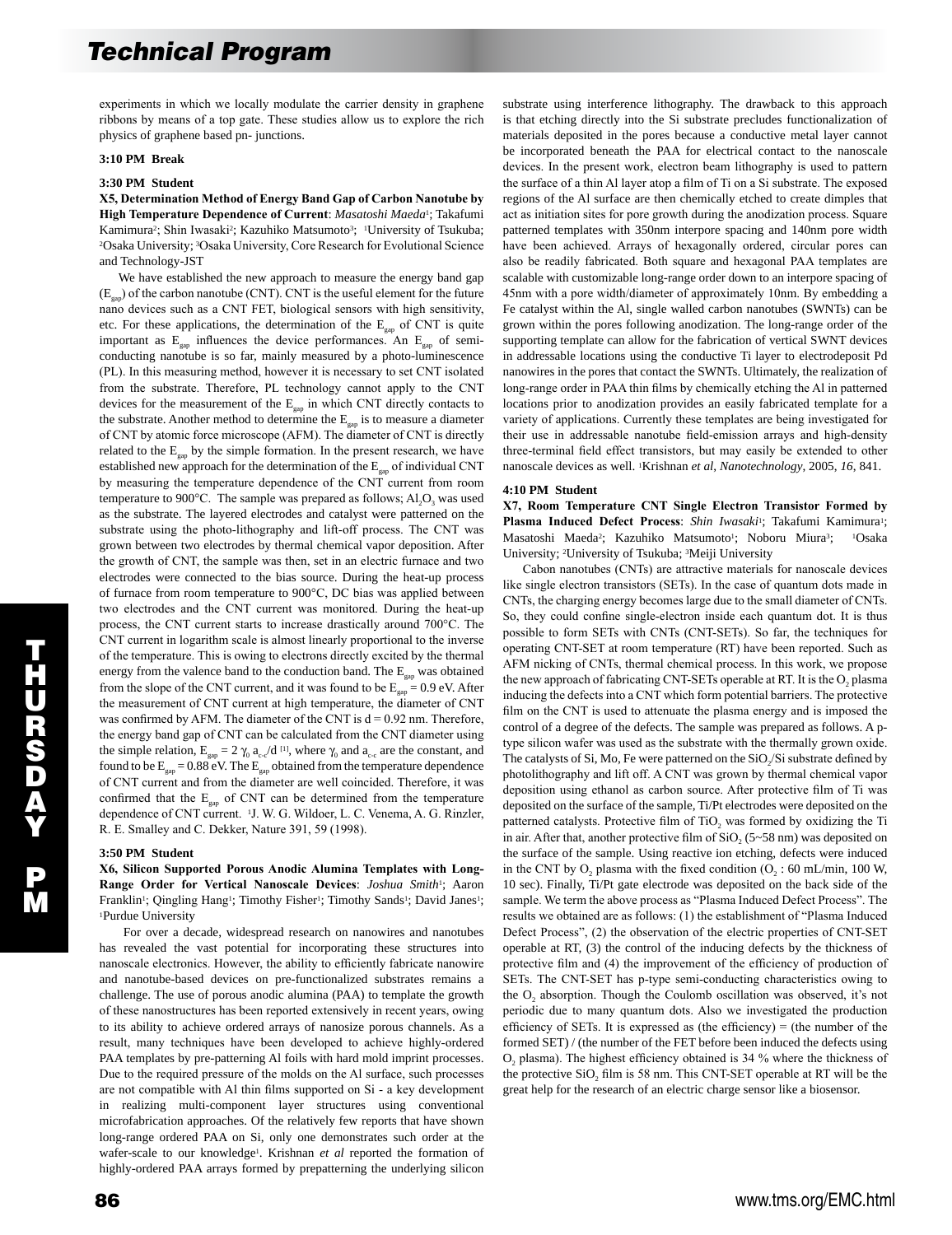## **4:30 PM**

**X8, Growth of Single and Double-Walled Carbon Nanotubes on a Substrate Using Catalyst Nanoparticles Size-Classified with an Impactor**: Daiyu Kondo<sup>1</sup>; Shintaro Sato<sup>1</sup>; Yoshitaka Yamaguchi<sup>2</sup>; Taisuke Iwai<sup>1</sup>; Yuji Awano<sup>1</sup>; <sup>1</sup>Fujitsu Laboratories Ltd., Fujitsu Limited, Core Research for Evolutional Science and Technology/JST; 2Fujitsu Laboratories Ltd.

 Single and double-walled carbon nanotubes (SWNTs and DWNTs) have been attracting a great deal of interest as a candidate for future electronic devices due to their unique physical and chemical properties. Applying them to electronic devices such as high frequency transistors, it is important to control the chirality of SWNTs and DWNTs which determines their electrical features. The diameter-controlled growth of SWNTs and DWNTs is the first step to such control. However, it is difficult to control their diameters using conventional metal films as a catalyst, because catalyst particles formed by annealing metal films have a wide diameter distribution in general. To overcome this problem, size-classified catalyst nanoparticles with a newly-designed impactor<sup>1</sup> were used. This classification method leads to a higher yield of metal catalyst nanoparticles with diameters smaller than 2 nm on a desired substrate in comparison with a method using a differential mobility analyzer.2 Growth of SWNTs and DWNTs was performed using size-classified iron nanoparticles as a catalyst by hot-filament chemical vapor deposition (CVD). The particles with various size distributions were produced by laser ablation of iron targets, followed by classification with an impactor. The particles were then deposited on a silicon oxide substrate. As the carbon source, a mixture of acetylene and argon gases was introduced into a CVD chamber, in which the substrate was placed. Hydrogen was also added during the growth and the substrate temperature was 590°C. After the CVD process, carbon nanotubes grown uniformly all over the substrate were observed using scanning electron microscopy. From the Raman spectroscopy and transmission electron microscopy, it was found that high-quality SWNTs were grown from iron nanoparticles with a diameter of around 1.5 nm. Furthermore, radial breathing modes in the Raman spectra show that SWNTs from such nanoparticles have a narrower diameter distribution centering around 1.3 nm than those from metal catalyst films. These results demonstrate diameter-controlled growth of SWNTs with size-classified catalyst nanoparticles. Details will be discussed in the presentation. The authors thank Dr. Naoki Yokoyama, General Manager of Nanotechnology Research Center of Fujitsu Laboratories Ltd. and Prof. Hisanori Shinohara of Nagoya University for their support and useful suggestions. 1Y. Awano et al., phys. stat. sol. (a) 203 (2006) 3611 2S. Sato et al. Chem. Phys. Lett. 382 (2003) 361.

# **4:50 PM X9, Late News**

# **Session Y: ZnO: Characterization and Devices**

| Thursday PM   | Room: 141                |
|---------------|--------------------------|
| June 21, 2007 | Location: DeBartolo Hall |

*Session Chairs:* Thomas Jackson, Pennsylvania State University; Jamie Phillips, University of Michigan

#### **1:30 PM Student**

**Y1, Influence of Surface Polarity on the Electrical and Optical**  Properties of Bulk ZnO: *Martin Allen<sup>1</sup>*; Craig Swartz<sup>1</sup>; Paul Miller<sup>1</sup>; Roger Reeves<sup>1</sup>; Sandeep Chandril<sup>2</sup>; Thomas Myers<sup>2</sup>; Steve Durbin<sup>1</sup>; <sup>1</sup>University of Canterbury; 2West Virginia University

 In recent years, ZnO has attracted increased research interest as a potential rival to GaN for opto-electronic applications in the UV range. One outstanding advantage is the ready availability of bulk, single crystal wafers grown using a variety of techniques. Hydrothermal growth typically results in wafers with carrier concentrations of the order of  $10^{14}$  cm<sup>-3</sup> (300 K) while melt grown wafers have carrier concentrations in the 1016 cm-3 range. ZnO crystallizes into the wurtzite structure with a large spontaneous polarization, due to the relatively high ionicity of the Zn-O bond and the lack of inversion symmetry within the crystal. As a result, bound, sheet charges of opposite sign are predicted to occur at the Zn-polar and O-polar faces which may have a significant impact on near surface band bending and carrier distribution<sup>1,2</sup>. We present the results of a study into the electrical and optical properties of the polar and non-polar surfaces of bulk ZnO using photoluminescence, variable magnetic field Hall effect and Schottky contact characterization. Both hydrothermal and melt grown wafers were investigated. Consistent polarity-related differences were observed in the 4K PL spectra of a large number of hydrothermally grown wafers, in that emission from free exciton recombinations and from a triplet of peaks between 3.3725 and 3.3750 eV were significantly stronger from the Zn-polar face, while emission between 3.3640 and 3.3680 eV was more intense from the O-polar face. These results are broadly consistent with a model of spontaneous polarization induced, near-surface band bending in low carrier concentration wafers<sup>1,2</sup>. No similar effect was observed in the PL of melt grown wafers<sup>1,3</sup>, perhaps a result of the higher number of bulk carriers dominating surface effects. The increased importance of surface conduction in hydrothermal ZnO wafers has been confirmed by variable magnetic field and variable temperature Hall effect measurements. Multiple carrier fitting was used to separate the carrier concentration and mobility of bulk and surface carriers with the results explaining the unusually flat mobility versus temperature curves reported for hydrothermal wafers<sup>4</sup>. A method of fabricating high quality Schottky contacts using silver oxide has been developed and was used as another tool to compare the electrical properties of the polar and non-polar faces. A polarity related effect was again observed in hydrothermal wafers, in that laterally homogeneous barrier heights on the Zn-polar face were consistently 130 meV higher than on the O-polar face and 30 meV higher than on m-plane ZnO. These results are again consistent with a spontaneous polarization induced band bending model. 1Allen *et. al.*, Appl. Phys. Lett., in press. 2Harris *et. al.*, Semicond. Sci. Technol. 15, 413, (2000). 3Chevtchenko *et. al.*, Appl. Phys. Lett., 89, 182111, (2006). 4Look D.C., Mater. Res. Soc. Symp. Proc. 957, K08-05, (2006).

#### **1:50 PM**

## **Y2, Using the Exciton Band Edge to Assess ZnO Material Quality and the Effects of Internal and Externally Applied Electric Fields**: *John Muth*<sup>1</sup>; Xiyao Zhang<sup>1</sup>; Patrick Wellenius<sup>1</sup>; Anuj Dhawan<sup>1</sup>; <sup>1</sup>North Carolina State University

 Most studies assessing ZnO material quality have focused on the structural and electrical properties. In this talk, we focus on using the excitonic absorption edge as a metric since the exciton resonance is a sensitive indicator of material quality. The broadening of the exciton edge has two principle causes: thermal broadening which can be investigated by making absorption measurements as a function of temperature, and broadening induced by internal and external electric field which follows the Dow and Redfield model. Using the Dow and Redfield model the Urbach absorption tail into the band gap can be shown to be due to the effect of microfields that are caused by charged impurities and defects in crystal structure. In this study we have grown a series of ZnO and MgZnO samples under a variety of buffer conditions and show that the quality of the material is directly related to the excitonic absorption features and that this can be quantified using the Dow and Redfield model. This provides a convenient way to optimize ZnO thin films. Furthermore, by constructing a device where high electric fields can be applied across a thin ZnO film the exciton resonance can be directly modulated and the magnitude of internal microfields and externally applied electric fields can be compared.

#### **2:10 PM Student**

**Y3, Polarization Coupled Response of ZnO-BaTiO3 Heterojunctions:**  A Model Approach: *Venkata Voora*<sup>1</sup>; Tino Hofmann<sup>1</sup>; Matthias Brandt<sup>2</sup>; Mathias Schubert<sup>1</sup>; Michael Lorenz<sup>2</sup>; Marius Grundmann<sup>2</sup>; <sup>1</sup>University of Nebraska-Lincoln; 2Universität Leipzig

 Heterojunctions composed of wurtzite-structure ZnO and perovskitestructure  $BaTiO<sub>3</sub>$  are very interesting because of the observed ionic lattice charge polarization coupling at their interface, which bears large potential for future device applications. Here we report on polarization hysteresis measurements on ZnO-BaTiO<sub>2</sub> heterostructures with Pt front and back contacts deposited by pulsed laser deposition on (001) silicon substrate. The electrical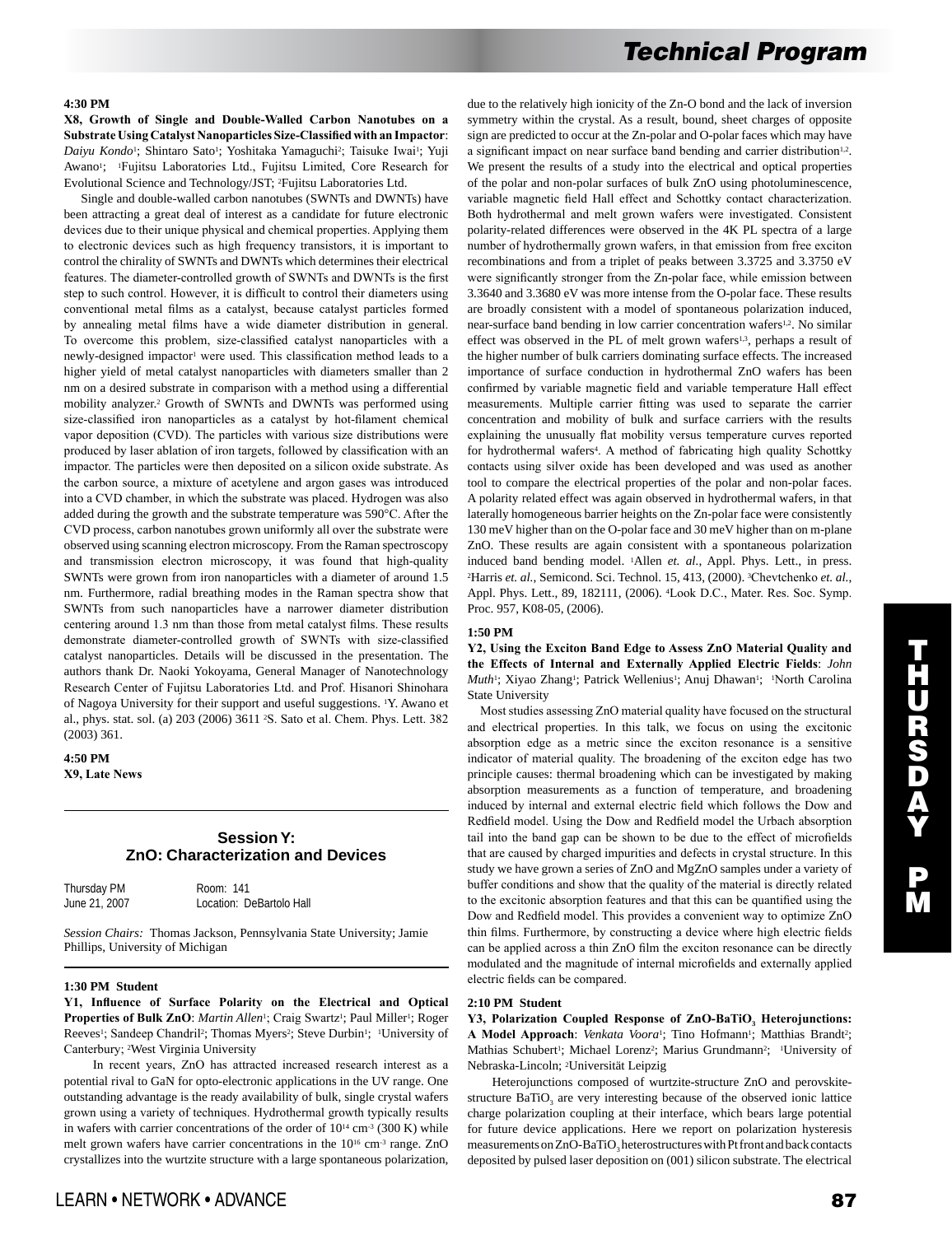data are analyzed using a physical model that accounts for the switchable spontaneous polarization of  $BaTiO<sub>3</sub>$  and the non-switchable spontaneous polarization of ZnO. In this model we have implemented a polarization dependent net-interface-charge driven depletion layer, which represents the experimentally observed rectifying behavior of the heterostructure. We find a good agreement between our model generated data and our experiment, and we identify switching voltages and their conditions for the incompletely polarized ferroelectric ionic lattice polarization. We use our model to predict design of such heterostructures for switchable resistance and memory device structures. The influence of physical model parameters on the  $ZnO-BaTiO<sub>3</sub>$ heterojunction characteristics will be discussed.

## **2:30 PM Student**

**Y4, Annealing Studies on Zinc Oxide Thin Films Deposited by Magnetron Sputtering**: *Tingfang Yen*<sup>1</sup>; Dave Strome<sup>2</sup>; Wayne Anderson<sup>1</sup>; 1State University of New York-Buffalo; 2AMBP Tech Corporation

 Zinc Oxide has been of interest for applications to optoelectronic devices due to its direct wide bandgap and high exciton binding energy of 60 meV. Hence ZnO could be the ideal potential material for high-speed ultraviolet photodetectors. In this work, we are studying various annealing techniques, including Rapid Thermal Annealing (RTA), Laser Annealing (LA), and furnace annealing on ZnO thin films for modifying electrical properties, which will be applied to the Metal Semiconductor Metal photodetectors (MSM-PD). RTA and LA are attractive in terms of quickness, cost and preservation of companion devices or structures. ZnO thin films were deposited on different substrates, which include glass, silicon dioxide on silicon and silicon, for various studies of optical and electricity properties. RF magnetron sputtering was used for depositing ZnO with a base pressure of 1x10-5 Torr, 1 inch diameter ZnO target, two to one ratio of argon and oxygen, and heated substrate. A Ti pump was used before sputtering to reduce moisture and contamination. After RF sputtering, the thin films were annealed in various conditions, RTA 600°C with nitrogen for 1 min, furnace annealing with nitrogen for 30 mins, and laser annealing with 150 mJ/cm2. Material properties were examined by Ellipsometry, X-ray Photoelectron Spectroscopy (XPS), Scanning Electon Microscopy (SEM), and conductivity tests with two parallel Ohmic contacts having spacing of 0.2 mm on the ZnO thin films deposited on isolated layers. The refractive index of all samples were found to be around 2.0, the expected value for ZnO. XPS showed a close to 1:1 zinc to oxygen stoichiometry and ZnO has been found at binding energy values of around 530 eV in  $O_{1s}$  and around 1020 eV in  $Zn_{2n3}$ . A worm-like surface structure was observed by SEM. The samples with RTA annealing have the highest conductivity comparing to the other annealing methods and without annealing. MSM-PDs were fabricated using a wide, 6µm, and 2µm spacing of interdigitated Schottky contacts. The film without annealing showed the lowest dark MSM I-V curve and the largest  $I_{ph}/I_{dark}$  at 1V. RTA and LA methods are yet to be optimized. Data on pulse response, and MSM performance will be presented.

## **2:50 PM**

## **Y5, Effects of Electron-Irradiation and Annealing on Deep Centers**  in Hydrothermal ZnO: *Zhaoqiang Fang*<sup>1</sup>; Gary Farlow<sup>1</sup>; Bruce Claflin<sup>1</sup>; David Look<sup>1</sup>; <sup>1</sup>Wright State University

 ZnO substrates can be grown from the vapor phase (VP), melt (MLT), or water solution (hydrothermal, HYD). Unintentionally doped VP and MLT ZnO nearly always have low resistivities ( $\sim$ 1 $\Omega$ -cm at 300 K), due to high concentrations ( $10^{16} - 10^{17}$  cm<sup>-3</sup>) of shallow donors. In contrast, HYD ZnO typically has much higher resistivities (~200-1000  $\Omega$ -cm), because the shallow donors are fully compensated by acceptors (e.g., Li, originally present in the mineralizer), and the electrical properties are controlled by deep donors. Unlike the case in VP or MLT ZnO, we have found that 1-MeV electron irradiation (EI) in HYD ZnO can easily produce semi-insulating (SI) material, with 300-K resistivity >  $10<sup>8</sup>$  Ω-cm. On the other hand, forminggas annealing of this irradiated material can reduce the resistivity to about 1 Ω-cm, thus permitting reversible control of resistivity from about 1 to 108 Ω-cm. Because deep centers in the high-resistivity irradiated samples cannot be studied by deep level transient spectroscopy (DLTS), we have instead applied thermally stimulated current (TSC) spectroscopy. The HYD ZnO samples used in this study were supplied by Tokyo Denpa and had a typical 300-K resistivity of 210  $\Omega$ -cm, carrier concentration of 1.6x10<sup>14</sup> cm<sup>-3</sup>, and electron mobility of 185 cm2/V-s. The electron irradiation was carried out at room temperature using 1-MeV electrons produced by a Van de Graaff accelerator. In as-grown material, the dominant trap present in the TSC spectrum has an activation energy of 0.24 eV and is possibly related to the  $Li_{Zn}$  acceptors. However, the EI introduces a new dominant trap, with an activation energy of 0.15 eV, and other traps of energies 0.30 eV, 0.55 eV, and 0.80 eV, respectively. Based on DLTS and other results in the literature, we can speculate on the identities of these centers. For the important EIinduced, 0.15-eV center, we offer two possibilities: (1)  $V_{7n}$ ; or (2)  $Li_{7n}$ . The  $V_{Zn}$  model has support from positron annihilation experiments, which find  $V_{Zn}$  in electron-irradiated material, and density functional theory, which finds a (0/-1) transition near to our 0.15-eV activation energy. On the other hand, the  $Li_{Zn}$  model is also intriguing, because neutral  $Li_{Zn}$ - $H_1$  complexes form easily if H is present, and the high-energy electrons could remove the H from the complex, as happens with the  $Mg_{Ga}$ -H complex in GaN. Further experiments will be necessary to fully identify the 0.15-eV trap.

### **3:10 PM Break**

#### **3:30 PM Student**

**Y6, Low Temperature PECVD ZnO Thin Film Transistors and Circuits**: Jie Sun<sup>1</sup>; Devin Mourey<sup>1</sup>; Thomas Jackson<sup>1</sup>; <sup>1</sup>Pennsylvania State University

 ZnO is an attractive material for thin film electronics due to its wide bandgap, good electrical transport, and transparency.<sup>1,2</sup> Recent thin film transistors (TFTs) fabricated using  $AI<sub>2</sub>O<sub>3</sub>$  as the gate dielectric have demonstrated a mobility of 17.6 cm<sup>2</sup>/V $\times$ s with a threshold voltage of 6 V.<sup>3</sup> We report here ZnO TFTs fabricated using ZnO and  $AI_1O_3$  deposited by lowtemperature plasma enhanced chemical vapor deposition (PECVD). PECVD has potential advantages for large area, low cost, and high rate deposition and can be used to deposit both doped and undoped ZnO films. Undoped ZnO films were deposited by PECVD at 200°C using diethyl zinc (DEZ) and carbon dioxide  $(CO<sub>2</sub>)$  gas mixtures. The films are transparent and colorless and x-ray diffraction indicates a c-axis orientation. Room temperature photoluminescence shows a free exciton transition energy of 3.39 eV with a full-width at half-maximum of 160 meV. PECVD ZnO TFTs were fabricated using a bottom-gate structure. 100 nm of Cr was sputtered on a glass substrate as the gate layer and patterned using wet etching. A 150 nm thick  $Al_2O_3$  layer was deposited on the Cr gate by PECVD at 200°C using a trimethyl aluminum (TMA) and CO<sub>2</sub> gas mixture. A 40 nm undoped ZnO film was then deposited on the  $AI_2O_3$  by PECVD from DEZ and  $CO_2$ . The same deposition chamber was used for both the  $AI_2O_3$  and the ZnO and the films were deposited sequentially. For TFT pattering the ZnO was etched using dilute HCL and the aluminum oxide was etched using dilute HF. Aluminum source and drain electrodes were then deposited by thermal evaporation and patterned by liftoff. From  $log(I_D)$  versus  $V_{GS}$  and  $\ddot{O}I_D$  versus  $V_{GS}$  characteristics for device at  $V_{DS}$  = 20 a field effect mobility > 10 cm<sup>2</sup>/V×s, threshold voltage of 7.5 V, sub-threshold slope less than 1 V/dec, and a current on/off ratio > 104 was extracted. The on/off ratio was limited in part by gate leakage through the Al<sub>2</sub>O<sub>3</sub> which also may allow some charging of interface states at the Al<sub>2</sub>O<sub>3</sub>/ ZnO interface. Simple inverter circuits were fabricated with these ZnO TFTs and had acceptable switching characteristics and a peak gain of about 5. This work demonstrates that high mobility ZnO TFTs and simple circuits can be fabricated using ZnO thin films deposited by PECVD at low temperature. 1R. L. Hoffman, B. J. Norris and J. F. Wager, Appl. Phys. Lett., 82, 733 (2003). <sup>2</sup>P. F. Carcia, R. S. Mclean, M. H. Reilly, and G. Nunes, , Appl. Phys. Lett., 82, 1117 (2003). 3P. F. Carcia, R. S. Mclean, and M. H. Reilly, Appl. Phys. Lett., 88, 123509 (2006).

#### **3:50 PM Student**

**Y7, Fabrication and Performance of Zinc Oxide Thin Film Transistors**: *Yongwoo Jeong*<sup>1</sup>; Tingfang Yen<sup>1</sup>; Wayne Anderson<sup>1</sup>; <sup>1</sup>University at Buffalo

 We present research result on ZnO thin film transistors. Such a device might be useful for integration with a photodetector. A p-type silicon was employed for the base substrate which first went through a basic cleaning process (Acetone-Methanol-DI water). A 150nm thick isolation oxide layer was deposited on the substrate by using plasma enhanced chemical vapor deposition (PECVD). Based on a back gate design, two gate patterns were developed by optical lithography and chromium was evaporated on the gate oxide windows opened by buffered hydrofluoric acid. This was followed by PECVD of a 150 nm gate oxide. The ZnO was deposited by RF magnetron